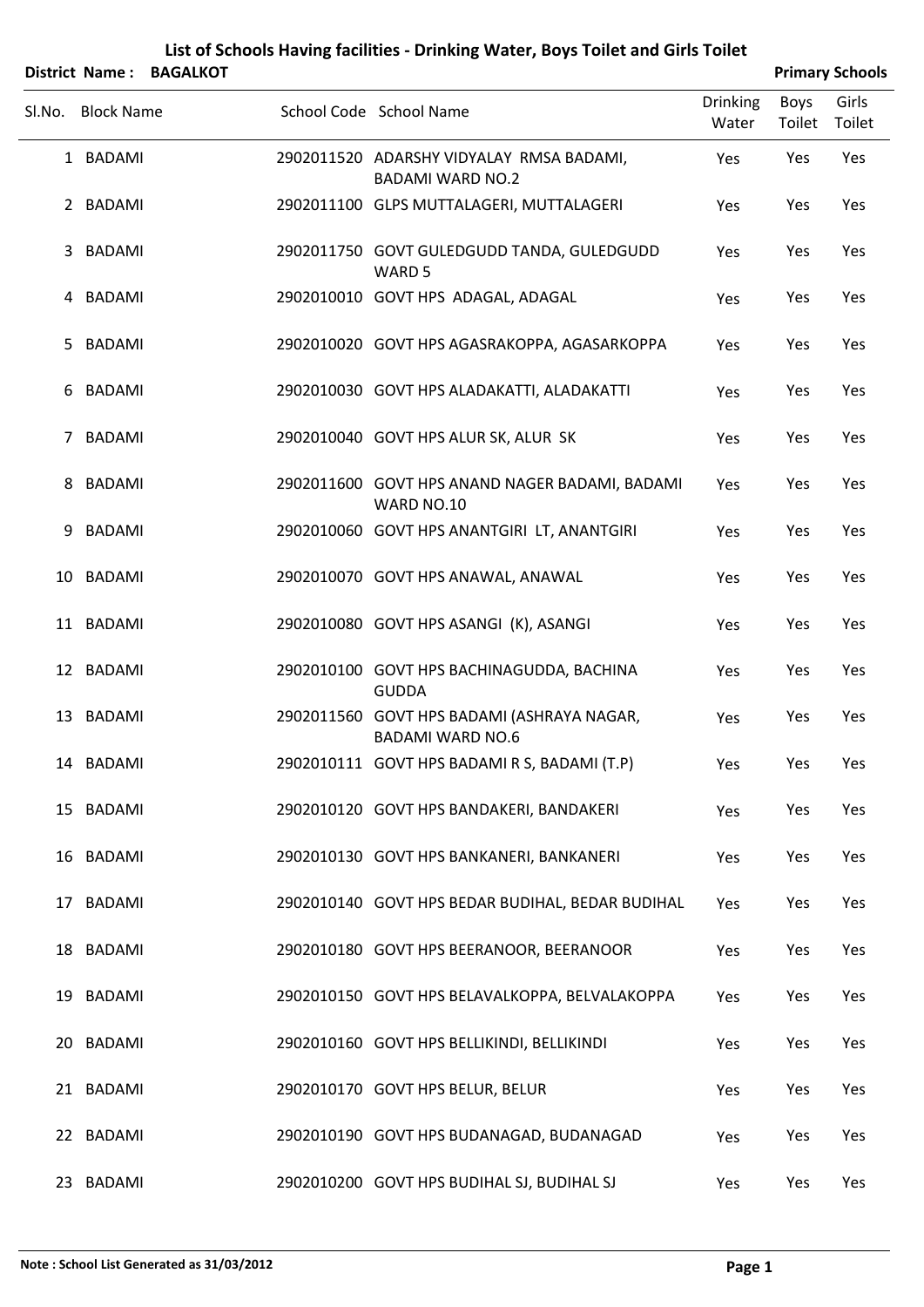|    | District Name:    | <b>BAGALKOT</b> |                                                               |                          |                       | <b>Primary Schools</b> |
|----|-------------------|-----------------|---------------------------------------------------------------|--------------------------|-----------------------|------------------------|
|    | Sl.No. Block Name |                 | School Code School Name                                       | <b>Drinking</b><br>Water | <b>Boys</b><br>Toilet | Girls<br>Toilet        |
|    | 24 BADAMI         |                 | 2902010210 GOVT HPS CHIKKAMUCHALAGUD,<br>CHIKKAMUCHALAGUD     | Yes                      | Yes                   | Yes                    |
|    | 25 BADAMI         |                 | 2902010230 GOVT HPS CHIMMALAGI, CHIMMALAGI                    | Yes                      | Yes                   | Yes                    |
|    | 26 BADAMI         |                 | 2902010240 GOVT HPS CHIMMANAKATTI,<br><b>CHIMMANAKATTI</b>    | Yes                      | Yes                   | Yes                    |
|    | 27 BADAMI         |                 | 2902010250 GOVT HPS CHINCHALKATTI, CHINCHALKATTI              | Yes                      | Yes                   | Yes                    |
|    | 28 BADAMI         |                 | 2902010260 GOVT HPS CHIRALKOPPA, CHIRALKOPPA                  | Yes                      | Yes                   | Yes                    |
|    | 29 BADAMI         |                 | 2902010280 GOVT HPS DHANAKASHIRUR,<br><b>DHANAKSHIRUR</b>     | Yes                      | Yes                   | Yes                    |
|    | 30 BADAMI         |                 | 2902010290 GOVT HPS FAKIRBUDIHAL, FAKIR BUDIHAL               | Yes                      | Yes                   | Yes                    |
|    | 31 BADAMI         |                 | 2902010300 GOVT HPS GANGANABUDIHAL, GANGANA<br><b>BUDIHAL</b> | Yes                      | Yes                   | Yes                    |
|    | 32 BADAMI         |                 | 2902010330 GOVT HPS GOVANAKOPP, GOVANAKOP                     | Yes                      | Yes                   | Yes                    |
|    | 33 BADAMI         |                 | 2902010350 GOVT HPS GUDDADMALLAPUR, GUDDAD<br><b>MALLAPUR</b> | Yes                      | Yes                   | Yes                    |
|    | 34 BADAMI         |                 | 2902010370 GOVT HPS HALADUR, HALADUR                          | Yes                      | Yes                   | Yes                    |
|    | 35 BADAMI         |                 | 2902010380 GOVT HPS HALAGERI, HALAGERI                        | Yes                      | Yes                   | Yes                    |
| 36 | BADAMI            |                 | 2902010390 GOVT HPS HALAKURKI, HALAKURKI                      | Yes                      | Yes                   | Yes                    |
|    | 37 BADAMI         |                 | 2902010400 GOVT HPS HALIGERI, HALIGERI                        | Yes                      | Yes                   | Yes                    |
|    | 38 BADAMI         |                 | 2902011950 GOVT HPS HALPET KERUR, KERUR WARD<br><b>NO.2</b>   | Yes                      | Yes                   | Yes                    |
|    | 39 BADAMI         |                 | 2902010430 GOVT HPS HANAMASAGAR, HANAMASAGAR                  | Yes                      | Yes                   | Yes                    |
|    | 40 BADAMI         |                 | 2902010440 GOVT HPS HANAPUR LT, HANAPUR S P                   | Yes                      | Yes                   | Yes                    |
|    | 41 BADAMI         |                 | 2902010440 GOVT HPS HANAPUR SP, HANAPUR S P                   | Yes                      | Yes                   | Yes                    |
|    | 42 BADAMI         |                 | 2902010450 GOVT HPS HANGARAGI, HANGARAGI                      | Yes                      | Yes                   | Yes                    |
|    | 43 BADAMI         |                 | 2902010460 GOVT HPS HANSANUR, HANSANUR                        | Yes                      | Yes                   | Yes                    |
|    | 44 BADAMI         |                 | 2902010480 GOVT HPS HAVALAKHOD, HAVALKHOD                     | Yes                      | Yes                   | Yes                    |
|    | 45 BADAMI         |                 | 2902010490 GOVT HPS HEBBALLI, HEBBALLI                        | Yes                      | Yes                   | Yes                    |
|    | 46 BADAMI         |                 | 2902010500 GOVT HPS HIREBUDIHAL, HIRE BUDIHAL                 | Yes                      | Yes                   | Yes                    |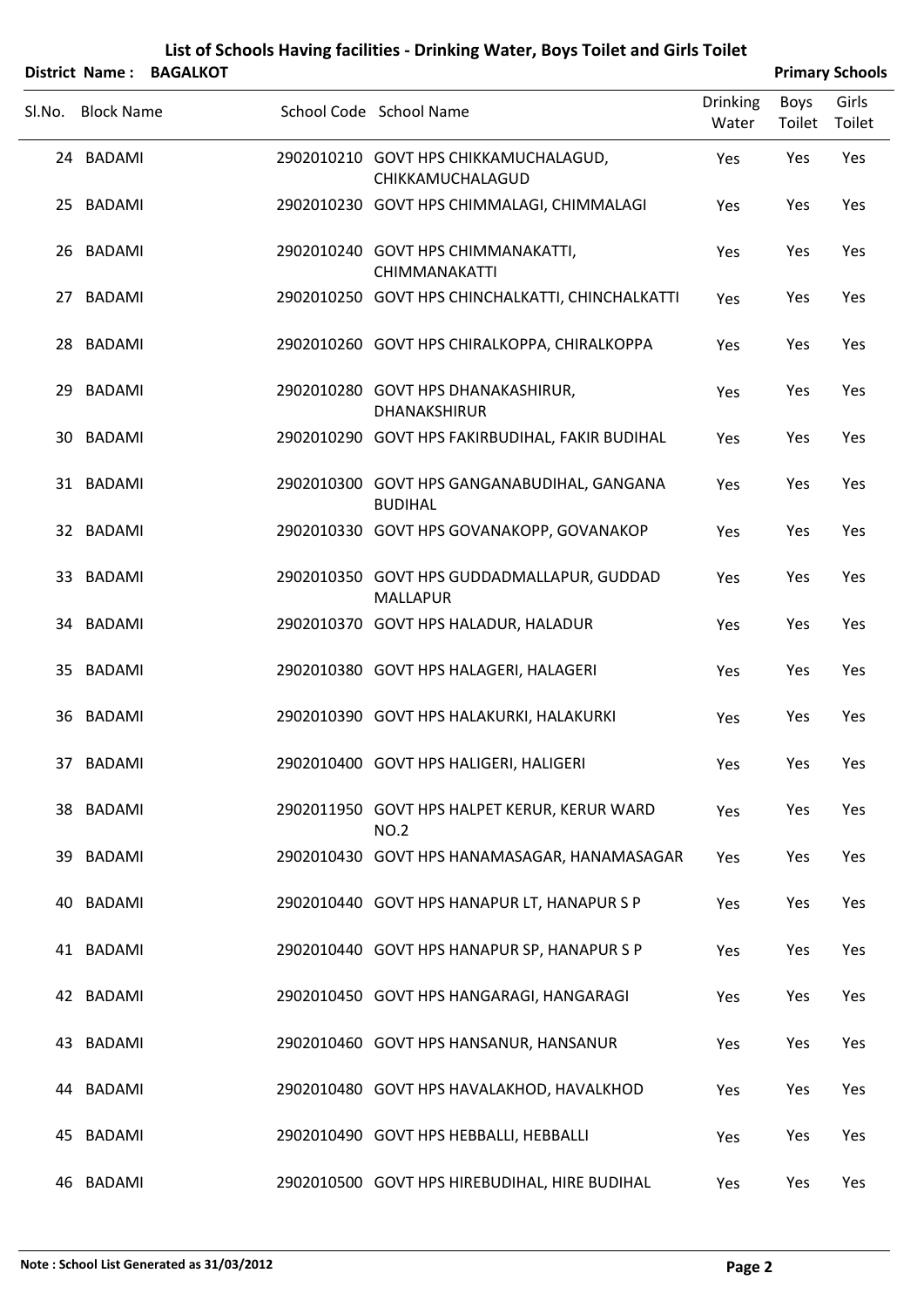|        | <b>District Name:</b> | <b>BAGALKOT</b> | List of Schools Having facilities - Drinking Water, Boys Toilet and Girls Toilet |                          |                       | <b>Primary Schools</b> |
|--------|-----------------------|-----------------|----------------------------------------------------------------------------------|--------------------------|-----------------------|------------------------|
| Sl.No. | <b>Block Name</b>     |                 | School Code School Name                                                          | <b>Drinking</b><br>Water | <b>Boys</b><br>Toilet | Girls<br>Toilet        |
|        | 47 BADAMI             |                 | 2902010510 GOVT HPS HIREMUCHALGUDDA,<br>HIREMUCHALGUDDA                          | Yes                      | Yes                   | Yes                    |
|        | 48 BADAMI             |                 | 2902010520 GOVT HPS HIRENASABI, HIRENASABI                                       | Yes                      | Yes                   | Yes                    |
| 49     | <b>BADAMI</b>         |                 | 2902010530 GOVT HPS HOOLAGERI, HOOLAGERI                                         | Yes                      | Yes                   | Yes                    |
|        | 50 BADAMI             |                 | 2902010540 GOVT HPS HOSAKOTI, HOSAKOTI                                           | Yes                      | Yes                   | Yes                    |
|        | 51 BADAMI             |                 | 2902010550 GOVT HPS HOSUR, HOSUR                                                 | Yes                      | Yes                   | Yes                    |
|        | 52 BADAMI             |                 | 2902010560 GOVT HPS HULASAGERI, HULASAGERI                                       | Yes                      | Yes                   | Yes                    |
|        | 53 BADAMI             |                 | 2902010570 GOVT HPS HULLIKERI (INAM), HULLIKERI<br>(INAM)                        | Yes                      | Yes                   | Yes                    |
|        | 54 BADAMI             |                 | 2902010580 GOVT HPS HULLIKERI SP, HULLIKERI SP                                   | Yes                      | Yes                   | Yes                    |
|        | 55 BADAMI             |                 | 2902010600 GOVT HPS JAKANUR, JAKANUR                                             | Yes                      | Yes                   | Yes                    |
|        | 56 BADAMI             |                 | 2902010610 GOVT HPS JALAGERI LT 1, JALAGERI                                      | Yes                      | Yes                   | Yes                    |
|        | 57 BADAMI             |                 | 2902010610 GOVT HPS JALAGERI LT 2, JALAGERI                                      | Yes                      | Yes                   | Yes                    |
|        | 58 BADAMI             |                 | 2902010610 GOVT HPS JALAGERI, JALAGERI                                           | Yes                      | Yes                   | Yes                    |
| 59     | BADAMI                |                 | 2902010620 GOVT HPS JALIHAL HK, JALIHAL                                          | Yes                      | Yes                   | Yes                    |
|        | 60 BADAMI             |                 | 2902010630 GOVT HPS JAMMANAKATTI, JAMMANAKATTI                                   | Yes                      | Yes                   | Yes                    |
|        | 61 BADAMI             |                 | 2902010640 GOVT HPS JANGAWAD, JANGAWAD                                           | Yes                      | Yes                   | Yes                    |
|        | 62 BADAMI             |                 | 2902010650 GOVT HPS KABBALAGERI, KABBALAGERI                                     | Yes                      | Yes                   | Yes                    |
|        | 63 BADAMI             |                 | 2902010670 GOVT HPS KADARKOPPA, KADARKOPPA                                       | Yes                      | Yes                   | Yes                    |
|        | 64 BADAMI             |                 | 2902010680 GOVT HPS KAGALAGOMB, KAGALGOMB                                        | Yes                      | Yes                   | Yes                    |
|        | 65 BADAMI             |                 | 2902010690 GOVT HPS KAINAKATTI, KAINAKATTI                                       | Yes                      | Yes                   | Yes                    |
|        | 66 BADAMI             |                 | 2902010710 GOVT HPS KAKANUR, KAKANUR                                             | Yes                      | Yes                   | Yes                    |
|        | 67 BADAMI             |                 | 2902010720 GOVT HPS KALABANDAKERI, KALABANDKERI                                  | Yes                      | Yes                   | Yes                    |
|        | 68 BADAMI             |                 | 2902010740 GOVT HPS KALLAPUR, KALLAPUR                                           | Yes                      | Yes                   | Yes                    |
| 69     | BADAMI                |                 | 2902010750 GOVT HPS KARADIGUDD SA, KARADIGUDDA<br>SA                             | Yes                      | Yes                   | Yes                    |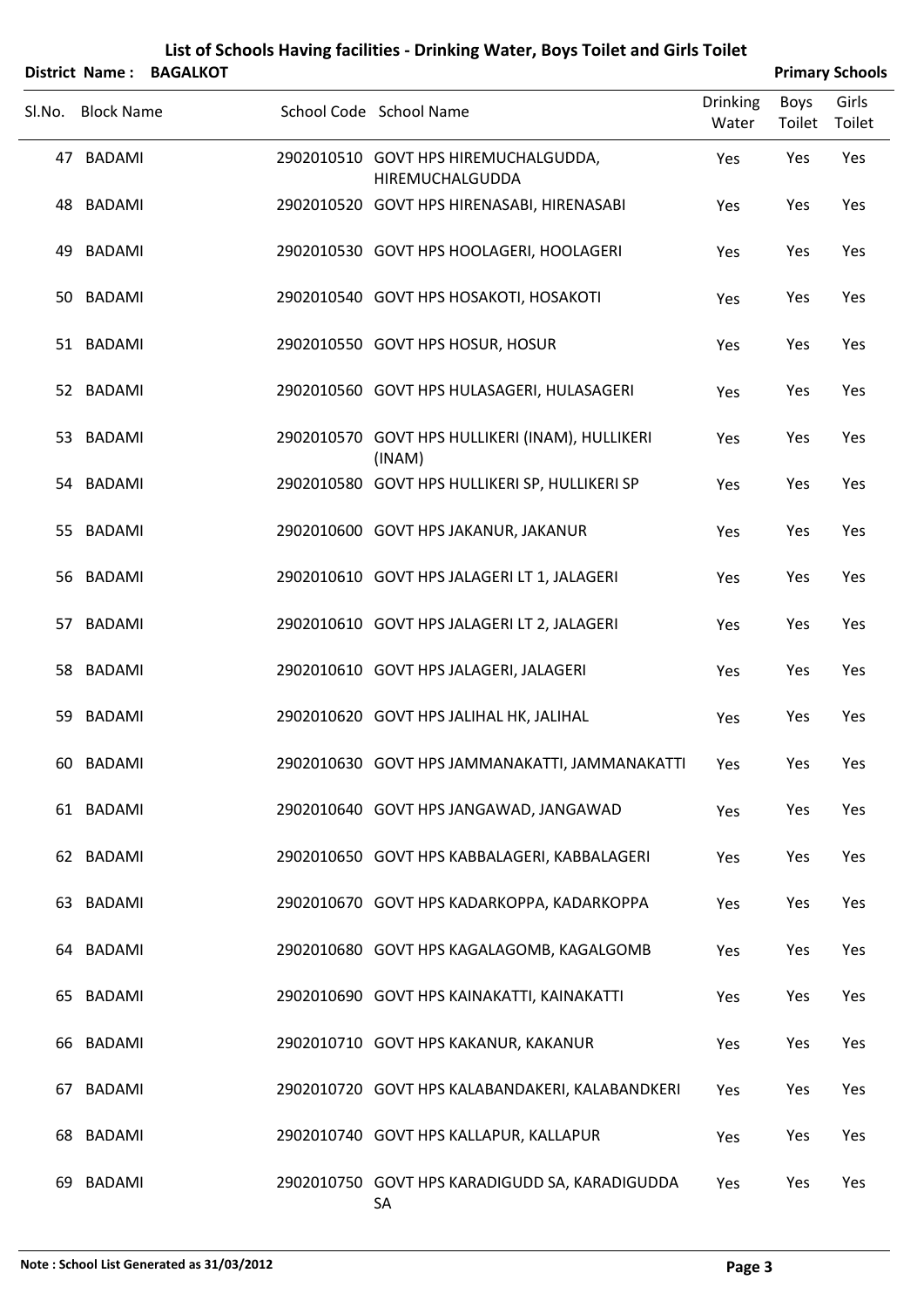|        | <b>District Name:</b> | <b>BAGALKOT</b> | List of Schools Having facilities - Drinking Water, Boys Toilet and Girls Toilet |                          |                       | <b>Primary Schools</b> |
|--------|-----------------------|-----------------|----------------------------------------------------------------------------------|--------------------------|-----------------------|------------------------|
| Sl.No. | <b>Block Name</b>     |                 | School Code School Name                                                          | <b>Drinking</b><br>Water | <b>Boys</b><br>Toilet | Girls<br>Toilet        |
|        | 70 BADAMI             |                 | 2902010760 GOVT HPS KARADIGUDD SN, KARADIGUDDA<br><b>SN</b>                      | Yes                      | Yes                   | Yes                    |
|        | 71 BADAMI             |                 | 2902010770 GOVT HPS KARALKOPPA H, KARALKOPPA                                     | Yes                      | Yes                   | Yes                    |
|        | 72 BADAMI             |                 | 2902010970 GOVT HPS KATAGINAHALLI, LAYADAGUNDI                                   | Yes                      | Yes                   | Yes                    |
|        | 73 BADAMI             |                 | 2902010800 GOVT HPS KATAPUR, KATAPUR                                             | Yes                      | Yes                   | Yes                    |
|        | 74 BADAMI             |                 | 2902010810 GOVT HPS KATARAKI, KATARAKI                                           | Yes                      | Yes                   | Yes                    |
|        | 75 BADAMI             |                 | 2902010700 GOVT HPS KAZIBUDIHAL, KHAZIBUDIHAL                                    | Yes                      | Yes                   | Yes                    |
|        | 76 BADAMI             |                 | 2902010830 GOVT HPS KENDUR LT, KENDUR                                            | Yes                      | Yes                   | Yes                    |
|        | 77 BADAMI             |                 | 2902010830 GOVT HPS KENDUR, KENDUR                                               | Yes                      | Yes                   | Yes                    |
|        | 78 BADAMI             |                 | 2902010840 GOVT HPS KERAKALAMATTI, KERAKALMATTI                                  | Yes                      | Yes                   | Yes                    |
|        | 79 BADAMI             |                 | 2902010870 GOVT HPS KERE KHANAPUR SP, KHANAPUR<br>SP (KERE)                      | Yes                      | Yes                   | Yes                    |
|        | 80 BADAMI             |                 | 2902012070 GOVT HPS KERUR (KILLA), KERUR WARD<br><b>NO.14</b>                    | Yes                      | Yes                   | Yes                    |
|        | 81 BADAMI             |                 | 2902010860 GOVT HPS KHANAPUR SK, KHANAPUR SK                                     | Yes                      | Yes                   | Yes                    |
|        | 82 BADAMI             |                 | 2902010880 GOVT HPS KHYAD, KHYAD                                                 | Yes                      | Yes                   | Yes                    |
|        | 83 BADAMI             |                 | 2902010890 GOVT HPS KITTALI, KITTALI                                             | Yes                      | Yes                   | Yes                    |
|        | 84 BADAMI             |                 | 2902010900 GOVT HPS KONKANKOPP, KONKANAKOPPA                                     | Yes                      | Yes                   | Yes                    |
|        | 85 BADAMI             |                 | 2902010910 GOVT HPS KOTANALLI, KOTNALLI                                          | Yes                      | Yes                   | Yes                    |
|        | 86 BADAMI             |                 | 2902010920 GOVT HPS KOTEKAL, KOTIKAL                                             | Yes                      | Yes                   | Yes                    |
|        | 87 BADAMI             |                 | 2902010930 GOVT HPS KULAGERI, KULAGERI                                           | Yes                      | Yes                   | Yes                    |
|        | 88 BADAMI             |                 | 2902010940 GOVT HPS KUTAKANAKERI, KUTAKANKERI                                    | Yes                      | Yes                   | Yes                    |
|        | 89 BADAMI             |                 | 2902010950 GOVT HPS LAKAMAPUR, LAKHAMAPUR                                        | Yes                      | Yes                   | Yes                    |
|        | 90 BADAMI             |                 | 2902010960 GOVT HPS LAKKASAKOPP, LAKKASAKOPPA                                    | Yes                      | Yes                   | Yes                    |
|        | 91 BADAMI             |                 | 2902010970 GOVT HPS LAYADAGUNDI, LAYADAGUNDI                                     | Yes                      | Yes                   | Yes                    |
|        | 92 BADAMI             |                 | 2902010980 GOVT HPS LINGAPUR, LINGAPUR                                           | Yes                      | Yes                   | Yes                    |

#### **Note : School List Generated as 31/03/2012 Page 4**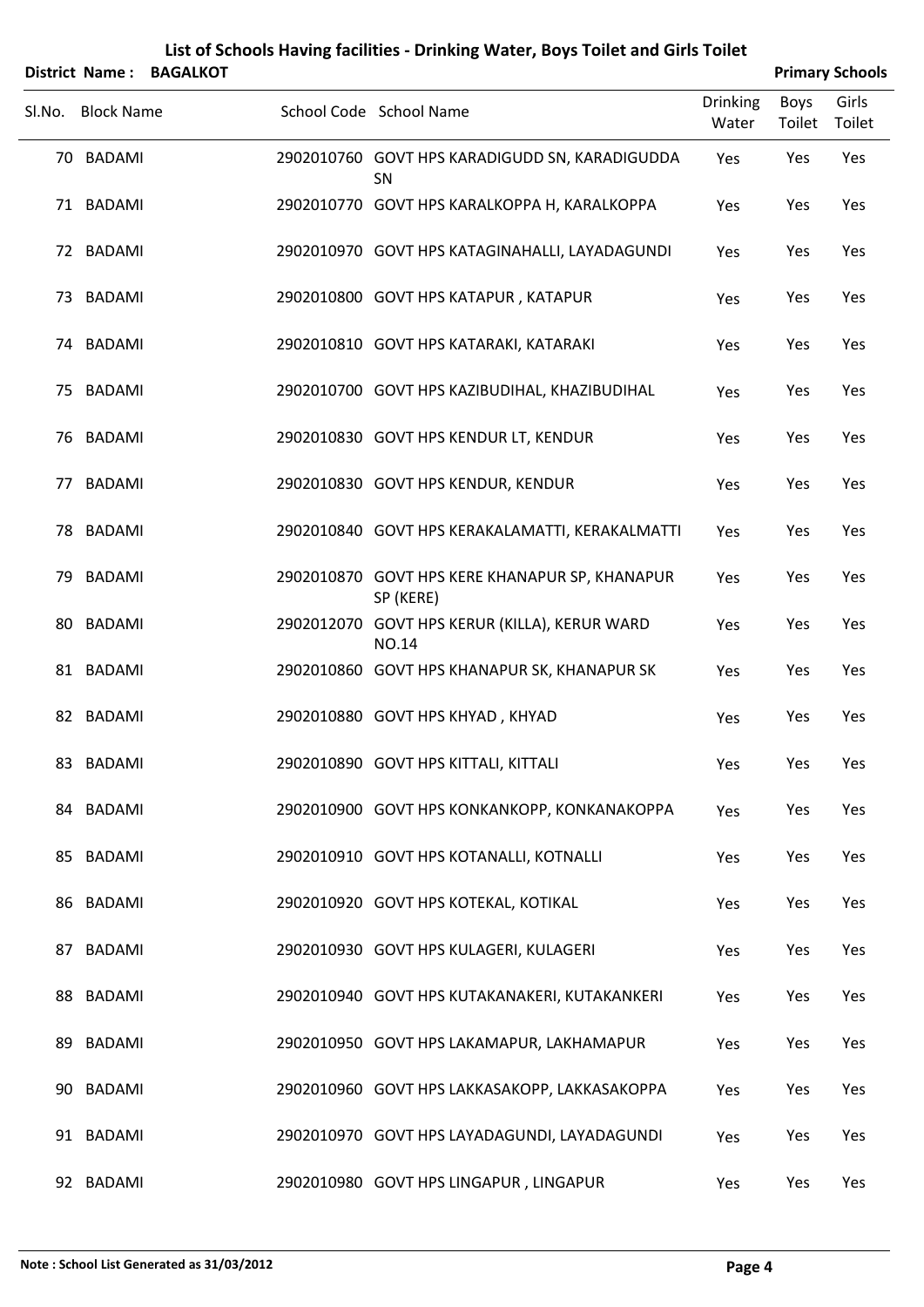|        | <b>District Name:</b> | <b>BAGALKOT</b> |                                                       |                          |                | <b>Primary Schools</b> |
|--------|-----------------------|-----------------|-------------------------------------------------------|--------------------------|----------------|------------------------|
| SI.No. | <b>Block Name</b>     |                 | School Code School Name                               | <b>Drinking</b><br>Water | Boys<br>Toilet | Girls<br>Toilet        |
|        | 93 BADAMI             |                 | 2902010990 GOVT HPS MALAGI, MALAGI                    | Yes                      | Yes            | Yes                    |
|        | 94 BADAMI             |                 | 2902011000 GOVT HPS MALLAPUR SL, MALLAPUR             | Yes                      | Yes            | Yes                    |
|        | 95 BADAMI             |                 | 2902011010 GOVT HPS MAMATAGERI, MAMATAGERI            | Yes                      | Yes            | Yes                    |
|        | 96 BADAMI             |                 | 2902011020 GOVT HPS MANGALAGUDD,<br>MANGALAGUDDA      | Yes                      | Yes            | Yes                    |
|        | 97 BADAMI             |                 | 2902011030 GOVT HPS MANGALUR, MANGALUR                | Yes                      | Yes            | Yes                    |
|        | 98 BADAMI             |                 | 2902011050 GOVT HPS MANNERI, MANNERI                  | Yes                      | Yes            | Yes                    |
| 99     | <b>BADAMI</b>         |                 | 2902011060 GOVT HPS MATTIKATTI, MATTIKATTI            | Yes                      | Yes            | Yes                    |
|        | 100 BADAMI            |                 | 2902010390 GOVT HPS MELINA HALAKURKI, HALAKURKI       | Yes                      | Yes            | Yes                    |
|        | 101 BADAMI            |                 | 2902011080 GOVT HPS MURADI, MURADI                    | Yes                      | Yes            | Yes                    |
|        | 102 BADAMI            |                 | 2902011090 GOVT HPS MUSTIGERI, MUSTIGERI              | Yes                      | Yes            | Yes                    |
|        | 103 BADAMI            |                 | 2902011100 GOVT HPS MUTTALAGERI, MUTTALAGERI          | Yes                      | Yes            | Yes                    |
|        | 104 BADAMI            |                 | 2902011110 GOVT HPS NAGARAL S P, NAGARAL SP           | Yes                      | Yes            | Yes                    |
|        | 105 BADAMI            |                 | 2902011140 GOVT HPS NARASAPUR, NARASAPUR              | Yes                      | Yes            | Yes                    |
|        | 106 BADAMI            |                 | 2902011150 GOVT HPS NARENUR LT 1, NARENUR             | Yes                      | Yes            | Yes                    |
|        | 107 BADAMI            |                 | 2902011150 GOVT HPS NARENUR LT 2, NARENUR             | Yes                      | Yes            | Yes                    |
|        | 108 BADAMI            |                 | 2902011150 GOVT HPS NARENUR, NARENUR                  | Yes                      | Yes            | Yes                    |
|        | 109 BADAMI            |                 | 2902011190 GOVT HPS NEERALGI, NEERALGI                | Yes                      | Yes            | Yes                    |
|        | 110 BADAMI            |                 | 2902011200 GOVT HPS NEERALKERI, NEERALAKERI           | Yes                      | Yes            | Yes                    |
|        | 111 BADAMI            |                 | 2902011220 GOVT HPS NELWAGI, NELWAGI                  | Yes                      | Yes            | Yes                    |
|        | 112 BADAMI            |                 | 2902011230 GOVT HPS PADANAKATTI, PADANAKATTI          | Yes                      | Yes            | Yes                    |
|        | 113 BADAMI            |                 | 2902011240 GOVT HPS PARAWATI, PARAWATI                | Yes                      | Yes            | Yes                    |
|        | 114 BADAMI            |                 | 2902011250 GOVT HPS PATTADAKALL, PATTADKALL           | Yes                      | Yes            | Yes                    |
|        | 115 BADAMI            |                 | 2902011260 GOVT HPS RADDERTIMMAPUR,<br>RADDERTIMMAPUR | Yes                      | Yes            | Yes                    |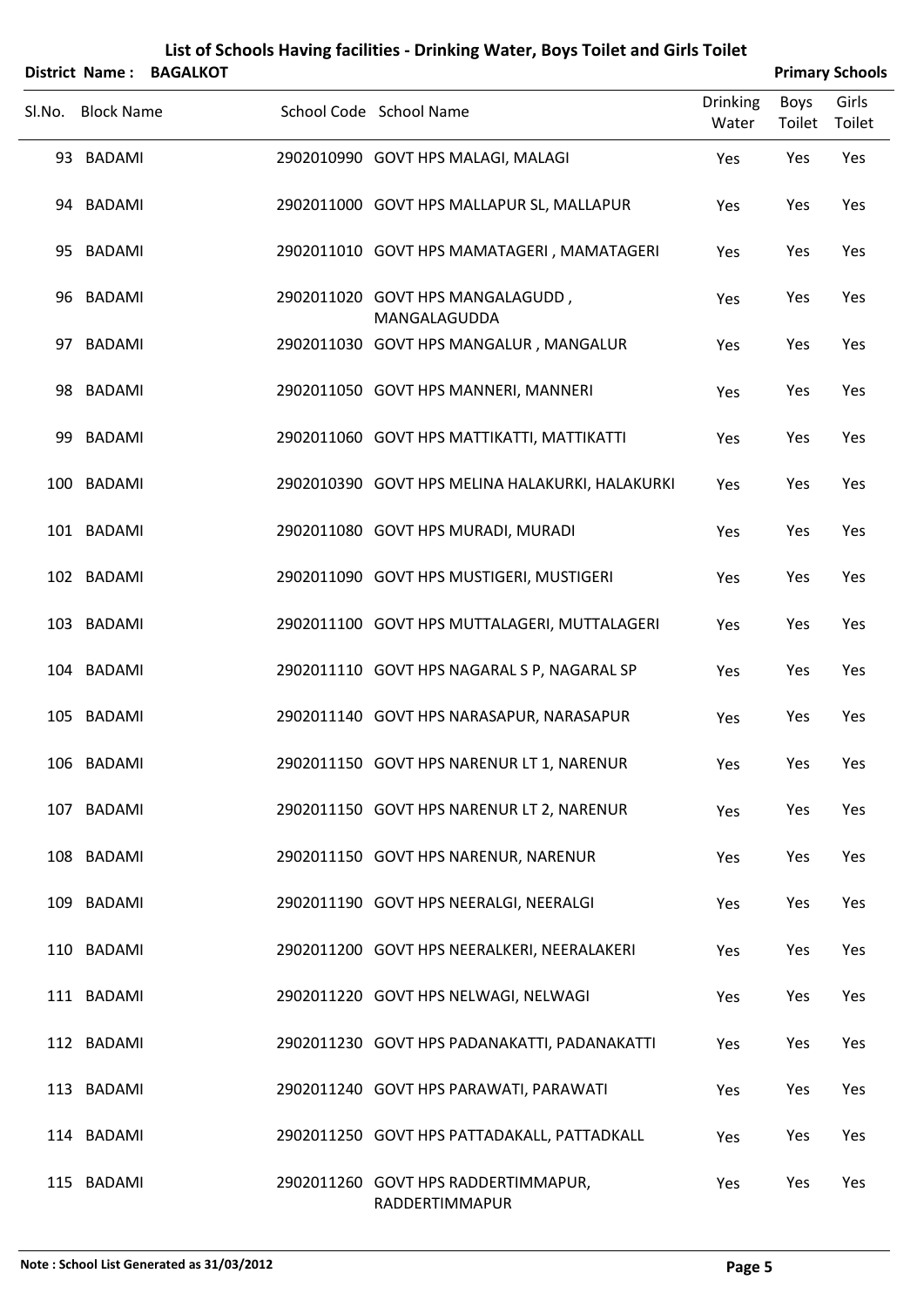| <b>District Name:</b> | <b>BAGALKOT</b> |                                                             |                          |                | <b>Primary Schools</b> |
|-----------------------|-----------------|-------------------------------------------------------------|--------------------------|----------------|------------------------|
| Sl.No. Block Name     |                 | School Code School Name                                     | <b>Drinking</b><br>Water | Boys<br>Toilet | Girls<br>Toilet        |
| 116 BADAMI            |                 | 2902011280 GOVT HPS SEEPARAMATTI, SEEPARMATTI               | Yes                      | Yes            | Yes                    |
| 117 BADAMI            |                 | 2902011290 GOVT HPS SIRABADGI, SHIRABADAGI                  | Yes                      | Yes            | Yes                    |
| 118 BADAMI            |                 | 2902011300 GOVT HPS SOMANAKOPPA, SOMANAKOPPA                | Yes                      | Yes            | Yes                    |
| 119 BADAMI            |                 | 2902011320 GOVT HPS SULIKERI, SULIKERI                      | Yes                      | Yes            | Yes                    |
| 120 BADAMI            |                 | 2902011330 GOVT HPS SULLA, SULLA                            | Yes                      | Yes            | Yes                    |
| 121 BADAMI            |                 | 2902011340 GOVT HPS TALAKWAD, TALAKAWAD                     | Yes                      | Yes            | Yes                    |
| 122 BADAMI            |                 | 2902011350 GOVT HPS TAMINAL, TAMINAL                        | Yes                      | Yes            | Yes                    |
| 123 BADAMI            |                 | 2902011360 GOVT HPS TAPPASAKATTI, TAPPASAKATTI              | Yes                      | Yes            | Yes                    |
| 124 BADAMI            |                 | 2902011370 GOVT HPS TEGGI, TEGGI                            | Yes                      | Yes            | Yes                    |
| 125 BADAMI            |                 | 2902011380 GOVT HPS TIMMAPUR S N, TIMMAPUR SN               | Yes                      | Yes            | Yes                    |
| 126 BADAMI            |                 | 2902011390 GOVT HPS TIMMASAGAR, TIMMASAGAR                  | Yes                      | Yes            | Yes                    |
| 127 BADAMI            |                 | 2902011510 GOVT HPS TIPPU NAGAR BADAMI, BADAMI<br>WARD NO.1 | Yes                      | Yes            | Yes                    |
| 128 BADAMI            |                 | 2902011400 GOVT HPS TOGANSHI LT, THOGUNASHI                 | Yes                      | Yes            | Yes                    |
| 129 BADAMI            |                 | 2902011400 GOVT HPS TOGANSHI, THOGUNASHI                    | Yes                      | Yes            | Yes                    |
| 130 BADAMI            |                 | 2902011410 GOVT HPS UGALAWAT, UGALAWAT                      | Yes                      | Yes            | Yes                    |
| 131 BADAMI            |                 | 2902011420 GOVT HPS WADAWATTI, WADAWATTI                    | Yes                      | Yes            | Yes                    |
| 132 BADAMI            |                 | 2902011460 GOVT HPS YARAGOPPA (INAM), YARAGOPPA<br>(INAM)   | Yes                      | Yes            | Yes                    |
| 133 BADAMI            |                 | 2902011450 GOVT HPS YARAGOPPA SB, YARAGOPPA (SB)            | Yes                      | Yes            | Yes                    |
| 134 BADAMI            |                 | 2902011430 GOVT HPS YENDIGERI, YENDIGERI                    | Yes                      | Yes            | Yes                    |
| 135 BADAMI            |                 | 2902010090 GOVT KB HPS B N JALIHAL, B N JALIHAL             | Yes                      | Yes            | Yes                    |
| 136 BADAMI            |                 | 2902010050 GOVT KBHPS ALLUR SP, ALUR SP                     | Yes                      | Yes            | Yes                    |
| 137 BADAMI            |                 | 2902010550 GOVT KBHPS GIDDANAYAKANAL, HOSUR                 | Yes                      | Yes            | Yes                    |
| 138 BADAMI            |                 | 2902010310 GOVT KBHPS GONAL, GONAL                          | Yes                      | Yes            | Yes                    |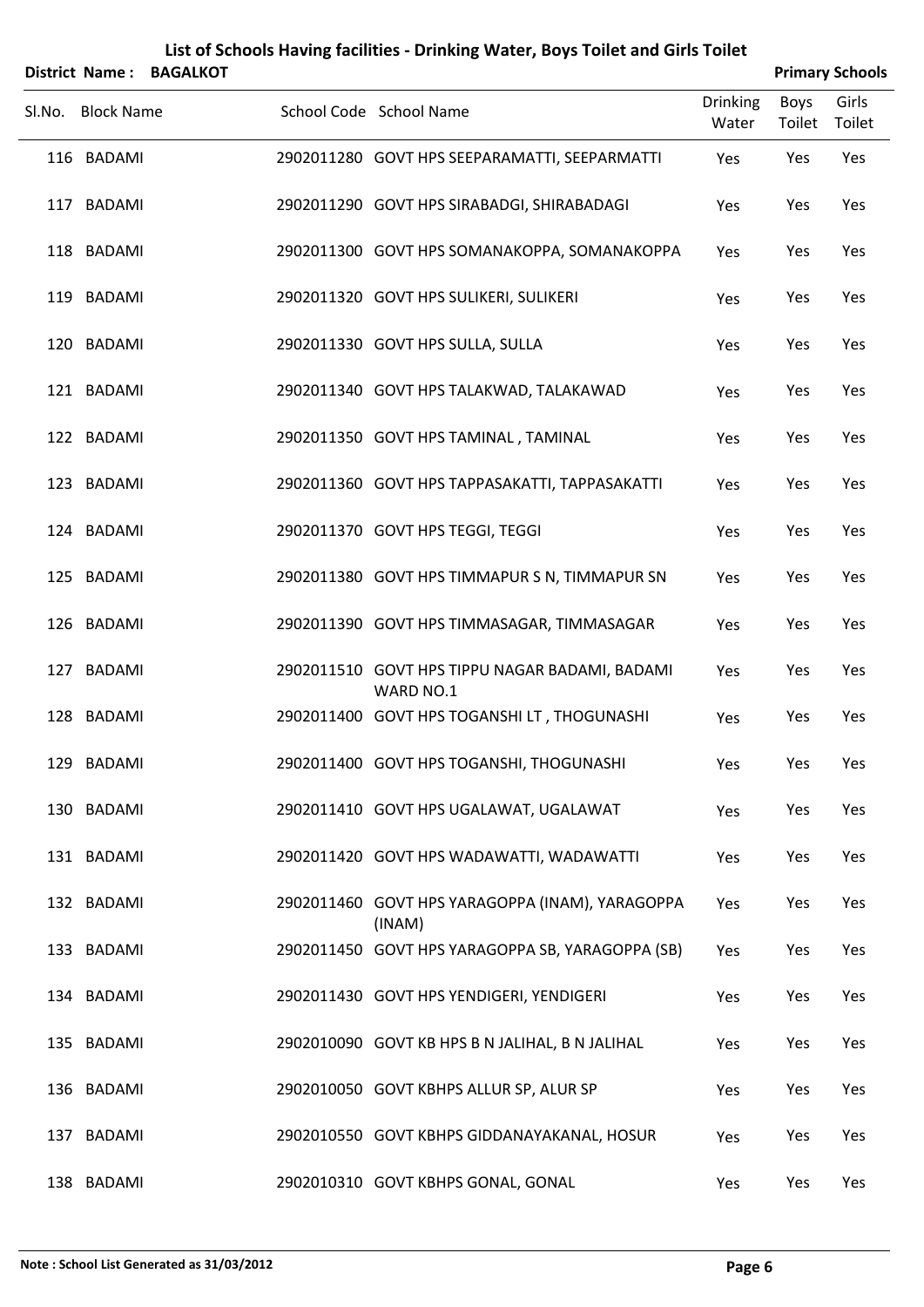|        |                       |                 | List of Schools Having facilities - Drinking Water, Boys Toilet and Girls Toilet |                          |                       |                        |
|--------|-----------------------|-----------------|----------------------------------------------------------------------------------|--------------------------|-----------------------|------------------------|
|        | <b>District Name:</b> | <b>BAGALKOT</b> |                                                                                  |                          |                       | <b>Primary Schools</b> |
| Sl.No. | <b>Block Name</b>     |                 | School Code School Name                                                          | <b>Drinking</b><br>Water | <b>Boys</b><br>Toilet | Girls<br>Toilet        |
|        | 139 BADAMI            |                 | 2902011040 GOVT KBHPS MANINAGAR, MANINAGAR                                       | Yes                      | Yes                   | Yes                    |
|        | 140 BADAMI            |                 | 2902010530 GOVT KBLPS HOOLAGERI, HOOLAGERI                                       | Yes                      | Yes                   | Yes                    |
|        | 141 BADAMI            |                 | 2902010730 GOVT KBLPS INGALAGUNDI, KALAS                                         | Yes                      | Yes                   | Yes                    |
|        | 142 BADAMI            |                 | 2902011450 GOVT KBLPS SHIVAPUR, YARAGOPPA (SB)                                   | Yes                      | Yes                   | Yes                    |
|        | 143 BADAMI            |                 | 2902010460 GOVT KBS RAGHAPUR, HANSANUR                                           | Yes                      | Yes                   | Yes                    |
|        | 144 BADAMI            |                 | 2902011580 GOVT KBS 1 BADAMI, BADAMI WARD NO.8                                   | Yes                      | Yes                   | Yes                    |
|        | 145 BADAMI            |                 | 2902011720 GOVT KBS 1 GULEDAGUDD, GULEDGUDD<br>WARD <sub>2</sub>                 | Yes                      | Yes                   | Yes                    |
|        | 146 BADAMI            |                 | 2902011740 GOVT KBS 3 GULEDAGUDD, GULEDGUDD<br>WARD 4                            | Yes                      | Yes                   | Yes                    |
|        | 147 BADAMI            |                 | 2902011730 GOVT KBS 4 GULEDAGUDD, GULEDGUDD<br>WARD <sub>3</sub>                 | Yes                      | Yes                   | Yes                    |
|        | 148 BADAMI            |                 | 2902011740 GOVT KBS 5 GULEDAGUDD, GULEDGUDD<br>WARD 4                            | Yes                      | Yes                   | Yes                    |
|        | 149 BADAMI            |                 | 2902010620 GOVT KG HPS JALIHAL, JALIHAL                                          | Yes                      | Yes                   | Yes                    |
|        | 150 BADAMI            |                 | 2902010490 GOVT KGHPS HEBBALLI, HEBBALLI                                         | Yes                      | Yes                   | Yes                    |
|        | 151 BADAMI            |                 | 2902010550 GOVT KGHPS HOSUR, HOSUR                                               | Yes                      | Yes                   | Yes                    |
|        | 152 BADAMI            |                 | 2902010680 GOVT KGHPS KAGALAGOMB, KAGALGOMB                                      | Yes                      | Yes                   | Yes                    |
|        | 153 BADAMI            |                 | 2902010780 GOVT KGHPS KATAGERI, KATAGERI                                         | Yes                      | Yes                   | Yes                    |
|        | 154 BADAMI            |                 | 2902011730 GOVT KGS 1 GULEDAGUDD, GULEDGUDD<br>WARD <sub>3</sub>                 | Yes                      | Yes                   | Yes                    |
|        | 155 BADAMI            |                 | 2902011750 GOVT KGS 2 GULEDAGUDD, GULEDGUDD<br>WARD 5                            | Yes                      | Yes                   | Yes                    |
|        | 156 BADAMI            |                 | 2902010070 GOVT KGS ANAWAL, ANAWAL                                               | Yes                      | Yes                   | Yes                    |
|        | 157 BADAMI            |                 | 2902010270 GOVT KGS CHOLACHAGUDDA,<br>CHOLACHAGUDDA                              | Yes                      | Yes                   | Yes                    |
|        | 158 BADAMI            |                 | 2902010710 GOVT KGS KAKNUR, KAKANUR                                              | Yes                      | Yes                   | Yes                    |
|        | 159 BADAMI            |                 | 2902011980 GOVT KGS KERUR, KERUR WARD NO.5                                       | Yes                      | Yes                   | Yes                    |
|        | 160 BADAMI            |                 | 2902010940 GOVT LBS KUTAKANAKERI, KUTAKANKERI                                    | Yes                      | Yes                   | Yes                    |
|        | 161 BADAMI            |                 | 2902011740 GOVT LBS N06 GULEDGUDD, GULEDGUDD<br>WARD 4                           | Yes                      | Yes                   | Yes                    |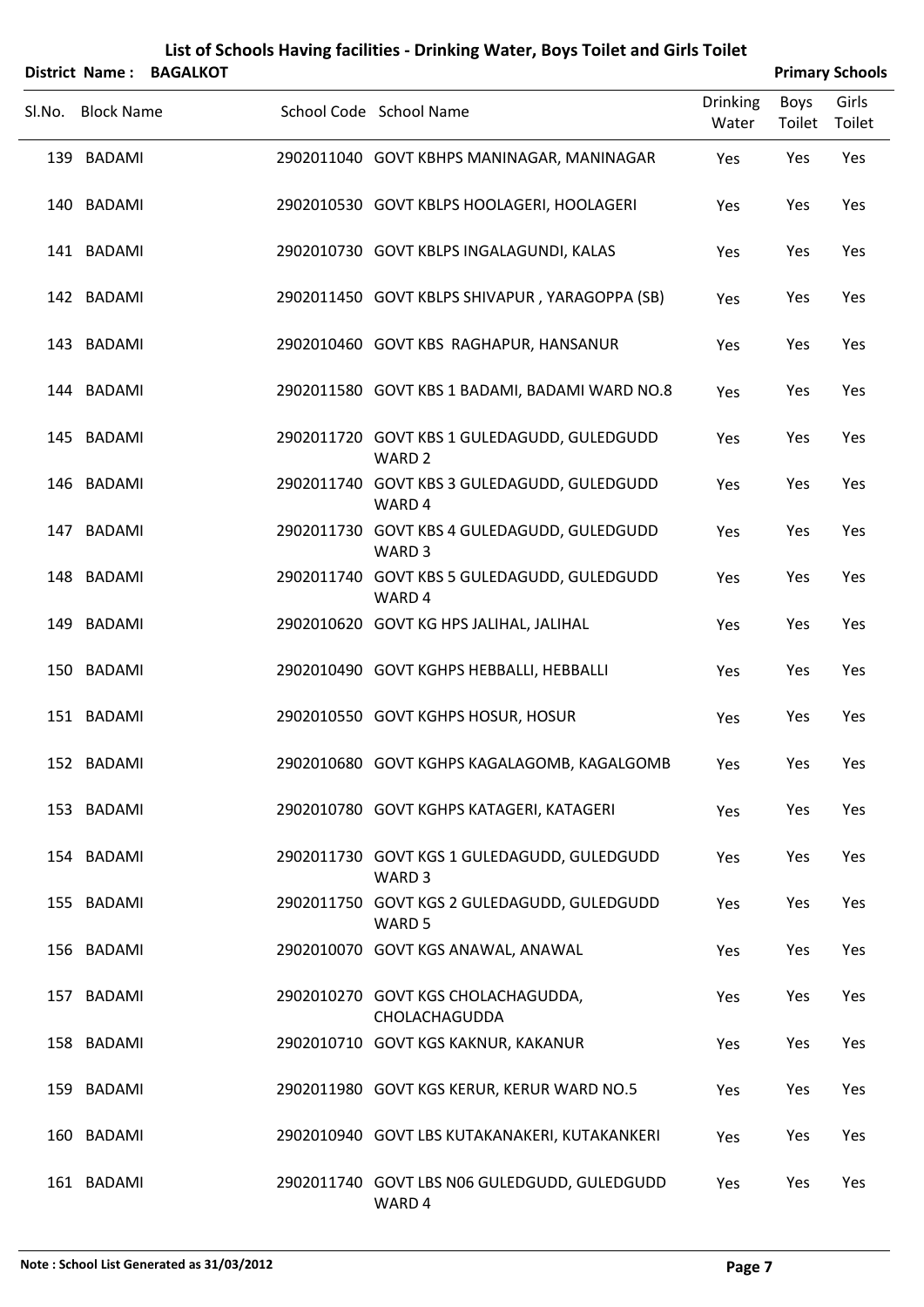|        |                   | District Name: BAGALKOT |                                                                            |                          |                | <b>Primary Schools</b> |
|--------|-------------------|-------------------------|----------------------------------------------------------------------------|--------------------------|----------------|------------------------|
| Sl.No. | <b>Block Name</b> |                         | School Code School Name                                                    | <b>Drinking</b><br>Water | Boys<br>Toilet | Girls<br>Toilet        |
|        | 162 BADAMI        |                         | 2902010931 GOVT LPS A.C. KULAGERI, KULAGERI                                | Yes                      | Yes            | Yes                    |
|        | 163 BADAMI        |                         | 2902010030 GOVT LPS ALADAKATTI CROSS, ALADAKATTI                           | Yes                      | Yes            | Yes                    |
|        | 164 BADAMI        |                         | 2902011760 GOVT LPS ASHRAYA CALANI, GULEDGUDD<br>WARD 6                    | Yes                      | Yes            | Yes                    |
|        | 165 BADAMI        |                         | 2902010270 GOVT LPS BANASHANKARI,<br>CHOLACHAGUDDA                         | Yes                      | Yes            | Yes                    |
|        | 166 BADAMI        |                         | 2902012080 GOVT LPS BELAGANTI KERUR, KERUR WARD<br><b>NO.15</b>            | Yes                      | Yes            | Yes                    |
|        | 167 BADAMI        |                         | 2902010220 GOVT LPS CHIKNASABI, CHIKNASABI                                 | Yes                      | Yes            | Yes                    |
|        | 168 BADAMI        |                         | 2902011950 GOVT LPS CHINAGUNDI PLOT KERUR, KERUR<br>WARD NO.2              | Yes                      | Yes            | Yes                    |
|        | 169 BADAMI        |                         | 2902010250 GOVT LPS CHINCHALKATTI LT,<br><b>CHINCHALKATTI</b>              | Yes                      | Yes            | Yes                    |
|        | 170 BADAMI        |                         | 2902010340 GOVT LPS GUBBERAKOPP, GUBBERKOPP                                | Yes                      | Yes            | Yes                    |
|        | 171 BADAMI        |                         | 2902011472 GOVT LPS GULEDGUDD ROAD, GULEDGUDD<br>(T.M.C)                   | Yes                      | Yes            | Yes                    |
|        | 172 BADAMI        |                         | 2902010380 GOVT LPS HALAGERI TOTHA (NEW),<br><b>HALAGERI</b>               | Yes                      | Yes            | Yes                    |
|        | 173 BADAMI        |                         | 2902010410 GOVT LPS HANAMANERI (INAM),<br>HANAMANERI (INAM)                | Yes                      | Yes            | Yes                    |
|        | 174 BADAMI        |                         | 2902010420 GOVT LPS HANAMANERI(G), HANAMANERI<br>(G)                       | Yes                      | Yes            | Yes                    |
|        | 175 BADAMI        |                         | 2902010590 GOVT LPS INJANAWARI, INJANAWARI                                 | Yes                      | Yes            | Yes                    |
|        | 176 BADAMI        |                         | 2902011590 GOVT LPS JAYA NAGAR BADAMI, BADAMI<br>WARD NO.9                 | Yes                      | Yes            | Yes                    |
|        | 177 BADAMI        |                         | 2902010730 GOVT LPS KALAS, KALAS                                           | Yes                      | Yes            | Yes                    |
|        | 178 BADAMI        |                         | 2902011560 GOVT LPS KANTI VEERANNA A.C. BADAMI,<br><b>BADAMI WARD NO.6</b> | Yes                      | Yes            | Yes                    |
|        | 179 BADAMI        |                         | 2902010750 GOVT LPS KARADIGUDD SA TOTA,<br>KARADIGUDDA SA                  | Yes                      | Yes            | Yes                    |
|        | 180 BADAMI        |                         | 2902011510 GOVT LPS KEB COLONY BADAMI (new),<br><b>BADAMI WARD NO.1</b>    | Yes                      | Yes            | Yes                    |
|        | 181 BADAMI        |                         | 2902011020 GOVT LPS MANGALAGUDD PLOT,<br>MANGALAGUDDA                      | Yes                      | Yes            | Yes                    |
|        | 182 BADAMI        |                         | 2902010990 GOVT LPS MOHANAPUR, MALAGI                                      | Yes                      | Yes            | Yes                    |
|        | 183 BADAMI        |                         | 2902011070 GOVT LPS MUMARADDIKOPPA,<br>MUMARADDIKOPPA                      | Yes                      | Yes            | Yes                    |

184 BADAMI 2902011120 GOVT LPS NAGARAL SB, NAGARAL SB Yes Yes Yes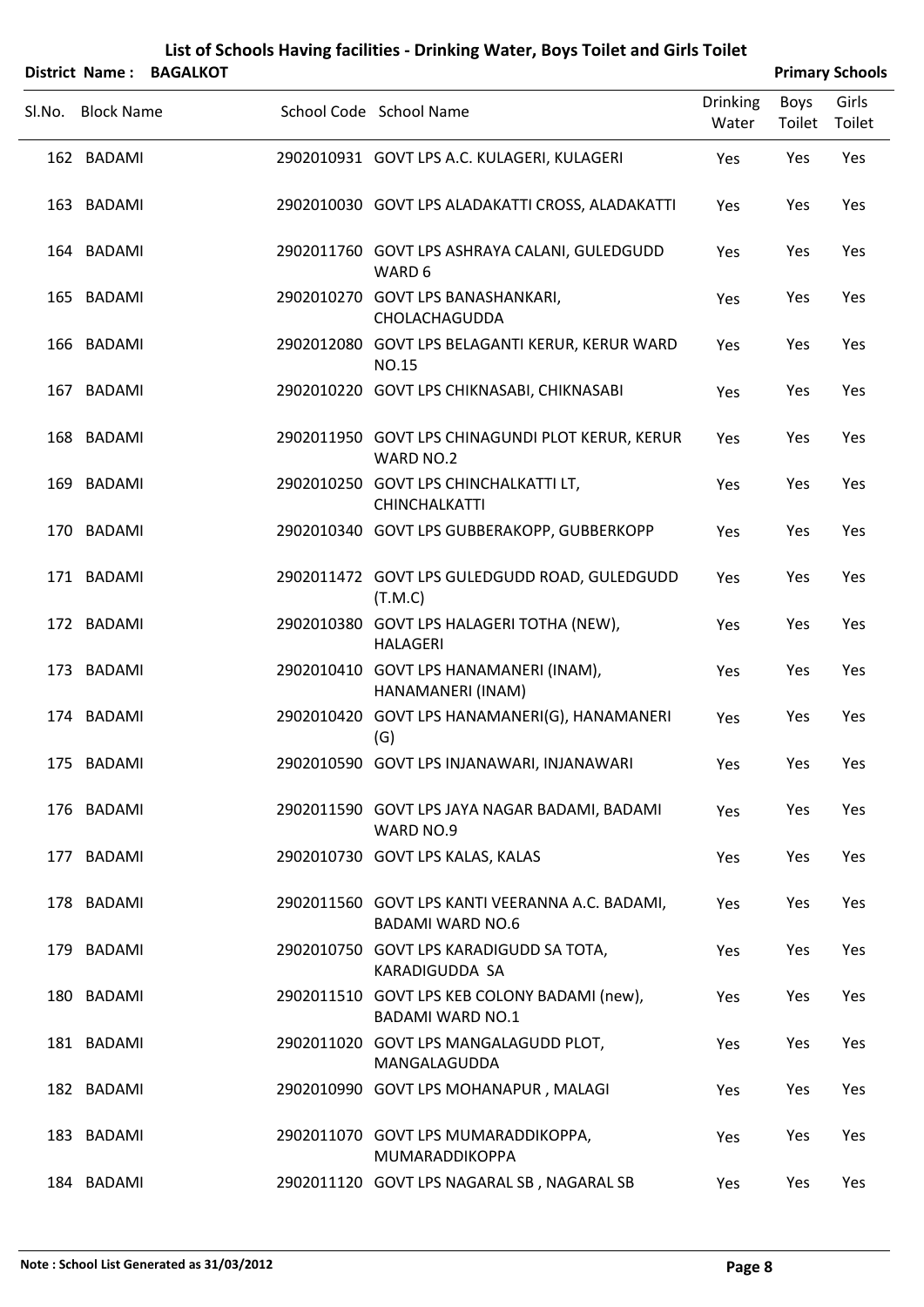|        | District Name:    | <b>BAGALKOT</b> |                                                               |                          |                | <b>Primary Schools</b> |
|--------|-------------------|-----------------|---------------------------------------------------------------|--------------------------|----------------|------------------------|
| Sl.No. | <b>Block Name</b> |                 | School Code School Name                                       | <b>Drinking</b><br>Water | Boys<br>Toilet | Girls<br>Toilet        |
|        | 185 BADAMI        |                 | 2902011160 GOVT LPS NASAGUNNI, NASAGUNNI                      | Yes                      | Yes            | Yes                    |
|        | 186 BADAMI        |                 | 2902011170 GOVT LPS NAVILHOLE, NAVILHOLE                      | Yes                      | Yes            | Yes                    |
|        | 187 BADAMI        |                 | 2902011200 GOVT LPS NEERALAKERI TOTA 1,<br>NEERALAKERI        | Yes                      | Yes            | Yes                    |
|        | 188 BADAMI        |                 | 2902011200 GOVT LPS NEERALAKERI TOTA 2,<br>NEERALAKERI        | Yes                      | Yes            | Yes                    |
|        | 189 BADAMI        |                 | 2902011250 GOVT LPS PATTADAKALL PLOT, PATTADKALL              | Yes                      | Yes            | Yes                    |
|        | 190 BADAMI        |                 | 2902011260 GOVT LPS RADDERTIMMAPUR,<br>RADDERTIMMAPUR         | Yes                      | Yes            | Yes                    |
|        | 191 BADAMI        |                 | 2902011270 GOVT LPS SAGANUR, SAGANUR                          | Yes                      | Yes            | Yes                    |
|        | 192 BADAMI        |                 | 2902012080 GOVT LPS SARVESHWAR KERUR, KERUR<br>WARD NO.15     | Yes                      | Yes            | Yes                    |
|        | 193 BADAMI        |                 | 2902011310 GOVT LPS SUBBALHUNSHI, SUBBALHUNSHI                | Yes                      | Yes            | Yes                    |
|        | 194 BADAMI        |                 | 2902011520 GOVT LPS TATAKOTI, BADAMI WARD NO.2                | Yes                      | Yes            | Yes                    |
|        | 195 BADAMI        |                 | 2902011474 GOVT LPS TIPPAPETH GULEDGUDD,<br>GULEDGUDD (T.M.C) | Yes                      | Yes            | Yes                    |
|        | 196 BADAMI        |                 | 2902011430 GOVT LPS YANDIGERI TOTA, YENDIGERI                 | Yes                      | Yes            | Yes                    |
|        | 197 BADAMI        |                 | 2902011510 GOVT MPS BADAMI, BADAMI WARD NO.1                  | Yes                      | Yes            | Yes                    |
|        | 198 BADAMI        |                 | 2902010270 GOVT MPS CHOLACHAGUDDA,<br>CHOLACHAGUDDA           | Yes                      | Yes            | Yes                    |
|        | 199 BADAMI        |                 | 2902011760 GOVT MPS GULEDAGUDD, GULEDGUDD<br>WARD 6           | Yes                      | Yes            | Yes                    |
|        | 200 BADAMI        |                 | 2902010620 GOVT MPS JALIHAL, JALIHAL                          | Yes                      | Yes            | Yes                    |
|        | 201 BADAMI        |                 | 2902010780 GOVT MPS KATAGERI, KATAGERI                        | Yes                      | Yes            | Yes                    |
|        | 202 BADAMI        |                 | 2902010820 GOVT MPS KELAVADI, KELAVADI                        | Yes                      | Yes            | Yes                    |
|        | 203 BADAMI        |                 | 2902011980 GOVT MPS KERUR, KERUR WARD NO.5                    | Yes                      | Yes            | Yes                    |
|        | 204 BADAMI        |                 | 2902011130 GOVT MPS NANDIKESHWAR,<br>NANDIKESHWAR             | Yes                      | Yes            | Yes                    |
|        | 205 BADAMI        |                 | 2902011180 GOVT MPS NEELAGUND, NEELGUND                       | Yes                      | Yes            | Yes                    |
|        | 206 BADAMI        |                 | 2902011210 GOVT MPS NEERABUDIHAL, NEERABUDIHAL                | Yes                      | Yes            | Yes                    |
|        | 207 BADAMI        |                 | 2902011440 GOVT MPS YANKANCHI MANINAGAR,<br>YANKANCHI         | Yes                      | Yes            | Yes                    |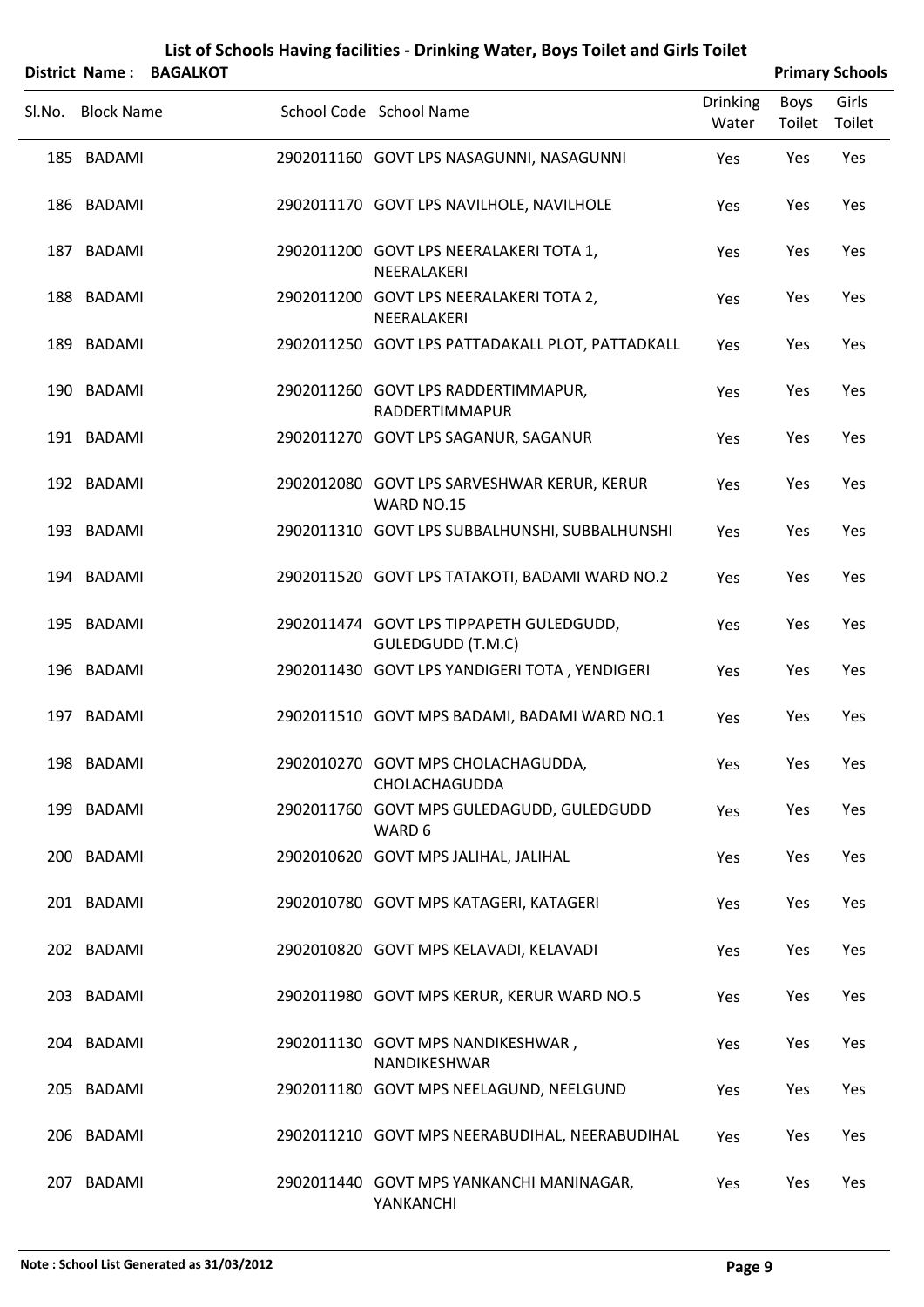|        | District Name:    | <b>BAGALKOT</b> |                                                                     |                          |                | <b>Primary Schools</b> |
|--------|-------------------|-----------------|---------------------------------------------------------------------|--------------------------|----------------|------------------------|
| Sl.No. | <b>Block Name</b> |                 | School Code School Name                                             | <b>Drinking</b><br>Water | Boys<br>Toilet | Girls<br>Toilet        |
|        | 208 BADAMI        |                 | 2902011520 GOVT UB MPS BADAMI, BADAMI WARD NO.2                     | Yes                      | Yes            | Yes                    |
|        | 209 BADAMI        |                 | 2902010240 GOVT UBHPS CHIMMANAKATTI,<br><b>CHIMMANAKATTI</b>        | Yes                      | Yes            | Yes                    |
|        | 210 BADAMI        |                 | 2902010490 GOVT UBHPS HEBBALLI, HEBBALLI                            | Yes                      | Yes            | Yes                    |
|        | 211 BADAMI        |                 | 2902010610 GOVT UBHPS JALAGERI, JALAGERI                            | Yes                      | Yes            | Yes                    |
|        | 212 BADAMI        |                 | 2902010700 GOVT UBHPS KAZIBUDIHAL, KHAZIBUDIHAL                     | Yes                      | Yes            | Yes                    |
|        | 213 BADAMI        |                 | 2902011760 GOVT UBKS NO 3, GULEDGUDD,<br><b>GULEDGUDD WARD 6</b>    | Yes                      | Yes            | Yes                    |
|        | 214 BADAMI        |                 | 2902010550 GOVT UBLPS HOSUR, HOSUR                                  | Yes                      | Yes            | Yes                    |
|        | 215 BADAMI        |                 | 2902010920 GOVT UBLPS KOTEKAL, KOTIKAL                              | Yes                      | Yes            | Yes                    |
|        | 216 BADAMI        |                 | 2902011320 GOVT UBLPS SULIKERI, SULIKERI                            | Yes                      | Yes            | Yes                    |
|        | 217 BADAMI        |                 | 2902011750 GOVT UBS 1 GULEDAGUDD, GULEDGUDD<br>WARD 5               | Yes                      | Yes            | Yes                    |
|        | 218 BADAMI        |                 | 2902011740 GOVT UBS 2 GULEDAGUDD, GULEDGUDD<br>WARD 4               | Yes                      | Yes            | Yes                    |
|        | 219 BADAMI        |                 | 2902010270 GOVT UBS CHOLACHAGUDDA,<br>CHOLACHAGUDDA                 | Yes                      | Yes            | Yes                    |
|        | 220 BADAMI        |                 | 2902010620 GOVT UBS JALIHAL, JALIHAL                                | Yes                      | Yes            | Yes                    |
|        | 221 BADAMI        |                 | 2902011990 GOVT UBS KERUR, KERUR WARD NO.6                          | Yes                      | Yes            | Yes                    |
|        | 222 BADAMI        |                 | 2902011430 GOVT UBS YANDIGERI, YENDIGERI                            | Yes                      | Yes            | Yes                    |
|        | 223 BADAMI        |                 | 2902011740 GOVT UGS 2 GULEDAGUDD, GULEDGUDD<br>WARD 4               | Yes                      | Yes            | Yes                    |
|        | 224 BADAMI        |                 | 2902011590 GOVT UGS BADAMI, BADAMI WARD NO.9                        | Yes                      | Yes            | Yes                    |
|        | 225 BADAMI        |                 | 2902011990 GOVT UGS KERUR, KERUR WARD NO.6                          | Yes                      | Yes            | Yes                    |
|        | 226 BADAMI        |                 | 2902011510 GOVT URDU LPS BADAMI, BADAMI WARD<br><b>NO.1</b>         | Yes                      | Yes            | Yes                    |
|        | 227 BADAMI        |                 | 2902011760 GOVT. LPS MUKESHWAR NAGAR<br>GULEDAGUD, GULEDGUDD WARD 6 | Yes                      | Yes            | Yes                    |
|        | 228 BADAMI        |                 | 2902010570 GOVT.L.P.S INAM HULLIKERI L.T, HULLIKERI<br>(INAM)       | Yes                      | Yes            | Yes                    |
|        | 229 BADAMI        |                 | 2902010930 HPS KULAGERI CROSS, KULAGERI                             | Yes                      | Yes            | Yes                    |
|        | 230 BADAMI        |                 | 2902011130 KBLPS MAHAKUT, NANDIKESHWAR                              | Yes                      | Yes            | Yes                    |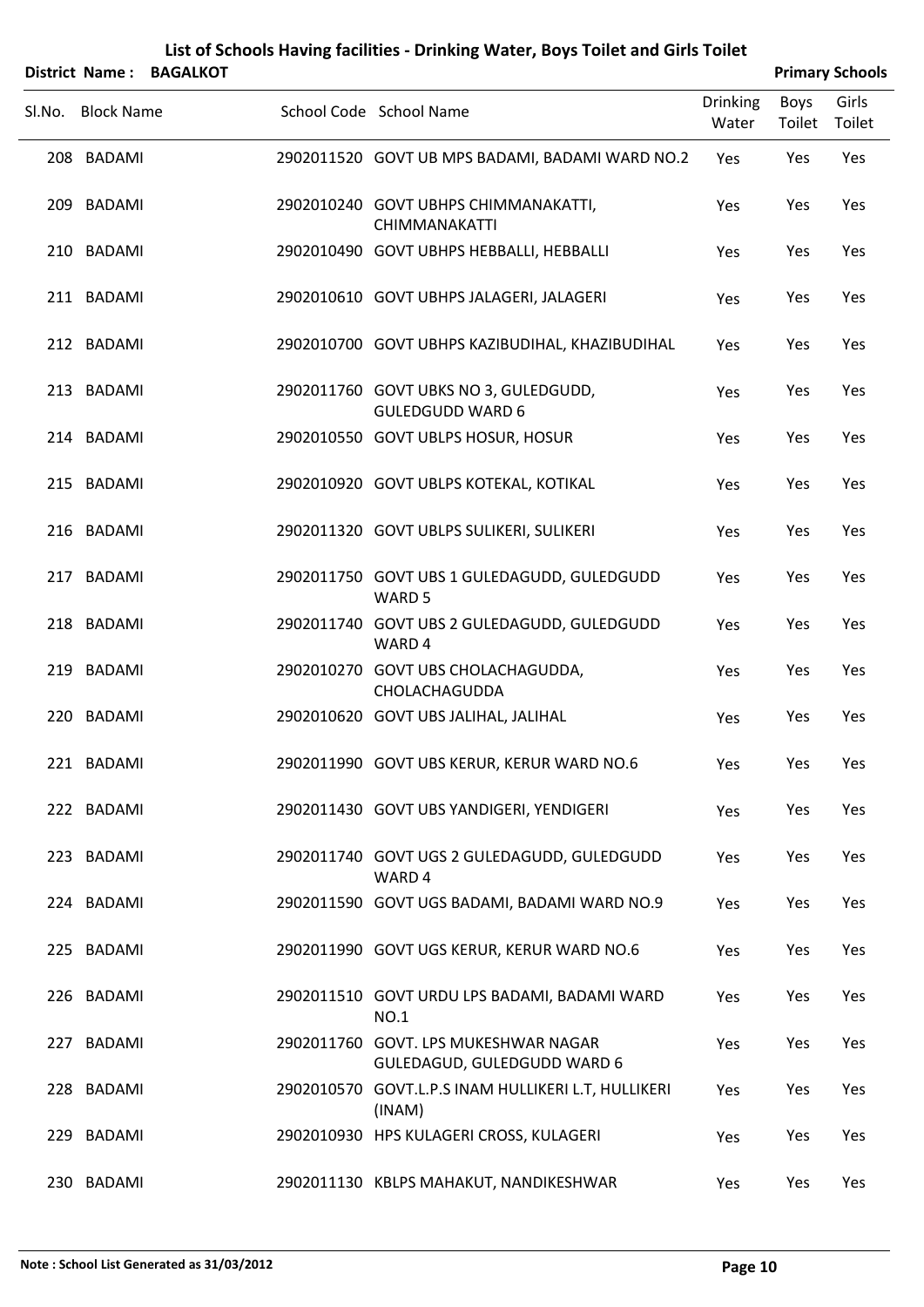| <b>District Name:</b> | <b>BAGALKOT</b> |                                                                        |                          |                | <b>Primary Schools</b> |
|-----------------------|-----------------|------------------------------------------------------------------------|--------------------------|----------------|------------------------|
| Sl.No. Block Name     |                 | School Code School Name                                                | <b>Drinking</b><br>Water | Boys<br>Toilet | Girls<br>Toilet        |
| 231 BADAMI            |                 | 2902011130 KBLPS SHIVAYOGI MANDIR, GOVANA,<br><b>NANDIKESHWAR</b>      | Yes                      | Yes            | Yes                    |
| 232 BADAMI            |                 | 2902011440 KGBV YANKANCHI MANINAGAR, YANKANCHI                         | Yes                      | Yes            | Yes                    |
| 233 BADAMI            |                 | 2902010270 LPS CHOLACHAGUDD PLOT (B.GUDD),<br>CHOLACHAGUDDA            | Yes                      | Yes            | Yes                    |
| 234 BADAMI            |                 | 2902010360 LPS HAGNUR, HAGANUR                                         | Yes                      | Yes            | Yes                    |
| 235 BADAMI            |                 | 2902010660 LPS KADAPATTI, KADAPATTI SK                                 | Yes                      | Yes            | Yes                    |
| 236 BADAMI            |                 | 2902011590 LPS VADDAR ONI BADAMI, BADAMI WARD<br><b>NO.9</b>           | Yes                      | Yes            | Yes                    |
| 237 BADAMI            |                 | 2902011940 UBLPS DARGA KERUR, KERUR WARD NO.1                          | Yes                      | Yes            | Yes                    |
| 238 BADAMI            |                 | 2902011130 UGLPS NANDIKESHWAR, NANDIKESHWAR                            | Yes                      | Yes            | Yes                    |
| 239 BAGALKOT          |                 | 2902020500 GOV T KB MPS KHAJJIDONI, KAJJIDONI                          | Yes                      | Yes            | Yes                    |
| 240 BAGALKOT          |                 | 2902020900 GOVT HPS YANKANCHI, YANKANCHI                               | Yes                      | Yes            | Yes                    |
| 241 BAGALKOT          |                 | 2902020010 GOVT HPS ACHANUR, ACHANUR                                   | Yes                      | Yes            | Yes                    |
| 242 BAGALKOT          |                 | 2902020050 GOVT HPS ANKALAGI, ANKALGI                                  | Yes                      | Yes            | Yes                    |
| 243 BAGALKOT          |                 | 2902020790 GOVT HPS NEELANAGAR LT, SHIRUR                              | Yes                      | Yes            | Yes                    |
| 244 BAGALKOT          |                 | 2902021200 GOVT HPS NO 16 BTDA BAGALKOT,<br><b>BAGALKOT WARD NO.19</b> | Yes                      | Yes            | Yes                    |
| 245 BAGALKOT          |                 | 2902021100 GOVT HPS NO 3 BAGALKOT, BAGALKOT<br>WARD NO.9               | Yes                      | Yes            | Yes                    |
| 246 BAGALKOT          |                 | 2902020070 GOVT KB HPS BENAKATTI, BENAKATTI                            | Yes                      | Yes            | Yes                    |
| 247 BAGALKOT          |                 | 2902020100 GOVT KB HPS BEVINAMATTI,<br>BEVINAMATTI - S HAVALI          | Yes                      | Yes            | Yes                    |
| 248 BAGALKOT          |                 | 2902020510 GOVT KB HPS KIRSUR, KIRASUR                                 | Yes                      | Yes            | Yes                    |
| 249 BAGALKOT          |                 | 2902020690 GOVT KB HPS RAMPUR, RAMAPUR                                 | Yes                      | Yes            | Yes                    |
| 250 BAGALKOT          |                 | 2902020760 GOVT KB HPS SIGIKERI, SIGIKERI                              | Yes                      | Yes            | Yes                    |
| 251 BAGALKOT          |                 | 2902020770 GOVT KB HPS SIMIKERI, SIMIKERI                              | Yes                      | Yes            | Yes                    |
| 252 BAGALKOT          |                 | 2902020810 GOVT KB HPS SOKANADGI, SOKANADAGI                           | Yes                      | Yes            | Yes                    |
| 253 BAGALKOT          |                 | 2902020780 GOVT KB LPS SINDGI, SINDGI                                  | Yes                      | Yes            | Yes                    |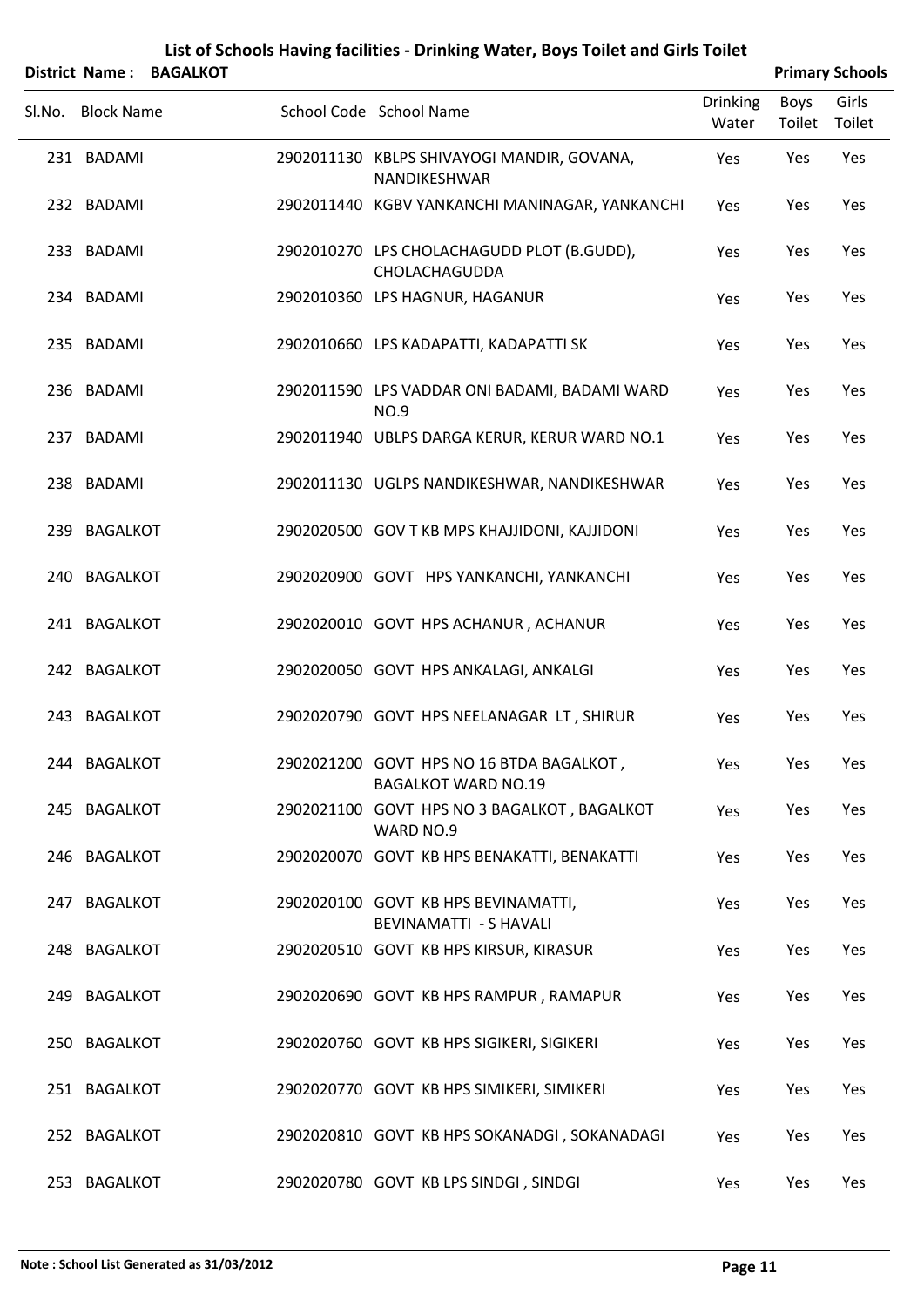|        | <b>District Name:</b> | <b>BAGALKOT</b> | List of Schools Having facilities - Drinking Water, Boys Toilet and Girls Toilet |                          |                       | <b>Primary Schools</b> |
|--------|-----------------------|-----------------|----------------------------------------------------------------------------------|--------------------------|-----------------------|------------------------|
| Sl.No. | <b>Block Name</b>     |                 | School Code School Name                                                          | <b>Drinking</b><br>Water | <b>Boys</b><br>Toilet | Girls<br>Toilet        |
|        | 254 BAGALKOT          |                 | 2902020800 GOVT KB LPS SITIMANI, SITIMANI                                        | Yes                      | Yes                   | Yes                    |
|        | 255 BAGALKOT          |                 | 2902020800 GOVT KB LPS SITIMANI LT, SITIMANI                                     | Yes                      | Yes                   | Yes                    |
|        | 256 BAGALKOT          |                 | 2902020470 GOVT KB MPS KALADGI, KALADGI                                          | Yes                      | Yes                   | Yes                    |
|        | 257 BAGALKOT          |                 | 2902021250 GOVT KB MPS NO 7 BAGALKOT, BAGALKOT<br>WARD NO.24                     | Yes                      | Yes                   | Yes                    |
|        | 258 BAGALKOT          |                 | 2902020790 GOVT KB MPS SHIRUR, SHIRUR                                            | Yes                      | Yes                   | Yes                    |
|        | 259 BAGALKOT          |                 | 2902021030 GOVT KG HPS NO 1 BAGALKOT, BAGALKOT<br>WARD NO.2                      | Yes                      | Yes                   | Yes                    |
|        | 260 BAGALKOT          |                 | 2902020510 GOVT UB LPS KIRSUR, KIRASUR                                           | Yes                      | Yes                   | Yes                    |
|        | 261 BAGALKOT          |                 | 2902020470 GOVT UG HPS KALADGI, KALADGI                                          | Yes                      | Yes                   | Yes                    |
|        | 262 BAGALKOT          |                 | 2902020790 GOVT HP UBS SHIRUR, SHIRUR                                            | Yes                      | Yes                   | Yes                    |
|        | 263 BAGALKOT          |                 | 2902020020 GOVT HPS ALUR LT, ALUR                                                | Yes                      | Yes                   | Yes                    |
|        | 264 BAGALKOT          |                 | 2902020030 GOVT HPS ANADINNI, ANADINNI                                           | Yes                      | Yes                   | Yes                    |
|        | 265 BAGALKOT          |                 | 2902020290 GOVT HPS ANADINNI CROSS (AC,<br><b>GADDANAKERI</b>                    | Yes                      | Yes                   | Yes                    |
|        | 266 BAGALKOT          |                 | 2902020790 GOVT HPS ASHRAYA COLONY SHIRUR,<br><b>SHIRUR</b>                      | Yes                      | Yes                   | Yes                    |
| 267    | <b>BAGALKOT</b>       |                 | 2902020120 GOVT HPS BAGHAVATI, BHAGAVATI                                         | Yes                      | Yes                   | Yes                    |
|        | 268 BAGALKOT          |                 | 2902020290 GOVT HPS GADDANAKERI LT, GADDANAKERI                                  | Yes                      | Yes                   | Yes                    |
| 269    | <b>BAGALKOT</b>       |                 | 2902020300 GOVT HPS GOVINDKOPPA, GOVINDAKOPPA                                    | Yes                      | Yes                   | Yes                    |
| 270    | <b>BAGALKOT</b>       |                 | 2902021000 GOVT HPS GUNDANAPALLE RC,<br><b>GUNDANAPALLE R C</b>                  | Yes                      | Yes                   | Yes                    |
| 271    | <b>BAGALKOT</b>       |                 | 2902020360 GOVT HPS HIRESHELLIKERI, HIRESHELLIKERI                               | Yes                      | Yes                   | Yes                    |
|        | 272 BAGALKOT          |                 | 2902020460 GOVT HPS HONARAHALLI, KADAMPUR                                        | Yes                      | Yes                   | Yes                    |
| 273    | <b>BAGALKOT</b>       |                 | 2902020430 GOVT HPS INGALAGI, INGALAGI                                           | Yes                      | Yes                   | Yes                    |
|        | 274 BAGALKOT          |                 | 2902020460 GOVT HPS KADAMPUR R.C, KADAMPUR                                       | Yes                      | Yes                   | Yes                    |
| 275    | <b>BAGALKOT</b>       |                 | 2902020460 GOVT HPS KADAMPUR, KADAMPUR                                           | Yes                      | Yes                   | Yes                    |
|        | 276 BAGALKOT          |                 | 2902020490 GOVT HPS KESANUR TOTA, KESHANUR                                       | Yes                      | Yes                   | Yes                    |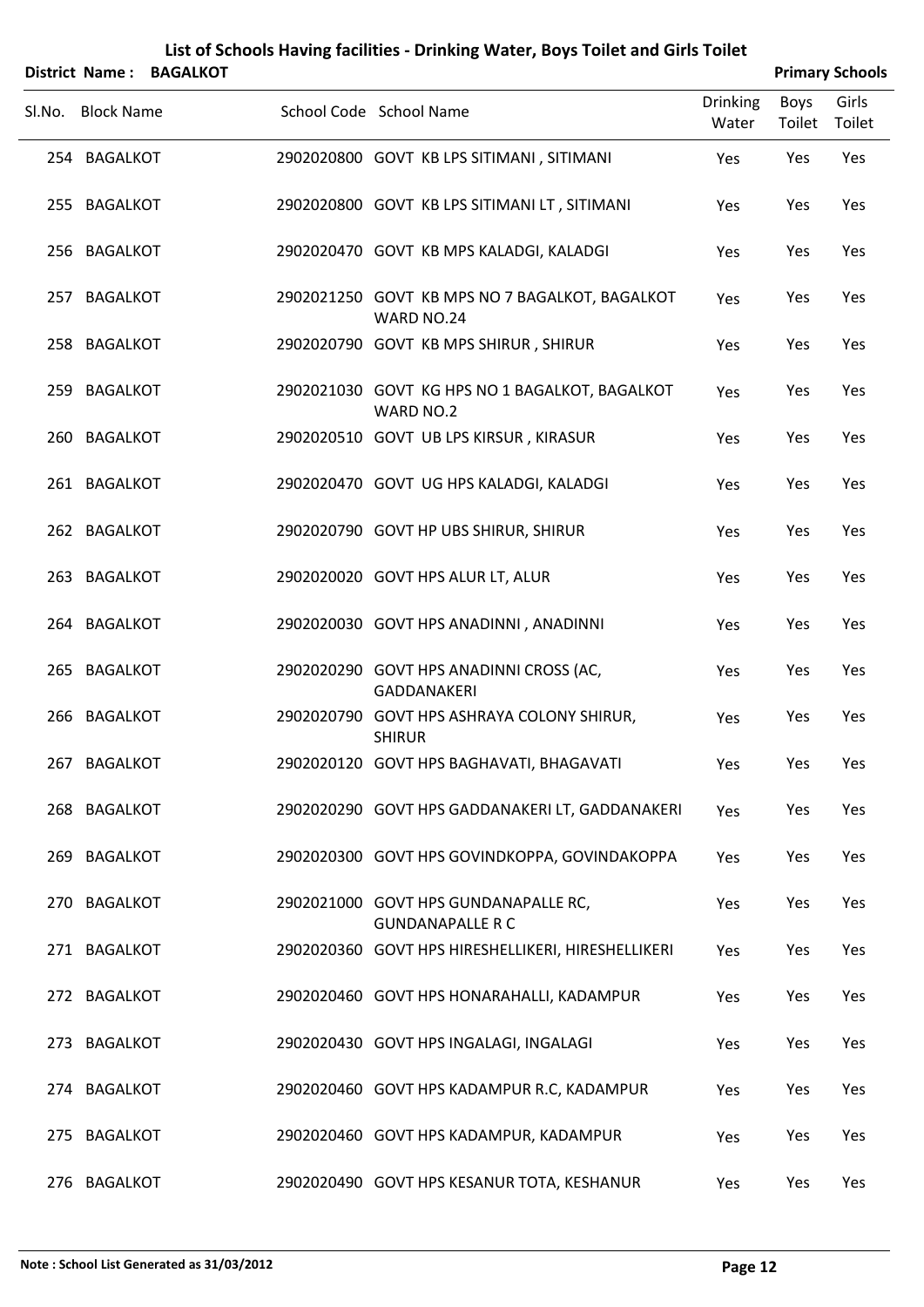|        | <b>District Name:</b> | <b>BAGALKOT</b> | List of Schools Having facilities - Drinking Water, Boys Toilet and Girls Toilet |                 |        | <b>Primary Schools</b> |
|--------|-----------------------|-----------------|----------------------------------------------------------------------------------|-----------------|--------|------------------------|
|        |                       |                 | School Code School Name                                                          | <b>Drinking</b> | Boys   | Girls                  |
| Sl.No. | <b>Block Name</b>     |                 |                                                                                  | Water           | Toilet | Toilet                 |
|        | 277 BAGALKOT          |                 | 2902021220 GOVT HPS NO 11 BAGALKOT, BAGALKOT<br>WARD NO.21                       | Yes             | Yes    | Yes                    |
|        | 278 BAGALKOT          |                 | 2902021130 GOVT HPS NO.12 KARIHALLA BGK,<br><b>BAGALKOT WARD NO.12</b>           | Yes             | Yes    | Yes                    |
|        | 279 BAGALKOT          |                 | 2902021310 GOVT HPS NO.13 BAGALKOT, BAGALKOT<br>WARD NO.29                       | Yes             | Yes    | Yes                    |
|        | 280 BAGALKOT          |                 | 2902020810 GOVT HPS SOKANADAGI TOTA, SOKANADAGI                                  | Yes             | Yes    | Yes                    |
|        | 281 BAGALKOT          |                 | 2902020850 GOVT KB HPS TIMMAPUR, TIMMAPUR                                        | Yes             | Yes    | Yes                    |
|        | 282 BAGALKOT          |                 | 2902020350 GOVT KB HPS HIRESANSHI, HIRESANSHI                                    | Yes             | Yes    | Yes                    |
|        | 283 BAGALKOT          |                 | 2902020490 GOVT KB HPS KESANUR, KESHANUR                                         | Yes             | Yes    | Yes                    |
|        | 284 BAGALKOT          |                 | 2902020530 GOVT KB HPS MALLAPUR, MALLAPUR                                        | Yes             | Yes    | Yes                    |
|        | 285 BAGALKOT          |                 | 2902020550 GOVT KB HPS MANKANI, MANKANI                                          | Yes             | Yes    | Yes                    |
|        | 286 BAGALKOT          |                 | 2902020580 GOVT KB HPS MUCHAKANDILT 1,<br><b>MUCHKANDI</b>                       | Yes             | Yes    | Yes                    |
|        | 287 BAGALKOT          |                 | 2902020580 GOVT KB HPS MUCHAKANDI, MUCHKANDI                                     | Yes             | Yes    | Yes                    |
|        | 288 BAGALKOT          |                 | 2902020590 GOVT KB HPS MUDAPALAJEEVI,<br>MUDAPALJEEVI                            | Yes             | Yes    | Yes                    |
|        | 289 BAGALKOT          |                 | 2902020610 GOVT KB HPS MUGALALLI, MUGALALLI                                      | Yes             | Yes    | Yes                    |
|        | 290 BAGALKOT          |                 | 2902020630 GOVT KB HPS MUTTATTI, MUTTATTI                                        | Yes             | Yes    | Yes                    |
|        | 291 BAGALKOT          |                 | 2902020660 GOVT KB HPS NAINEGALI, NAINEGALI                                      | <b>Yes</b>      | Yes    | Yes                    |
|        | 292 BAGALKOT          |                 | 2902020680 GOVT KB HPS NEERALAKERI, NEERALAKERI                                  | Yes             | Yes    | Yes                    |
|        | 293 BAGALKOT          |                 | 2902021110 GOVT KB HPS NO 2 BAGALKOT, BAGALKOT<br>WARD NO.10                     | Yes             | Yes    | Yes                    |
|        | 294 BAGALKOT          |                 | 2902021120 GOVT KB HPS NO 4 BAGALKOT, BAGALKOT<br>WARD NO.11                     | Yes             | Yes    | Yes                    |
|        | 295 BAGALKOT          |                 | 2902021230 GOVT KB HPS NO 5 BAGALKOT, BAGALKOT<br>WARD NO.22                     | <b>Yes</b>      | Yes    | Yes                    |
|        | 296 BAGALKOT          |                 | 2902021240 GOVT KB HPS NO 6 BAGALKOT, BAGALKOT<br>WARD NO,23                     | Yes             | Yes    | Yes                    |
|        | 297 BAGALKOT          |                 | 2902021080 GOVT KB HPS NO 8 BAGALKOT, BAGALKOT<br>WARD NO.7                      | <b>Yes</b>      | Yes    | Yes                    |
|        | 298 BAGALKOT          |                 | 2902021060 GOVT KB HPS NO 9 BAGALKOT, BAGALKOT<br>WARD NO.5                      | Yes             | Yes    | Yes                    |
|        | 299 BAGALKOT          |                 | 2902020800 GOVT KB HPS SITIMANI R S, SITIMANI                                    | Yes             | Yes    | Yes                    |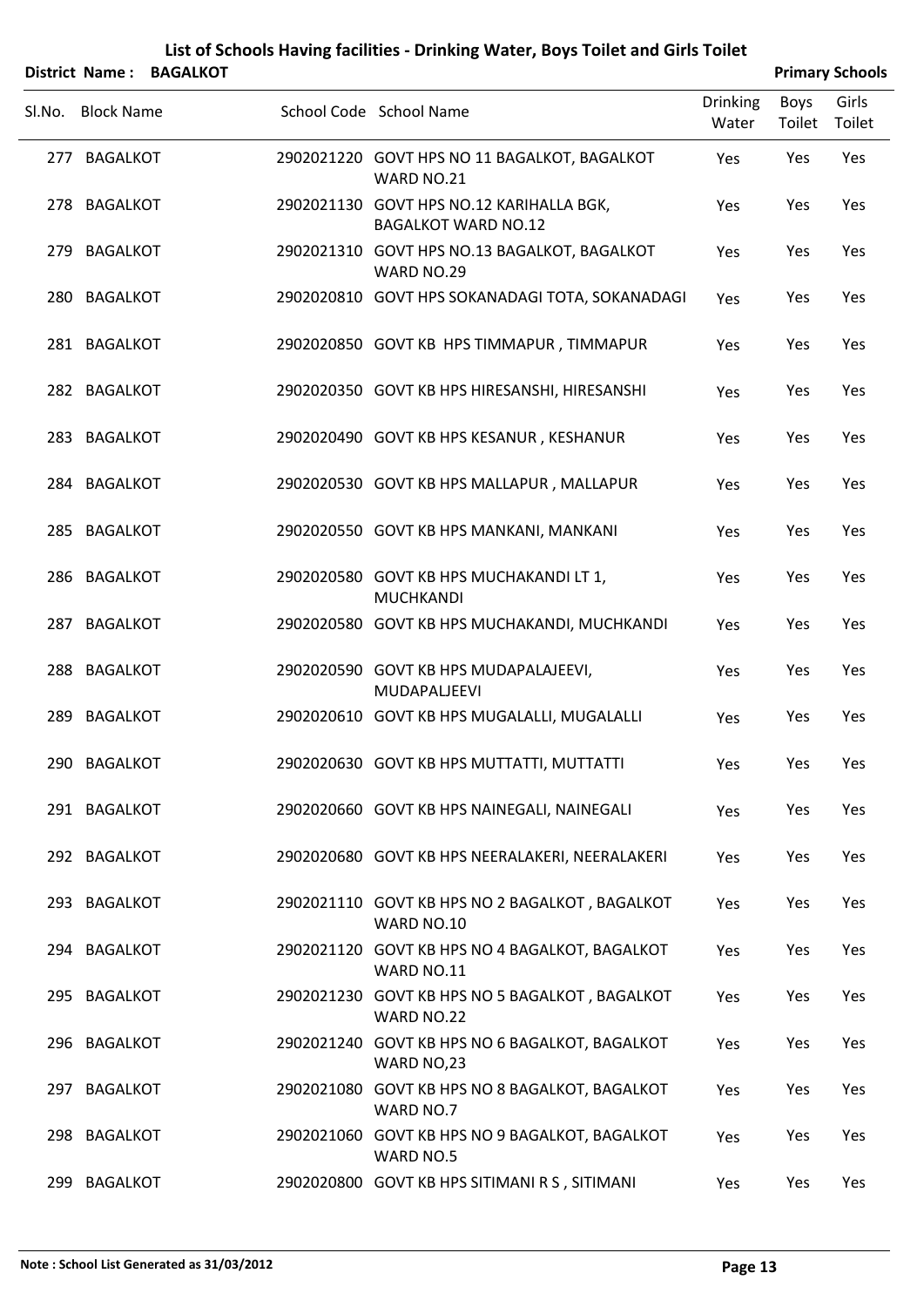|        | <b>District Name:</b> | <b>BAGALKOT</b> |                                                             |                          |                       | <b>Primary Schools</b> |
|--------|-----------------------|-----------------|-------------------------------------------------------------|--------------------------|-----------------------|------------------------|
| Sl.No. | <b>Block Name</b>     |                 | School Code School Name                                     | <b>Drinking</b><br>Water | <b>Boys</b><br>Toilet | Girls<br>Toilet        |
|        | 300 BAGALKOT          |                 | 2902020820 GOVT KB HPS SORAKOPPA, SORAKOPPA                 | Yes                      | Yes                   | Yes                    |
|        | 301 BAGALKOT          |                 | 2902020830 GOVT KB HPS SUTAGUNDAR, SUTAGUNDAR               | Yes                      | Yes                   | Yes                    |
|        | 302 BAGALKOT          |                 | 2902020870 GOVT KB HPS UDAGATTI, UDAGATTI                   | Yes                      | Yes                   | Yes                    |
|        | 303 BAGALKOT          |                 | 2902020880 GOVT KB HPS VEERAPUR, VEERAPUR                   | Yes                      | Yes                   | Yes                    |
|        | 304 BAGALKOT          |                 | 2902020890 GOVT KB HPS YADAHALLI, YADAHALLI                 | Yes                      | Yes                   | Yes                    |
|        | 305 BAGALKOT          |                 | 2902020640 GOVT KB LPS NAGARAL, NAGARAL                     | Yes                      | Yes                   | Yes                    |
|        | 306 BAGALKOT          |                 | 2902020080 GOVT KB LPS BANNIDINNI, BANNIDINNI               | Yes                      | Yes                   | Yes                    |
|        | 307 BAGALKOT          |                 | 2902020480 GOVT KB LPS KALASAKOPPA, KALASKOPPA              | Yes                      | Yes                   | Yes                    |
|        | 308 BAGALKOT          |                 | 2902020520 GOVT KB LPS LAVALESHWAR LT,<br>LAVALESHWAR       | Yes                      | Yes                   | Yes                    |
|        | 309 BAGALKOT          |                 | 2902020540 GOVT KB LPS MANAHALLI, MANAHALLI                 | Yes                      | Yes                   | Yes                    |
|        | 310 BAGALKOT          |                 | 2902020580 GOVT KB LPS MUCHAKANDI LT 2,<br><b>MUCHKANDI</b> | Yes                      | Yes                   | Yes                    |
|        | 311 BAGALKOT          |                 | 2902020600 GOVT KB LPS MUDAVINAKOPPA,<br>MUDUVINAKOPP       | Yes                      | Yes                   | Yes                    |
|        | 312 BAGALKOT          |                 | 2902020610 GOVT KB LPS MUGALALLI LT 1, MUGALALLI            | Yes                      | Yes                   | Yes                    |
|        | 313 BAGALKOT          |                 | 2902020650 GOVT KB LPS NAGASAMPAGI,<br>NAGASAMPAGI          | Yes                      | Yes                   | Yes                    |
|        | 314 BAGALKOT          |                 | 2902020670 GOVT KB LPS NAKARIGUNDI, NAKARIGUNDI             | Yes                      | Yes                   | Yes                    |
|        | 315 BAGALKOT          |                 | 2902020700 GOVT KB LPS SALAGUNDI, SALAGUNDI                 | Yes                      | Yes                   | Yes                    |
|        | 316 BAGALKOT          |                 | 2902020720 GOVT KB LPS SANGONDI (R C), SANGONDI             | Yes                      | Yes                   | Yes                    |
|        | 317 BAGALKOT          |                 | 2902020730 GOVT KB LPS SHARADAL, SHARADAL                   | Yes                      | Yes                   | Yes                    |
|        | 318 BAGALKOT          |                 | 2902020740 GOVT KB LPS SHIRAGUPPI LT, SHIRAGUPPI            | Yes                      | Yes                   | Yes                    |
|        | 319 BAGALKOT          |                 | 2902020110 GOVT KB MPS BEVOOR, BEVOOR                       | Yes                      | Yes                   | Yes                    |
|        | 320 BAGALKOT          |                 | 2902020620 GOVT KB MPS MURANAL, MURNAL                      | Yes                      | Yes                   | Yes                    |
|        | 321 BAGALKOT          |                 | 2902021030 GOVT KB MPS NO 1 BAGALKOT, BAGALKOT<br>WARD NO.2 | Yes                      | Yes                   | Yes                    |
|        | 322 BAGALKOT          |                 | 2902020130 GOVT KBHPS BHAIRAMATTI, BHAIRMATTI               | Yes                      | Yes                   | Yes                    |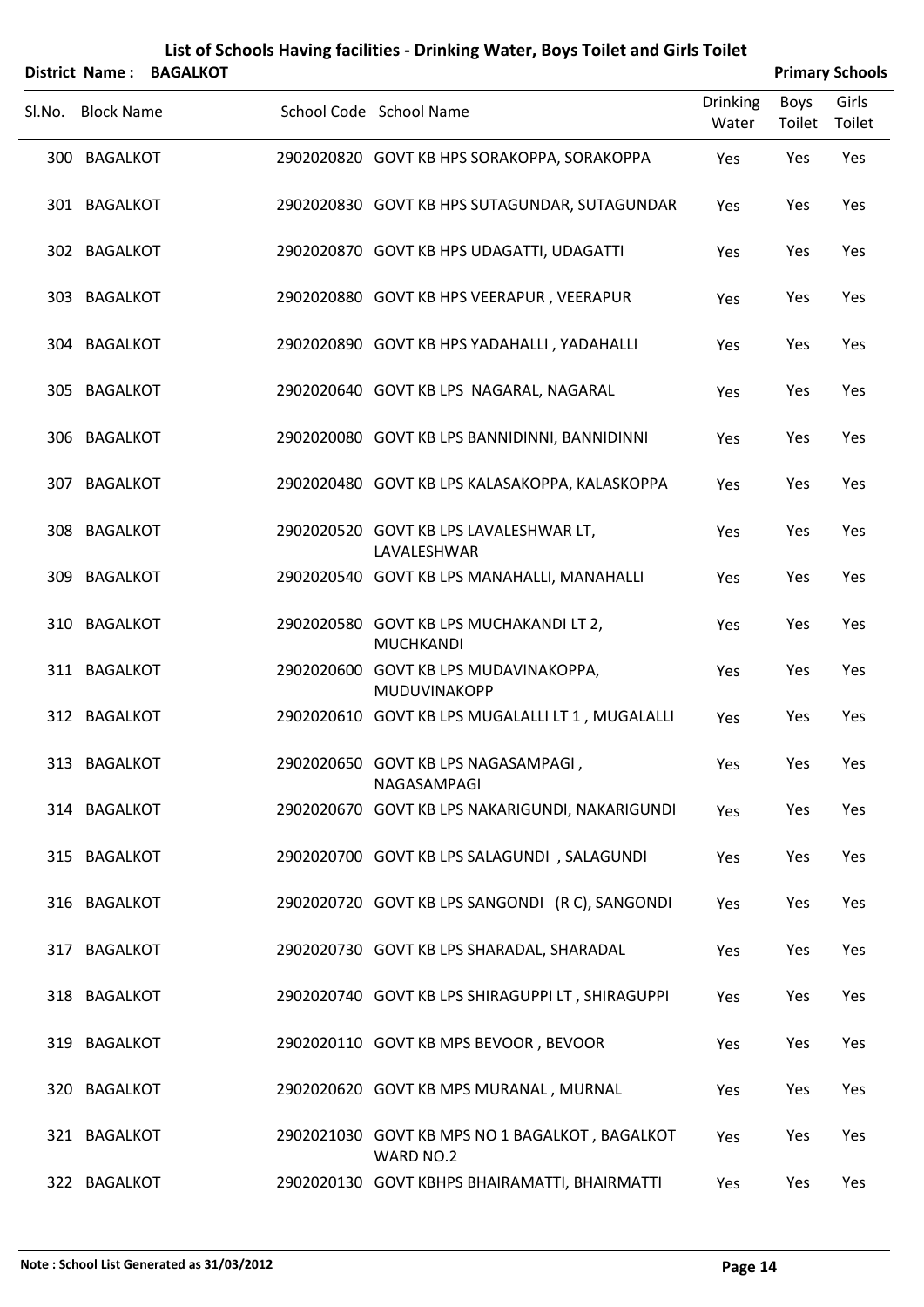|        | <b>District Name:</b> | <b>BAGALKOT</b> |                                                                          |                          |                       | <b>Primary Schools</b> |
|--------|-----------------------|-----------------|--------------------------------------------------------------------------|--------------------------|-----------------------|------------------------|
| SI.No. | <b>Block Name</b>     |                 | School Code School Name                                                  | <b>Drinking</b><br>Water | <b>Boys</b><br>Toilet | Girls<br>Toilet        |
|        | 323 BAGALKOT          |                 | 2902020150 GOVT KBHPS BODANAYAKDINNI,<br><b>BODANAIKDINNI</b>            | Yes                      | Yes                   | Yes                    |
|        | 324 BAGALKOT          |                 | 2902020160 GOVT KBHPS BOMMANAGI, BOMMANAGI                               | Yes                      | Yes                   | Yes                    |
|        | 325 BAGALKOT          |                 | 2902020170 GOVT KBHPS CHEBBI, CHEBBI                                     | Yes                      | Yes                   | Yes                    |
|        | 326 BAGALKOT          |                 | 2902020200 GOVT KBHPS CHIKKSHELLIKERI,<br><b>CHIKKSHELLIKERI</b>         | Yes                      | Yes                   | Yes                    |
|        | 327 BAGALKOT          |                 | 2902020250 GOVT KBHPS CHOUDAPUR, CHOUDAPUR                               | Yes                      | Yes                   | Yes                    |
|        | 328 BAGALKOT          |                 | 2902020260 GOVT KBHPS DEVALAPUR, DEVALAPUR                               | Yes                      | Yes                   | Yes                    |
|        | 329 BAGALKOT          |                 | 2902020270 GOVT KBHPS DEVANAL, DEVANAL                                   | Yes                      | Yes                   | Yes                    |
|        | 330 BAGALKOT          |                 | 2902020280 GOVT KBHPS DOMANAL, DOMANAL                                   | Yes                      | Yes                   | Yes                    |
|        | 331 BAGALKOT          |                 | 2902020290 GOVT KBHPS GADDANAKERI, GADDANAKERI                           | Yes                      | Yes                   | Yes                    |
|        | 332 BAGALKOT          |                 | 2902020370 GOVT KBHPS HIREGULABAL, HIREGULABAL                           | Yes                      | Yes                   | Yes                    |
|        | 333 BAGALKOT          |                 | 2902020370 GOVT KBHPS HIREGULBAL LT, HIREGULABAL                         | Yes                      | Yes                   | Yes                    |
|        | 334 BAGALKOT          |                 | 2902020340 GOVT KBHPS HIREHODLUR, HIREHODLUR                             | Yes                      | Yes                   | Yes                    |
|        | 335 BAGALKOT          |                 | 2902020400 GOVT KBHPS HONNAKATTI, HONNAKATTI                             | Yes                      | Yes                   | Yes                    |
|        | 336 BAGALKOT          |                 | 2902020410 GOVT KBHPS HOSUR, HOSUR                                       | Yes                      | Yes                   | Yes                    |
|        | 337 BAGALKOT          |                 | 2902020420 GOVT KBHPS ILLAL, ILLAL                                       | Yes                      | Yes                   | Yes                    |
|        | 338 BAGALKOT          |                 | 2902020440 GOVT KBHPS JADARAMAKLUNTI,<br><b>JADRAMAKUNTI</b>             | Yes                      | Yes                   | Yes                    |
|        | 339 BAGALKOT          |                 | 2902020450 GOVT KBHPS KADLIMATTI, KADLIMATTI                             | Yes                      | Yes                   | Yes                    |
|        | 340 BAGALKOT          |                 | 2902020560 GOVT KBHPS MANNIKATTI, MANNIKATTI                             | Yes                      | Yes                   | Yes                    |
|        | 341 BAGALKOT          |                 | 2902020220 GOVT KBLPS CHIKKGULABAL, CHIKKGULABAL                         | Yes                      | Yes                   | Yes                    |
|        | 342 BAGALKOT          |                 | 2902020210 GOVT KBLPS CHIKKSANSHI, CHIKKSANSHI                           | Yes                      | Yes                   | Yes                    |
|        | 343 BAGALKOT          |                 | 2902020240 GOVT KBLPS CHITAGINKOPP,<br><b>CHITAGINAKOPPA</b>             | Yes                      | Yes                   | Yes                    |
|        | 344 BAGALKOT          |                 | 2902020440 GOVT KBLPS JADARAMAKUNTI LT,<br><b>JADRAMAKUNTI</b>           | Yes                      | Yes                   | Yes                    |
|        | 345 BAGALKOT          |                 | 2902021220 GOVT KBLPS NO 14 KEB EXTN BAGK,<br><b>BAGALKOT WARD NO.21</b> | Yes                      | Yes                   | Yes                    |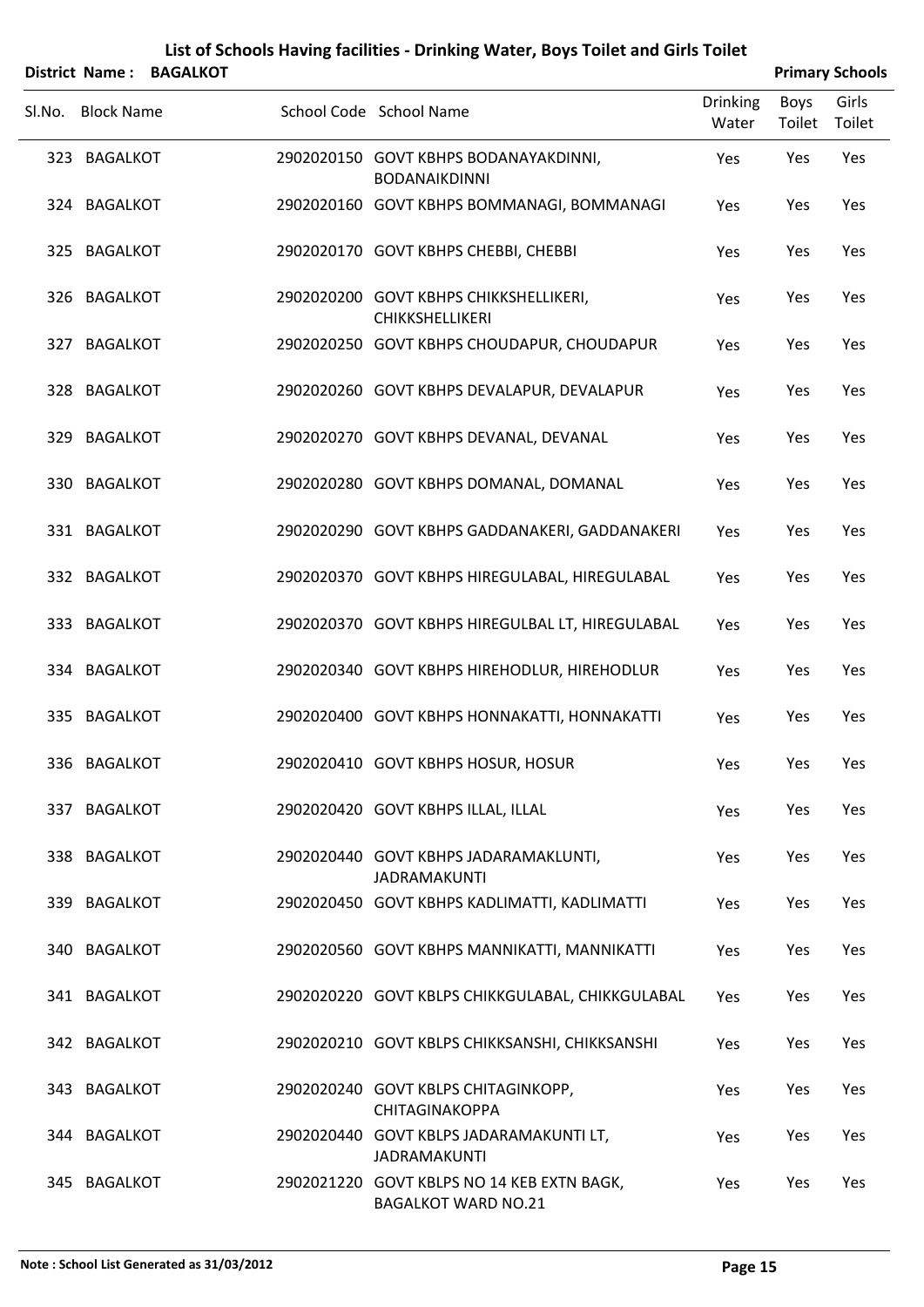| List of Schools Having facilities - Drinking Water, Boys Toilet and Girls Toilet<br><b>BAGALKOT</b><br><b>Primary Schools</b><br><b>District Name:</b> |                   |  |  |                                                                      |                          |                |                 |  |
|--------------------------------------------------------------------------------------------------------------------------------------------------------|-------------------|--|--|----------------------------------------------------------------------|--------------------------|----------------|-----------------|--|
|                                                                                                                                                        | Sl.No. Block Name |  |  | School Code School Name                                              | <b>Drinking</b><br>Water | Boys<br>Toilet | Girls<br>Toilet |  |
|                                                                                                                                                        | 346 BAGALKOT      |  |  | 2902021210 GOVT KBLPS NO 15 VIDYAGIRI, BAGALKOT<br>WARD NO.20        | Yes                      | Yes            | Yes             |  |
|                                                                                                                                                        | 347 BAGALKOT      |  |  | 2902020310 GOVT KBMPS HALLUR, HALLUR                                 | Yes                      | Yes            | Yes             |  |
|                                                                                                                                                        | 348 BAGALKOT      |  |  | 2902021110 GOVT KG HPS NO 3 BAGALKOT, BAGALKOT<br>WARD NO.10         | Yes                      | Yes            | Yes             |  |
|                                                                                                                                                        | 349 BAGALKOT      |  |  | 2902020790 GOVT KG HPS SHIRUR, SHIRUR                                | Yes                      | Yes            | Yes             |  |
|                                                                                                                                                        | 350 BAGALKOT      |  |  | 2902021310 GOVT KG MPS NO.2 NAVANAGAR,<br><b>BAGALKOT WARD NO.29</b> | Yes                      | Yes            | Yes             |  |
|                                                                                                                                                        | 351 BAGALKOT      |  |  | 2902020110 GOVT KGHPS BEVOOR, BEVOOR                                 | Yes                      | Yes            | Yes             |  |
|                                                                                                                                                        | 352 BAGALKOT      |  |  | 2902020470 GOVT KGHPS KALADGI, KALADGI                               | Yes                      | Yes            | Yes             |  |
|                                                                                                                                                        | 353 BAGALKOT      |  |  | 2902020690 GOVT KGS RAMPUR RC, RAMAPUR                               | Yes                      | Yes            | Yes             |  |
|                                                                                                                                                        | 354 BAGALKOT      |  |  | 2902020860 GOVT KM HPS TULASIGERI, TULISIGERI                        | Yes                      | Yes            | Yes             |  |
|                                                                                                                                                        | 355 BAGALKOT      |  |  | 2902020660 GOVT LPS NAYANEGALI PART-2, NAINEGALI                     | Yes                      | Yes            | Yes             |  |
|                                                                                                                                                        | 356 BAGALKOT      |  |  | 2902020067 GOVT LPS 19 NAVANAGAR ARIEA BGK,<br><b>BAGALKOT (CMC)</b> | Yes                      | Yes            | Yes             |  |
| 357                                                                                                                                                    | <b>BAGALKOT</b>   |  |  | 2902020791 GOVT LPS AMBEDKAR COLONY SHIRUR,<br><b>SHIRUR</b>         | Yes                      | Yes            | Yes             |  |
|                                                                                                                                                        | 358 BAGALKOT      |  |  | 2902020370 GOVT LPS BASAVANAGAR LT, HIREGULABAL                      | Yes                      | Yes            | Yes             |  |
|                                                                                                                                                        | 359 BAGALKOT      |  |  | 2902020070 GOVT LPS BENAKATTI JP, BENAKATTI                          | Yes                      | Yes            | Yes             |  |
|                                                                                                                                                        | 360 BAGALKOT      |  |  | 2902020070 GOVT LPS BENAKATTI TOTA, BENAKATTI                        | Yes                      | Yes            | Yes             |  |
|                                                                                                                                                        | 361 BAGALKOT      |  |  | 2902020120 GOVT LPS BHAGAVATI JP (new), BHAGAVATI                    | Yes                      | Yes            | Yes             |  |
|                                                                                                                                                        | 362 BAGALKOT      |  |  | 2902020160 GOVT LPS BOMMANAGI JANATA PLOT,<br><b>BOMMANAGI</b>       | Yes                      | Yes            | Yes             |  |
|                                                                                                                                                        | 363 BAGALKOT      |  |  | 2902020210 GOVT LPS CHIKKSANSHI JP, CHIKKSANSHI                      | Yes                      | Yes            | Yes             |  |
|                                                                                                                                                        | 364 BAGALKOT      |  |  | 2902020270 GOVT LPS DEVANAL SHANKARNADMATH,<br><b>DEVANAL</b>        | Yes                      | Yes            | Yes             |  |
|                                                                                                                                                        | 365 BAGALKOT      |  |  | 2902020280 GOVT LPS DOMANAL J P, DOMANAL                             | Yes                      | Yes            | Yes             |  |
|                                                                                                                                                        | 366 BAGALKOT      |  |  | 2902020680 GOVT LPS FACTORY AREA NEERALAK,<br>NEERALAKERI            | Yes                      | Yes            | Yes             |  |
|                                                                                                                                                        | 367 BAGALKOT      |  |  | 2902020310 GOVT LPS HALLUR JP, HALLUR                                | Yes                      | Yes            | Yes             |  |
|                                                                                                                                                        | 368 BAGALKOT      |  |  | 2902020290 GOVT LPS HAMALARA COLONY,<br><b>GADDANAKERI</b>           | Yes                      | Yes            | Yes             |  |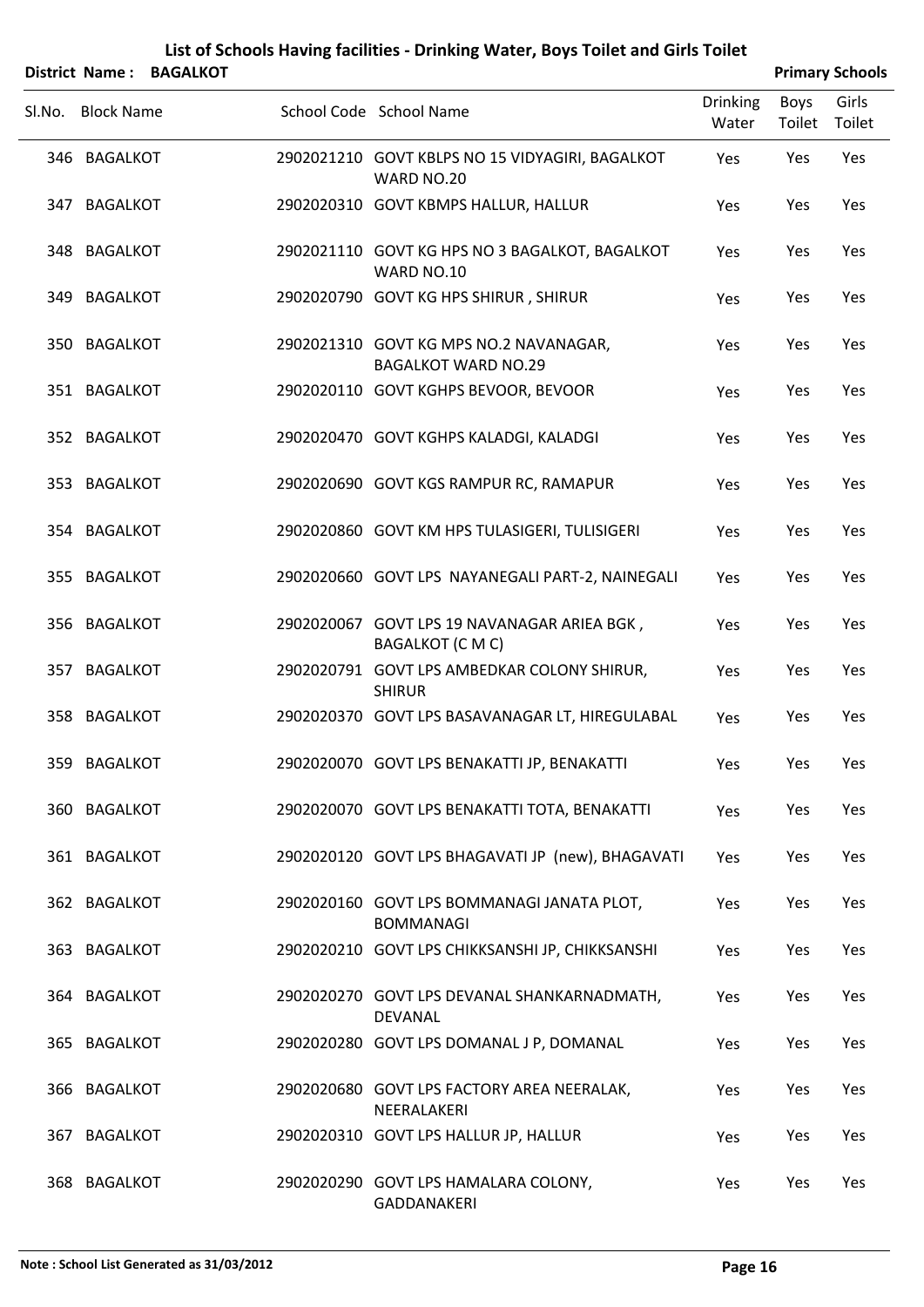| List of Schools Having facilities - Drinking Water, Boys Toilet and Girls Toilet<br><b>Primary Schools</b><br><b>District Name:</b><br><b>BAGALKOT</b> |                   |  |  |                                                                             |                          |                       |                 |
|--------------------------------------------------------------------------------------------------------------------------------------------------------|-------------------|--|--|-----------------------------------------------------------------------------|--------------------------|-----------------------|-----------------|
| Sl.No.                                                                                                                                                 | <b>Block Name</b> |  |  | School Code School Name                                                     | <b>Drinking</b><br>Water | <b>Boys</b><br>Toilet | Girls<br>Toilet |
|                                                                                                                                                        | 369 BAGALKOT      |  |  | 2902020350 GOVT LPS HIRESAMSHI TOTA, HIRESANSHI                             | Yes                      | Yes                   | Yes             |
|                                                                                                                                                        | 370 BAGALKOT      |  |  | 2902020340 GOVT LPS HOLDUR TOTA, HIREHODLUR                                 | Yes                      | Yes                   | Yes             |
|                                                                                                                                                        | 371 BAGALKOT      |  |  | 2902020400 GOVT LPS HONNAKATTI JP (new),<br><b>HONNAKATTI</b>               | Yes                      | Yes                   | Yes             |
|                                                                                                                                                        | 372 BAGALKOT      |  |  | 2902020420 GOVT LPS ILAL VADDAR GALLI (new), ILLAL                          | Yes                      | Yes                   | Yes             |
|                                                                                                                                                        | 373 BAGALKOT      |  |  | 2902020480 GOVT LPS KALASAKOPPA JP, KALASKOPPA                              | Yes                      | Yes                   | Yes             |
|                                                                                                                                                        | 374 BAGALKOT      |  |  | 2902020530 GOVT LPS MAHARUDRANAHALLA MALL,<br><b>MALLAPUR</b>               | Yes                      | Yes                   | Yes             |
|                                                                                                                                                        | 375 BAGALKOT      |  |  | 2902020570 GOVT LPS MASTIHAL GAIRAN, MASTIHAL                               | Yes                      | Yes                   | Yes             |
|                                                                                                                                                        | 376 BAGALKOT      |  |  | 2902020620 GOVT LPS MURANAL TOTA, MURNAL                                    | Yes                      | Yes                   | Yes             |
|                                                                                                                                                        | 377 BAGALKOT      |  |  | 2902020066 GOVT LPS NAINEGILI LT, BAGALKOT (C M C)                          | Yes                      | Yes                   | Yes             |
|                                                                                                                                                        | 378 BAGALKOT      |  |  | 2902020471 GOVT LPS NAVAGRAM KALADAGI, KALADGI                              | Yes                      | Yes                   | Yes             |
|                                                                                                                                                        | 379 BAGALKOT      |  |  | 2902021280 GOVT LPS NO.17 NAVANAGAR BAGALKOT,<br><b>BAGALKOT WARD NO.26</b> | Yes                      | Yes                   | Yes             |
|                                                                                                                                                        | 380 BAGALKOT      |  |  | 2902021240 GOVT LPS NO22 SEC.57 NAVANAGAR,<br><b>BAGALKOT WARD NO,23</b>    | Yes                      | Yes                   | Yes             |
|                                                                                                                                                        | 381 BAGALKOT      |  |  | 2902020400 GOVT LPS SANGAM CROSS TOTA,<br><b>HONNAKATTI</b>                 | Yes                      | Yes                   | Yes             |
|                                                                                                                                                        | 382 BAGALKOT      |  |  | 2902020720 GOVT LPS SANGONDITOTA (new), SANGONDI                            | Yes                      | Yes                   | Yes             |
|                                                                                                                                                        | 383 BAGALKOT      |  |  | 2902020350 GOVT LPS SANSHI CROSS, HIRESANSHI                                | Yes                      | Yes                   | Yes             |
|                                                                                                                                                        | 384 BAGALKOT      |  |  | 2902020800 GOVT LPS SITAMMANAGUDI(CAMP),<br>SITIMANI                        | Yes                      | Yes                   | Yes             |
|                                                                                                                                                        | 385 BAGALKOT      |  |  | 2902020870 GOVT LPS UDAGATTI CROSS, UDAGATTI                                | Yes                      | Yes                   | Yes             |
|                                                                                                                                                        | 386 BAGALKOT      |  |  | 2902020090 GOVT LPS. BENNUR PART 2., BENNUR                                 | Yes                      | Yes                   | Yes             |
|                                                                                                                                                        | 387 BAGALKOT      |  |  | 2902021250 GOVT MG HPS BAGALKOT, BAGALKOT<br>WARD NO.24                     | Yes                      | Yes                   | Yes             |
|                                                                                                                                                        | 388 BAGALKOT      |  |  | 2902020090 GOVT MPS BENNUR, BENNUR                                          | Yes                      | Yes                   | Yes             |
|                                                                                                                                                        | 389 BAGALKOT      |  |  | 2902020190 GOVT MPS CHICKMYAGERI, CHIKKMYAGERI                              | Yes                      | Yes                   | Yes             |
|                                                                                                                                                        | 390 BAGALKOT      |  |  | 2902021270 GOVT MPS NO 10 BAGALKOT, BAGALKOT<br>WARD NO.25                  | Yes                      | Yes                   | Yes             |
|                                                                                                                                                        | 391 BAGALKOT      |  |  | 2902021070 GOVT UB HPS NO 2 BAGALKOT, BAGALKOT<br>WARD NO,6                 | Yes                      | Yes                   | Yes             |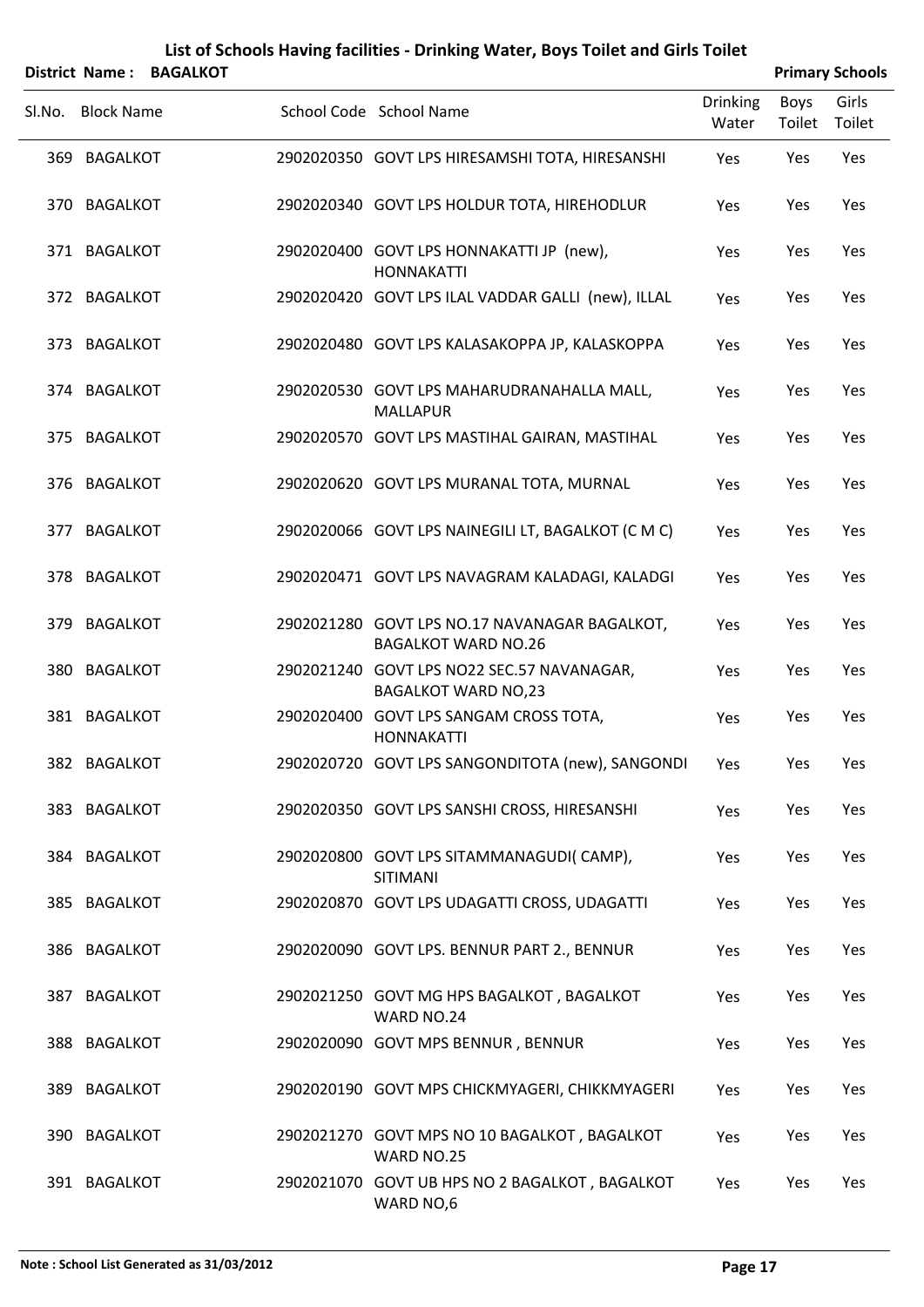|   | List of Schools Having facilities - Drinking Water, Boys Toilet and Girls Toilet |  |
|---|----------------------------------------------------------------------------------|--|
| . | ---------                                                                        |  |

| <b>Primary Schools</b><br>District Name: BAGALKOT |  |  |                                                                               |                          |                |                 |
|---------------------------------------------------|--|--|-------------------------------------------------------------------------------|--------------------------|----------------|-----------------|
| SI.No. Block Name                                 |  |  | School Code School Name                                                       | <b>Drinking</b><br>Water | Boys<br>Toilet | Girls<br>Toilet |
| 392 BAGALKOT                                      |  |  | 2902020061 GOVT UB HPS NO 3 BAGALKOT, BAGALKOT (C<br>M <sub>C</sub>           | Yes                      | Yes            | Yes             |
| 393 BAGALKOT                                      |  |  | 2902020620 GOVT UB HPS NO.6 NAVANAGAR BGK,<br><b>MURNAL</b>                   | Yes                      | Yes            | Yes             |
| 394 BAGALKOT                                      |  |  | 2902020470 GOVT UB LPS NO 2 KALADGI, KALADGI                                  | Yes                      | Yes            | Yes             |
| 395 BAGALKOT                                      |  |  | 2902020850 GOVT UB LPS TIMMAPUR, TIMMAPUR                                     | Yes                      | Yes            | Yes             |
| 396 BAGALKOT                                      |  |  | 2902020470 GOVT UB MPS KALADGI, KALADGI                                       | Yes                      | Yes            | Yes             |
| 397 BAGALKOT                                      |  |  | 2902020060 GOVT UB MPS NO 1 BAGALKOT, BAGALKOT<br>(C M C)                     | Yes                      | Yes            | Yes             |
| 398 BAGALKOT                                      |  |  | 2902020410 GOVT UBHPS HOSUR, HOSUR                                            | Yes                      | Yes            | Yes             |
| 399 BAGALKOT                                      |  |  | 2902021111 GOVT UBHPS NO 5 BAGALAKOT, BAGALKOT<br>WARD NO.10                  | Yes                      | Yes            | Yes             |
| 400 BAGALKOT                                      |  |  | 2902020068 GOVT UBHPS NO-8 NAVANAGAR BGK,<br>BAGALKOT (C M C)                 | Yes                      | Yes            | Yes             |
| 401 BAGALKOT                                      |  |  | 2902020140 GOVT UBLPS BILLKERUR, BILLKERUR                                    | Yes                      | Yes            | Yes             |
| 402 BAGALKOT                                      |  |  | 2902020190 GOVT UBLPS CHICKMYAGERI, CHIKKMYAGERI                              | Yes                      | Yes            | Yes             |
| 403 BAGALKOT                                      |  |  | 2902020290 GOVT UBLPS GADDANAKERI (new),<br><b>GADDANAKERI</b>                | Yes                      | Yes            | Yes             |
| 404 BAGALKOT                                      |  |  | 2902020310 GOVT UBLPS HALLUR, HALLUR                                          | Yes                      | Yes            | Yes             |
| 405 BAGALKOT                                      |  |  | 2902021111 GOVT UBLPS MUCHAKHANDI CROSS BGK,<br><b>BAGALKOT WARD NO.10</b>    | Yes                      | Yes            | Yes             |
| 406 BAGALKOT                                      |  |  | 2902020620 GOVT UBLPS MURANAL (new), MURNAL                                   | Yes                      | Yes            | Yes             |
| 407 BAGALKOT                                      |  |  | 2902021300 GOVT UBLPS NO.10 NAVANAGAR, BAGALKOT<br>WARD NO.28                 | Yes                      | Yes            | Yes             |
| 408 BAGALKOT                                      |  |  | 2902020068 GOVT UBLPS NO-9 NAVANAGAR BGK (new,<br><b>BAGALKOT (CMC)</b>       | Yes                      | Yes            | Yes             |
| 409 BAGALKOT                                      |  |  | 2902021111 GOVT UBS NO.7 BAGALKOT, BAGALKOT<br>WARD NO.10                     | Yes                      | Yes            | Yes             |
| 410 BAGALKOT                                      |  |  | 2902021020 GOVT UG HPS NO 1 BAGALKOT, BAGALKOT<br>WARD NO.1                   | Yes                      | Yes            | Yes             |
| 411 BAGALKOT                                      |  |  | 2902021060 GOVT UG HPS NO 2 BAGALKOT, BAGALKOT<br>WARD NO.5                   | Yes                      | Yes            | Yes             |
| 412 BAGALKOT                                      |  |  | 2902020120 GOVT URDU BOYS SCHOOL SANGAPUR,<br><b>BHAGAVATI</b>                | Yes                      | Yes            | Yes             |
| 413 BAGALKOT                                      |  |  | 2902020880 GOVT. HPS VEERAPUR RC, VEERAPUR                                    | Yes                      | Yes            | Yes             |
| 414 BAGALKOT                                      |  |  | 2902021290 GOVT. LPS NO.20 SEC.NO 08 NAVANAGAR,<br><b>BAGALKOT WARD NO.27</b> | Yes                      | Yes            | Yes             |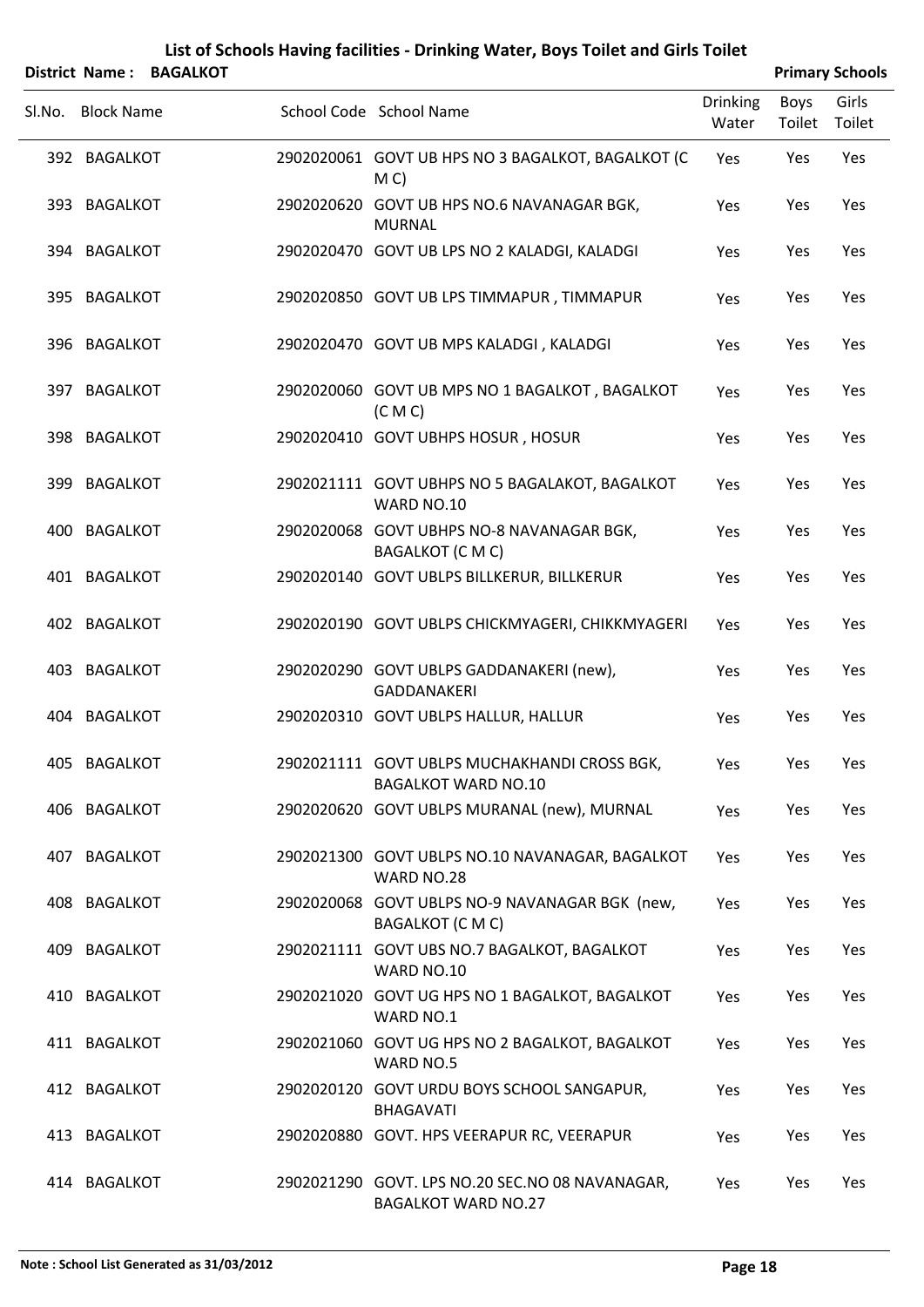|        | <b>District Name:</b> | <b>BAGALKOT</b> |                                                                |                          |                | <b>Primary Schools</b> |
|--------|-----------------------|-----------------|----------------------------------------------------------------|--------------------------|----------------|------------------------|
| Sl.No. | <b>Block Name</b>     |                 | School Code School Name                                        | <b>Drinking</b><br>Water | Boys<br>Toilet | Girls<br>Toilet        |
|        | 415 BAGALKOT          |                 | 2902020170 GOVT.HPS CHABBI J P (NEW), CHEBBI                   | Yes                      | Yes            | Yes                    |
|        | 416 BAGALKOT          |                 | 2902020460 GOVTHPS SA-SIN-SA R.C., KADAMPUR                    | Yes                      | Yes            | Yes                    |
| 417    | <b>BAGALKOT</b>       |                 | 2902020140 HPS BILLKERUR, BILLKERUR                            | Yes                      | Yes            | Yes                    |
|        | 418 BAGALKOT          |                 | 2902020065 HPS CHIKKAHANDARAGAL, BAGALKOT (CM<br>$\mathsf{C}$  | Yes                      | Yes            | Yes                    |
|        | 419 BAGALKOT          |                 | 2902020120 HPS SANGAPUR, BHAGAVATI                             | Yes                      | Yes            | Yes                    |
|        | 420 BAGALKOT          |                 | 2902020460 KASTUR BA SCHOOL NAVANAGAR,<br><b>KADAMPUR</b>      | Yes                      | Yes            | Yes                    |
|        | 421 BAGALKOT          |                 | 2902020690 KBLPS ASHRAY COLONY RAMPUR, RAMAPUR                 | Yes                      | Yes            | Yes                    |
|        | 422 BAGALKOT          |                 | 2902020065 KBLPS HIREMYAGERI, BAGALKOT (C M C)                 | Yes                      | Yes            | Yes                    |
|        | 423 BAGALKOT          |                 | 2902020471 KBS TOTAD SCHOOL, DEVANAL, KALADGI                  | Yes                      | Yes            | Yes                    |
|        | 424 BAGALKOT          |                 | 2902020470 LPS KALADAGI JP, KALADGI                            | Yes                      | Yes            | Yes                    |
|        | 425 BAGALKOT          |                 | 2902021040 LPS NO-21 HALEPETH BAGALKOT, BAGALKOT<br>WARD NO.3  | Yes                      | Yes            | Yes                    |
|        | 426 BAGALKOT          |                 | 2902020471 LPS TULASIGERI, JANATA PLOT, KALADGI                | Yes                      | Yes            | Yes                    |
| 427    | <b>BAGALKOT</b>       |                 | 2902021231 RMSA SCHOOL NAVANAGER, BAGALKOT<br>WARD NO.22       | Yes                      | Yes            | Yes                    |
|        | 428 BAGALKOT          |                 | 2902020470 UBS MINAGAR GALLI, KALADAGI, KALADGI                | Yes                      | Yes            | Yes                    |
|        | 429 BILAGI            |                 | 2902060801 ADARSH VIDYALAY R.M.S.A BILAGI, BILAGI<br>WARD NO.2 | Yes                      | Yes            | Yes                    |
|        | 430 BILAGI            |                 | 2902060510 GOVT HPS NAGARAL LT, NAGARAL                        | Yes                      | Yes            | Yes                    |
|        | 431 BILAGI            |                 | 2902060560 GOVT DEVI TOTA SIDDAPUR, SIDDAPUR                   | Yes                      | Yes            | Yes                    |
|        | 432 BILAGI            |                 | 2902060120 GOVT DPEP SCH BISANAL, BISANAL                      | Yes                      | Yes            | Yes                    |
|        | 433 BILAGI            |                 | 2902060020 GOVT HPS AMALAZERI, AMALAZARI                       | Yes                      | Yes            | Yes                    |
|        | 434 BILAGI            |                 | 2902060040 GOVT HPS ARAKERI, ARAKERI                           | Yes                      | Yes            | Yes                    |
|        | 435 BILAGI            |                 | 2902060060 GOVT HPS BADAGANDI, BADAGANDI                       | Yes                      | Yes            | Yes                    |
|        | 436 BILAGI            |                 | 2902060070 GOVT HPS BADAGI, BADAGI                             | Yes                      | Yes            | Yes                    |
|        | 437 BILAGI            |                 | 2902060050 GOVT HPS BADARDINNI, BADARDINNI                     | Yes                      | Yes            | Yes                    |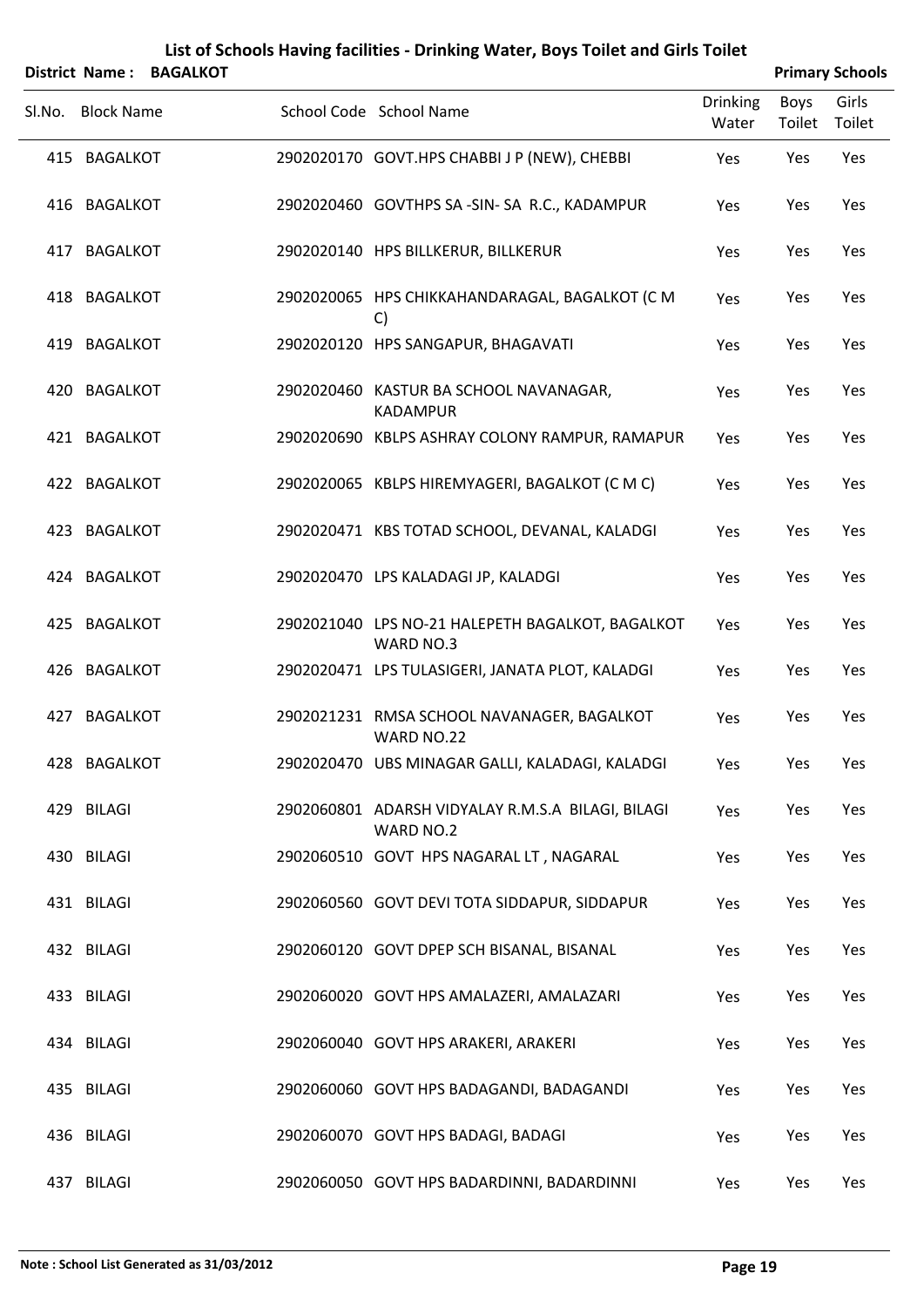| <b>District Name:</b> | <b>BAGALKOT</b> |                                                          |                          |                | <b>Primary Schools</b> |
|-----------------------|-----------------|----------------------------------------------------------|--------------------------|----------------|------------------------|
| Sl.No. Block Name     |                 | School Code School Name                                  | <b>Drinking</b><br>Water | Boys<br>Toilet | Girls<br>Toilet        |
| 438 BILAGI            |                 | 2902060090 GOVT HPS BAVALATTI, BAVALATTI                 | Yes                      | Yes            | Yes                    |
| 439 BILAGI            |                 | 2902060100 GOVT HPS BEERAKABBI, BEERAKABBI               | Yes                      | Yes            | Yes                    |
| 440 BILAGI            |                 | 2902060120 GOVT HPS BISANAL, BISANAL                     | Yes                      | Yes            | Yes                    |
| 441 BILAGI            |                 | 2902060140 GOVT HPS BUDIHAL SA, BUDIHAL (SA)             | Yes                      | Yes            | Yes                    |
| 442 BILAGI            |                 | 2902060130 GOVT HPS BUDIHAL SG, BUDIHAL (SG)             | Yes                      | Yes            | Yes                    |
| 443 BILAGI            |                 | 2902060670 GOVT HPS CHIKKALAGUNDI, CHIKALGUNDI           | Yes                      | Yes            | Yes                    |
| 444 BILAGI            |                 | 2902060180 GOVT HPS DHAVALESHWAR,<br><b>DHAVALESHWAR</b> | Yes                      | Yes            | Yes                    |
| 445 BILAGI            |                 | 2902060200 GOVT HPS GARADADINNI, GARADADINNI             | Yes                      | Yes            | Yes                    |
| 446 BILAGI            |                 | 2902060210 GOVT HPS GIRIGOAN, GIRIGAON                   | Yes                      | Yes            | Yes                    |
| 447 BILAGI            |                 | 2902060260 GOVT HPS GULABAL, GULABAL                     | Yes                      | Yes            | Yes                    |
| 448 BILAGI            |                 | 2902060290 GOVT HPS HADIRIHAL, HADIRIHAL                 | Yes                      | Yes            | Yes                    |
| 449 BILAGI            |                 | 2902060280 GOVT HPS HANCHINAL INAM, HANCHINAL<br>(INAM)  | Yes                      | Yes            | Yes                    |
| 450 BILAGI            |                 | 2902060300 GOVT HPS HEGGUR, HEGGUR                       | Yes                      | Yes            | Yes                    |
| 451 BILAGI            |                 | 2902060320 GOVT HPS HONNIHAL, HONNIHAL                   | Yes                      | Yes            | Yes                    |
| 452 BILAGI            |                 | 2902060330 GOVT HPS JANAMATTI, JANAMATTI                 | Yes                      | Yes            | Yes                    |
| 453 BILAGI            |                 | 2902060360 GOVT HPS KANDAGAL, KANDAGAL                   | Yes                      | Yes            | Yes                    |
| 454 BILAGI            |                 | 2902060370 GOVT HPS KATARAKI, KATARKI                    | Yes                      | Yes            | Yes                    |
| 455 BILAGI            |                 | 2902060380 GOVT HPS KOLUR, KOLUR                         | Yes                      | Yes            | Yes                    |
| 456 BILAGI            |                 | 2902060410 GOVT HPS KOPP SK, KOPP (SK)                   | Yes                      | Yes            | Yes                    |
| 457 BILAGI            |                 | 2902060420 GOVT HPS KORTI, KORTI                         | Yes                      | Yes            | Yes                    |
| 458 BILAGI            |                 | 2902060430 GOVT HPS KOVALLI, KOVALLI                     | Yes                      | Yes            | Yes                    |
| 459 BILAGI            |                 | 2902060440 GOVT HPS KUNDARAGI HK, KUNDARGI               | Yes                      | Yes            | Yes                    |
| 460 BILAGI            |                 | 2902060440 GOVT HPS KUNDARAGI LT 1, KUNDARGI             | Yes                      | Yes            | Yes                    |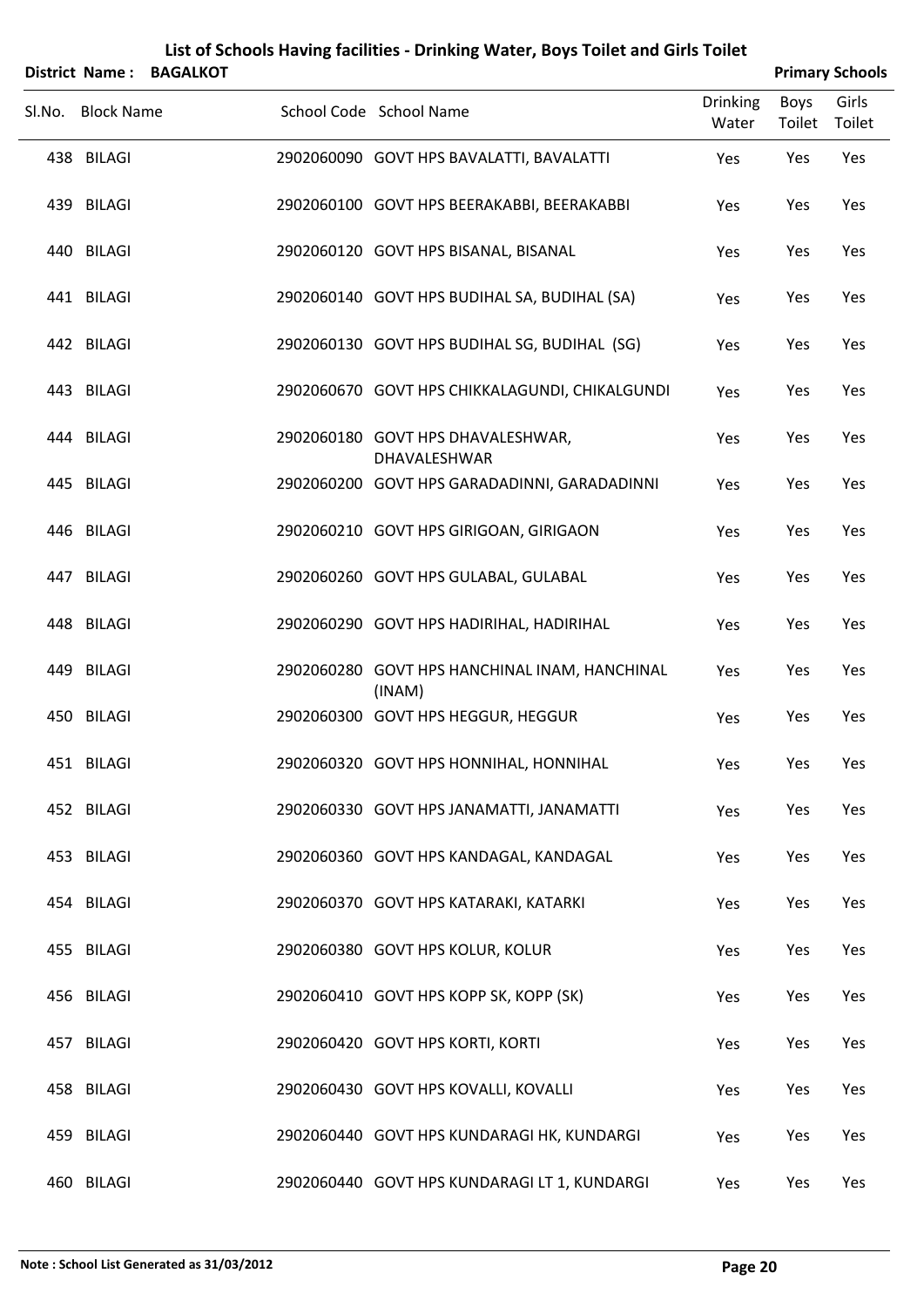| <b>District Name:</b> | <b>BAGALKOT</b> | List of Schools Having facilities - Drinking Water, Boys Toilet and Girls Toilet |                          |                | <b>Primary Schools</b> |  |
|-----------------------|-----------------|----------------------------------------------------------------------------------|--------------------------|----------------|------------------------|--|
| Sl.No. Block Name     |                 | School Code School Name                                                          | <b>Drinking</b><br>Water | Boys<br>Toilet | Girls<br>Toilet        |  |
| 461 BILAGI            |                 | 2902060450 GOVT HPS LINGAPUR SK, LINGAPUR (SK)                                   | Yes                      | Yes            | Yes                    |  |
| 462 BILAGI            |                 | 2902060480 GOVT HPS MANNIKERI, MANNIKERI                                         | Yes                      | Yes            | Yes                    |  |
| 463 BILAGI            |                 | 2902060490 GOVT HPS MUNDAGANUR, MUNDAGANUR                                       | Yes                      | Yes            | Yes                    |  |
| 464 BILAGI            |                 | 2902060500 GOVT HPS MUTTALADINNI, MUTTALADINNI                                   | Yes                      | Yes            | Yes                    |  |
| 465 BILAGI            |                 | 2902060510 GOVT HPS NAGARAL, NAGARAL                                             | Yes                      | Yes            | Yes                    |  |
| 466 BILAGI            |                 | 2902060520 GOVT HPS RABAKAVI, RABAKVI                                            | Yes                      | Yes            | Yes                    |  |
| 467 BILAGI            |                 | 2902060530 GOVT HPS ROLLI, ROLLI                                                 | Yes                      | Yes            | Yes                    |  |
| 468 BILAGI            |                 | 2902060550 GOVT HPS SHIRAGUPPI, SHIRAGUPPI                                       | Yes                      | Yes            | Yes                    |  |
| 469 BILAGI            |                 | 2902060600 GOVT HPS SHIVAPUR, TEGGI                                              | Yes                      | Yes            | Yes                    |  |
| 470 BILAGI            |                 | 2902060570 GOVT HPS SONNA, SONNA                                                 | Yes                      | Yes            | Yes                    |  |
| 471 BILAGI            |                 | 2902060590 GOVT HPS TAKKALAKI, TAKKALKI                                          | Yes                      | Yes            | Yes                    |  |
| 472 BILAGI            |                 | 2902060600 GOVT HPS TEGGI, TEGGI                                                 | Yes                      | Yes            | Yes                    |  |
| 473 BILAGI            |                 | 2902060610 GOVT HPS TOLAMATTI, TOLAMATTI                                         | Yes                      | Yes            | Yes                    |  |
| 474 BILAGI            |                 | 2902060640 GOVT HPS YALLIGUTTI, YELLIGUTTI                                       | Yes                      | Yes            | Yes                    |  |
| 475 BILAGI            |                 | 2902060380 GOVT HPS YARIHANCHINAL, KOLUR                                         | Yes                      | Yes            | Yes                    |  |
| 476 BILAGI            |                 | 2902060650 GOVT HPS YATNATTI, YATNATTI                                           | Yes                      | Yes            | Yes                    |  |
| 477 BILAGI            |                 | 2902060620 GOVT KBHPS TUMBARAMATTI,<br><b>TUMBARMATTI</b>                        | Yes                      | Yes            | Yes                    |  |
| 478 BILAGI            |                 | 2902060860 GOVT KBLPS BILAGI KEB AREA, BILAGI WARD<br><b>NO.8</b>                | Yes                      | Yes            | Yes                    |  |
| 479 BILAGI            |                 | 2902060190 GOVT KBLPS HKF GALAGALI, GALAGALI                                     | Yes                      | Yes            | Yes                    |  |
| 480 BILAGI            |                 | 2902060040 GOVT KGHPS ARAKERI, ARAKERI                                           | Yes                      | Yes            | Yes                    |  |
| 481 BILAGI            |                 | 2902060810 GOVT KGHPS BILAGI, BILAGI WARD NO.3                                   | Yes                      | Yes            | Yes                    |  |
| 482 BILAGI            |                 | 2902060190 GOVT KGHPS GALAGALI, GALAGALI                                         | Yes                      | Yes            | Yes                    |  |
| 483 BILAGI            |                 | 2902060570 GOVT KGHPS SONNA, SONNA                                               | Yes                      | Yes            | Yes                    |  |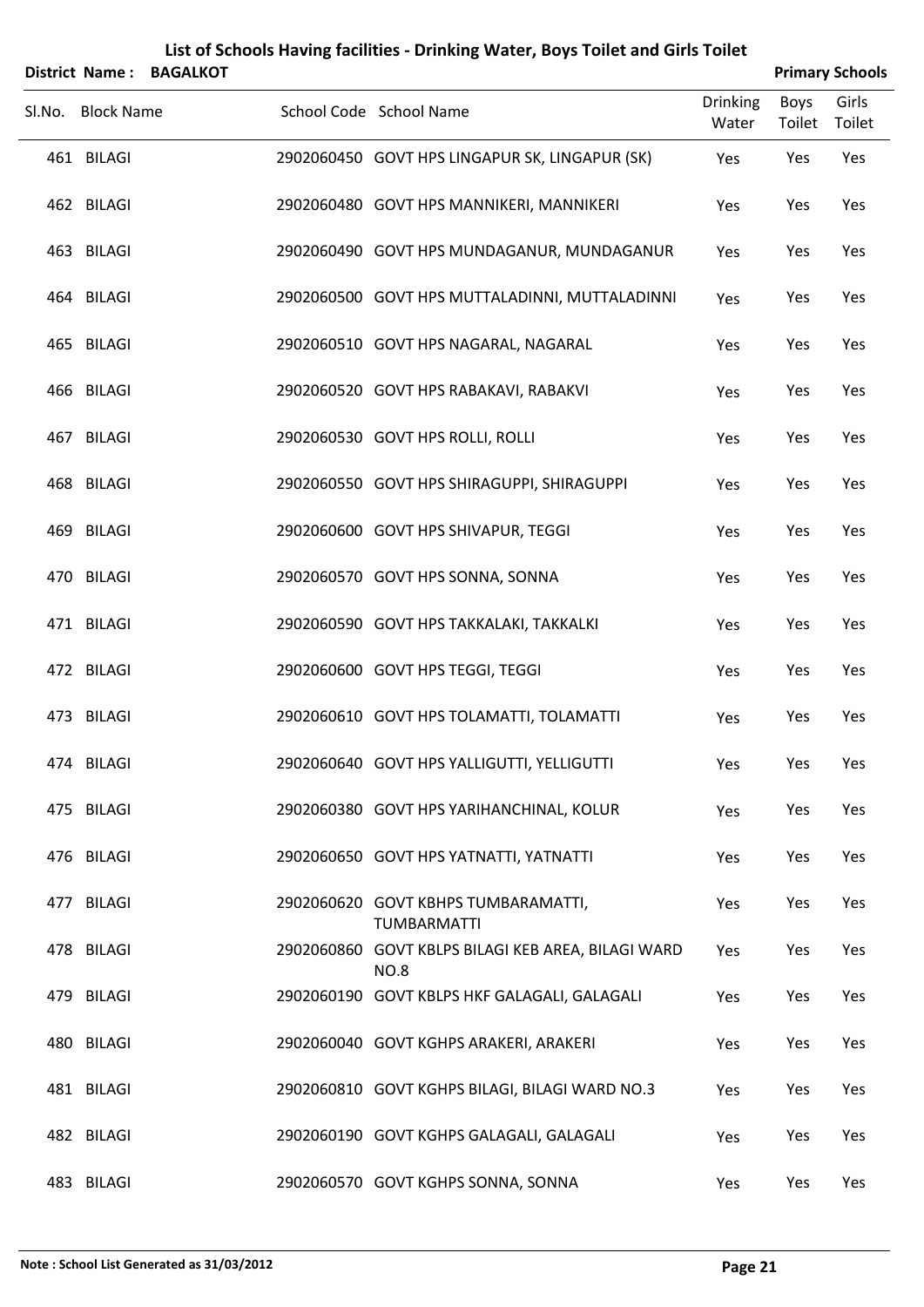|        | District Name:    | <b>BAGALKOT</b> |                                                                   |                          |                | <b>Primary Schools</b> |
|--------|-------------------|-----------------|-------------------------------------------------------------------|--------------------------|----------------|------------------------|
| Sl.No. | <b>Block Name</b> |                 | School Code School Name                                           | <b>Drinking</b><br>Water | Boys<br>Toilet | Girls<br>Toilet        |
|        | 484 BILAGI        |                 | 2902060580 GOVT KGHPS SUNAG, SUNAG                                | Yes                      | Yes            | Yes                    |
|        | 485 BILAGI        |                 | 2902060220 GOVT LPS GIRISAGAR N.C, GIRISAGAR                      | Yes                      | Yes            | Yes                    |
|        | 486 BILAGI        |                 | 2902060190 GOVT LPS (DPEP) GALAGLI HK, GALAGALI                   | Yes                      | Yes            | Yes                    |
|        | 487 BILAGI        |                 | 2902060630 GOVT LPS (DPEP) YADAHALLI EXT,<br>YADAHALLI            | Yes                      | Yes            | Yes                    |
|        | 488 BILAGI        |                 | 2902060120 GOVT LPS AMOGHSIDDA BISANAL, BISANAL                   | Yes                      | Yes            | Yes                    |
|        | 489 BILAGI        |                 | 2902060090 GOVT LPS ARADDI TOTA BAVALATTI,<br><b>BAVALATTI</b>    | Yes                      | Yes            | Yes                    |
|        | 490 BILAGI        |                 | 2902060040 GOVT LPS ARAKERI LT, ARAKERI                           | Yes                      | Yes            | Yes                    |
|        | 491 BILAGI        |                 | 2902060600 GOVT LPS BALLUR SHED, TEGGI                            | Yes                      | Yes            | Yes                    |
|        | 492 BILAGI        |                 | 2902060840 GOVT LPS BILAGI AMBEDKAR CRCL, BILAGI<br>WARD NO.6     | Yes                      | Yes            | Yes                    |
|        | 493 BILAGI        |                 | 2902060140 GOVT LPS BUDIHAL SA TOTA, BUDIHAL (SA)                 | Yes                      | Yes            | Yes                    |
|        | 494 BILAGI        |                 | 2902060360 GOVT LPS CHICKSANGAM, KANDAGAL                         | Yes                      | Yes            | Yes                    |
|        | 495 BILAGI        |                 | 2902060170 GOVT LPS CHOUDAPUR, CHOUDAPUR                          | Yes                      | Yes            | Yes                    |
|        | 496 BILAGI        |                 | 2902060230 GOVT LPS GODIHAL, GODIHAL                              | Yes                      | Yes            | Yes                    |
|        | 497 BILAGI        |                 | 2902060240 GOVT LPS GOVANADINNI TOTA,<br><b>GOVINADINNI</b>       | Yes                      | Yes            | Yes                    |
|        | 498 BILAGI        |                 | 2902060250 GOVT LPS GUDADINNI, GUDADINNI                          | Yes                      | Yes            | Yes                    |
|        | 499 BILAGI        |                 | 2902060070 GOVT LPS GULABAL TOTA, BADAGI                          | Yes                      | Yes            | Yes                    |
|        | 500 BILAGI        |                 | 2902060320 GOVT LPS HONNIHAL LT, HONNIHAL                         | Yes                      | Yes            | Yes                    |
|        | 501 BILAGI        |                 | 2902060370 GOVT LPS JANATAPLOT KATARAKI, KATARKI                  | Yes                      | Yes            | Yes                    |
|        | 502 BILAGI        |                 | 2902060320 GOVT LPS KATIGHAYANMADDI HONYAL (n,<br><b>HONNIHAL</b> | Yes                      | Yes            | Yes                    |
|        | 503 BILAGI        |                 | 2902060390 GOVT LPS KONTIKAL TOTA, KONTIKAL                       | Yes                      | Yes            | Yes                    |
|        | 504 BILAGI        |                 | 2902060390 GOVT LPS KONTIKAL, KONTIKAL                            | Yes                      | Yes            | Yes                    |
|        | 505 BILAGI        |                 | 2902060400 GOVT LPS KOPP SR, KOPP (SR)                            | Yes                      | Yes            | Yes                    |
|        | 506 BILAGI        |                 | 2902060420 GOVT LPS KORTI SHED, KORTI                             | Yes                      | Yes            | Yes                    |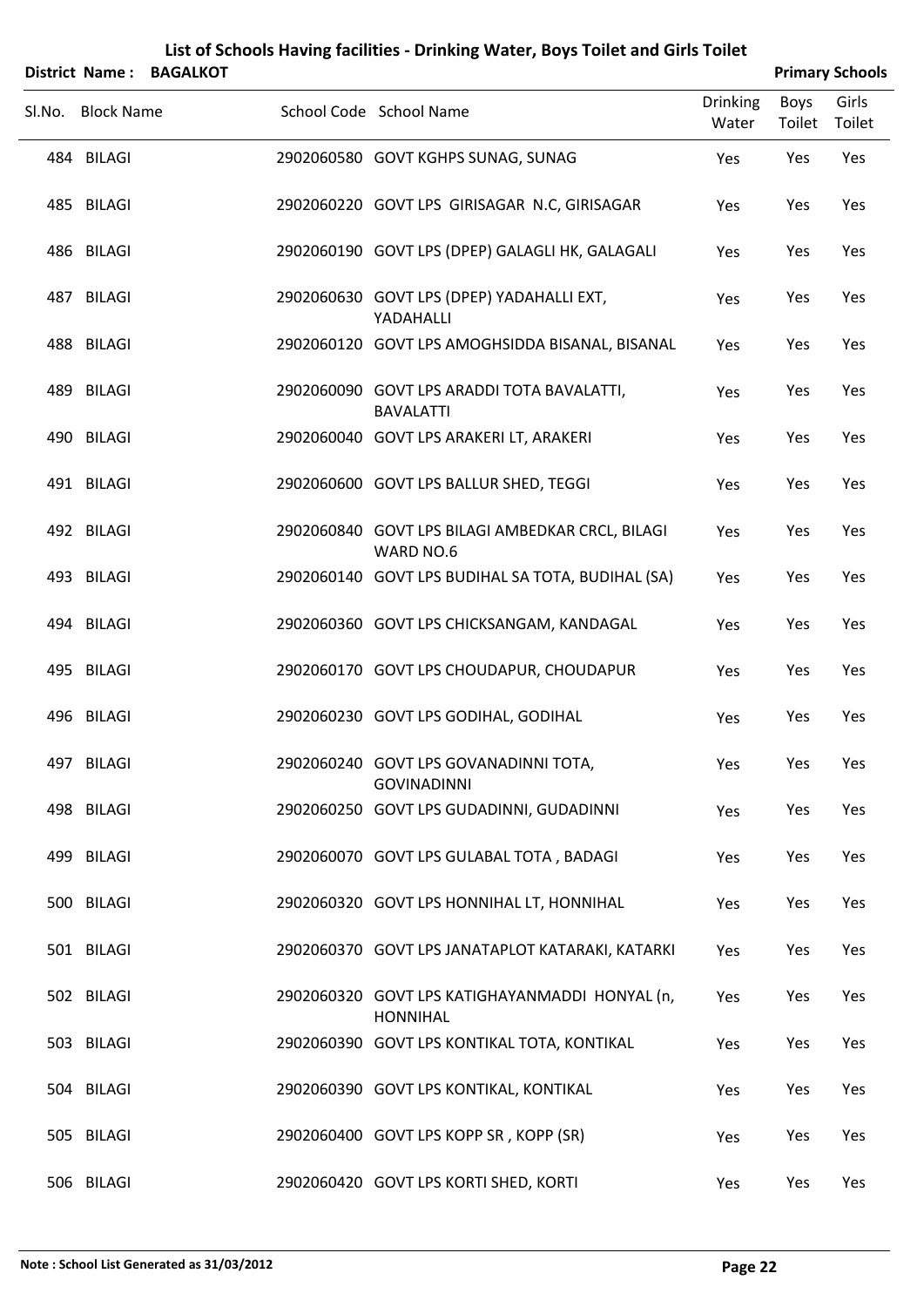| List of Schools Having facilities - Drinking Water, Boys Toilet and Girls Toilet<br><b>BAGALKOT</b><br><b>District Name:</b> |                   |  |                                                                |                 |        |                                 |
|------------------------------------------------------------------------------------------------------------------------------|-------------------|--|----------------------------------------------------------------|-----------------|--------|---------------------------------|
|                                                                                                                              | Sl.No. Block Name |  | School Code School Name                                        | <b>Drinking</b> | Boys   | <b>Primary Schools</b><br>Girls |
|                                                                                                                              |                   |  |                                                                | Water           | Toilet | Toilet                          |
|                                                                                                                              | 507 BILAGI        |  | 2902060430 GOVT LPS KOVALLI P.K, KOVALLI                       | Yes             | Yes    | Yes                             |
|                                                                                                                              | 508 BILAGI        |  | 2902060440 GOVT LPS KUNDARAGI LT2, KUNDARGI                    | Yes             | Yes    | Yes                             |
|                                                                                                                              | 509 BILAGI        |  | 2902060460 GOVT LPS LINGAPUR SR, LINGAPUR (SR)                 | Yes             | Yes    | Yes                             |
|                                                                                                                              | 510 BILAGI        |  | 2902060370 GOVT LPS MACHAPPANAVAR TOTA, KATARKI                | Yes             | Yes    | Yes                             |
|                                                                                                                              | 511 BILAGI        |  | 2902060480 GOVT LPS MANNIKERI JANATA PLOT,<br><b>MANNIKERI</b> | Yes             | Yes    | Yes                             |
|                                                                                                                              | 512 BILAGI        |  | 2902060490 GOVT LPS MUNDAGANUR P.K.,<br>MUNDAGANUR             | Yes             | Yes    | Yes                             |
|                                                                                                                              | 513 BILAGI        |  | 2902060500 GOVT LPS MUTTALADINNI LT,<br>MUTTALADINNI           | Yes             | Yes    | Yes                             |
|                                                                                                                              | 514 BILAGI        |  | 2902060360 GOVT LPS MUTTALADINNI TOTA, KANDAGAL                | Yes             | Yes    | Yes                             |
|                                                                                                                              | 515 BILAGI        |  | 2902060530 GOVT LPS ROLLI JANATA PLOT, ROLLI                   | Yes             | Yes    | Yes                             |
|                                                                                                                              | 516 BILAGI        |  | 2902060560 GOVT LPS SIDDAPUR LT, SIDDAPUR                      | Yes             | Yes    | Yes                             |
|                                                                                                                              | 517 BILAGI        |  | 2902060580 GOVT LPS SUNAG LT 1, SUNAG                          | Yes             | Yes    | Yes                             |
|                                                                                                                              | 518 BILAGI        |  | 2902060580 GOVT LPS SUNAG LT 2, SUNAG                          | Yes             | Yes    | Yes                             |
|                                                                                                                              | 519 BILAGI        |  | 2902060550 GOVT LPS SURAKAVVANA KOLL TOTA SHIR,<br>SHIRAGUPPI  | Yes             | Yes    | Yes                             |
|                                                                                                                              | 520 BILAGI        |  | 2902060590 GOVT LPS TAKKALAKI TOTA, TAKKALKI                   | Yes             | Yes    | Yes                             |
|                                                                                                                              | 521 BILAGI        |  | 2902060600 GOVT LPS TEGGI LT, TEGGI                            | Yes             | Yes    | Yes                             |
|                                                                                                                              | 522 BILAGI        |  | 2902060610 GOVT LPS TOLAMATTI TOTA 1, TOLAMATTI                | Yes             | Yes    | Yes                             |
|                                                                                                                              | 523 BILAGI        |  | 2902060610 GOVT LPS TOLAMATTI TOTA 2, TOLAMATTI                | Yes             | Yes    | Yes                             |
|                                                                                                                              | 524 BILAGI        |  | 2902060040 GOVT LPS(DPEP) ARAKETI JP, ARAKERI                  | Yes             | Yes    | Yes                             |
|                                                                                                                              | 525 BILAGI        |  | 2902060030 GOVT MPS ANAGAWADI, ANAGAWADI                       | Yes             | Yes    | Yes                             |
|                                                                                                                              | 526 BILAGI        |  | 2902060830 GOVT MPS BILAGI, BILAGI WARD NO.5                   | Yes             | Yes    | Yes                             |
|                                                                                                                              | 527 BILAGI        |  | 2902060190 GOVT MPS GALAGALI, GALAGALI                         | Yes             | Yes    | Yes                             |
|                                                                                                                              | 528 BILAGI        |  | 2902060220 GOVT MPS GIRISAGAR, GIRISAGAR                       | Yes             | Yes    | Yes                             |
|                                                                                                                              | 529 BILAGI        |  | 2902060310 GOVT MPS HERKAL, HERAKAL                            | Yes             | Yes    | Yes                             |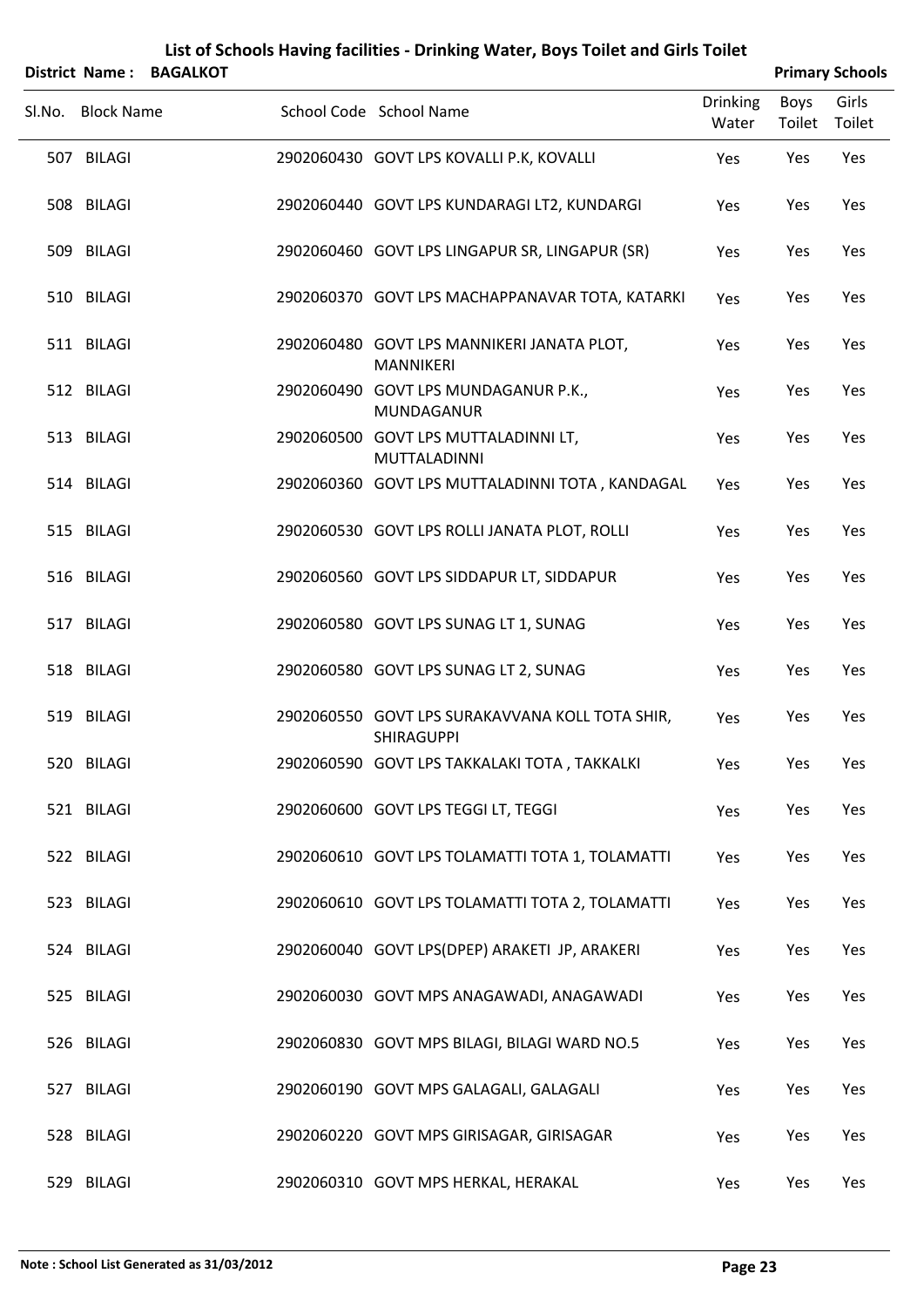| <b>District Name:</b> | <b>BAGALKOT</b> |                                                                |                          |                | <b>Primary Schools</b> |
|-----------------------|-----------------|----------------------------------------------------------------|--------------------------|----------------|------------------------|
| Sl.No. Block Name     |                 | School Code School Name                                        | <b>Drinking</b><br>Water | Boys<br>Toilet | Girls<br>Toilet        |
| 530 BILAGI            |                 | 2902060560 GOVT MPS SIDDAPUR, SIDDAPUR                         | Yes                      | Yes            | Yes                    |
| 531 BILAGI            |                 | 2902060580 GOVT MPS SUNAG, SUNAG                               | Yes                      | Yes            | Yes                    |
| 532 BILAGI            |                 | 2902060630 GOVT MPS YADAHALLI, YADAHALLI                       | Yes                      | Yes            | Yes                    |
| 533 BILAGI            |                 | 2902060030 GOVT UBHPS ANAGAWADI, ANAGAWADI                     | Yes                      | Yes            | Yes                    |
| 534 BILAGI            |                 | 2902060800 GOVT UBHPS BILAGI, BILAGI WARD NO.2                 | Yes                      | Yes            | Yes                    |
| 535 BILAGI            |                 | 2902060190 GOVT UBHPS GALAGALI, GALAGALI                       | Yes                      | Yes            | Yes                    |
| 536 BILAGI            |                 | 2902060570 GOVT UBHPS SONNA, SONNA                             | Yes                      | Yes            | Yes                    |
| 537 BILAGI            |                 | 2902060140 GOVT UBLPS BUDIHAL SA, BUDIHAL (SA)                 | Yes                      | Yes            | Yes                    |
| 538 BILAGI            |                 | 2902060220 GOVT UBLPS GIRISAGAR, GIRISAGAR                     | Yes                      | Yes            | Yes                    |
| 539 BILAGI            |                 | 2902060310 GOVT UBLPS HERKAL, HERAKAL                          | Yes                      | Yes            | Yes                    |
| 540 BILAGI            |                 | 2902060112 GOVT UBLPS JAMIAMASZID AREA BILAGI,<br>BILAGI (T.P) | Yes                      | Yes            | Yes                    |
| 541 BILAGI            |                 | 2902060550 GOVT UBLPS SHIRAGUPPI, SHIRAGUPPI                   | Yes                      | Yes            | Yes                    |
| 542 BILAGI            |                 | 2902060560 GOVT UBLPS SIDDAPUR, SIDDAPUR                       | Yes                      | Yes            | Yes                    |
| 543 BILAGI            |                 | 2902060630 GOVT UBLPS YADAHALLI, YADAHALLI                     | Yes                      | Yes            | Yes                    |
| 544 BILAGI            |                 | 2902060530 GOVT ULPS ROLLI, ROLLI                              | Yes                      | Yes            | Yes                    |
| 545 BILAGI            |                 | 2902060670 GOVT URDU LPS CHAKKALAGUNDI,<br>CHIKALGUNDI         | Yes                      | Yes            | Yes                    |
| 546 BILAGI            |                 | 2902060600 KBS SIDDAPUR N.C, TEGGI                             | Yes                      | Yes            | Yes                    |
| 547 BILAGI            |                 | 2902060380 KBS KOLUR MUNDAGANUR ROAD, KOLUR                    | Yes                      | Yes            | Yes                    |
| 548 BILAGI            |                 | 2902060300 KGBV SCHOOL BILAGI CROSS HEGUR,<br><b>HEGGUR</b>    | Yes                      | Yes            | Yes                    |
| 549 BILAGI            |                 | 2902060220 KGS GIRISAGAR, GIRISAGAR                            | Yes                      | Yes            | Yes                    |
| 550 BILAGI            |                 | 2902060510 KGS NAGARAL, NAGARAL                                | Yes                      | Yes            | Yes                    |
| 551 BILAGI            |                 | 2902060600 KGS SIDDAPUR, TEGGI                                 | Yes                      | Yes            | Yes                    |
| 552 BILAGI            |                 | 2902060600 KGS TEGGI, TEGGI                                    | Yes                      | Yes            | Yes                    |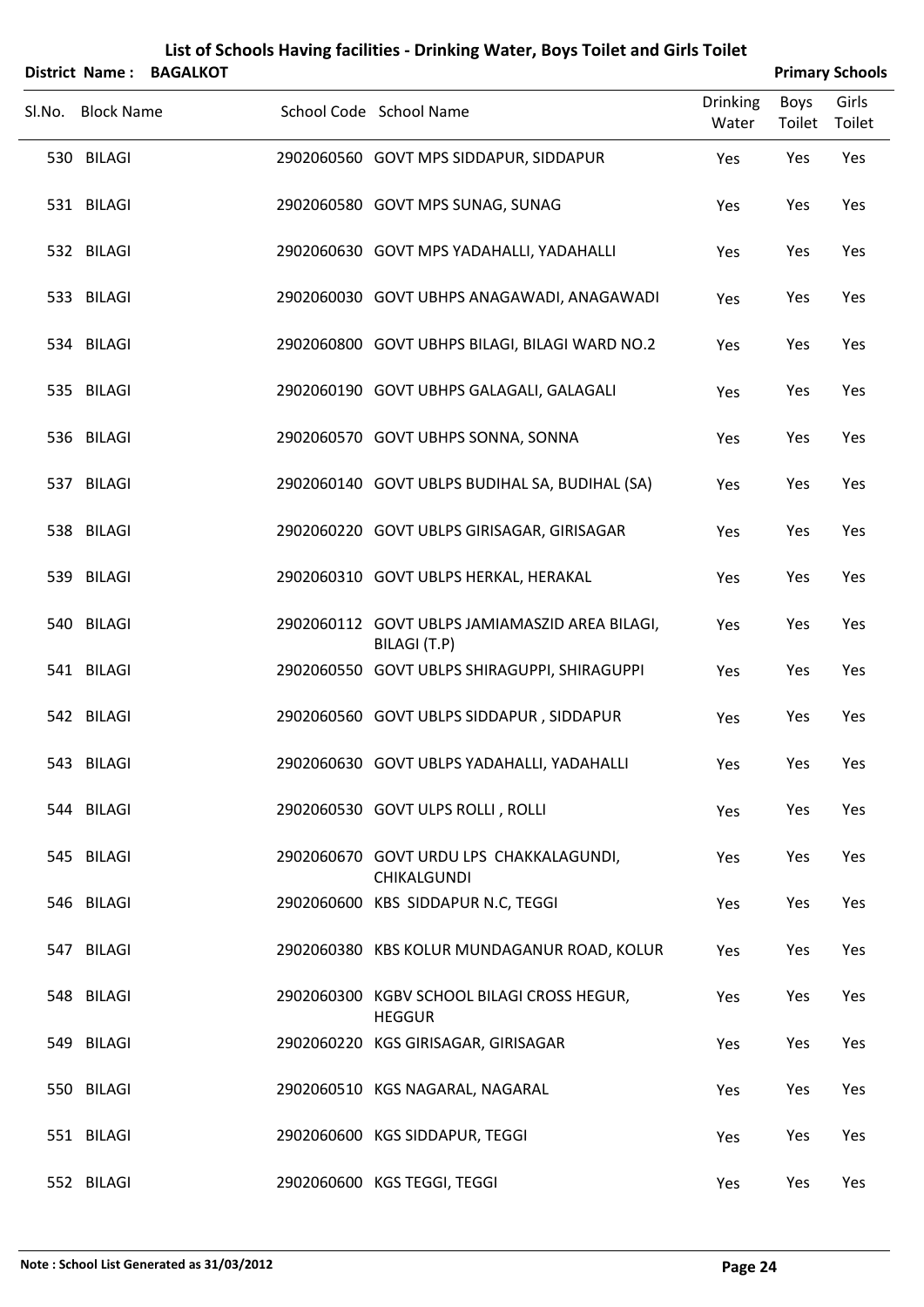| <b>District Name:</b> | <b>BAGALKOT</b> | List of Schools Having facilities - Drinking Water, Boys Toilet and Girls Toilet |                          |                | <b>Primary Schools</b> |
|-----------------------|-----------------|----------------------------------------------------------------------------------|--------------------------|----------------|------------------------|
| Sl.No. Block Name     |                 | School Code School Name                                                          | <b>Drinking</b><br>Water | Boys<br>Toilet | Girls<br>Toilet        |
| 553 BILAGI            |                 | 2902060630 L.P.S YARIHANCHINAL, YADAHALLI                                        | Yes                      | Yes            | Yes                    |
| 554 BILAGI            |                 | 2902060020 LPS AMALZARI NEW COLONY, AMALAZARI                                    | Yes                      | Yes            | Yes                    |
| 555 BILAGI            |                 | 2902060030 LPS ANAGAWADI SHEDDA, ANAGAWADI                                       | Yes                      | Yes            | Yes                    |
| 556 BILAGI            |                 | 2902060040 LPS ANTENAVAR TOTA ARAKERI, ARAKERI                                   | Yes                      | Yes            | Yes                    |
| 557 BILAGI            |                 | 2902060380 LPS BALAMATTI TOTA KOLUR, KOLUR                                       | Yes                      | Yes            | Yes                    |
| 558 BILAGI            |                 | 2902060130 LPS BUDIHAL S.G - RC, BUDIHAL (SG)                                    | Yes                      | Yes            | Yes                    |
| 559 BILAGI            |                 | 2902060420 LPS KORTI TOTA, KORTI                                                 | Yes                      | Yes            | Yes                    |
| 560 BILAGI            |                 | 2902060080 LPS KRISHNA BALLUR, BALLUR                                            | Yes                      | Yes            | Yes                    |
| 561 BILAGI            |                 | 2902060330 LPS NAYAKAR TOTA JANAMATTI, JANAMATTI                                 | Yes                      | Yes            | Yes                    |
| 562 BILAGI            |                 | 2902060640 LPS YELLIGUTTI GOTE, YELLIGUTTI                                       | Yes                      | Yes            | Yes                    |
| 563 BILAGI            |                 | 2902060440 MLA'S GOVT MPS KUNDARAGI, KUNDARGI                                    | Yes                      | Yes            | Yes                    |
| 564 BILAGI            |                 | 2902060420 UBLPS KORTI R C, KORTI                                                | Yes                      | Yes            | Yes                    |
| 565 HUNAGUND          |                 | 2902070390 GOVT KBHPS CHINTAKAMALADIINNI,<br>CHINTKAMALADINNI                    | Yes                      | Yes            | Yes                    |
| 566 HUNAGUND          |                 | 2902072020 ADARSHA VIDYALAY ENG SCH HUNAGUND,<br><b>HUNAGUND WARD 15</b>         | Yes                      | Yes            | Yes                    |
| 567 HUNAGUND          |                 | 2902071880 CENTRAL SCHOOL HUNAGUND, HUNAGUND<br>WARD.1                           | Yes                      | Yes            | Yes                    |
| 568 HUNAGUND          |                 | 2902071630 CENTRAL SCHOOL ILKAL, ILKAL WARD NO.3                                 | Yes                      | Yes            | Yes                    |
| 569 HUNAGUND          |                 | 2902071700 GOVT HPS NAVANAGAR ILKAL, ILKAL WARD<br>NO.10                         | Yes                      | Yes            | Yes                    |
| 570 HUNAGUND          |                 | 2902070010 GOVT HPS ADIHAL, ADIHAL                                               | Yes                      | Yes            | Yes                    |
| 571 HUNAGUND          |                 | 2902070020 GOVT HPS AIHOLE, AIHOLLI                                              | Yes                      | Yes            | Yes                    |
| 572 HUNAGUND          |                 | 2902070060 GOVT HPS AMINAGAD LT, AMINAGAD                                        | Yes                      | Yes            | Yes                    |
| 573 HUNAGUND          |                 | 2902070970 GOVT HPS DPEP KAMATAGI, KAMATGI                                       | Yes                      | Yes            | Yes                    |
| 574 HUNAGUND          |                 | 2902071660 GOVT HPS DPEP WATER TANK, ILKAL, ILKAL<br>WARD NO.6                   | Yes                      | Yes            | Yes                    |
| 575 HUNAGUND          |                 | 2902071000 GOVT HPS KARADI, KARADI                                               | Yes                      | Yes            | Yes                    |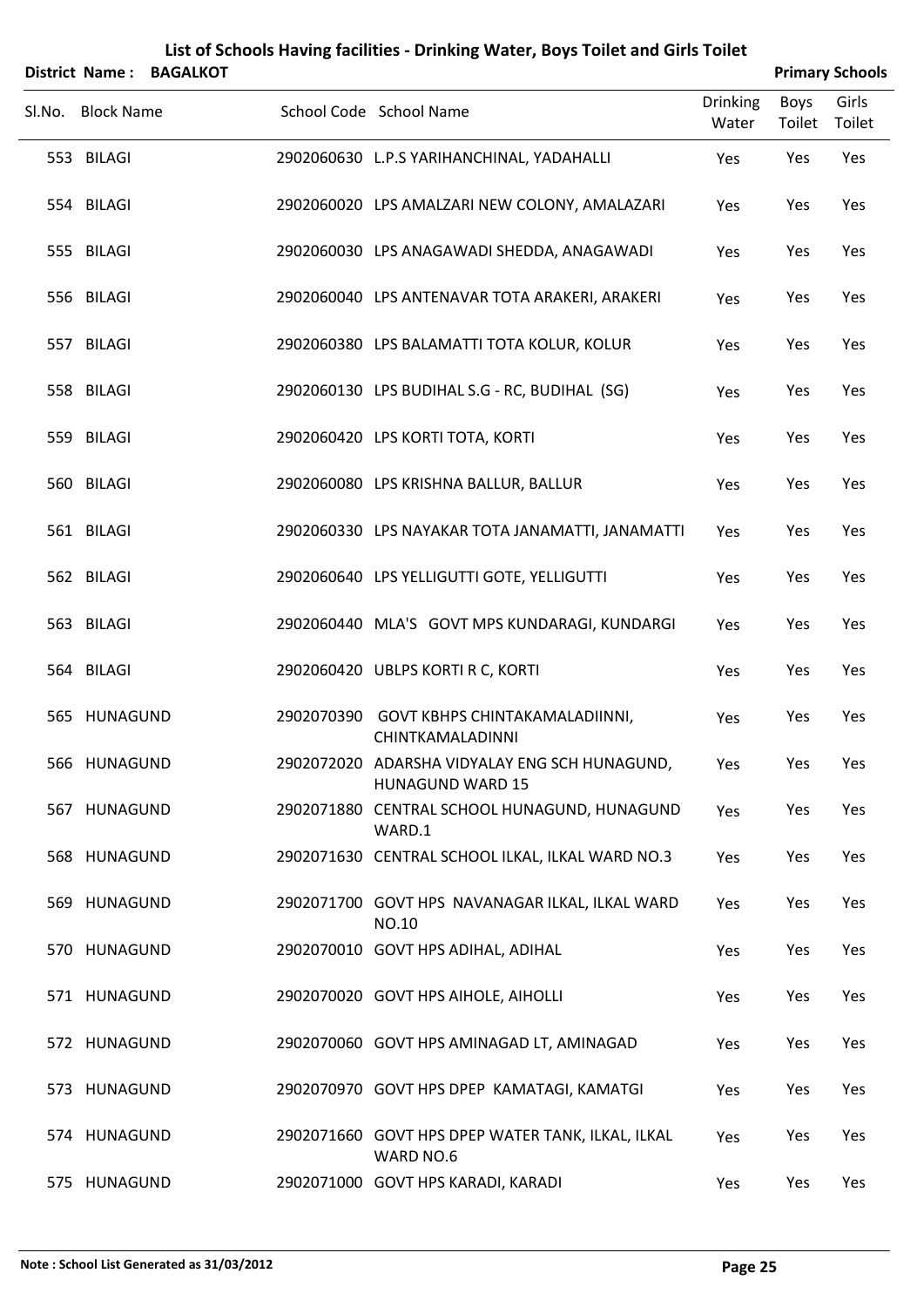|        |                   | District Name: BAGALKOT |                                                                  |                          |                | <b>Primary Schools</b> |
|--------|-------------------|-------------------------|------------------------------------------------------------------|--------------------------|----------------|------------------------|
| SI.No. | <b>Block Name</b> |                         | School Code School Name                                          | <b>Drinking</b><br>Water | Boys<br>Toilet | Girls<br>Toilet        |
|        | 576 HUNAGUND      |                         | 2902071480 GOVT HPS KESARABHAVI MANTNAGAR,<br><b>TUMBA</b>       | Yes                      | Yes            | Yes                    |
|        | 577 HUNAGUND      |                         | 2902071940 GOVT HPS NO.1 HUNAGUND, HUNAGUND<br>WARD <sub>7</sub> | Yes                      | Yes            | Yes                    |
|        | 578 HUNAGUND      |                         | 2902071400 GOVT HPS SIDDANAKOLLA, SIDDANKOLLA                    | Yes                      | Yes            | Yes                    |
|        | 579 HUNAGUND      |                         | 2902071480 GOVT HPS TUMB, TUMBA                                  | Yes                      | Yes            | Yes                    |
|        | 580 HUNAGUND      |                         | 2902070220 GOVT K.B.L.P.S INAM.BUDIHAL, BUDIHAL<br>(INAM)        | Yes                      | Yes            | Yes                    |
|        | 581 HUNAGUND      |                         | 2902070520 GOVT KB HPS GONAL SK, GONAL (SK)                      | Yes                      | Yes            | Yes                    |
|        | 582 HUNAGUND      |                         | 2902070700 GOVT KB HPS H HUNAKUNTI, HIRE<br><b>HUNAKUNTI</b>     | Yes                      | Yes            | Yes                    |
|        | 583 HUNAGUND      |                         | 2902070750 GOVT KB HPS H UPANAL, HIRE UPANAL                     | Yes                      | Yes            | Yes                    |
|        | 584 HUNAGUND      |                         | 2902071470 GOVT KB HPS TONDIHAL, TONDIHAL                        | Yes                      | Yes            | Yes                    |
|        | 585 HUNAGUND      |                         | 2902070990 GOVT KBHPS 1 KANDGALL, KANDAGAL                       | Yes                      | Yes            | Yes                    |
|        | 586 HUNAGUND      |                         | 2902071690 GOVT KBHPS 10 ILKAL, ILKAL WARD NO.9                  | Yes                      | Yes            | Yes                    |
|        | 587 HUNAGUND      |                         | 2902070060 GOVT KBHPS 2 AMINAGAD, AMINAGAD                       | Yes                      | Yes            | Yes                    |
|        | 588 HUNAGUND      |                         | 2902070990 GOVT KBHPS 2 KANDGALL, KANDAGAL                       | Yes                      | Yes            | Yes                    |
|        | 589 HUNAGUND      |                         | 2902071870 GOVT KBHPS 5 ILKAL, ILKAL WARD NO.27                  | Yes                      | Yes            | Yes                    |
|        | 590 HUNAGUND      |                         | 2902071780 GOVT KBHPS 7 ILKAL, ILKAL WARD NO.18                  | Yes                      | Yes            | Yes                    |
|        | 591 HUNAGUND      |                         | 2902071630 GOVT KBHPS 9 ILKAL, ILKAL WARD NO.3                   | Yes                      | Yes            | Yes                    |
|        | 592 HUNAGUND      |                         | 2902070040 GOVT KBHPS AMARAVATI, AMARAWATI                       | Yes                      | Yes            | Yes                    |
|        | 593 HUNAGUND      |                         | 2902070030 GOVT KBHPS AMARWADAGI, AMARAVADGI                     | Yes                      | Yes            | Yes                    |
|        | 594 HUNAGUND      |                         | 2902070050 GOVT KBHPS AMBALIKOPPA, AMBLIKOPP                     | Yes                      | Yes            | Yes                    |
|        | 595 HUNAGUND      |                         | 2902070070 GOVT KBHPS ANAPAKATTI, ANAPKATTI                      | Yes                      | Yes            | Yes                    |
|        | 596 HUNAGUND      |                         | 2902070080 GOVT KBHPS BALAKUNDI LT, BALAKUNDI                    | Yes                      | Yes            | Yes                    |
|        | 597 HUNAGUND      |                         | 2902070080 GOVT KBHPS BALAKUNDI, BALAKUNDI                       | Yes                      | Yes            | Yes                    |
|        | 598 HUNAGUND      |                         | 2902070090 GOVT KBHPS BANNIHATTI, BANNIHATTI                     | Yes                      | Yes            | Yes                    |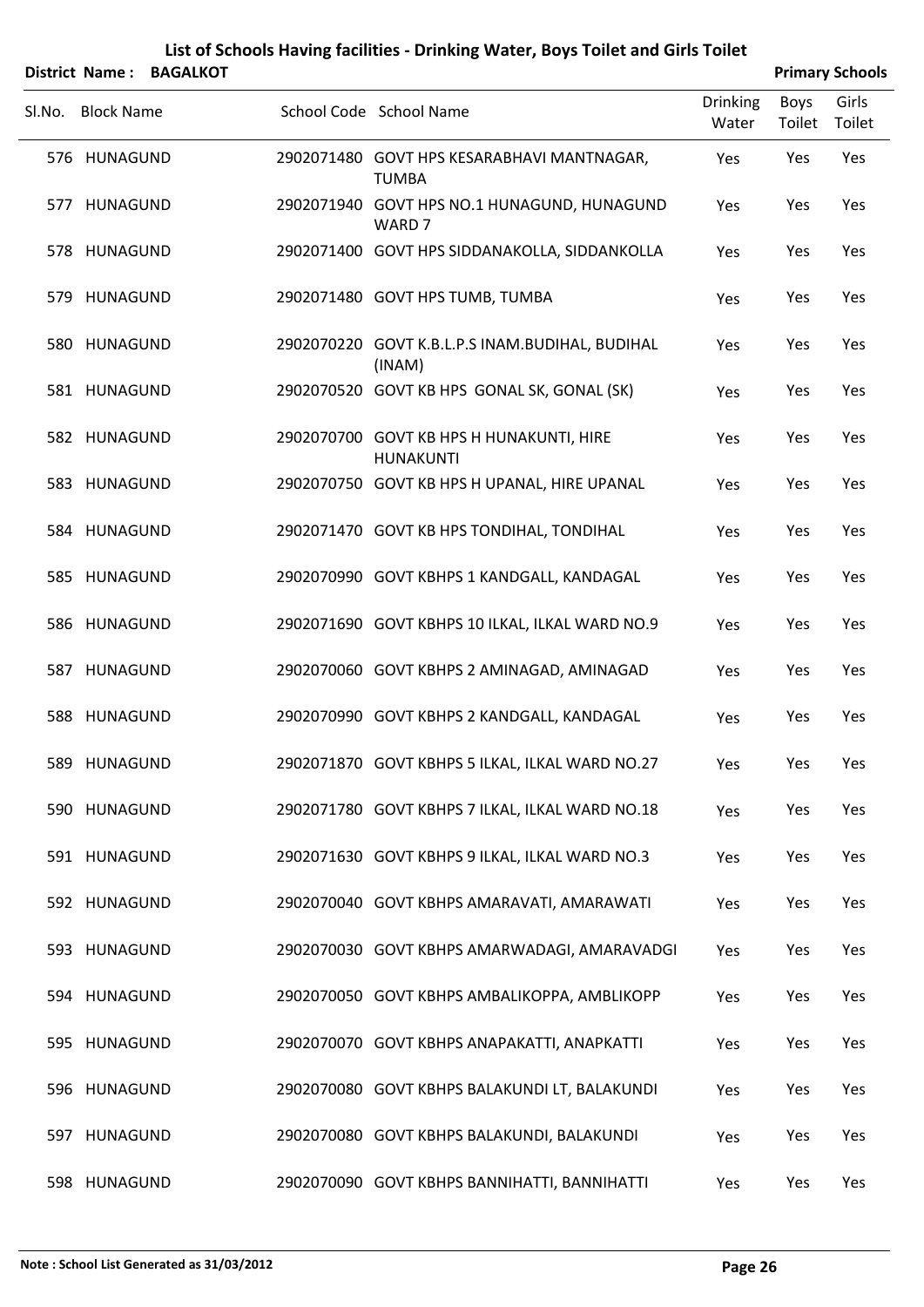|        | District Name:    | <b>BAGALKOT</b> |                                                              |                          |                       | <b>Primary Schools</b> |
|--------|-------------------|-----------------|--------------------------------------------------------------|--------------------------|-----------------------|------------------------|
| Sl.No. | <b>Block Name</b> |                 | School Code School Name                                      | <b>Drinking</b><br>Water | <b>Boys</b><br>Toilet | Girls<br>Toilet        |
|        | 599 HUNAGUND      |                 | 2902070130 GOVT KBHPS BELGAL, BELGAL                         | Yes                      | Yes                   | Yes                    |
|        | 600 HUNAGUND      |                 | 2902070260 GOVT KBHPS CHATNIHAL, CHATNIHAL                   | Yes                      | Yes                   | Yes                    |
|        | 601 HUNAGUND      |                 | 2902070710 GOVT KBHPS CHIKKAKODAGALI LT2, HIRE<br>KODAGALI   | Yes                      | Yes                   | Yes                    |
|        | 602 HUNAGUND      |                 | 2902070350 GOVT KBHPS CHIKNAL, CHIKANAL                      | Yes                      | Yes                   | Yes                    |
|        | 603 HUNAGUND      |                 | 2902070270 GOVT KBHPS CHIKOTAGERI, CHIKKOTAGERI              | Yes                      | Yes                   | Yes                    |
|        | 604 HUNAGUND      |                 | 2902070360 GOVT KBHPS CHILLAPUR, CHILAPUR                    | Yes                      | Yes                   | Yes                    |
|        | 605 HUNAGUND      |                 | 2902070370 GOVT KBHPS CHINNAPUR SK, CHINNAPUR<br>(SK)        | Yes                      | Yes                   | Yes                    |
|        | 606 HUNAGUND      |                 | 2902070410 GOVT KBHPS CHITWADAGI, CHITTWADGI                 | Yes                      | Yes                   | Yes                    |
|        | 607 HUNAGUND      |                 | 2902070430 GOVT KBHPS DHAMMUR, DAMMUR                        | Yes                      | Yes                   | Yes                    |
|        | 608 HUNAGUND      |                 | 2902070460 GOVT KBHPS GADI SUNKAPUR, GADI<br><b>SUNKAPUR</b> | Yes                      | Yes                   | Yes                    |
|        | 609 HUNAGUND      |                 | 2902070550 GOVT KBHPS GORABAL, GORABAL                       | Yes                      | Yes                   | Yes                    |
|        | 610 HUNAGUND      |                 | 2902070560 GOVT KBHPS GORAJNAL, GORJANAL                     | Yes                      | Yes                   | Yes                    |
|        | 611 HUNAGUND      |                 | 2902070580 GOVT KBHPS GUDUR SB, GUDUR (SB)                   | Yes                      | Yes                   | Yes                    |
|        | 612 HUNAGUND      |                 | 2902070590 GOVT KBHPS GUGGALMARI, GUGAL MARI                 | Yes                      | Yes                   | Yes                    |
|        | 613 HUNAGUND      |                 | 2902070690 GOVT KBHPS H BADAWADGI, HIRE<br><b>BADAVADGI</b>  | Yes                      | Yes                   | Yes                    |
|        | 614 HUNAGUND      |                 | 2902070710 GOVT KBHPS H KODAGALI, HIRE KODAGALI              | Yes                      | Yes                   | Yes                    |
|        | 615 HUNAGUND      |                 | 2902070730 GOVT KBHPS H MALAGAVI, HIRE MALAGAVI              | Yes                      | Yes                   | Yes                    |
|        | 616 HUNAGUND      |                 | 2902070740 GOVT KBHPS H SINGANGUTTI, HIRE<br>SINGANAGUTTI    | Yes                      | Yes                   | Yes                    |
|        | 617 HUNAGUND      |                 | 2902070600 GOVT KBHPS HADAGALI, HADAGALI                     | Yes                      | Yes                   | Yes                    |
|        | 618 HUNAGUND      |                 | 2902070620 GOVT KBHPS HANAMANAL ST, HANAMANAL                | Yes                      | Yes                   | Yes                    |
|        | 619 HUNAGUND      |                 | 2902070640 GOVT KBHPS HAVARGI, HAVARAGI                      | Yes                      | Yes                   | Yes                    |
|        | 620 HUNAGUND      |                 | 2902070650 GOVT KBHPS HEMAWADAGI, HEMAWADGI                  | Yes                      | Yes                   | Yes                    |
|        | 621 HUNAGUND      |                 | 2902070660 GOVT KBHPS HERUR, HERUR                           | Yes                      | Yes                   | Yes                    |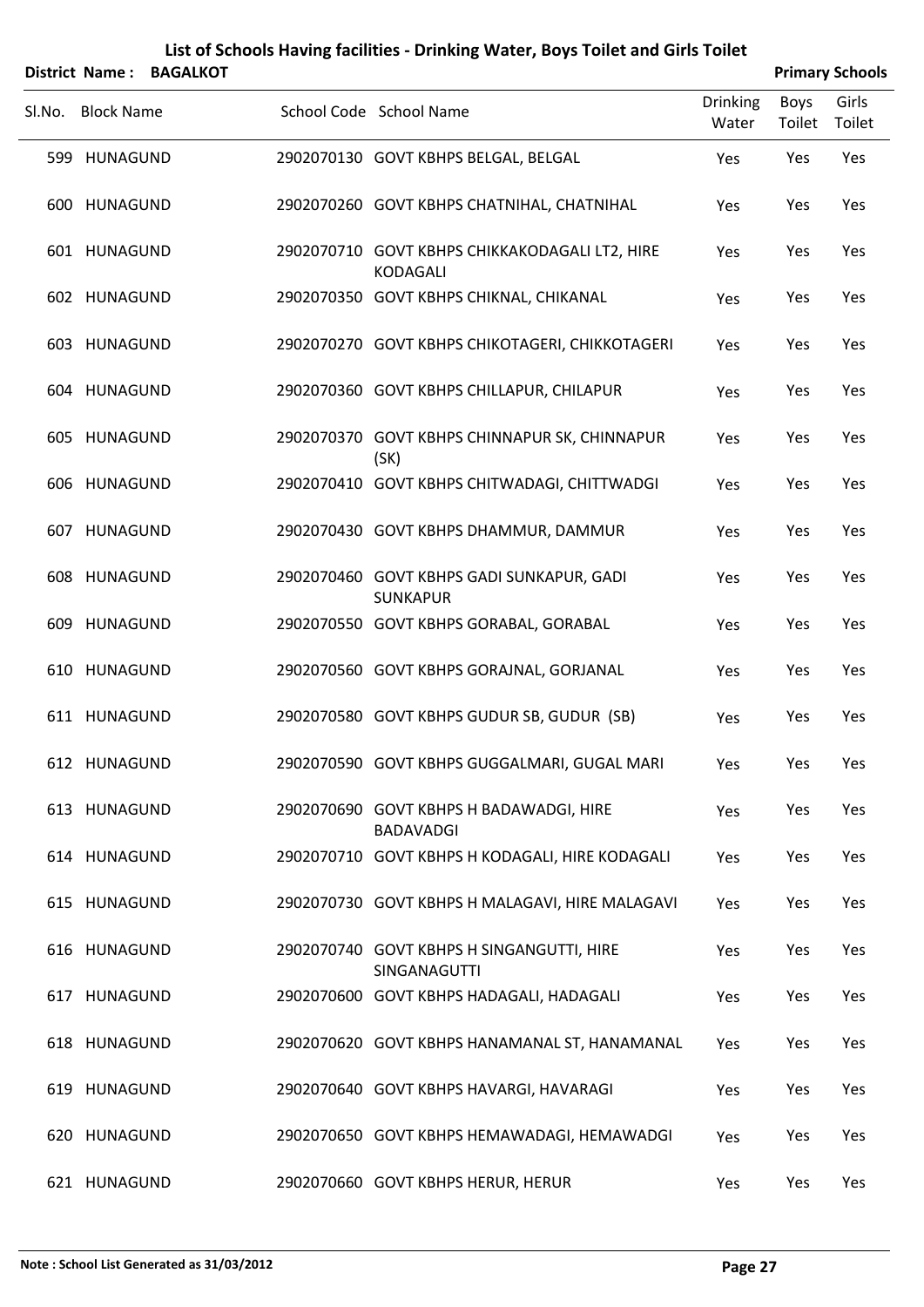|        | <b>District Name:</b> | <b>BAGALKOT</b> | List of Schools Having facilities - Drinking Water, Boys Toilet and Girls Toilet |                          |                       | <b>Primary Schools</b> |
|--------|-----------------------|-----------------|----------------------------------------------------------------------------------|--------------------------|-----------------------|------------------------|
| SI.No. | <b>Block Name</b>     |                 | School Code School Name                                                          | <b>Drinking</b><br>Water | <b>Boys</b><br>Toilet | Girls<br>Toilet        |
|        | 622 HUNAGUND          |                 | 2902070720 GOVT KBHPS HIRE MAAGI, HIRE MAGI                                      | Yes                      | Yes                   | Yes                    |
|        | 623 HUNAGUND          |                 | 2902070670 GOVT KBHPS HIREOTAGERI, HIREOTAGERI                                   | Yes                      | Yes                   | Yes                    |
|        | 624 HUNAGUND          |                 | 2902070770 GOVT KBHPS HONNARAHALLI, HONNARHALLI                                  | Yes                      | Yes                   | Yes                    |
|        | 625 HUNAGUND          |                 | 2902070810 GOVT KBHPS HOOVANUR, HUVANUR                                          | Yes                      | Yes                   | Yes                    |
|        | 626 HUNAGUND          |                 | 2902070780 GOVT KBHPS HULIGINAL, HULIGINAL                                       | Yes                      | Yes                   | Yes                    |
|        | 627 HUNAGUND          |                 | 2902070790 GOVT KBHPS HULLALLI, HULLALLI                                         | Yes                      | Yes                   | Yes                    |
|        | 628 HUNAGUND          |                 | 2902070820 GOVT KBHPS HUVINHALLI, HUVINAHALLI                                    | Yes                      | Yes                   | Yes                    |
|        | 629 HUNAGUND          |                 | 2902070830 GOVT KBHPS IDDALAGI, IDDALGI                                          | Yes                      | Yes                   | Yes                    |
|        | 630 HUNAGUND          |                 | 2902070850 GOVT KBHPS ILAL, ILLAL                                                | Yes                      | Yes                   | Yes                    |
|        | 631 HUNAGUND          |                 | 2902070870 GOVT KBHPS INGALAGI, INGALGI                                          | Yes                      | Yes                   | Yes                    |
|        | 632 HUNAGUND          |                 | 2902070880 GOVT KBHPS ISLAMPUR, ISLAMPUR                                         | Yes                      | Yes                   | Yes                    |
|        | 633 HUNAGUND          |                 | 2902070890 GOVT KBHPS JALAKAMALDINNI,                                            | Yes                      | Yes                   | Yes                    |
|        | 634 HUNAGUND          |                 | <b>JALAKAMALADINNI</b><br>2902070900 GOVT KBHPS JAMBALDINNI, JAMBALDINNI         | Yes                      | Yes                   | Yes                    |
|        | 635 HUNAGUND          |                 | 2902070920 GOVT KBHPS KADIWAL INM, KADIVAL (INAM)                                | Yes                      | Yes                   | Yes                    |
|        | 636 HUNAGUND          |                 | 2902070910 GOVT KBHPS KADIWAL K, KADIVAL KALLAPUR                                | Yes                      | Yes                   | Yes                    |
|        | 637 HUNAGUND          |                 | 2902070940 GOVT KBHPS KALLIGUDD, KALLIGUDD                                       | Yes                      | Yes                   | Yes                    |
|        | 638 HUNAGUND          |                 | 2902070960 GOVT KBHPS KAMALADINNI, KAMALDINNI                                    | Yes                      | Yes                   | Yes                    |
|        | 639 HUNAGUND          |                 | 2902070980 GOVT KBHPS KAMBLIHAL, KAMBLIHAL                                       | Yes                      | Yes                   | Yes                    |
|        | 640 HUNAGUND          |                 | 2902071010 GOVT KBHPS KATAGUR, KATAGUR                                           | Yes                      | Yes                   | Yes                    |
|        | 641 HUNAGUND          |                 | 2902071060 GOVT KBHPS KHAIRAWADAGI, KHAIRWADGI                                   | Yes                      | Yes                   | Yes                    |
|        | 642 HUNAGUND          |                 | 2902071090 GOVT KBHPS KODIHAL, KODIHAL                                           | Yes                      | Yes                   | Yes                    |
|        | 643 HUNAGUND          |                 | 2902071120 GOVT KBHPS KOUJAGANUR, KOUJAGANUR                                     | Yes                      | Yes                   | Yes                    |
|        | 644 HUNAGUND          |                 | 2902071130 GOVT KBHPS KRISHNAPUR, KRISHNAPUR                                     | Yes                      | Yes                   | Yes                    |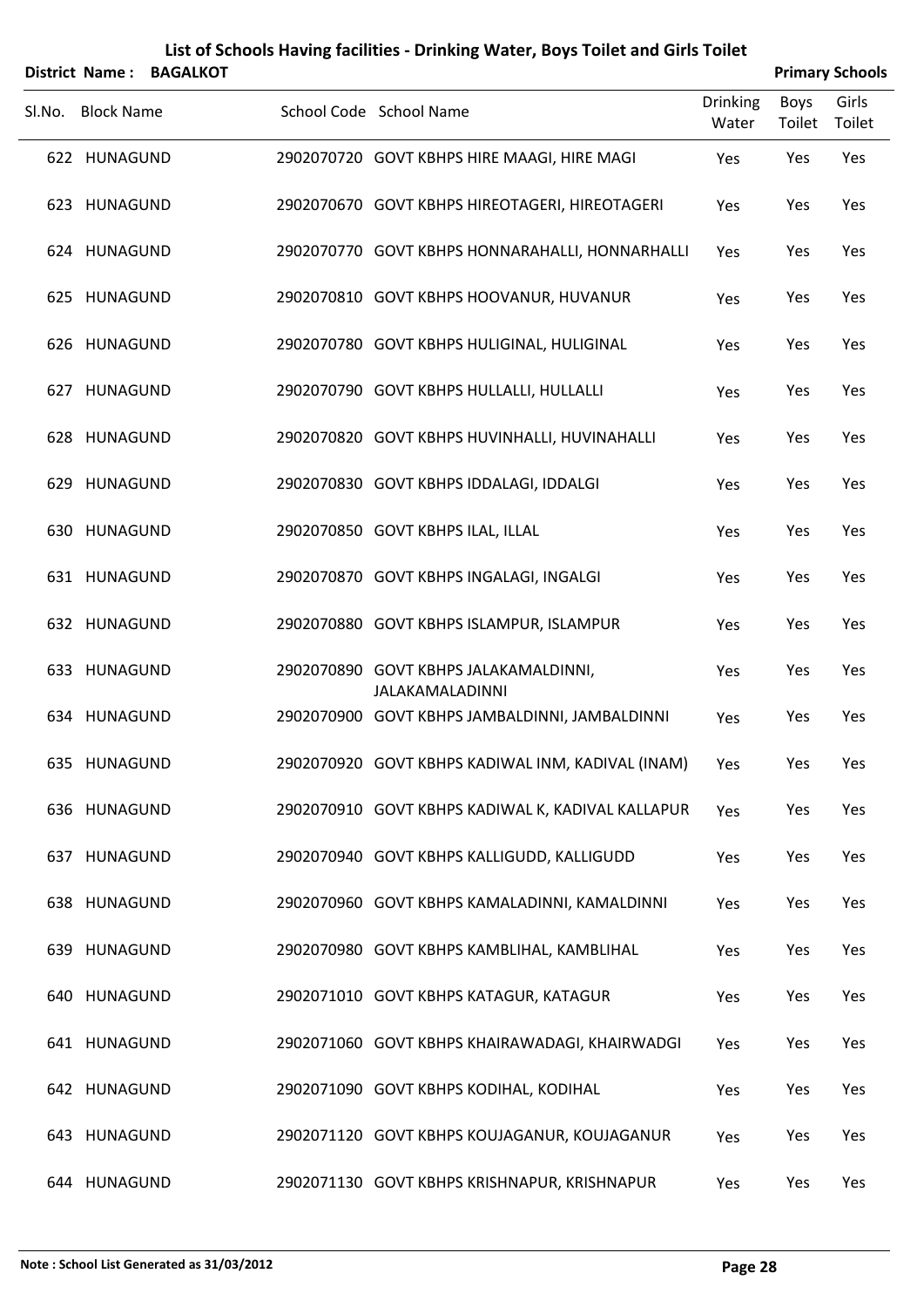| List of Schools Having facilities - Drinking Water, Boys Toilet and Girls Toilet<br><b>Primary Schools</b><br><b>District Name:</b><br><b>BAGALKOT</b> |                   |  |  |                                                    |                          |                       |                 |  |
|--------------------------------------------------------------------------------------------------------------------------------------------------------|-------------------|--|--|----------------------------------------------------|--------------------------|-----------------------|-----------------|--|
| Sl.No.                                                                                                                                                 | <b>Block Name</b> |  |  | School Code School Name                            | <b>Drinking</b><br>Water | <b>Boys</b><br>Toilet | Girls<br>Toilet |  |
|                                                                                                                                                        | 645 HUNAGUND      |  |  | 2902071140 GOVT KBHPS KUNABENCHI, KUNABENCHI       | Yes                      | Yes                   | Yes             |  |
|                                                                                                                                                        | 646 HUNAGUND      |  |  | 2902071150 GOVT KBHPS KYADIGGERI, KYADIGGERI.      | Yes                      | Yes                   | Yes             |  |
|                                                                                                                                                        | 647 HUNAGUND      |  |  | 2902071190 GOVT KBHPS MANMATHANAL,<br>MANAMANTANAL | Yes                      | Yes                   | Yes             |  |
|                                                                                                                                                        | 648 HUNAGUND      |  |  | 2902071200 GOVT KBHPS MARATAGERI, MARATGERI        | Yes                      | Yes                   | Yes             |  |
|                                                                                                                                                        | 649 HUNAGUND      |  |  | 2902071230 GOVT KBHPS MARDIBUDIHAL, MUGANUR        | Yes                      | Yes                   | Yes             |  |
|                                                                                                                                                        | 650 HUNAGUND      |  |  | 2902071210 GOVT KBHPS MAROL, MAROL                 | Yes                      | Yes                   | Yes             |  |
|                                                                                                                                                        | 651 HUNAGUND      |  |  | 2902071230 GOVT KBHPS MUGANUR, MUGANUR             | Yes                      | Yes                   | Yes             |  |
|                                                                                                                                                        | 652 HUNAGUND      |  |  | 2902071240 GOVT KBHPS MULLUR, MULLUR               | Yes                      | Yes                   | Yes             |  |
|                                                                                                                                                        | 653 HUNAGUND      |  |  | 2902071250 GOVT KBHPS MURADI, MURADI               | Yes                      | Yes                   | Yes             |  |
|                                                                                                                                                        | 654 HUNAGUND      |  |  | 2902071280 GOVT KBHPS NANDAWADGI, NANDAWADGI       | Yes                      | Yes                   | Yes             |  |
|                                                                                                                                                        | 655 HUNAGUND      |  |  | 2902071290 GOVT KBHPS NIDASANUR, NIDASANUR         | Yes                      | Yes                   | Yes             |  |
|                                                                                                                                                        | 656 HUNAGUND      |  |  | 2902071300 GOVT KBHPS NIMBALGUNDI, NIMBALGUNDI     | Yes                      | Yes                   | Yes             |  |
|                                                                                                                                                        | 657 HUNAGUND      |  |  | 2902071700 GOVT KBHPS NO.1 ILKAL, ILKAL WARD NO.10 | Yes                      | Yes                   | Yes             |  |
|                                                                                                                                                        | 658 HUNAGUND      |  |  | 2902071310 GOVT KBHPS PALATHI, PALTI               | Yes                      | Yes                   | Yes             |  |
|                                                                                                                                                        | 659 HUNAGUND      |  |  | 2902071340 GOVT KBHPS RAKKASAGI, RAKKASAGI         | Yes                      | Yes                   | Yes             |  |
|                                                                                                                                                        | 660 HUNAGUND      |  |  | 2902071350 GOVT KBHPS RAMATHAL, RAMATAL            | Yes                      | Yes                   | Yes             |  |
|                                                                                                                                                        | 661 HUNAGUND      |  |  | 2902071360 GOVT KBHPS RAMAWADGI, RAMAWADGI         | Yes                      | Yes                   | Yes             |  |
|                                                                                                                                                        | 662 HUNAGUND      |  |  | 2902071390 GOVT KBHPS SANKALAPUR, SANKALAPUR       | Yes                      | Yes                   | Yes             |  |
|                                                                                                                                                        | 663 HUNAGUND      |  |  | 2902071410 GOVT KBHPS SOMALAPUR, SOMALAPUR         | Yes                      | Yes                   | Yes             |  |
|                                                                                                                                                        | 664 HUNAGUND      |  |  | 2902071430 GOVT KBHPS SURALIKALL, SURALIKALL       | Yes                      | Yes                   | Yes             |  |
|                                                                                                                                                        | 665 HUNAGUND      |  |  | 2902071440 GOVT KBHPS TALLIKERI, TALLIKERI         | Yes                      | Yes                   | Yes             |  |
|                                                                                                                                                        | 666 HUNAGUND      |  |  | 2902071450 GOVT KBHPS TARIWAL, TARIWAL             | Yes                      | Yes                   | Yes             |  |
| 667                                                                                                                                                    | HUNAGUND          |  |  | 2902071460 GOVT KBHPS TIMMAPUR, TIMMAPUR           | Yes                      | Yes                   | Yes             |  |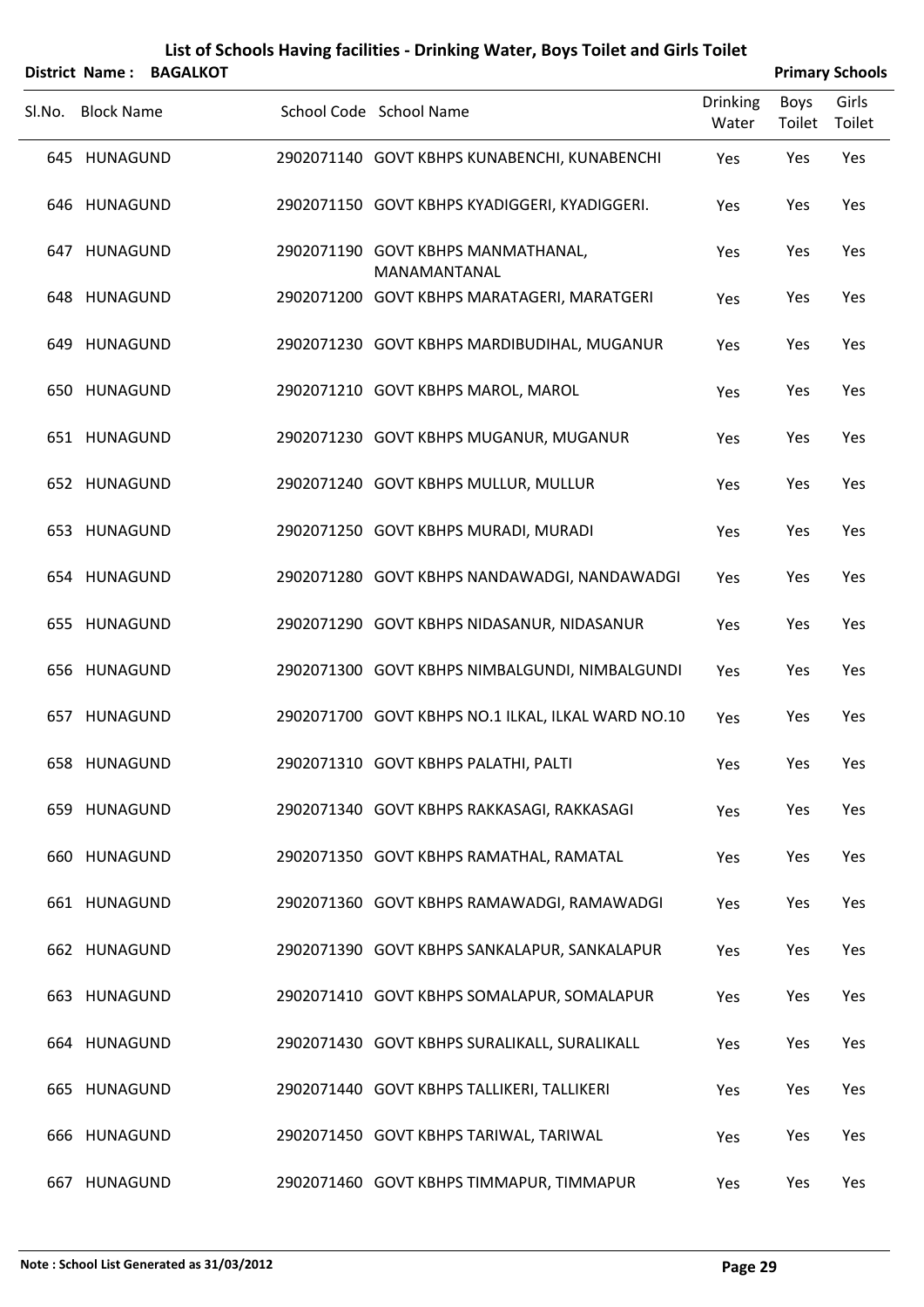|        |                   | District Name: BAGALKOT |                                                                 |                          |                | <b>Primary Schools</b> |
|--------|-------------------|-------------------------|-----------------------------------------------------------------|--------------------------|----------------|------------------------|
| Sl.No. | <b>Block Name</b> |                         | School Code School Name                                         | <b>Drinking</b><br>Water | Boys<br>Toilet | Girls<br>Toilet        |
|        | 668 HUNAGUND      |                         | 2902071490 GOVT KBHPS TURADGI, TURADGI                          | Yes                      | Yes            | Yes                    |
|        | 669 HUNAGUND      |                         | 2902072020 GOVT KBHPS V N HUNAGUND, HUNAGUND<br>WARD 15         | Yes                      | Yes            | Yes                    |
|        | 670 HUNAGUND      |                         | 2902070080 GOVT KBHPS VADDARHOSUR, BALAKUNDI                    | Yes                      | Yes            | Yes                    |
|        | 671 HUNAGUND      |                         | 2902071570 GOVT KBHPS VEERAPUR, VIRAPUR                         | Yes                      | Yes            | Yes                    |
|        | 672 HUNAGUND      |                         | 2902071520 GOVT KBHPS WADAGERI, VADAGERI                        | Yes                      | Yes            | Yes                    |
|        | 673 HUNAGUND      |                         | 2902071540 GOVT KBHPS WAJJAL, VAJJAL                            | Yes                      | Yes            | Yes                    |
|        | 674 HUNAGUND      |                         | 2902071381 GOVT KBLPS (ASHRAYA COLONY)K SANGAM,<br>SANGAM       | Yes                      | Yes            | Yes                    |
|        | 675 HUNAGUND      |                         | 2902070210 GOVT KBLPS BISANAL, BISALKOPPA                       | Yes                      | Yes            | Yes                    |
|        | 676 HUNAGUND      |                         | 2902070250 GOVT KBLPS CHAMALAPUR, CHAMALAPUR                    | Yes                      | Yes            | Yes                    |
|        | 677 HUNAGUND      |                         | 2902070280 GOVT KBLPS CHIKBADAWADAGI,<br>CHIKBADAVADGI          | Yes                      | Yes            | Yes                    |
|        | 678 HUNAGUND      |                         | 2902070290 GOVT KBLPS CHIKODAGALI LT 1, CHIK<br><b>KODAGALI</b> | Yes                      | Yes            | Yes                    |
|        | 679 HUNAGUND      |                         | 2902070510 GOVT KBLPS GONAL SB, GONAL (SB)                      | Yes                      | Yes            | Yes                    |
|        | 680 HUNAGUND      |                         | 2902070530 GOVT KBLPS GONAL ST, GONAL (ST)                      | Yes                      | Yes            | Yes                    |
|        | 681 HUNAGUND      |                         | 2902070540 GOVT KBLPS GOPSHANI, GOPASANI                        | Yes                      | Yes            | Yes                    |
|        | 682 HUNAGUND      |                         | 2902070710 GOVT KBLPS H KODAGALI LT, HIRE KODAGALI              | Yes                      | Yes            | Yes                    |
|        | 683 HUNAGUND      |                         | 2902070610 GOVT KBLPS HAGEDAL, HAGEDAL                          | Yes                      | Yes            | Yes                    |
|        | 684 HUNAGUND      |                         | 2902070630 GOVT KBLPS HARINAPUR, HARNAPUR                       | Yes                      | Yes            | Yes                    |
|        | 685 HUNAGUND      |                         | 2902070680 GOVT KBLPS HIREADAPUR, HIRE ADAPUR                   | Yes                      | Yes            | Yes                    |
|        | 686 HUNAGUND      |                         | 2902070860 GOVT KBLPS INDAWAR, INDAWAR                          | Yes                      | Yes            | Yes                    |
|        | 687 HUNAGUND      |                         | 2902071380 GOVT KBLPS K SANGAM {AB}, SANGAM                     | Yes                      | Yes            | Yes                    |
|        | 688 HUNAGUND      |                         | 2902070930 GOVT KBLPS KALLAGONAL, KALAGONAL                     | Yes                      | Yes            | Yes                    |
|        | 689 HUNAGUND      |                         | 2902070950 GOVT KBLPS KAMADATTA, KAMADATTA                      | Yes                      | Yes            | Yes                    |

690 HUNAGUND 2902071040 GOVT KBLPS KESARBHAVI, KESARBHAVI Yes Yes Yes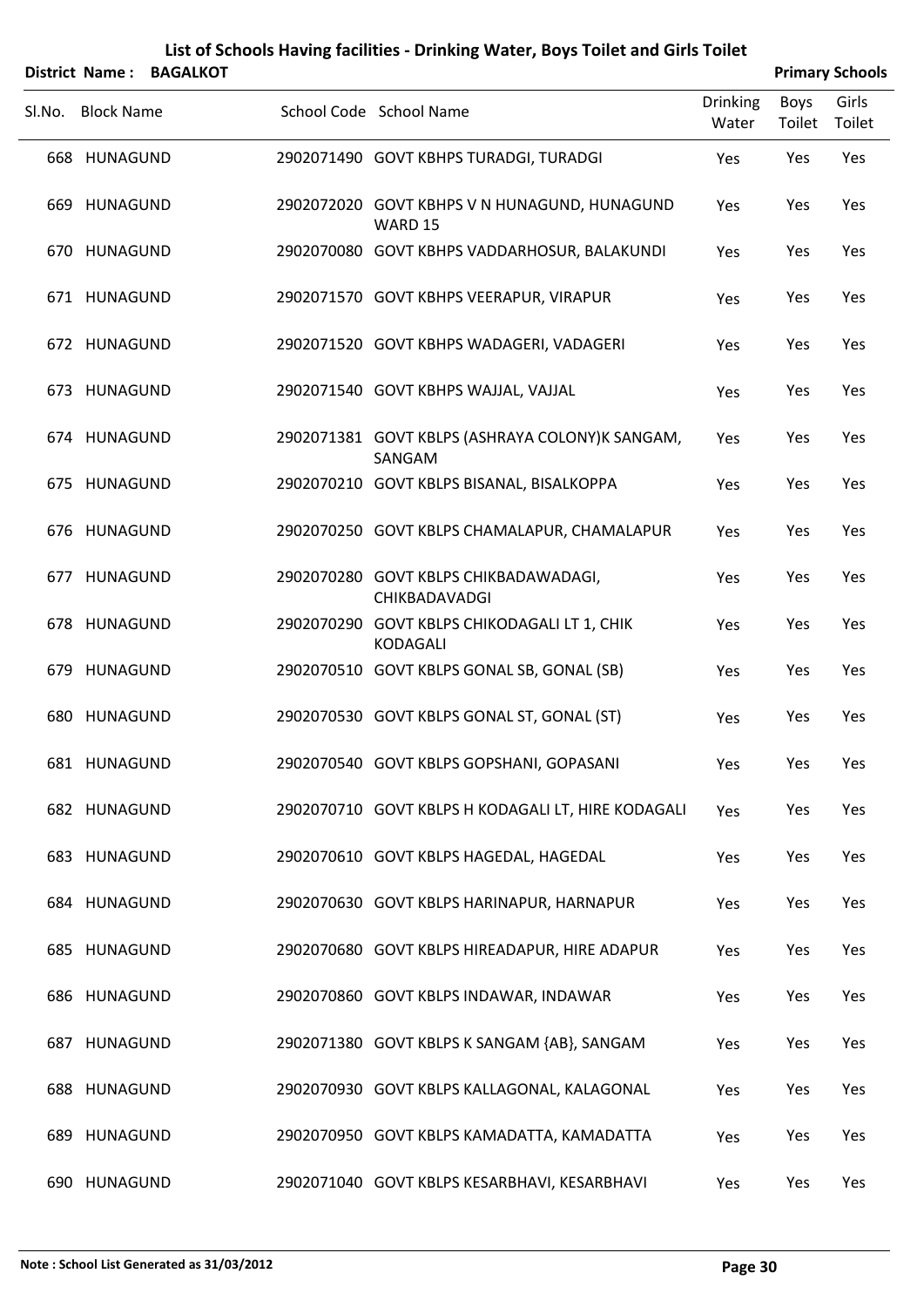|        | <b>District Name:</b> | <b>BAGALKOT</b> | List of Schools Having facilities - Drinking Water, Boys Toilet and Girls Toilet |                          |                       | <b>Primary Schools</b> |
|--------|-----------------------|-----------------|----------------------------------------------------------------------------------|--------------------------|-----------------------|------------------------|
| SI.No. | <b>Block Name</b>     |                 | School Code School Name                                                          | <b>Drinking</b><br>Water | <b>Boys</b><br>Toilet | Girls<br>Toilet        |
|        | 691 HUNAGUND          |                 | 2902071070 GOVT KBLPS KHAJAGALL, KHAJAGAL                                        | Yes                      | Yes                   | Yes                    |
|        | 692 HUNAGUND          |                 | 2902071080 GOVT KBLPS KIRASUR, KIRSUR                                            | Yes                      | Yes                   | Yes                    |
|        | 693 HUNAGUND          |                 | 2902071100 GOVT KBLPS KONNUR, KONNUR                                             | Yes                      | Yes                   | Yes                    |
|        | 694 HUNAGUND          |                 | 2902071110 GOVT KBLPS KOPP SM, KOPPA (SN)                                        | Yes                      | Yes                   | Yes                    |
|        | 695 HUNAGUND          |                 | 2902071160 GOVT KBLPS LAVALASAR, LOLASAR                                         | Yes                      | Yes                   | Yes                    |
|        | 696 HUNAGUND          |                 | 2902071170 GOVT KBLPS MADAPUR, MADAPUR                                           | Yes                      | Yes                   | Yes                    |
|        | 697 HUNAGUND          |                 | 2902071180 GOVT KBLPS MALAGIHAL, MALLIGIHAL                                      | Yes                      | Yes                   | Yes                    |
|        | 698 HUNAGUND          |                 | 2902071220 GOVT KBLPS MEDANAPUR, MEDINAPUR                                       | Yes                      | Yes                   | Yes                    |
|        | 699 HUNAGUND          |                 | 2902071270 GOVT KBLPS NANDANUR, NANDANUR                                         | Yes                      | Yes                   | Yes                    |
|        | 700 HUNAGUND          |                 | 2902071320 GOVT KBLPS PAPANATHNAL, PAPANATHANAL                                  | Yes                      | Yes                   | Yes                    |
|        | 701 HUNAGUND          |                 | 2902071330 GOVT KBLPS POCHAPUR, PACHAPUR                                         | Yes                      | Yes                   | Yes                    |
|        | 702 HUNAGUND          |                 | 2902071370 GOVT KBLPS REVADIHAL, REVADIHAL                                       | Yes                      | Yes                   | Yes                    |
|        | 703 HUNAGUND          |                 | 2902071500 GOVT KBLPS TURAMARI, TURAMARI                                         | Yes                      | Yes                   | Yes                    |
|        | 704 HUNAGUND          |                 | 2902071510 GOVT KBLPS UPANAL SC, UPANAL (SC)                                     | Yes                      | Yes                   | Yes                    |
|        | 705 HUNAGUND          |                 | 2902071550 GOVT KBLPS VALAKALADINNI, VALAKALDINNI                                | Yes                      | Yes                   | Yes                    |
|        | 706 HUNAGUND          |                 | 2902071560 GOVT KBLPS VARAGODADINNI,<br>VARAGODADINNI                            | Yes                      | Yes                   | Yes                    |
|        | 707 HUNAGUND          |                 | 2902071580 GOVT KBLPS YADAHALLI, YADAHALLI                                       | Yes                      | Yes                   | Yes                    |
|        | 708 HUNAGUND          |                 | 2902071590 GOVT KBLPS YAMMETTI, YEMMIHATTI                                       | Yes                      | Yes                   | Yes                    |
|        | 709 HUNAGUND          |                 | 2902070060 GOVT KBMPS AMINAGAD, AMINAGAD                                         | Yes                      | Yes                   | Yes                    |
|        | 710 HUNAGUND          |                 | 2902070450 GOVT KBMPS DHANNUR, DHANNUR                                           | Yes                      | Yes                   | Yes                    |
|        | 711 HUNAGUND          |                 | 2902070570 GOVT KBMPS GUDUR SC, GUDUR                                            | Yes                      | Yes                   | Yes                    |
|        | 712 HUNAGUND          |                 | 2902071830 GOVT KBMPS ILKAL AP, ILKAL WARD NO.23                                 | Yes                      | Yes                   | Yes                    |
|        | 713 HUNAGUND          |                 | 2902071380 GOVT KBMPS K SANGAM, SANGAM                                           | Yes                      | Yes                   | Yes                    |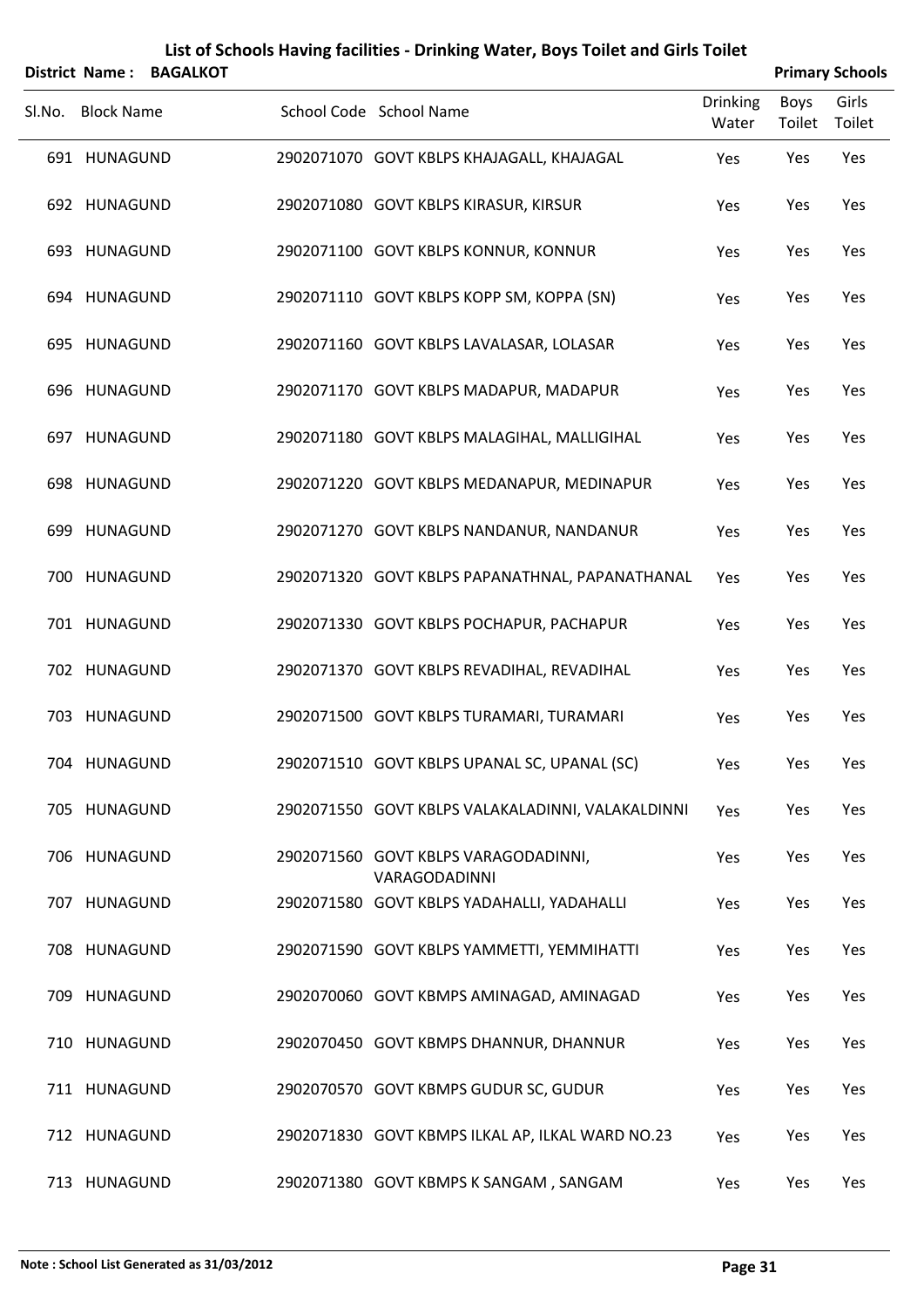|        | <b>District Name:</b> | <b>BAGALKOT</b> | List of Schools Having facilities - Drinking Water, Boys Toilet and Girls Toilet |                          |                | <b>Primary Schools</b> |
|--------|-----------------------|-----------------|----------------------------------------------------------------------------------|--------------------------|----------------|------------------------|
| Sl.No. | <b>Block Name</b>     |                 | School Code School Name                                                          | <b>Drinking</b><br>Water | Boys<br>Toilet | Girls<br>Toilet        |
|        | 714 HUNAGUND          |                 | 2902070970 GOVT KBMPS KAMATAGI, KAMATGI                                          | Yes                      | Yes            | Yes                    |
|        | 715 HUNAGUND          |                 | 2902071020 GOVT KBMPS KELUR, KELUR                                               | Yes                      | Yes            | Yes                    |
|        | 716 HUNAGUND          |                 | 2902071260 GOVT KBMPS NAGUR, NAGUR                                               | Yes                      | Yes            | Yes                    |
|        | 717 HUNAGUND          |                 | 2902071420 GOVT KBMPS SULEBHAVI, SULEBHAVI                                       | Yes                      | Yes            | Yes                    |
|        | 718 HUNAGUND          |                 | 2902071740 GOVT KGHPS 1 ILKAL, ILKAL WARD NO.14                                  | Yes                      | Yes            | Yes                    |
|        | 719 HUNAGUND          |                 | 2902070970 GOVT KGHPS 1 KAMATAGI, KAMATGI                                        | Yes                      | Yes            | Yes                    |
|        | 720 HUNAGUND          |                 | 2902070020 GOVT KGHPS AIHOLLI, AIHOLLI                                           | Yes                      | Yes            | Yes                    |
|        | 721 HUNAGUND          |                 | 2902070060 GOVT KGHPS AMINAGAD, AMINAGAD                                         | Yes                      | Yes            | Yes                    |
|        | 722 HUNAGUND          |                 | 2902070450 GOVT KGHPS DHANNUR, DHANNUR                                           | Yes                      | Yes            | Yes                    |
|        | 723 HUNAGUND          |                 | 2902070570 GOVT KGHPS GUDUR SC, GUDUR                                            | Yes                      | Yes            | Yes                    |
|        | 724 HUNAGUND          |                 | 2902070990 GOVT KGHPS KANDGALL, KANDAGAL                                         | Yes                      | Yes            | Yes                    |
|        | 725 HUNAGUND          |                 | 2902071000 GOVT KGHPS KARADI, KARADI                                             | Yes                      | Yes            | Yes                    |
|        | 726 HUNAGUND          |                 | 2902071280 GOVT KGHPS NANDAWADAGI,<br>NANDAWADGI                                 | Yes                      | Yes            | Yes                    |
|        | 727 HUNAGUND          |                 | 2902071420 GOVT KGHPS SULEBHAVI, SULEBHAVI                                       | Yes                      | Yes            | Yes                    |
|        | 728 HUNAGUND          |                 | 2902071090 GOVT KGLPS KODIHAL, KODIHAL                                           | Yes                      | Yes            | Yes                    |
|        | 729 HUNAGUND          |                 | 2902071260 GOVT KGLPS NAGUR, NAGUR                                               | Yes                      | Yes            | Yes                    |
|        | 730 HUNAGUND          |                 | 2902071640 GOVT KGMPS ILKAL, ILKAL WARD NO.4                                     | Yes                      | Yes            | Yes                    |
|        | 731 HUNAGUND          |                 | 2902070846 GOVT LPS (GK) ASHRAYA COL ILKAL, ILKAL<br><b>RURAL</b>                | Yes                      | Yes            | Yes                    |
|        | 732 HUNAGUND          |                 | 2902070020 GOVT LPS ACHYRA COLONY AIHOLE, AIHOLLI                                | Yes                      | Yes            | Yes                    |
|        | 733 HUNAGUND          |                 | 2902072020 GOVT LPS ASHRAYA COLONY HUNGUND,<br><b>HUNAGUND WARD 15</b>           | Yes                      | Yes            | Yes                    |
|        | 734 HUNAGUND          |                 | 2902070061 GOVT LPS BANNADA HOUSE, AMINGAD,<br>AMINAGAD                          | Yes                      | Yes            | Yes                    |
|        | 735 HUNAGUND          |                 | 2902070100 GOVT LPS BASARIKATTI, BASARIKATTI                                     | Yes                      | Yes            | Yes                    |
|        | 736 HUNAGUND          |                 | 2902071660 GOVT LPS BASAVANAGAR ILKAL, ILKAL WARD<br><b>NO.6</b>                 | Yes                      | Yes            | Yes                    |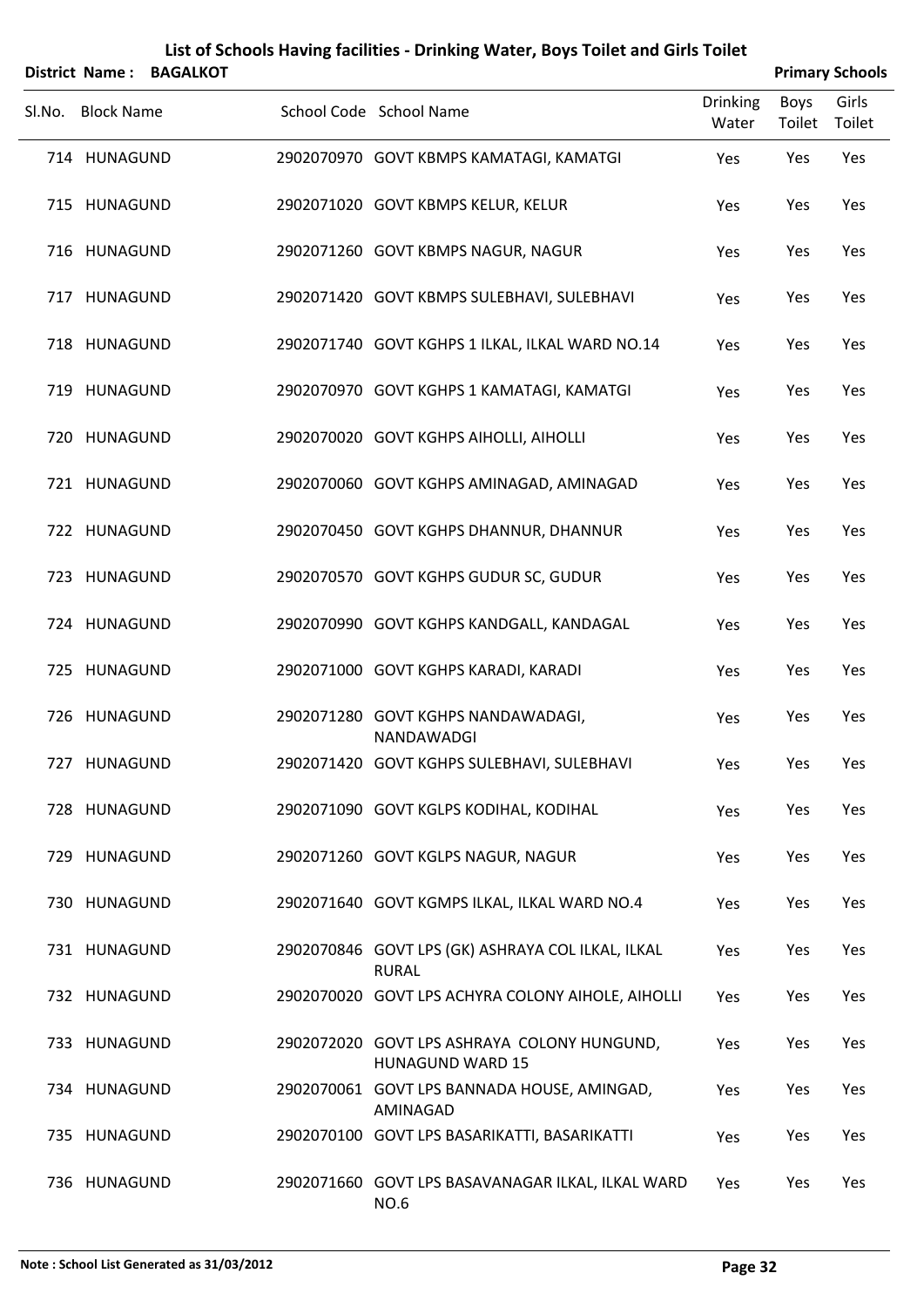|        |                   | District Name: BAGALKOT |                                                                          |                          |                | <b>Primary Schools</b> |
|--------|-------------------|-------------------------|--------------------------------------------------------------------------|--------------------------|----------------|------------------------|
| SI.No. | <b>Block Name</b> |                         | School Code School Name                                                  | <b>Drinking</b><br>Water | Boys<br>Toilet | Girls<br>Toilet        |
|        | 737 HUNAGUND      |                         | 2902070350 GOVT LPS CHIKANAL, CHIKANAL                                   | Yes                      | Yes            | Yes                    |
|        | 738 HUNAGUND      |                         | 2902071870 GOVT LPS DARGA B MARUTI N ILKAL, ILKAL<br>WARD NO.27          | Yes                      | Yes            | Yes                    |
|        | 739 HUNAGUND      |                         | 2902072020 GOVT LPS DPEP, AMBEDKAR NAGAR HUN,<br><b>HUNAGUND WARD 15</b> | Yes                      | Yes            | Yes                    |
|        | 740 HUNAGUND      |                         | 2902071250 GOVT LPS EGS MILK CENTER MURADI,<br><b>MURADI</b>             | Yes                      | Yes            | Yes                    |
|        | 741 HUNAGUND      |                         | 2902070760 GOVT LPS HIREYARANKERI, HIRE YARANAKERI                       | Yes                      | Yes            | Yes                    |
|        | 742 HUNAGUND      |                         | 2902070720 GOVT LPS KABBINA KANIVE HIREMAGI, HIRE<br>MAGI                | Yes                      | Yes            | Yes                    |
|        | 743 HUNAGUND      |                         | 2902071380 GOVT LPS KENGAL, SANGAM                                       | Yes                      | Yes            | Yes                    |
|        | 744 HUNAGUND      |                         | 2902070971 GOVT LPS TOTAD SHALE KAMATAGI,<br><b>KAMATGI</b>              | Yes                      | Yes            | Yes                    |
|        | 745 HUNAGUND      |                         | 2902071530 GOVT LPS VADERGONAL, VADERGONAL                               | Yes                      | Yes            | Yes                    |
|        | 746 HUNAGUND      |                         | 2902070490 GOVT U.B L.P.S. GANJIHAL, GANJIHAL                            | Yes                      | Yes            | Yes                    |
|        | 747 HUNAGUND      |                         | 2902071840 GOVT UBHPS 2 ILKAL, ILKAL WARD NO.24                          | Yes                      | Yes            | Yes                    |
|        | 748 HUNAGUND      |                         | 2902070570 GOVT UBHPS GUDUR SC, GUDUR                                    | Yes                      | Yes            | Yes                    |
|        | 749 HUNAGUND      |                         | 2902072010 GOVT UBHPS HUNAGUND, HUNAGUND<br>WARD 14                      | Yes                      | Yes            | Yes                    |
|        | 750 HUNAGUND      |                         | 2902070970 GOVT UBHPS KAMATAGI, KAMATGI                                  | Yes                      | Yes            | Yes                    |
|        | 751 HUNAGUND      |                         | 2902070990 GOVT UBHPS KANDGALL, KANDAGAL                                 | Yes                      | Yes            | Yes                    |
|        | 752 HUNAGUND      |                         | 2902071210 GOVT UBHPS MAROL, MAROL                                       | Yes                      | Yes            | Yes                    |
|        | 753 HUNAGUND      |                         | 2902070811 GOVT UBHPS NO 5 K H B COLONY ILKAL,<br><b>HUVANUR</b>         | Yes                      | Yes            | Yes                    |
|        | 754 HUNAGUND      |                         | 2902071420 GOVT UBHPS SULEBHAVI, SULEBHAVI                               | Yes                      | Yes            | Yes                    |
|        | 755 HUNAGUND      |                         | 2902071770 GOVT UBLPS 4 ILKAL, ILKAL WARD NO.17                          | Yes                      | Yes            | Yes                    |
|        | 756 HUNAGUND      |                         | 2902070020 GOVT UBLPS AIHOLLI, AIHOLLI                                   | Yes                      | Yes            | Yes                    |
|        | 757 HUNAGUND      |                         | 2902070061 GOVT UBLPS AMINAGAD, AMINAGAD                                 | Yes                      | Yes            | Yes                    |
|        | 758 HUNAGUND      |                         | 2902070400 GOVT UBLPS CHITTARAGI, CHITTARGI                              | Yes                      | Yes            | Yes                    |
|        | 759 HUNAGUND      |                         | 2902070450 GOVT UBLPS DHANNUR, DHANNUR                                   | Yes                      | Yes            | Yes                    |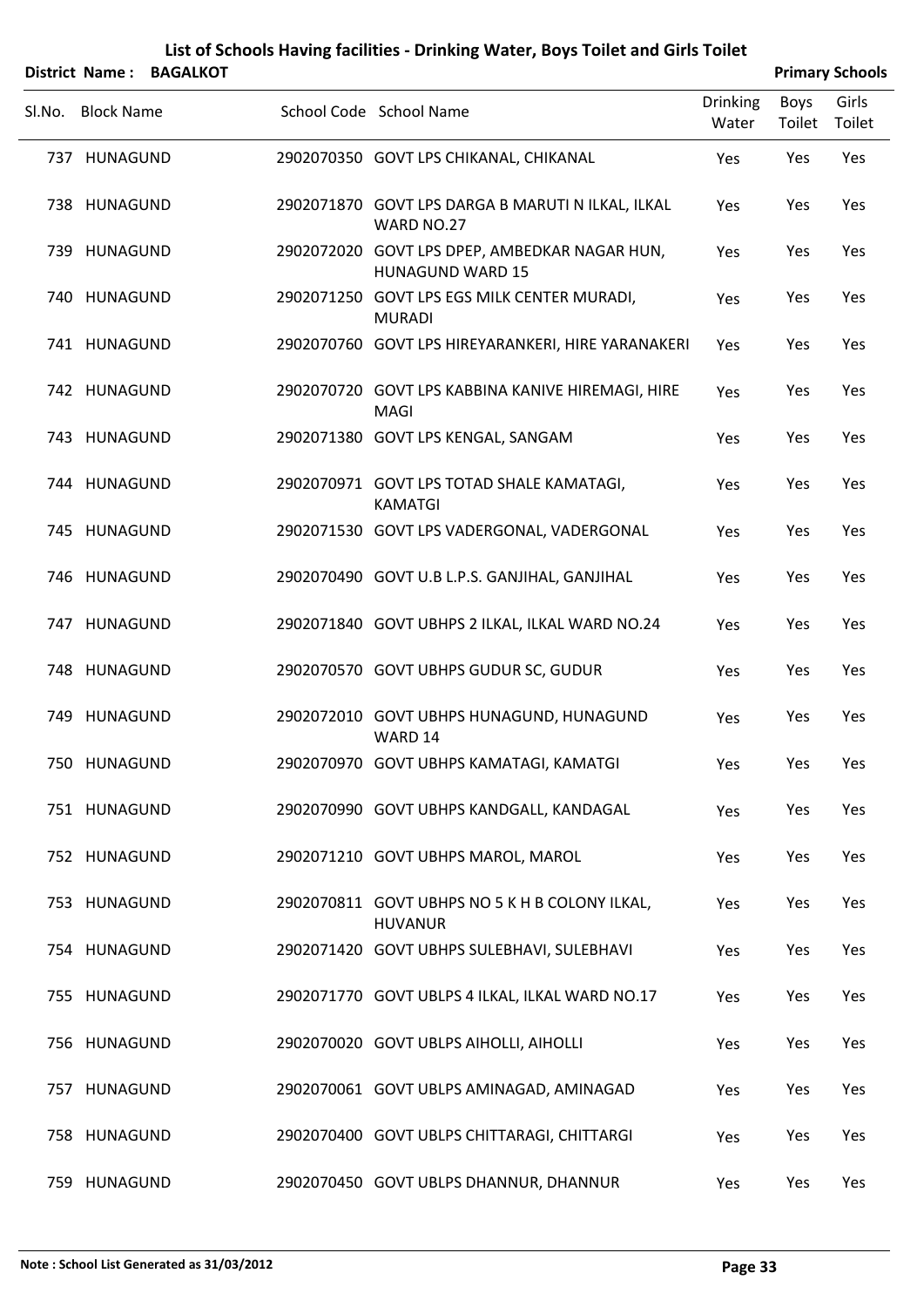|        | <b>District Name:</b> | <b>BAGALKOT</b> |                                                   |                          | <b>Primary Schools</b> |                 |
|--------|-----------------------|-----------------|---------------------------------------------------|--------------------------|------------------------|-----------------|
| SI.No. | <b>Block Name</b>     |                 | School Code School Name                           | <b>Drinking</b><br>Water | <b>Boys</b><br>Toilet  | Girls<br>Toilet |
|        | 760 HUNAGUND          |                 | 2902071380 GOVT UBLPS K SANGAM, SANGAM            | Yes                      | Yes                    | Yes             |
|        | 761 HUNAGUND          |                 | 2902071000 GOVT UBLPS KARADI, KARADI              | Yes                      | Yes                    | Yes             |
|        | 762 HUNAGUND          |                 | 2902071090 GOVT UBLPS KODIHAL, KODIHAL            | Yes                      | Yes                    | Yes             |
|        | 763 HUNAGUND          |                 | 2902071130 GOVT UBLPS KRISHANAPUR, KRISHNAPUR     | Yes                      | Yes                    | Yes             |
|        | 764 HUNAGUND          |                 | 2902071280 GOVT UBLPS NANDAWADGI, NANDAWADGI      | Yes                      | Yes                    | Yes             |
|        | 765 HUNAGUND          |                 | 2902071340 GOVT UBLPS RAKKASAGI, RAKKASAGI        | Yes                      | Yes                    | Yes             |
|        | 766 HUNAGUND          |                 | 2902071760 GOVT UBMPS ILKAL, ILKAL WARD NO.16     | Yes                      | Yes                    | Yes             |
|        | 767 HUNAGUND          |                 | 2902070570 GOVT UGHPS GUDUR SC, GUDUR             | Yes                      | Yes                    | Yes             |
|        | 768 HUNAGUND          |                 | 2902071710 GOVT UGHPS ILKAL, ILKAL WARD NO.11     | Yes                      | Yes                    | Yes             |
|        | 769 HUNAGUND          |                 | 2902070570 GOVT ULPS (J C)GUDUR SC, GUDUR         | Yes                      | Yes                    | Yes             |
|        | 770 HUNAGUND          |                 | 2902070110 GOVTKBHPS BASAVANAL, BASAVANAL         | Yes                      | Yes                    | Yes             |
|        | 771 HUNAGUND          |                 | 2902070140 GOVTKBHPS BENKANADONI, BENAKANDONI     | Yes                      | Yes                    | Yes             |
|        | 772 HUNAGUND          |                 | 2902070160 GOVTKBHPS BEVINAL, BEVINAL             | Yes                      | Yes                    | Yes             |
|        | 773 HUNAGUND          |                 | 2902070170 GOVTKBHPS BEVINAMATTI, BEVINAMATTI     | Yes                      | Yes                    | Yes             |
|        | 774 HUNAGUND          |                 | 2902070180 GOVTKBHPS BHIMANAGADA, BHIMANGAD       | Yes                      | Yes                    | Yes             |
|        | 775 HUNAGUND          |                 | 2902070190 GOVTKBHPS BINJAWADAGI, BINJAWADGI      | Yes                      | Yes                    | Yes             |
|        | 776 HUNAGUND          |                 | 2902070200 GOVTKBHPS BISALADINNI, BISALADINNI     | Yes                      | Yes                    | Yes             |
|        | 777 HUNAGUND          |                 | 2902070340 GOVTKBHPS CHIKADAPUR, CHIKADAPUR       | Yes                      | Yes                    | Yes             |
|        | 778 HUNAGUND          |                 | 2902070290 GOVTKBHPS CHIKKODAGALI, CHIK KODAGALI  | Yes                      | Yes                    | Yes             |
|        | 779 HUNAGUND          |                 | 2902070300 GOVTKBHPS CHIKMAGI, CHIKMAGI           | Yes                      | Yes                    | Yes             |
|        | 780 HUNAGUND          |                 | 2902070380 GOVTKBHPS CHINNAPUR ST, CHINNAPUR (ST) | Yes                      | Yes                    | Yes             |
|        | 781 HUNAGUND          |                 | 2902070400 GOVTKBHPS CHITTARAGI, CHITTARGI        | Yes                      | Yes                    | Yes             |
|        | 782 HUNAGUND          |                 | 2902070480 GOVTKBHPS GANGUR, GANGUR               | Yes                      | Yes                    | Yes             |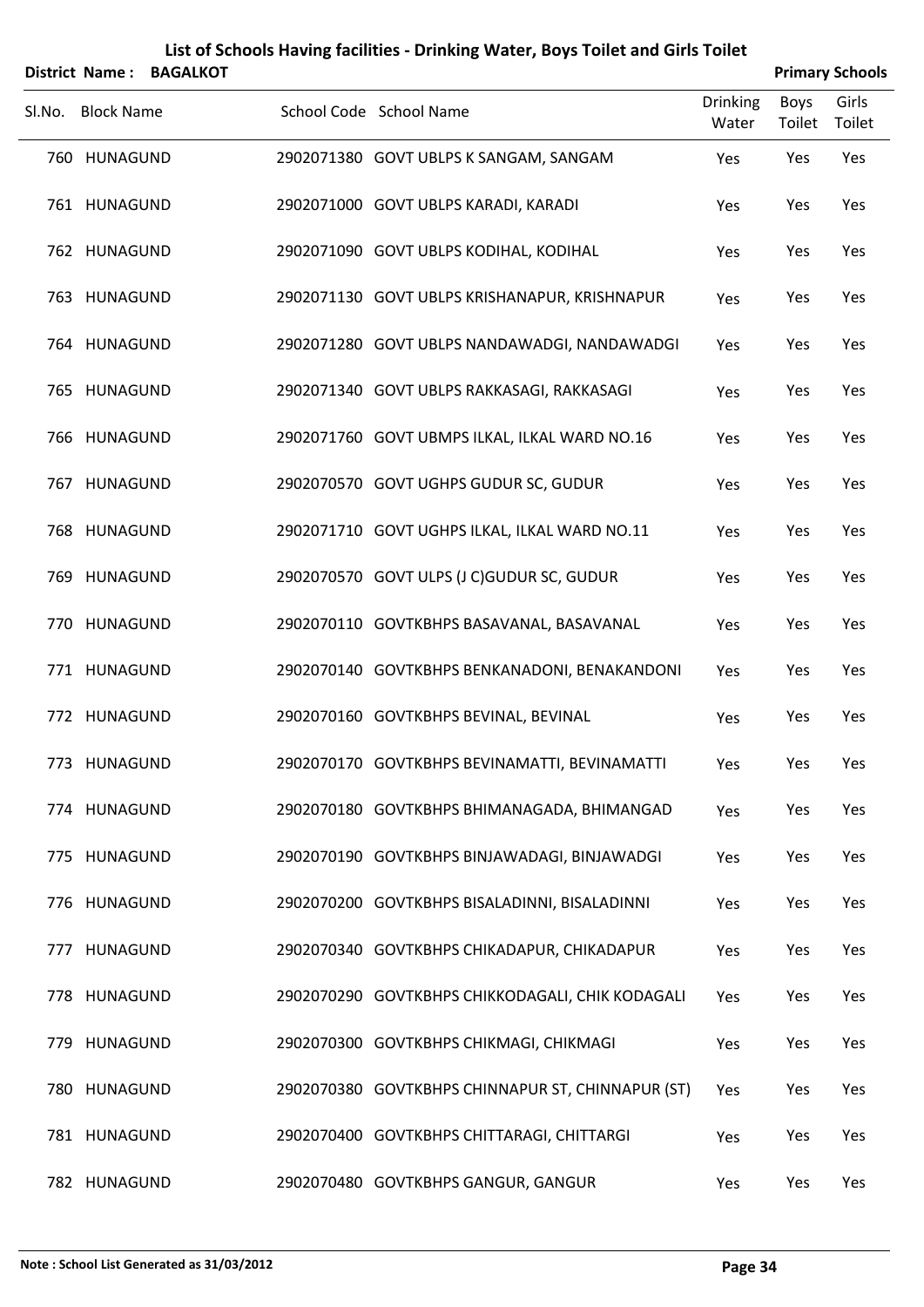|        | District Name:    | <b>BAGALKOT</b> |                                                                            |                          |                | <b>Primary Schools</b> |
|--------|-------------------|-----------------|----------------------------------------------------------------------------|--------------------------|----------------|------------------------|
| SI.No. | <b>Block Name</b> |                 | School Code School Name                                                    | <b>Drinking</b><br>Water | Boys<br>Toilet | Girls<br>Toilet        |
|        | 783 HUNAGUND      |                 | 2902070490 GOVTKBHPS GANJIHAL, GANJIHAL                                    | Yes                      | Yes            | Yes                    |
|        | 784 HUNAGUND      |                 | 2902070500 GOVTKBHPS GATTIGANUR, GATTIGANUR                                | Yes                      | Yes            | Yes                    |
|        | 785 HUNAGUND      |                 | 2902070120 GOVTKBLPS BEKAMALADINNI,<br>BEKAMALDINNI                        | Yes                      | Yes            | Yes                    |
|        | 786 HUNAGUND      |                 | 2902070150 GOVTKBLPS BENAKANWARI, BENAKANWARI                              | Yes                      | Yes            | Yes                    |
|        | 787 HUNAGUND      |                 | 2902070210 GOVTKBLPS BISNAL KOPPA, BISALKOPPA                              | Yes                      | Yes            | Yes                    |
|        | 788 HUNAGUND      |                 | 2902070310 GOVTKBLPS CHIKMALAGAVI, CHIKMALAGAVI                            | Yes                      | Yes            | Yes                    |
|        | 789 HUNAGUND      |                 | 2902070320 GOVTKBLPS CHIKSINGNAGUTTI,<br><b>CHIKSINGANGUTTI</b>            | Yes                      | Yes            | Yes                    |
|        | 790 HUNAGUND      |                 | 2902070330 GOVTKBLPS CHIKYARANAKERI,<br>CHIKAYARANAKERI                    | Yes                      | Yes            | Yes                    |
|        | 791 HUNAGUND      |                 | 2902070440 GOVTKBLPS DASABAL, DASABAL                                      | Yes                      | Yes            | Yes                    |
|        | 792 HUNAGUND      |                 | 2902070470 GOVTKBLPS GANADAL, GANDAL                                       | Yes                      | Yes            | Yes                    |
|        | 793 HUNAGUND      |                 | 2902070060 GUBHPS AMINAGAD, AMINAGAD                                       | Yes                      | Yes            | Yes                    |
|        | 794 HUNAGUND      |                 | 2902071910 HPS BADAVANE HUNGUND, HUNAGUND<br>WARD 4                        | Yes                      | Yes            | Yes                    |
|        | 795 HUNAGUND      |                 | 2902071920 HPS HARIJAN COLONY HUNGUND,<br><b>HUNAGUND WARD 5</b>           | Yes                      | Yes            | Yes                    |
|        | 796 HUNAGUND      |                 | 2902071830 HPS KORAVARA GALLI, ILKAL, ILKAL WARD<br><b>NO.23</b>           | Yes                      | Yes            | Yes                    |
|        | 797 HUNAGUND      |                 | 2902071381 K.G.B.V. SCHOOL KUDAL SANGAM, SANGAM                            | Yes                      | Yes            | Yes                    |
|        | 798 HUNAGUND      |                 | 2902070230 KBHPS BUDIHAL SK, BUDIHAL (SK)                                  | Yes                      | Yes            | Yes                    |
|        | 799 HUNAGUND      |                 | 2902071790 KBLPS ILKAL GOVT HOSPITAL, ILKAL WARD<br>NO.19                  | Yes                      | Yes            | Yes                    |
|        | 800 HUNAGUND      |                 | 2902071700 OGVT LPS KEB ILKAL, ILKAL WARD NO.10                            | Yes                      | Yes            | Yes                    |
|        | 801 HUNAGUND      |                 | 2902071820 UBHPS NO.3 ILKAL, ILKAL WARD NO.22                              | Yes                      | Yes            | Yes                    |
|        | 802 JAMAKHANDI    |                 | 2902091000 GOVT ADARSH VIDYALAY RMSA JKD.,<br><b>JAMAKHANDI WARD.NO.27</b> | Yes                      | Yes            | Yes                    |
|        | 803 JAMAKHANDI    |                 | 2902091010 GOVT BANASHANKARI MPS JAMAKHAN,<br>JAMAKHANDI WARD.NO.28        | Yes                      | Yes            | Yes                    |
|        | 804 JAMAKHANDI    |                 | 2902090200 GOVT BHPS HIPPARGI, HIPPARGI                                    | Yes                      | Yes            | Yes                    |
|        | 805 JAMAKHANDI    |                 | 2902091280 GOVT BMPS RABAKAVI, RABKAVI-BANHATTI<br>W.NO.24                 | Yes                      | Yes            | Yes                    |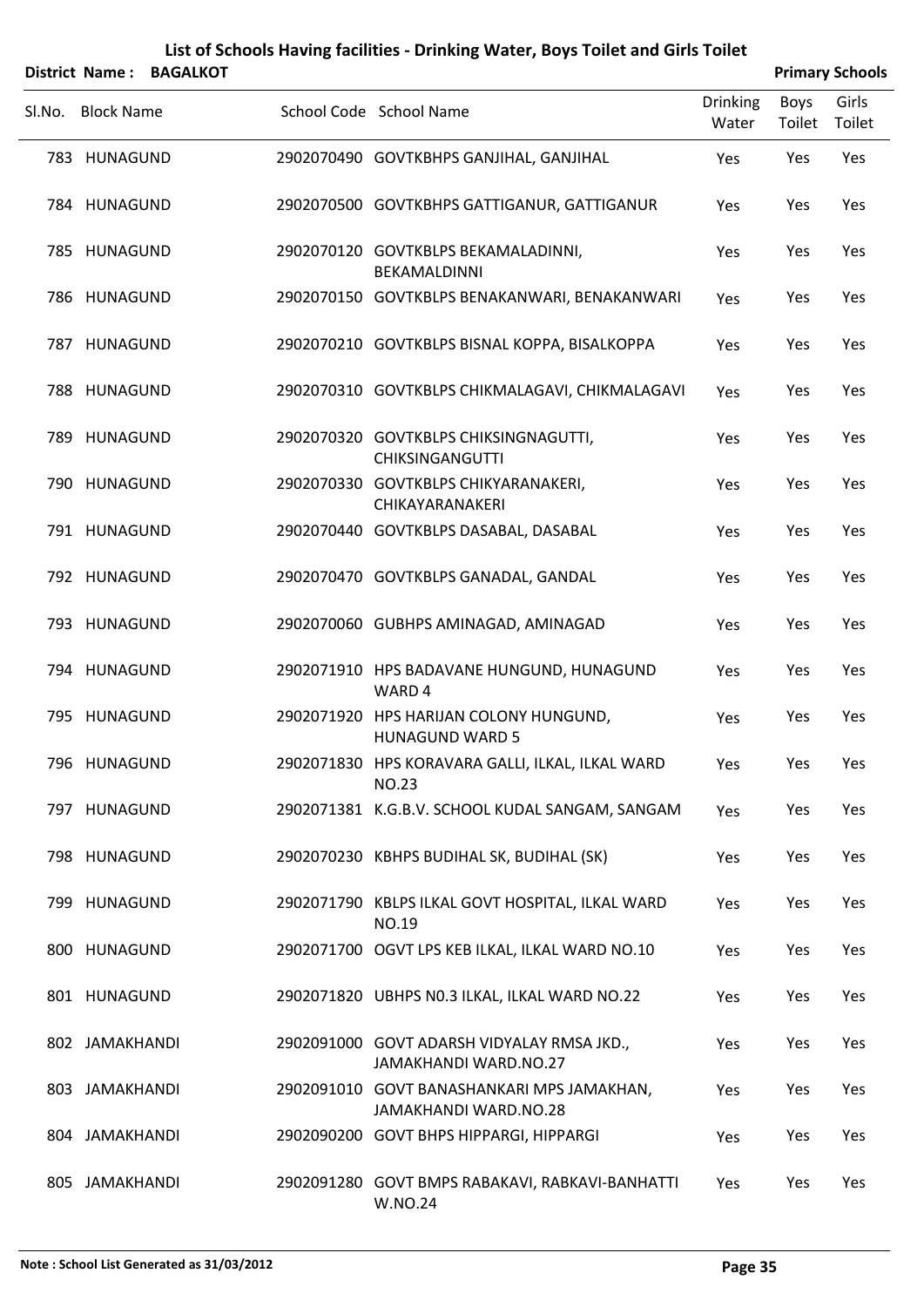|        |                   | District Name: BAGALKOT |                                                                          |                          |                | <b>Primary Schools</b> |
|--------|-------------------|-------------------------|--------------------------------------------------------------------------|--------------------------|----------------|------------------------|
| SI.No. | <b>Block Name</b> |                         | School Code School Name                                                  | <b>Drinking</b><br>Water | Boys<br>Toilet | Girls<br>Toilet        |
|        | 806 JAMAKHANDI    |                         | 2902091370 GOVT BOYS MPS TERDAL, TERADAL<br>WARD.NO.2                    | Yes                      | Yes            | Yes                    |
|        | 807 JAMAKHANDI    |                         | 2902090090 GOVT HALE MALAPPAN VASTI CHIKKALKI,<br><b>CHIKKALAKI</b>      | Yes                      | Yes            | Yes                    |
|        | 808 JAMAKHANDI    |                         | 2902090170 GOVT HPS HALINGALI, HALINGALI                                 | Yes                      | Yes            | Yes                    |
|        | 809 JAMAKHANDI    |                         | 2902090430 GOVT HPS KULAHALLI TOTA 1, KULAHALLI                          | Yes                      | Yes            | Yes                    |
|        | 810 JAMAKHANDI    |                         | 2902090540 GOVT HPS NAVALAGI, NAVALAGI                                   | Yes                      | Yes            | Yes                    |
|        | 811 JAMAKHANDI    |                         | 2902090790 GOVT HPS 2 JAMAKHANDI, JAMAKHANDI<br>WARD.NO.6                | Yes                      | Yes            | Yes                    |
|        | 812 JAMAKHANDI    |                         | 2902090672 GOVT HPS ADIHUDI CROSS TODALBAGI,<br><b>TODALABAGI</b>        | Yes                      | Yes            | Yes                    |
|        | 813 JAMAKHANDI    |                         | 2902090010 GOVT HPS ADIHUDI, ADIHUDI                                     | Yes                      | Yes            | Yes                    |
|        | 814 JAMAKHANDI    |                         | 2902090030 GOVT HPS ALABAL, ALBAL                                        | Yes                      | Yes            | Yes                    |
|        | 815 JAMAKHANDI    |                         | 2902090020 GOVT HPS ALGUR TOTA<br>, ALAGUR                               | Yes                      | Yes            | Yes                    |
|        | 816 JAMAKHANDI    |                         | 2902090020 GOVT HPS ALGUR, ALAGUR                                        | Yes                      | Yes            | Yes                    |
|        | 817 JAMAKHANDI    |                         | 2902090040 GOVT HPS ASAGI, ASANGI                                        | Yes                      | Yes            | Yes                    |
|        | 818 JAMAKHANDI    |                         | 2902090040 GOVT HPS ASANGI, ASANGI                                       | Yes                      | Yes            | Yes                    |
|        | 819 JAMAKHANDI    |                         | 2902090760 GOVT HPS B TOTA JAMAKHANDI,<br><b>JAMAKHANDI WARD.NO.3</b>    | Yes                      | Yes            | Yes                    |
|        | 820 JAMAKHANDI    |                         | 2902091120 GOVT HPS BANAHATTI TOTA, RABKAVI-<br><b>BANHATTI W.NO.8</b>   | Yes                      | Yes            | Yes                    |
|        | 821 JAMAKHANDI    |                         | 2902090050 GOVT HPS BANDIGANI, BANDIGANI                                 | Yes                      | Yes            | Yes                    |
|        | 822 JAMAKHANDI    |                         | 2902090240 GOVT HPS BANDIGANI-CROSS, HUNNUR                              | Yes                      | Yes            | Yes                    |
|        | 823 JAMAKHANDI    |                         | 2902091390 GOVT HPS BASAVAN GUDI TERADAL,<br><b>TERADAL WARD.NO.4</b>    | Yes                      | Yes            | Yes                    |
|        | 824 JAMAKHANDI    |                         | 2902090070 GOVT HPS BIDARI, BIDARI                                       | Yes                      | Yes            | Yes                    |
|        | 825 JAMAKHANDI    |                         | 2902090080 GOVT HPS BUDNI, BUDNI                                         | Yes                      | Yes            | Yes                    |
|        | 826 JAMAKHANDI    |                         | 2902090591 GOVT HPS BYADAGI VASTI SAVALGI,<br>SAVALAGI                   | Yes                      | Yes            | Yes                    |
|        | 827 JAMAKHANDI    |                         | 2902090820 GOVT HPS CHANDRAGIRI PETH JKD,<br><b>JAMAKHANDI WARD.NO.9</b> | Yes                      | Yes            | Yes                    |
|        | 828 JAMAKHANDI    |                         | 2902090090 GOVT HPS CHIKKALAKI CROSS, CHIKKALAKI                         | Yes                      | Yes            | Yes                    |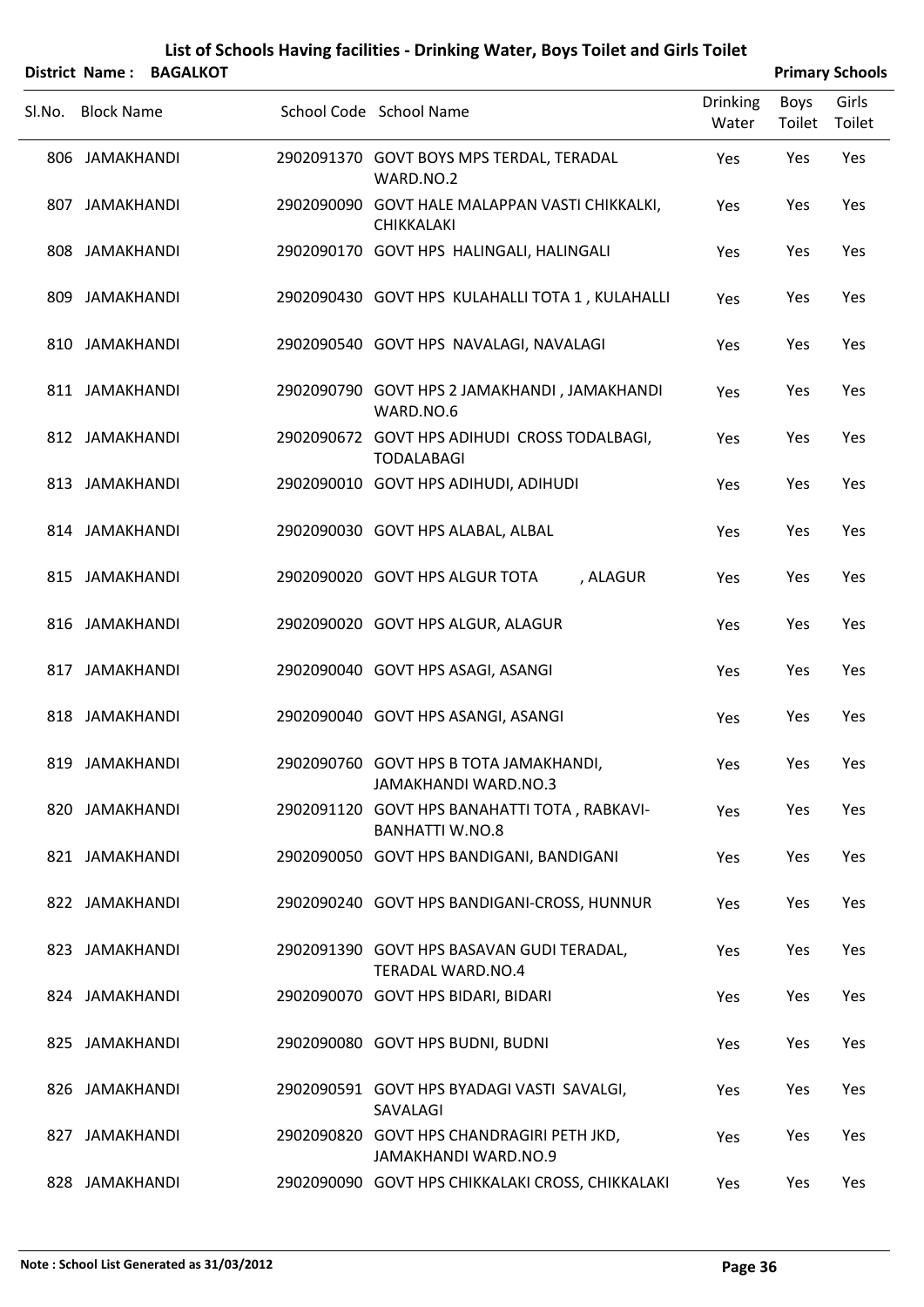|        |                   | District Name: BAGALKOT |                                                                  |                          |                | <b>Primary Schools</b> |
|--------|-------------------|-------------------------|------------------------------------------------------------------|--------------------------|----------------|------------------------|
| Sl.No. | <b>Block Name</b> |                         | School Code School Name                                          | <b>Drinking</b><br>Water | Boys<br>Toilet | Girls<br>Toilet        |
|        | 829 JAMAKHANDI    |                         | 2902090090 GOVT HPS CHIKKALAKI, CHIKKALAKI                       | Yes                      | Yes            | Yes                    |
|        | 830 JAMAKHANDI    |                         | 2902090100 GOVT HPS CHIKKAPADASALGI,<br>CHIKKAPADASALGI          | Yes                      | Yes            | Yes                    |
|        | 831 JAMAKHANDI    |                         | 2902090110 GOVT HPS CHIMMAD, CHIMMAD                             | Yes                      | Yes            | Yes                    |
|        | 832 JAMAKHANDI    |                         | 2902090120 GOVT HPS CHINAGUNDI, CHINAGUNDI                       | Yes                      | Yes            | Yes                    |
|        | 833 JAMAKHANDI    |                         | 2902091370 GOVT HPS D KERE TERADAL, TERADAL<br>WARD.NO.2         | Yes                      | Yes            | Yes                    |
|        | 834 JAMAKHANDI    |                         | 2902091540 GOVT HPS D NAGAR TERADAL, TERADAL<br>WARD.NO.19       | Yes                      | Yes            | Yes                    |
|        | 835 JAMAKHANDI    |                         | 2902090130 GOVT HPS GADYAL, GADYAL                               | Yes                      | Yes            | Yes                    |
|        | 836 JAMAKHANDI    |                         | 2902090240 GOVT HPS GANDHI NAGAR HUNNUR,<br><b>HUNNUR</b>        | Yes                      | Yes            | Yes                    |
|        | 837 JAMAKHANDI    |                         | 2902090490 GOVT HPS GANESH TOTA MADARAKANDI,<br>MADARAKANDI      | Yes                      | Yes            | Yes                    |
|        | 838 JAMAKHANDI    |                         | 2902090140 GOVT HPS GANI, GANI                                   | Yes                      | Yes            | Yes                    |
|        | 839 JAMAKHANDI    |                         | 2902090150 GOVT HPS GOLABHAVI, GOLABHAVI                         | Yes                      | Yes            | Yes                    |
|        | 840 JAMAKHANDI    |                         | 2902090170 GOVT HPS HALINGALI TOTA, HALINGALI                    | Yes                      | Yes            | Yes                    |
|        | 841 JAMAKHANDI    |                         | 2902090190 GOVT HPS HANAGANDI TOT 1, HANAGANDI                   | Yes                      | Yes            | Yes                    |
|        | 842 JAMAKHANDI    |                         | 2902090190 GOVT HPS HANAGANDI TOT 2, HANAGANDI                   | Yes                      | Yes            | Yes                    |
|        | 843 JAMAKHANDI    |                         | 2902090190 GOVT HPS HANAGANDI, HANAGANDI                         | Yes                      | Yes            | Yes                    |
|        | 844 JAMAKHANDI    |                         | 2902090260 GOVT HPS HARIJAN KERI JAGADAL, JAGADAL                | Yes                      | Yes            | Yes                    |
|        | 845 JAMAKHANDI    |                         | 2902090190 GOVT HPS HARIJAN VASTI HANAGANDI,<br><b>HANAGANDI</b> | Yes                      | Yes            | Yes                    |
|        | 846 JAMAKHANDI    |                         | 2902090210 GOVT HPS HIREPADASALGI, HIREPADASALAGI                | Yes                      | Yes            | Yes                    |
|        | 847 JAMAKHANDI    |                         | 2902091240 GOVT HPS HOSUR, RABKAVI-BANHATTI<br>W.NO.20           | Yes                      | Yes            | Yes                    |
|        | 848 JAMAKHANDI    |                         | 2902090230 GOVT HPS HOSUR TOTA , HOSUR                           | Yes                      | Yes            | Yes                    |
|        | 849 JAMAKHANDI    |                         | 2902090220 GOVT HPS HULYAL, HULYAL                               | Yes                      | Yes            | Yes                    |
|        | 850 JAMAKHANDI    |                         | 2902090250 GOVT HPS HUNASHIKATTI, HUNSHIKATTI                    | Yes                      | Yes            | Yes                    |
|        | 851 JAMAKHANDI    |                         | 2902090440 GOVT HPS I NAGAR KUMBARHALL,<br>KUMBARHALL            | Yes                      | Yes            | Yes                    |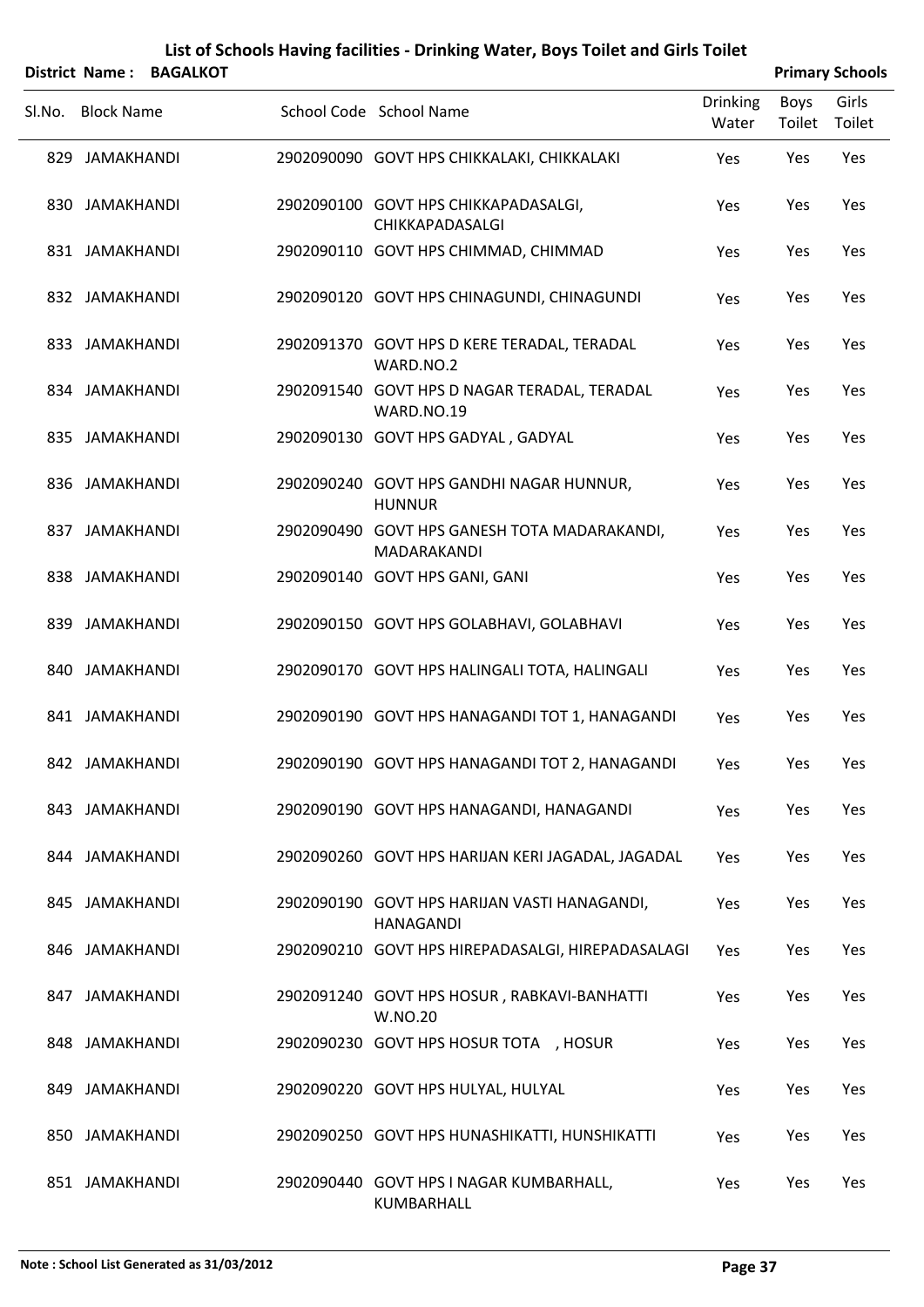|        |                   | District Name: BAGALKOT |                                                                          |                          |                | <b>Primary Schools</b> |
|--------|-------------------|-------------------------|--------------------------------------------------------------------------|--------------------------|----------------|------------------------|
| SI.No. | <b>Block Name</b> |                         | School Code School Name                                                  | <b>Drinking</b><br>Water | Boys<br>Toilet | Girls<br>Toilet        |
|        | 852 JAMAKHANDI    |                         | 2902090590 GOVT HPS JADHAV TOTA SAVALGI, SAVALAGI                        | Yes                      | Yes            | Yes                    |
|        | 853 JAMAKHANDI    |                         | 2902090260 GOVT HPS JAGADAL, JAGADAL                                     | Yes                      | Yes            | Yes                    |
|        | 854 JAMAKHANDI    |                         | 2902090270 GOVT HPS JAKANUR, JAKNUR                                      | Yes                      | Yes            | Yes                    |
|        | 855 JAMAKHANDI    |                         | 2902090280 GOVT HPS JAMBAGI BK, JAMBAGI (BK)                             | Yes                      | Yes            | Yes                    |
|        | 856 JAMAKHANDI    |                         | 2902090290 GOVT HPS JAMBAGI KD, JAMBAGI (KD)                             | Yes                      | Yes            | Yes                    |
|        | 857 JAMAKHANDI    |                         | 2902090340 GOVT HPS JAMBAGI VASTI KAJIBILAGI,<br><b>KAJIBILAGI</b>       | Yes                      | Yes            | Yes                    |
|        | 858 JAMAKHANDI    |                         | 2902090690 GOVT HPS JANATA COLONY TUNGAL,<br><b>TUNGAL</b>               | Yes                      | Yes            | Yes                    |
|        | 859 JAMAKHANDI    |                         | 2902090310 GOVT HPS JANAWAD, JANAWAD                                     | Yes                      | Yes            | Yes                    |
|        | 860 JAMAKHANDI    |                         | 2902091120 GOVT HPS JIDDIMANI TOTA BANAHATTI,<br>RABKAVI-BANHATTI W.NO.8 | Yes                      | Yes            | Yes                    |
|        | 861 JAMAKHANDI    |                         | 2902090210 GOVT HPS KABLE TOTA HIREPADASALAGI,<br>HIREPADASALAGI         | Yes                      | Yes            | Yes                    |
|        | 862 JAMAKHANDI    |                         | 2902090320 GOVT HPS KADAKOL, KADAKOL                                     | Yes                      | Yes            | Yes                    |
|        | 863 JAMAKHANDI    |                         | 2902090330 GOVT HPS KADAPATTI, KADAPATTI                                 | Yes                      | Yes            | Yes                    |
|        | 864 JAMAKHANDI    |                         | 2902090360 GOVT HPS KALAHALLI, KALAHALLI                                 | Yes                      | Yes            | Yes                    |
|        | 865 JAMAKHANDI    |                         | 2902090380 GOVT HPS KALATIPPI, KALTIPPI                                  | Yes                      | Yes            | Yes                    |
|        | 866 JAMAKHANDI    |                         | 2902090350 GOVT HPS KALBILAGI, KALBILAGI                                 | Yes                      | Yes            | Yes                    |
|        | 867 JAMAKHANDI    |                         | 2902090390 GOVT HPS KANKANAWADI, KANKANAWADI                             | Yes                      | Yes            | Yes                    |
|        | 868 JAMAKHANDI    |                         | 2902090400 GOVT HPS KANNOLLI TOTA, KANNOLLI                              | Yes                      | Yes            | Yes                    |
|        | 869 JAMAKHANDI    |                         | 2902090400 GOVT HPS KANNOLLI, KANNOLLI                                   | Yes                      | Yes            | Yes                    |
|        | 870 JAMAKHANDI    |                         | 2902090410 GOVT HPS KAVATAGI, KAVATAGI                                   | Yes                      | Yes            | Yes                    |
|        | 871 JAMAKHANDI    |                         | 2902090340 GOVT HPS KHAJI BILAGI, KAJIBILAGI                             | Yes                      | Yes            | Yes                    |
|        | 872 JAMAKHANDI    |                         | 2902091070 GOVT HPS KHDC COLONY BANAHATTI,<br>RABKAVI-BANHATTI W.NO.3    | Yes                      | Yes            | Yes                    |
|        | 873 JAMAKHANDI    |                         | 2902090420 GOVT HPS KONNUR TOTA 1, KONNUR                                | Yes                      | Yes            | Yes                    |
|        | 874 JAMAKHANDI    |                         | 2902090420 GOVT HPS KONNUR, KONNUR                                       | Yes                      | Yes            | Yes                    |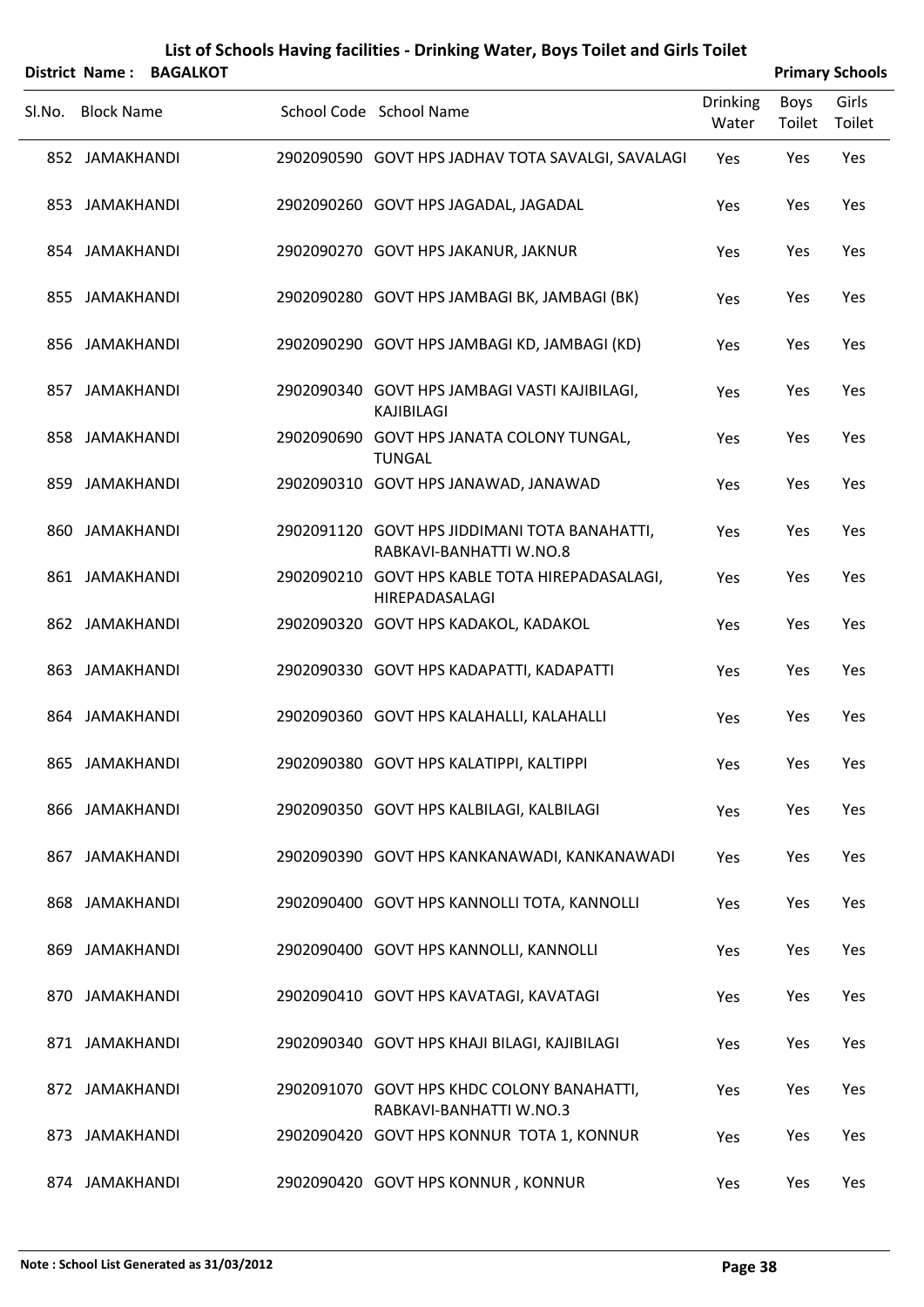|                   | District Name: BAGALKOT |                                                                              |                          |                | <b>Primary Schools</b> |
|-------------------|-------------------------|------------------------------------------------------------------------------|--------------------------|----------------|------------------------|
| SI.No. Block Name |                         | School Code School Name                                                      | <b>Drinking</b><br>Water | Boys<br>Toilet | Girls<br>Toilet        |
| 875 JAMAKHANDI    |                         | 2902090420 GOVT HPS KONNUR TOTA 2, KONNUR                                    | Yes                      | Yes            | Yes                    |
| 876 JAMAKHANDI    |                         | 2902090430 GOVT HPS KULAHALLI, KULAHALLI                                     | Yes                      | Yes            | Yes                    |
| 877 JAMAKHANDI    |                         | 2902090440 GOVT HPS KUMBAR HALL, KUMBARHALL                                  | Yes                      | Yes            | Yes                    |
| 878 JAMAKHANDI    |                         | 2902091300 GOVT HPS KUMBAR ONI RABAKAVI, RABKAVI-<br><b>BANHATTI W.NO.26</b> | Yes                      | Yes            | Yes                    |
| 879 JAMAKHANDI    |                         | 2902090450 GOVT HPS KUNCHANUR, KUNCHNUR                                      | Yes                      | Yes            | Yes                    |
| 880 JAMAKHANDI    |                         | 2902090460 GOVT HPS KURUGOD, KURAGOD                                         | Yes                      | Yes            | Yes                    |
| 881 JAMAKHANDI    |                         | 2902091390 GOVT HPS LAMANI COLONY TERADAL,<br><b>TERADAL WARD.NO.4</b>       | Yes                      | Yes            | Yes                    |
| 882 JAMAKHANDI    |                         | 2902090592 GOVT HPS LAXMI GUDI TOTA SAVALAGI,<br>SAVALAGI                    | Yes                      | Yes            | Yes                    |
| 883 JAMAKHANDI    |                         | 2902091110 GOVT HPS LAXMI NAGAR BANAHATTI,<br>RABKAVI-BANHATTI W.NO.7        | Yes                      | Yes            | Yes                    |
| 884 JAMAKHANDI    |                         | 2902090440 GOVT HPS LINGADAKATTI JAMAKHANDI,<br>KUMBARHALL                   | Yes                      | Yes            | Yes                    |
| 885 JAMAKHANDI    |                         | 2902090470 GOVT HPS LINGANUR, LINGNUR                                        | Yes                      | Yes            | Yes                    |
| 886 JAMAKHANDI    |                         | 2902090480 GOVT HPS MADANAMATTI, MADANAMATTI                                 | Yes                      | Yes            | Yes                    |
| 887 JAMAKHANDI    |                         | 2902090490 GOVT HPS MADARKHANDI, MADARAKANDI                                 | Yes                      | Yes            | Yes                    |
| 888 JAMAKHANDI    |                         | 2902090110 GOVT HPS MAHALING TOTA CHIMMAD,<br><b>CHIMMAD</b>                 | Yes                      | Yes            | Yes                    |
| 889 JAMAKHANDI    |                         | 2902090830 GOVT HPS MAHANTESH NAGAR JKD,<br>JAMAKHANDI WARD.NO.10            | Yes                      | Yes            | Yes                    |
| 890 JAMAKHANDI    |                         | 2902090500 GOVT HPS MAIGUR, MAIGUR                                           | Yes                      | Yes            | Yes                    |
| 891 JAMAKHANDI    |                         | 2902090590 GOVT HPS MALI TOTA SAVALGI, SAVALAGI                              | Yes                      | Yes            | Yes                    |
| 892 JAMAKHANDI    |                         | 2902090510 GOVT HPS MAREGUDDI, MAREGUDDI                                     | Yes                      | Yes            | Yes                    |
| 893 JAMAKHANDI    |                         | 2902090420 GOVT HPS MATHPATI VASTI KONNUR,<br><b>KONNUR</b>                  | Yes                      | Yes            | Yes                    |
| 894 JAMAKHANDI    |                         | 2902090520 GOVT HPS MUTTUR, MUTTUR                                           | Yes                      | Yes            | Yes                    |
| 895 JAMAKHANDI    |                         | 2902090530 GOVT HPS NAGANUR, NAGANUR                                         | Yes                      | Yes            | Yes                    |
| 896 JAMAKHANDI    |                         | 2902090670 GOVT HPS NETAGAL VASTI GADYAL,<br><b>TODALABAGI</b>               | Yes                      | Yes            | Yes                    |
| 897 JAMAKHANDI    |                         | 2902090910 GOVT HPS NUTAN VIDYA JAMAKHAND,<br>JAMAKHANDI WARD.NO.18          | Yes                      | Yes            | Yes                    |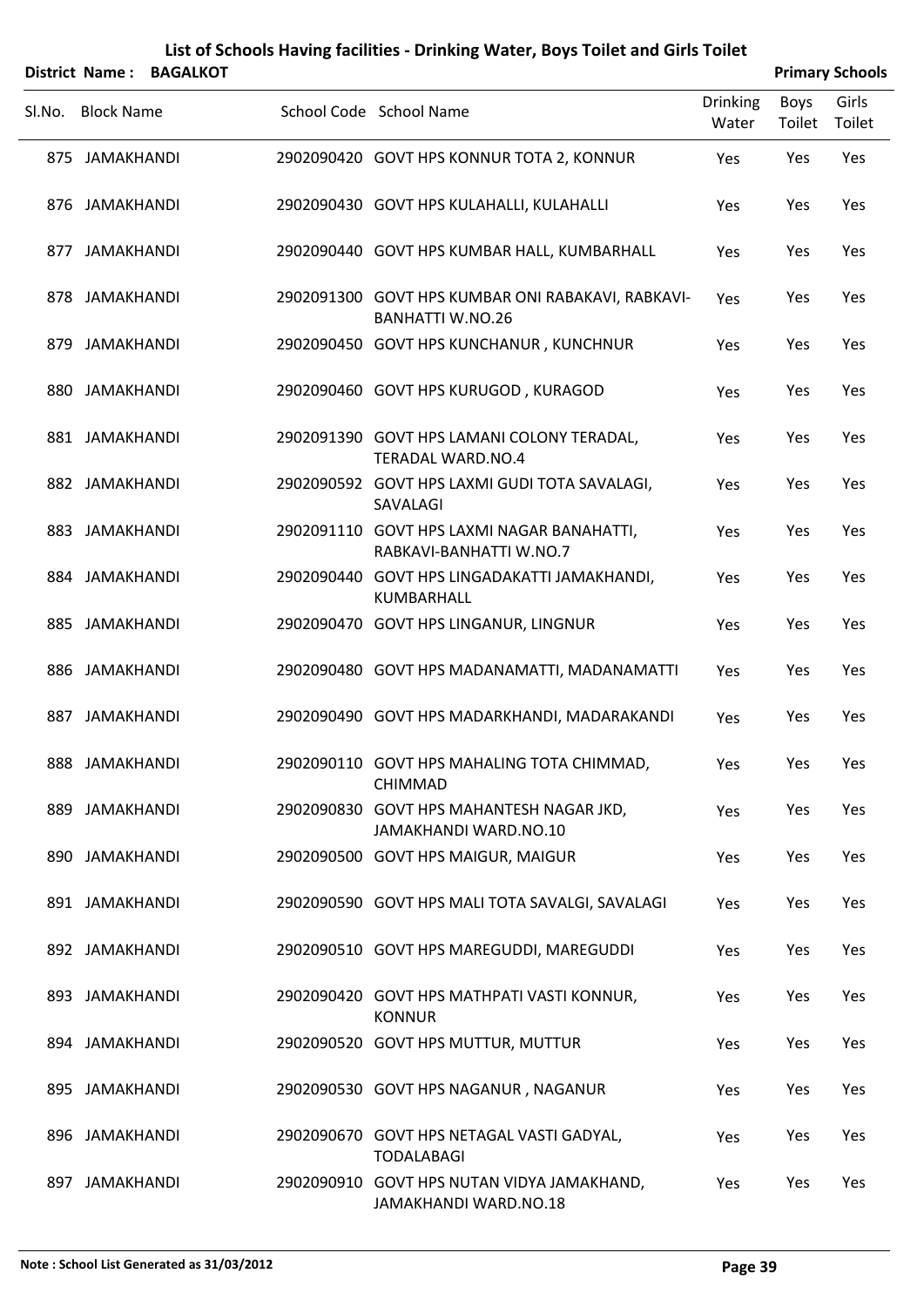|        |                   | District Name: BAGALKOT |                                                                         |                          |                | <b>Primary Schools</b> |
|--------|-------------------|-------------------------|-------------------------------------------------------------------------|--------------------------|----------------|------------------------|
| Sl.No. | <b>Block Name</b> |                         | School Code School Name                                                 | <b>Drinking</b><br>Water | Boys<br>Toilet | Girls<br>Toilet        |
|        | 898 JAMAKHANDI    |                         | 2902090420 GOVT HPS PADASALI TOTA MAREGUDDI,<br><b>KONNUR</b>           | Yes                      | Yes            | Yes                    |
|        | 899 JAMAKHANDI    |                         | 2902090070 GOVT HPS RAHIMATAPUR, BIDARI                                 | Yes                      | Yes            | Yes                    |
|        | 900 JAMAKHANDI    |                         | 2902091220 GOVT HPS RAMAPUR, RABKAVI-BANHATTI<br>W.NO.18                | Yes                      | Yes            | Yes                    |
|        | 901 JAMAKHANDI    |                         | 2902090760 GOVT HPS RUDRASWAMY PETH<br>JAMAKHAND, JAMAKHANDI WARD.NO.3  | Yes                      | Yes            | Yes                    |
|        | 902 JAMAKHANDI    |                         | 2902091020 GOVT HPS SADANAND COLONY<br>JAMAKHAND, JAMAKHANDI WARD.NO.29 | Yes                      | Yes            | Yes                    |
|        | 903 JAMAKHANDI    |                         | 2902090870 GOVT HPS SADASIVA N BANAHATTI,<br>JAMAKHANDI WARD.NO.14      | Yes                      | Yes            | Yes                    |
|        | 904 JAMAKHANDI    |                         | 2902090570 GOVT HPS SANAL, SANAL                                        | Yes                      | Yes            | Yes                    |
|        | 905 JAMAKHANDI    |                         | 2902090580 GOVT HPS SASALATTI TOTA 1, SASALATTI                         | Yes                      | Yes            | Yes                    |
|        | 906 JAMAKHANDI    |                         | 2902090580 GOVT HPS SASALATTI TOTA 2, SASALATTI                         | Yes                      | Yes            | Yes                    |
|        | 907 JAMAKHANDI    |                         | 2902090580 GOVT HPS SASALATTI, SASALATTI                                | Yes                      | Yes            | Yes                    |
|        | 908 JAMAKHANDI    |                         | 2902090590 GOVT HPS SAVALAGI HATTI TOTA 1,<br>SAVALAGI                  | Yes                      | Yes            | Yes                    |
|        | 909 JAMAKHANDI    |                         | 2902090590 GOVT HPS SAVALAGI HATTI TOTA 2,<br>SAVALAGI                  | Yes                      | Yes            | Yes                    |
|        | 910 JAMAKHANDI    |                         | 2902090230 GOVT HPS SHANTI NAGAR HOSUR, HOSUR                           | Yes                      | Yes            | Yes                    |
|        | 911 JAMAKHANDI    |                         | 2902090600 GOVT HPS SHIRAGUPPI, SHIRAGUPPI                              | Yes                      | Yes            | Yes                    |
|        | 912 JAMAKHANDI    |                         | 2902090600 GOVT HPS SHIRAGUPPI TOTA, SHIRAGUPPI                         | Yes                      | Yes            | Yes                    |
|        | 913 JAMAKHANDI    |                         | 2902090540 GOVT HPS SHIROL VASATI NAVAL, NAVALAGI                       | Yes                      | Yes            | Yes                    |
|        | 914 JAMAKHANDI    |                         | 2902090620 GOVT HPS SIDDAPUR, SIDDAPUR                                  | Yes                      | Yes            | Yes                    |
|        | 915 JAMAKHANDI    |                         | 2902090860 GOVT HPS SIDDARAMESHWAR COLONY JKD,<br>JAMAKHANDI WARD.NO.13 | Yes                      | Yes            | Yes                    |
|        | 916 JAMAKHANDI    |                         | 2902090610 GOVT HPS SURAPALI, SURAPALI                                  | Yes                      | Yes            | Yes                    |
|        | 917 JAMAKHANDI    |                         | 2902090630 GOVT HPS TAKKALKI, TAKKALKI                                  | Yes                      | Yes            | Yes                    |
|        | 918 JAMAKHANDI    |                         | 2902090640 GOVT HPS TAKKOD, TAKKOD                                      | Yes                      | Yes            | Yes                    |
|        | 919 JAMAKHANDI    |                         | 2902090650 GOVT HPS TAMADADDI, TAMADADDI                                | Yes                      | Yes            | Yes                    |
|        | 920 JAMAKHANDI    |                         | 2902090670 GOVT HPS TODALABAGI, TODALABAGI                              | Yes                      | Yes            | Yes                    |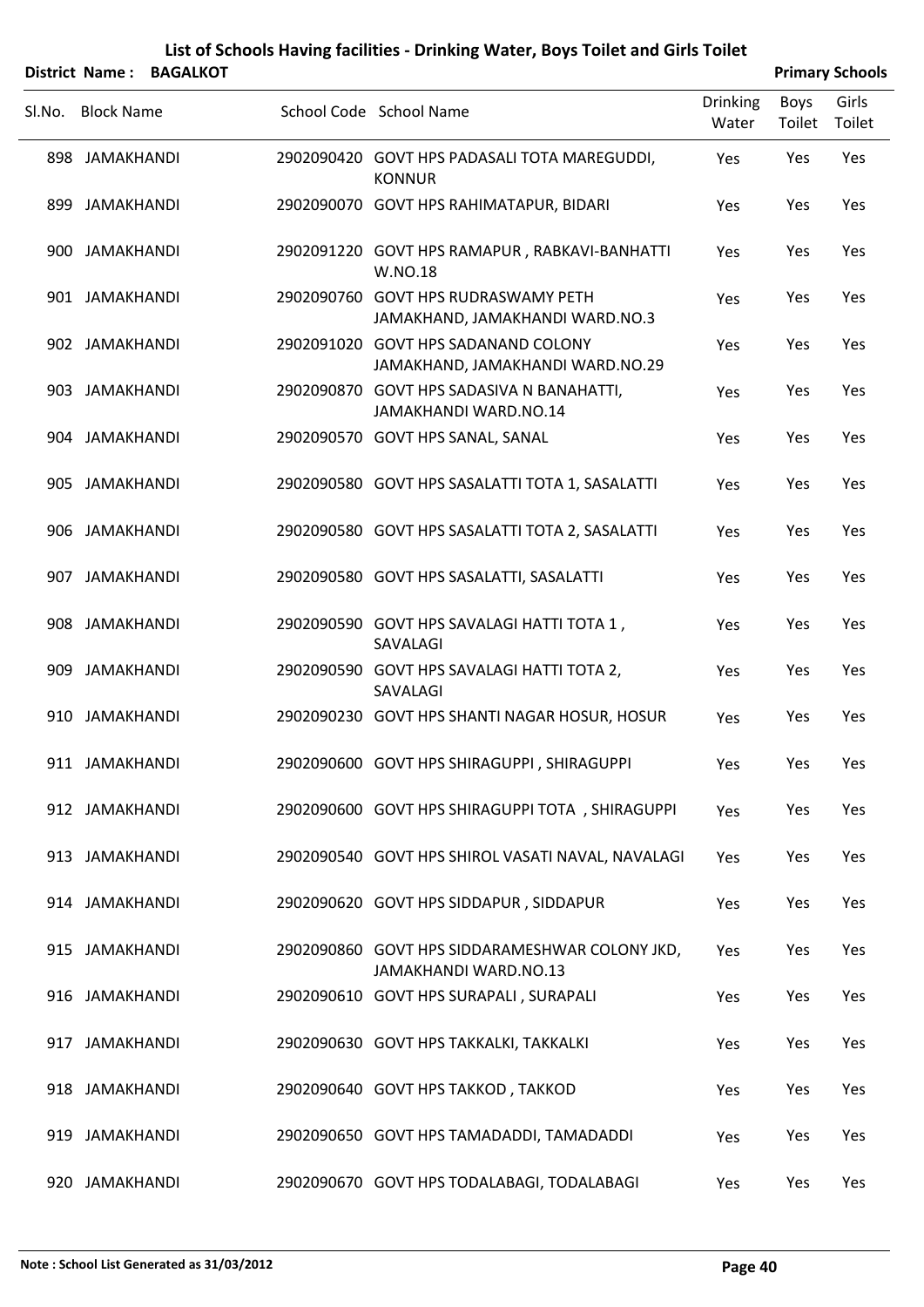|        |                   | District Name: BAGALKOT |                                                                              |                          |                | <b>Primary Schools</b> |
|--------|-------------------|-------------------------|------------------------------------------------------------------------------|--------------------------|----------------|------------------------|
| SI.No. | <b>Block Name</b> |                         | School Code School Name                                                      | <b>Drinking</b><br>Water | Boys<br>Toilet | Girls<br>Toilet        |
|        | 921 JAMAKHANDI    |                         | 2902090680 GOVT HPS TUBACHI, TUBACHI                                         | Yes                      | Yes            | Yes                    |
|        | 922 JAMAKHANDI    |                         | 2902090690 GOVT HPS TUNGAL, TUNGAL                                           | Yes                      | Yes            | Yes                    |
|        | 923 JAMAKHANDI    |                         | 2902090690 GOVT HPS TUNGAL TOTA 2, TUNGAL                                    | Yes                      | Yes            | Yes                    |
|        | 924 JAMAKHANDI    |                         | 2902090590 GOVT HPS UPPAR TOTA SAVALGI, SAVALAGI                             | Yes                      | Yes            | Yes                    |
|        | 925 JAMAKHANDI    |                         | 2902091340 GOVT HPS VIDYANAGAR RABAKAVI, RABKAVI-<br><b>BANHATTI W.NO.30</b> | Yes                      | Yes            | Yes                    |
|        | 926 JAMAKHANDI    |                         | 2902090700 GOVT HPS YALLATTI, YALLATTI                                       | Yes                      | Yes            | Yes                    |
|        | 927 JAMAKHANDI    |                         | 2902090710 GOVT HPS YARAGATTI, YARAGATTI                                     | Yes                      | Yes            | Yes                    |
|        | 928 JAMAKHANDI    |                         | 2902090200 GOVT KG HPS HIPPARGI, HIPPARGI                                    | Yes                      | Yes            | Yes                    |
|        | 929 JAMAKHANDI    |                         | 2902091010 GOVT KG HPS JAMAKHANDI, JAMAKHANDI<br>WARD.NO.28                  | Yes                      | Yes            | Yes                    |
|        | 930 JAMAKHANDI    |                         | 2902090590 GOVT KG HPS SAVALAGI, SAVALAGI                                    | Yes                      | Yes            | Yes                    |
|        | 931 JAMAKHANDI    |                         | 2902090070 GOVT KGHPS BIDARI, BIDARI                                         | Yes                      | Yes            | Yes                    |
|        | 932 JAMAKHANDI    |                         | 2902090110 GOVT KGHPS CHIMMAD, CHIMMAD                                       | Yes                      | Yes            | Yes                    |
|        | 933 JAMAKHANDI    |                         | 2902090430 GOVT KGHPS KULHALLI, KULAHALLI                                    | Yes                      | Yes            | Yes                    |
|        | 934 JAMAKHANDI    |                         | 2902090302 GOVT KGHPS KUNCHANUR, JAMAKHANDI<br>(T.M.C)                       | Yes                      | Yes            | Yes                    |
|        | 935 JAMAKHANDI    |                         | 2902091380 GOVT KGHPS TERADAL, TERADAL WARD.NO.3                             | Yes                      | Yes            | Yes                    |
|        | 936 JAMAKHANDI    |                         | 2902091270 GOVT KGMPS RABAKAVI, RABKAVI-<br><b>BANHATTI W.NO.23</b>          | Yes                      | Yes            | Yes                    |
|        | 937 JAMAKHANDI    |                         | 2902090790 GOVT KGS BANAHATTI, JAMAKHANDI<br>WARD.NO.6                       | Yes                      | Yes            | Yes                    |
|        | 938 JAMAKHANDI    |                         | 2902090210 GOVT LPS H.KURBARVASTI HIREPADSLAG,<br>HIREPADASALAGI             | Yes                      | Yes            | Yes                    |
|        | 939 JAMAKHANDI    |                         | 2902090010 GOVT LPS ADIHUDI TOTA, ADIHUDI                                    | Yes                      | Yes            | Yes                    |
|        | 940 JAMAKHANDI    |                         | 2902090540 GOVT LPS ADISHAKTI TOTA NAVALAGI,<br>NAVALAGI                     | Yes                      | Yes            | Yes                    |
|        | 941 JAMAKHANDI    |                         | 2902091370 GOVT LPS AMBEDKAR NAGAR TERDAL,<br><b>TERADAL WARD.NO.2</b>       | Yes                      | Yes            | Yes                    |
|        | 942 JAMAKHANDI    |                         | 2902090960 GOVT LPS AZAD NAGAR JAMAKHANDI,<br>JAMAKHANDI WARD.NO.23          | Yes                      | Yes            | Yes                    |
|        | 943 JAMAKHANDI    |                         | 2902091540 GOVT LPS B COL D NAGAR TERADAL,<br>TERADAL WARD.NO.19             | Yes                      | Yes            | Yes                    |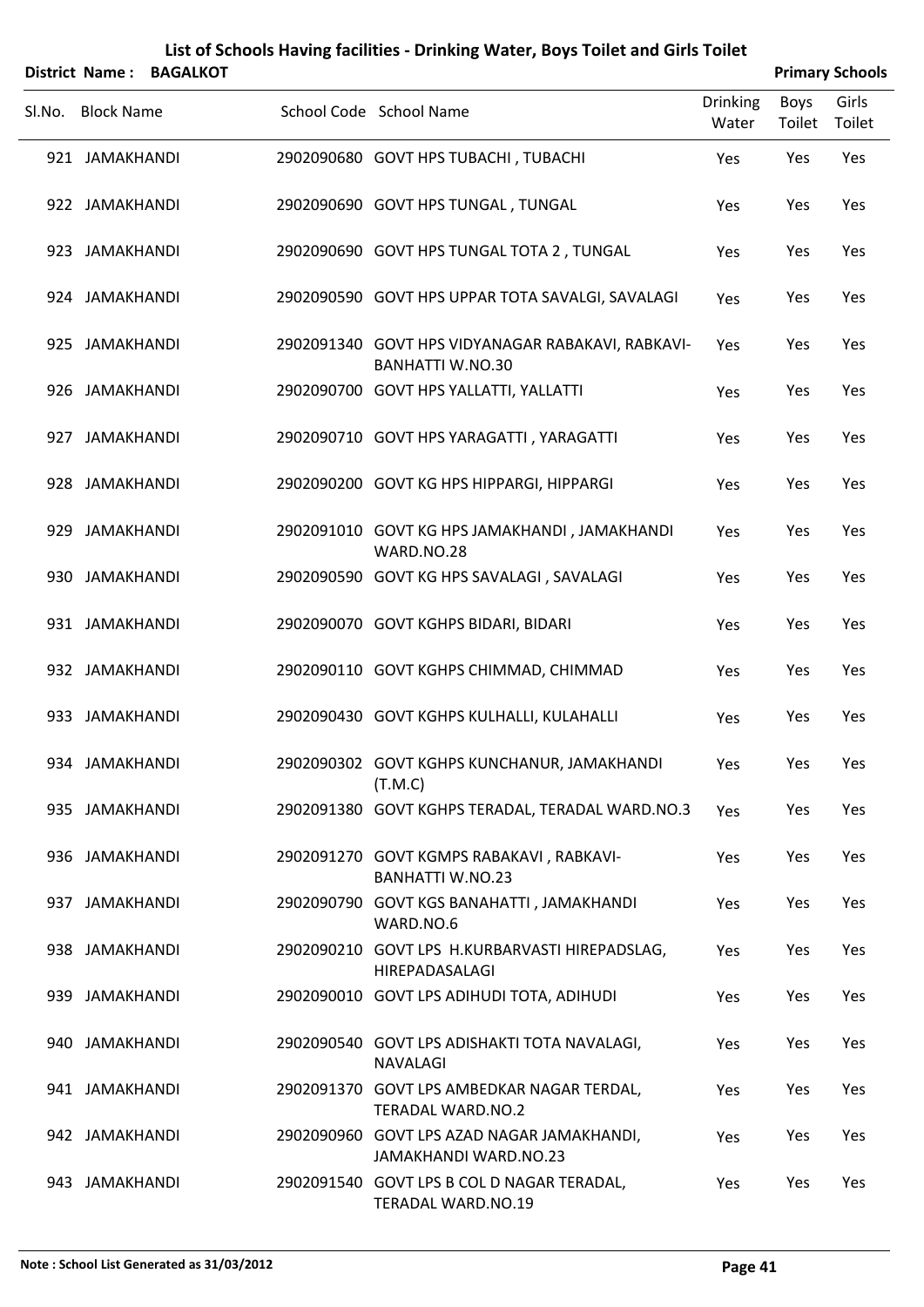|        |                   | District Name: BAGALKOT |                                                                            |                          |                | <b>Primary Schools</b> |
|--------|-------------------|-------------------------|----------------------------------------------------------------------------|--------------------------|----------------|------------------------|
| Sl.No. | <b>Block Name</b> |                         | School Code School Name                                                    | <b>Drinking</b><br>Water | Boys<br>Toilet | Girls<br>Toilet        |
|        | 944 JAMAKHANDI    |                         | 2902090671 GOVT LPS BABAR TOTA KALABILAGI,<br><b>TODALABAGI</b>            | Yes                      | Yes            | Yes                    |
|        | 945 JAMAKHANDI    |                         | 2902090690 GOVT LPS BADAGI CROSS TUNGAL, TUNGAL                            | Yes                      | Yes            | Yes                    |
|        | 946 JAMAKHANDI    |                         | 2902090670 GOVT LPS BARAGI HARIJAN VASTI TOD.,<br><b>TODALABAGI</b>        | Yes                      | Yes            | Yes                    |
|        | 947 JAMAKHANDI    |                         | 2902090552 GOVT LPS BASAVANAGER RABAKAVI,<br>RABAKAVI                      | Yes                      | Yes            | Yes                    |
|        | 948 JAMAKHANDI    |                         | 2902090610 GOVT LPS BENAKAPPANA TOTA SHUR,<br><b>SURAPALI</b>              | Yes                      | Yes            | Yes                    |
|        | 949 JAMAKHANDI    |                         | 2902090671 GOVT LPS BIDARI VASTI TODALABAGI,<br><b>TODALABAGI</b>          | Yes                      | Yes            | Yes                    |
|        | 950 JAMAKHANDI    |                         | 2902090307 GOVT LPS CHOUDAYYA NAGAR<br>JAMAKHANDI, JAMAKHANDI (T.M.C)      | Yes                      | Yes            | Yes                    |
|        | 951 JAMAKHANDI    |                         | 2902090670 GOVT LPS CHOURI TOTA ADIHUDI,<br><b>TODALABAGI</b>              | Yes                      | Yes            | Yes                    |
|        | 952 JAMAKHANDI    |                         | 2902091510 GOVT LPS D N ASHRAY COLONY TERDAL,<br><b>TERADAL WARD.NO.16</b> | Yes                      | Yes            | Yes                    |
|        | 953 JAMAKHANDI    |                         | 2902090680 GOVT LPS DALWAI VASTI TUBCHI, TUBACHI                           | Yes                      | Yes            | Yes                    |
|        | 954 JAMAKHANDI    |                         | 2902091090 GOVT LPS DANAMMA DEVI NAGAR BNT,<br>RABKAVI-BANHATTI W.NO.5     | Yes                      | Yes            | Yes                    |
|        | 955 JAMAKHANDI    |                         | 2902090040 GOVT LPS DARUR VASATI ASANGI, ASANGI                            | Yes                      | Yes            | Yes                    |
|        | 956 JAMAKHANDI    |                         | 2902091500 GOVT LPS DASARATTI TERADAL, TERADAL<br>WARD.NO.15               | Yes                      | Yes            | Yes                    |
|        | 957 JAMAKHANDI    |                         | 2902090671 GOVT LPS DHULIKODI TOTA KALABILAGI,<br><b>TODALABAGI</b>        | Yes                      | Yes            | Yes                    |
|        | 958 JAMAKHANDI    |                         | 2902090672 GOVT LPS DRAKSHI NAGAR TODALABAGI (,<br><b>TODALABAGI</b>       | Yes                      | Yes            | Yes                    |
|        | 959 JAMAKHANDI    |                         | 2902090671 GOVT LPS GADYAL TOTA GADYAL,<br><b>TODALABAGI</b>               | Yes                      | Yes            | Yes                    |
|        | 960 JAMAKHANDI    |                         | 2902090307 GOVT LPS GANDINAGAR JAMAKHANDI,<br>JAMAKHANDI (T.M.C)           | Yes                      | Yes            | Yes                    |
|        | 961 JAMAKHANDI    |                         | 2902090150 GOVT LPS GOLABHAVI TOTA NO.1,<br><b>GOLABHAVI</b>               | Yes                      | Yes            | Yes                    |
|        | 962 JAMAKHANDI    |                         | 2902090150 GOVT LPS GOLABHAVI TOTA NO.2,<br><b>GOLABHAVI</b>               | Yes                      | Yes            | Yes                    |
|        | 963 JAMAKHANDI    |                         | 2902090150 GOVT LPS GOLABHAVI TOTA NO.3,<br><b>GOLABHAVI</b>               | Yes                      | Yes            | Yes                    |
|        | 964 JAMAKHANDI    |                         | 2902090430 GOVT LPS GOMBIGUDD KULHALLI, KULAHALLI                          | Yes                      | Yes            | Yes                    |
|        | 965 JAMAKHANDI    |                         | 2902090671 GOVT LPS GUGGARI VASTI ADIHUDI,<br><b>TODALABAGI</b>            | Yes                      | Yes            | Yes                    |
|        | 966 JAMAKHANDI    |                         | 2902090040 GOVT LPS GUNDAYYANA VASTI ASANGI,<br><b>ASANGI</b>              | Yes                      | Yes            | Yes                    |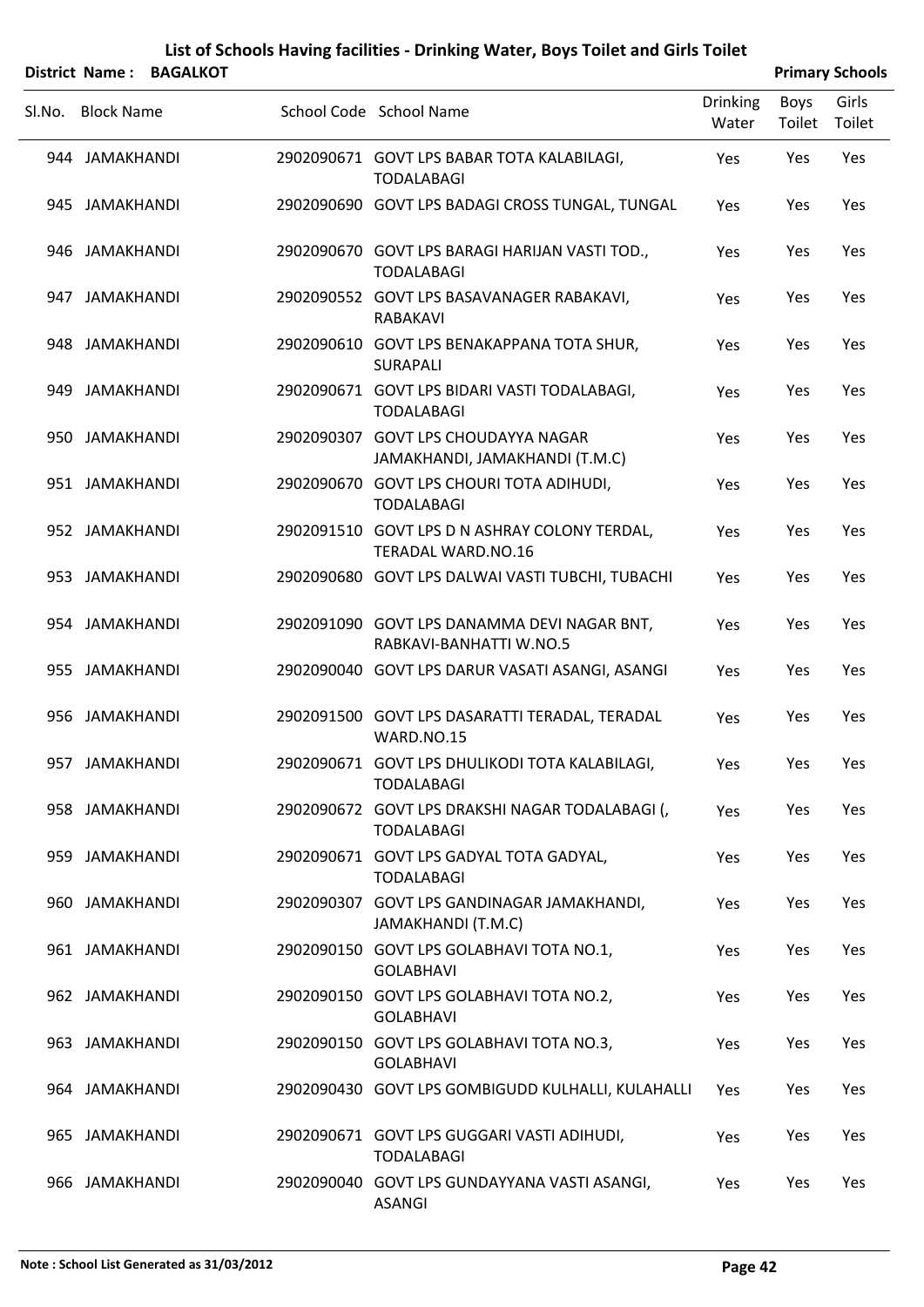|        | <b>District Name:</b> | <b>BAGALKOT</b> |                                                                              |                          |                | <b>Primary Schools</b> |
|--------|-----------------------|-----------------|------------------------------------------------------------------------------|--------------------------|----------------|------------------------|
| SI.No. | <b>Block Name</b>     |                 | School Code School Name                                                      | <b>Drinking</b><br>Water | Boys<br>Toilet | Girls<br>Toilet        |
|        | 967 JAMAKHANDI        |                 | 2902090591 GOVT LPS HALAHATTI VASTI TAKKALAK,<br>SAVALAGI                    | Yes                      | Yes            | Yes                    |
|        | 968 JAMAKHANDI        |                 | 2902090591 GOVT LPS HALAHATTI VASTI TAKKOD,<br>SAVALAGI                      | Yes                      | Yes            | Yes                    |
|        | 969 JAMAKHANDI        |                 | 2902090071 GOVT LPS HALE JANAWAD, BIDARI                                     | Yes                      | Yes            | Yes                    |
|        | 970 JAMAKHANDI        |                 | 2902090592 GOVT LPS HARAPALE VASTI SAVALAGI (n,<br>SAVALAGI                  | Yes                      | Yes            | Yes                    |
|        | 971 JAMAKHANDI        |                 | 2902090200 GOVT LPS HIPPARGI H MATH, HIPPARGI                                | Yes                      | Yes            | Yes                    |
|        | 972 JAMAKHANDI        |                 | 2902091460 GOVT LPS HIRE HALLA TERADAL, TERADAL<br>WARD.NO.11                | Yes                      | Yes            | Yes                    |
|        | 973 JAMAKHANDI        |                 | 2902090421 GOVT LPS HUDDAR TOTA KONNUR, KONNUR                               | Yes                      | Yes            | Yes                    |
|        | 974 JAMAKHANDI        |                 | 2902090490 GOVT LPS HULLIKODI MADARAKHANDI,<br>MADARAKANDI                   | Yes                      | Yes            | Yes                    |
|        | 975 JAMAKHANDI        |                 | 2902090220 GOVT LPS INAM HANCHINAL (RC), HULYAL                              | Yes                      | Yes            | Yes                    |
|        | 976 JAMAKHANDI        |                 | 2902090950 GOVT LPS INDIRA NAGAR JAMAKHANDI,<br><b>JAMAKHANDI WARD.NO.22</b> | Yes                      | Yes            | Yes                    |
|        | 977 JAMAKHANDI        |                 | 2902090260 GOVT LPS JAGADAL K TOTA, JAGADAL                                  | Yes                      | Yes            | Yes                    |
|        | 978 JAMAKHANDI        |                 | 2902090110 GOVT LPS JALIKATTI TOTA CHIMMAD,<br><b>CHIMMAD</b>                | Yes                      | Yes            | Yes                    |
|        | 979 JAMAKHANDI        |                 | 2902090400 GOVT LPS JANAWAD VASTI GADYAL,<br><b>KANNOLLI</b>                 | Yes                      | Yes            | Yes                    |
|        | 980 JAMAKHANDI        |                 | 2902090111 GOVT LPS JANGANUR TOTA CHIMMAD,<br><b>CHIMMAD</b>                 | Yes                      | Yes            | Yes                    |
|        | 981 JAMAKHANDI        |                 | 2902091020 GOVT LPS JAYANAGAR JAMKHANDI,<br><b>JAMAKHANDI WARD.NO.29</b>     | Yes                      | Yes            | Yes                    |
|        | 982 JAMAKHANDI        |                 | 2902090591 GOVT LPS JOGER TOTA SAVALAGI, SAVALAGI                            | Yes                      | Yes            | Yes                    |
|        | 983 JAMAKHANDI        |                 | 2902090661 GOVT LPS KALATIPPI TOTA, TERADAL                                  | Yes                      | Yes            | Yes                    |
|        | 984 JAMAKHANDI        |                 | 2902090592 GOVT LPS KALLAVVA NYAMAGOUDA VAASTI,<br>SAVALAGI                  | Yes                      | Yes            | Yes                    |
|        | 985 JAMAKHANDI        |                 | 2902090710 GOVT LPS KALLIGADDI TOTA YARAGATTI,<br>YARAGATTI                  | Yes                      | Yes            | Yes                    |
|        | 986 JAMAKHANDI        |                 | 2902090260 GOVT LPS KANATTI TOTA JAGADAL, JAGADAL                            | Yes                      | Yes            | Yes                    |
|        | 987 JAMAKHANDI        |                 | 2902090202 GOVT LPS KANGOUDAR TOTA HIPPARGI,<br><b>HIPPARGI</b>              | Yes                      | Yes            | Yes                    |
|        | 988 JAMAKHANDI        |                 | 2902090690 GOVT LPS KAROSHI VASTI TUNGAL, TUNGAL                             | Yes                      | Yes            | Yes                    |
|        | 989 JAMAKHANDI        |                 | 2902090591 GOVT LPS KASHILINGESHWAR KANNOLLI,<br>SAVALAGI                    | Yes                      | Yes            | Yes                    |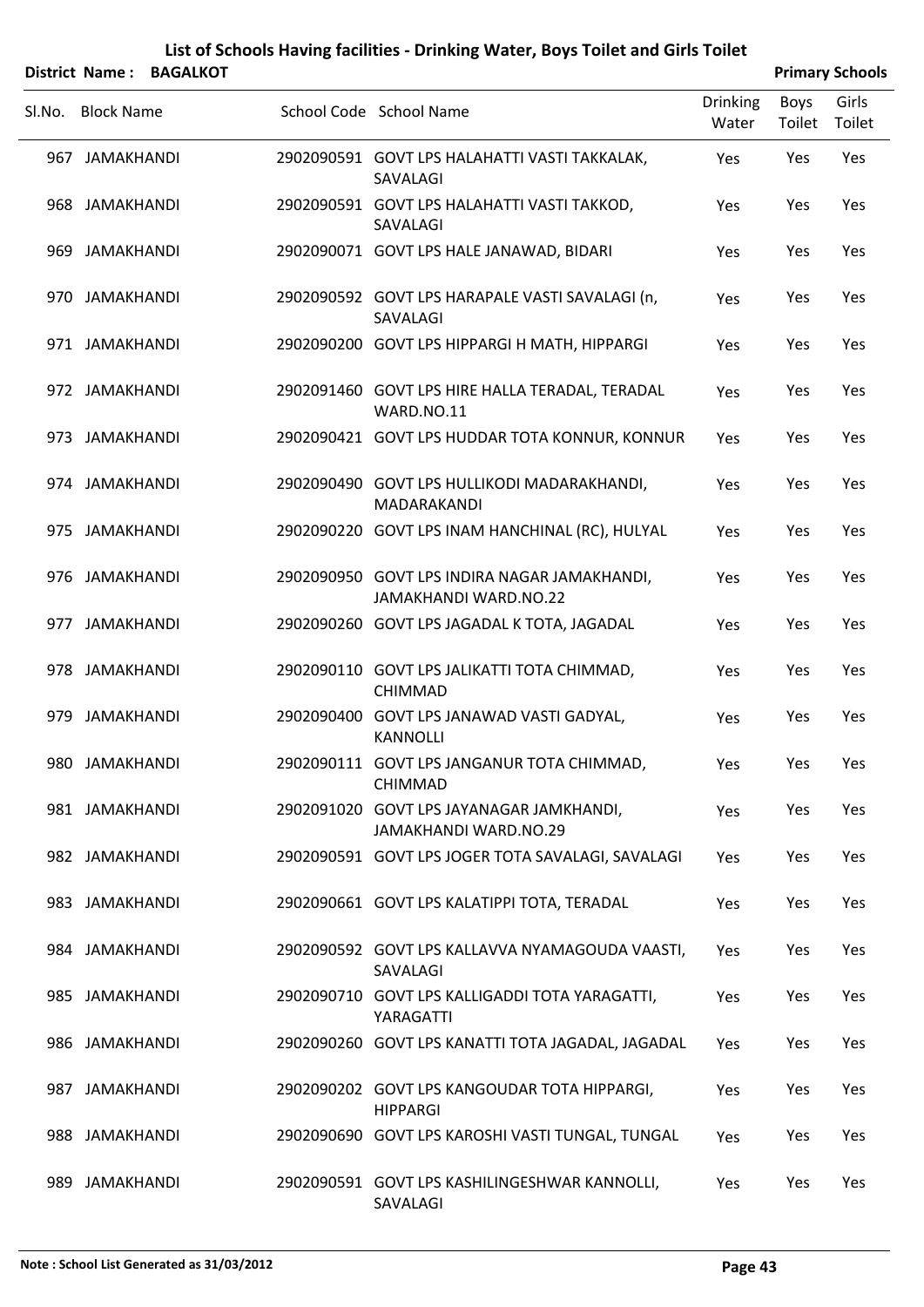|        |                   | District Name: BAGALKOT |                                                                         |                          |                | <b>Primary Schools</b> |
|--------|-------------------|-------------------------|-------------------------------------------------------------------------|--------------------------|----------------|------------------------|
| SI.No. | <b>Block Name</b> |                         | School Code School Name                                                 | <b>Drinking</b><br>Water | Boys<br>Toilet | Girls<br>Toilet        |
|        | 990 JAMAKHANDI    |                         | 2902090111 GOVT LPS KAVATE TOTA CHIMMADA (NEW,<br><b>CHIMMAD</b>        | Yes                      | Yes            | Yes                    |
|        | 991 JAMAKHANDI    |                         | 2902090070 GOVT LPS KAVATGI RASTE BIDARI, BIDARI                        | Yes                      | Yes            | Yes                    |
|        | 992 JAMAKHANDI    |                         | 2902090280 GOVT LPS KELAGINGADDE JAMBAGI B.K (,<br>JAMBAGI (BK)         | Yes                      | Yes            | Yes                    |
|        | 993 JAMAKHANDI    |                         | 2902090200 GOVT LPS KITTUR TOTA HIPPARAGI, HIPPARGI                     | Yes                      | Yes            | Yes                    |
|        | 994 JAMAKHANDI    |                         | 2902091230 GOVT LPS KOLACHE PRADESH RAMPUR,<br>RABKAVI-BANHATTI W.NO.19 | Yes                      | Yes            | Yes                    |
|        | 995 JAMAKHANDI    |                         | 2902090580 GOVT LPS KOPPAD TOTA SASALATTI (NE,<br>SASALATTI             | Yes                      | Yes            | Yes                    |
|        | 996 JAMAKHANDI    |                         | 2902090210 GOVT LPS KOTAYAL TOTA HIREPADASALGI,<br>HIREPADASALAGI       | Yes                      | Yes            | Yes                    |
|        | 997 JAMAKHANDI    |                         | 2902090500 GOVT LPS KUDRIBAI GUDI MAIGUR, MAIGUR                        | Yes                      | Yes            | Yes                    |
|        | 998 JAMAKHANDI    |                         | 2902090430 GOVT LPS KULAHALLI TOTA 2, KULAHALLI                         | Yes                      | Yes            | Yes                    |
|        | 999 JAMAKHANDI    |                         | 2902090440 GOVT LPS KUMBARHALL TOTA,<br>KUMBARHALL                      | Yes                      | Yes            | Yes                    |
|        | 1000 JAMAKHANDI   |                         | 2902090620 GOVT LPS LAXMI GUDI SIDDAPUR, SIDDAPUR                       | Yes                      | Yes            | Yes                    |
|        | 1001 JAMAKHANDI   |                         | 2902090470 GOVT LPS LINGANUR LT, LINGNUR                                | Yes                      | Yes            | Yes                    |
|        | 1002 JAMAKHANDI   |                         | 2902090070 GOVT LPS M.B PATIL VASTI CHIKKALAK,<br><b>BIDARI</b>         | Yes                      | Yes            | Yes                    |
|        | 1003 JAMAKHANDI   |                         | 2902090421 GOVT LPS MADDI VASTI KONNUR, KONNUR                          | Yes                      | Yes            | Yes                    |
|        | 1004 JAMAKHANDI   |                         | 2902090340 GOVT LPS MALISHETTI TOTA KAJIBILAG,<br>KAJIBILAGI            | Yes                      | Yes            | Yes                    |
|        | 1005 JAMAKHANDI   |                         | 2902090510 GOVT LPS MAREGUDDI CROSS, MAREGUDDI                          | Yes                      | Yes            | Yes                    |
|        | 1006 JAMAKHANDI   |                         | 2902090420 GOVT LPS METRI VASTI KONNUR, KONNUR                          | Yes                      | Yes            | Yes                    |
|        | 1007 JAMAKHANDI   |                         | 2902090070 GOVT LPS MULIK VASTI CHIKKALAKI, BIDARI                      | Yes                      | Yes            | Yes                    |
|        | 1008 JAMAKHANDI   |                         | 2902090201 GOVT LPS NAGARAL TOTA HIPPARAGI,<br><b>HIPPARGI</b>          | Yes                      | Yes            | Yes                    |
|        | 1009 JAMAKHANDI   |                         | 2902090161 GOVT LPS NARALI VASTI GOTHE, GOTHE                           | Yes                      | Yes            | Yes                    |
|        | 1010 JAMAKHANDI   |                         | 2902090111 GOVT LPS PALBHAVI VASTI CHIMMADA,<br><b>CHIMMAD</b>          | Yes                      | Yes            | Yes                    |
|        | 1011 JAMAKHANDI   |                         | 2902090700 GOVT LPS PARALAMADDI YALLATTI, YALLATTI                      | Yes                      | Yes            | Yes                    |
|        | 1012 JAMAKHANDI   |                         | 2902090490 GOVT LPS PARAPPANAVAR TOTA M.,<br>MADARAKANDI                | Yes                      | Yes            | Yes                    |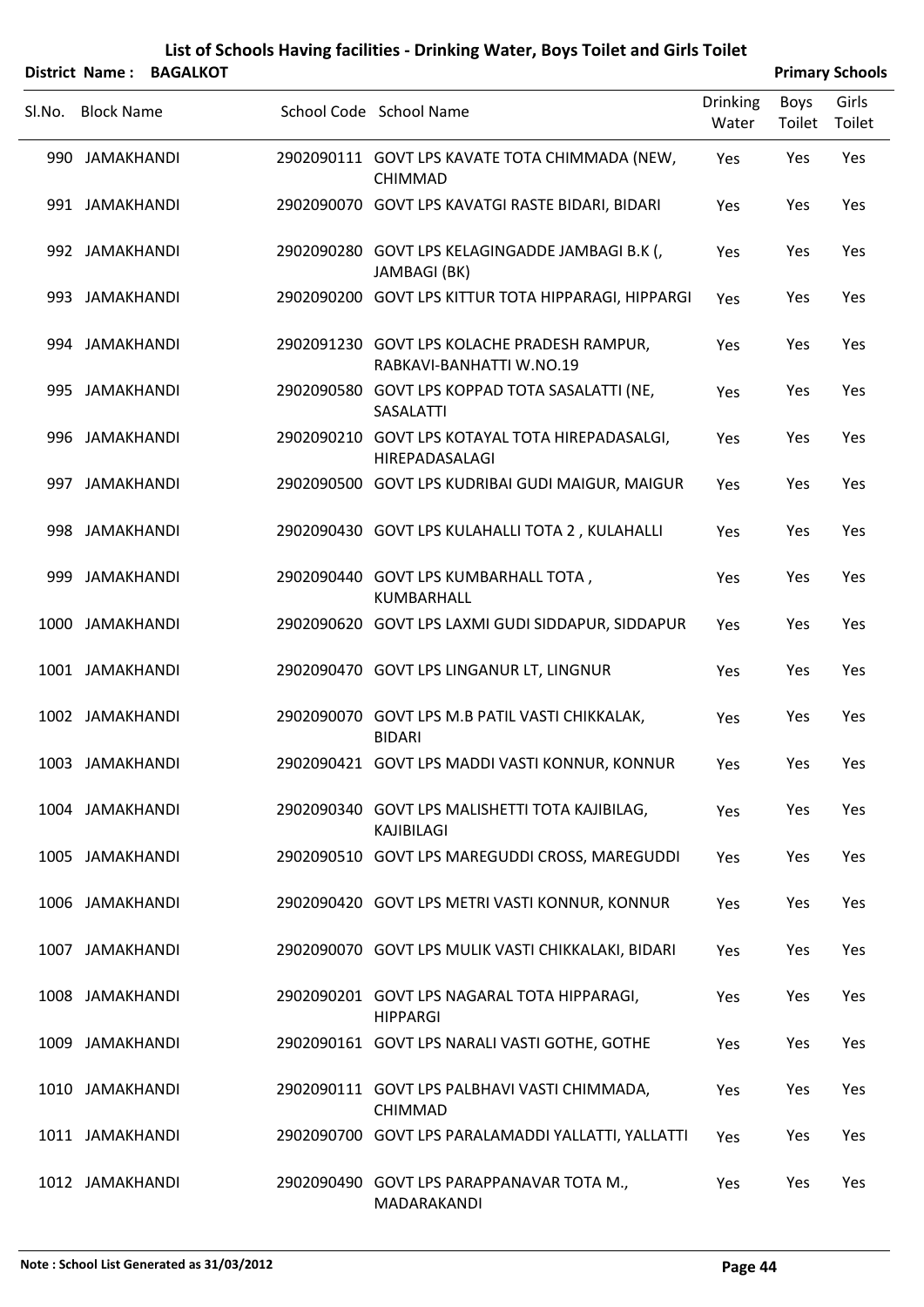|        |                   | District Name: BAGALKOT |                                                                               |                          |                | <b>Primary Schools</b> |
|--------|-------------------|-------------------------|-------------------------------------------------------------------------------|--------------------------|----------------|------------------------|
| SI.No. | <b>Block Name</b> |                         | School Code School Name                                                       | <b>Drinking</b><br>Water | Boys<br>Toilet | Girls<br>Toilet        |
|        | 1013 JAMAKHANDI   |                         | 2902090110 GOVT LPS PATIL TOTA CHIMMAD, CHIMMAD                               | Yes                      | Yes            | Yes                    |
|        | 1014 JAMAKHANDI   |                         | 2902091120 GOVT LPS PATIL VASTI BANAHATTI, RABKAVI-<br><b>BANHATTI W.NO.8</b> | Yes                      | Yes            | Yes                    |
|        | 1015 JAMAKHANDI   |                         | 2902090860 GOVT LPS RAMESHWAR COLONY JKD,<br>JAMAKHANDI WARD.NO.13            | Yes                      | Yes            | Yes                    |
|        | 1016 JAMAKHANDI   |                         | 2902090671 GOVT LPS RAVINDA H VASTI TOTH,<br><b>TODALABAGI</b>                | Yes                      | Yes            | Yes                    |
|        | 1017 JAMAKHANDI   |                         | 2902090460 GOVT LPS REVANSIDDESHWAR V KURAGOD,<br><b>KURAGOD</b>              | Yes                      | Yes            | Yes                    |
|        | 1018 JAMAKHANDI   |                         | 2902091540 GOVT LPS SA GUDI TERDAL, TERADAL<br>WARD.NO.19                     | Yes                      | Yes            | Yes                    |
|        | 1019 JAMAKHANDI   |                         | 2902090580 GOVT LPS SALBN. VASTI SASALATTI,<br>SASALATTI                      | Yes                      | Yes            | Yes                    |
|        | 1020 JAMAKHANDI   |                         | 2902090690 GOVT LPS SANAL VASTI TUNGAL (NEW),<br><b>TUNGAL</b>                | Yes                      | Yes            | Yes                    |
|        | 1021 JAMAKHANDI   |                         | 2902090010 GOVT LPS SANGAMESHWAR TOTA ADIHUDI,<br><b>ADIHUDI</b>              | Yes                      | Yes            | Yes                    |
|        | 1022 JAMAKHANDI   |                         | 2902090672 GOVT LPS SANSIDD CHOURI VASTI TOD.,<br><b>TODALABAGI</b>           | Yes                      | Yes            | Yes                    |
|        | 1023 JAMAKHANDI   |                         | 2902090360 GOVT LPS SHIROL ROAD KALAHALLI TOTA,<br>KALAHALLI                  | Yes                      | Yes            | Yes                    |
|        | 1024 JAMAKHANDI   |                         | 2902090110 GOVT LPS SIMI LAKKAVVA GUDI CHIMMAD,<br><b>CHIMMAD</b>             | Yes                      | Yes            | Yes                    |
|        | 1025 JAMAKHANDI   |                         | 2902090261 GOVT LPS SIMILAKKAVVAN GUDI JAGADAL,<br><b>JAGADAL</b>             | Yes                      | Yes            | Yes                    |
|        | 1026 JAMAKHANDI   |                         | 2902090690 GOVT LPS SINDHUR VASTI TUNGAL(NEW),<br><b>TUNGAL</b>               | Yes                      | Yes            | Yes                    |
|        | 1027 JAMAKHANDI   |                         | 2902090510 GOVT LPS SINDUR VASTI MAREGUDDI,<br><b>MAREGUDDI</b>               | Yes                      | Yes            | Yes                    |
|        | 1028 JAMAKHANDI   |                         | 2902090201 GOVT LPS SLG HIPPARAGI, HIPPARGI                                   | Yes                      | Yes            | Yes                    |
|        | 1029 JAMAKHANDI   |                         | 2902090670 GOVT LPS SURGOND VASTI TODALBAGI,<br><b>TODALABAGI</b>             | Yes                      | Yes            | Yes                    |
|        | 1030 JAMAKHANDI   |                         | 2902090430 GOVT LPS TALAVAR TOTA KULHALLI (NE,<br>KULAHALLI                   | Yes                      | Yes            | Yes                    |
|        | 1031 JAMAKHANDI   |                         | 2902091390 GOVT LPS TALLI TOTA TERADAL, TERADAL<br>WARD.NO.4                  | Yes                      | Yes            | Yes                    |
|        | 1032 JAMAKHANDI   |                         | 2902090671 GOVT LPS TELI TOTA GOTHE, TODALABAGI                               | Yes                      | Yes            | Yes                    |
|        | 1033 JAMAKHANDI   |                         | 2902090670 GOVT LPS TODALABAGI TOT , TODALABAGI                               | Yes                      | Yes            | Yes                    |
|        | 1034 JAMAKHANDI   |                         | 2902090690 GOVT LPS TUNGAL TOTA 1, TUNGAL                                     | Yes                      | Yes            | Yes                    |
|        | 1035 JAMAKHANDI   |                         | 2902091430 GOVT LPS VAYYAN MADDI TERDAL, TERADAL<br>WARD.NO.8                 | Yes                      | Yes            | Yes                    |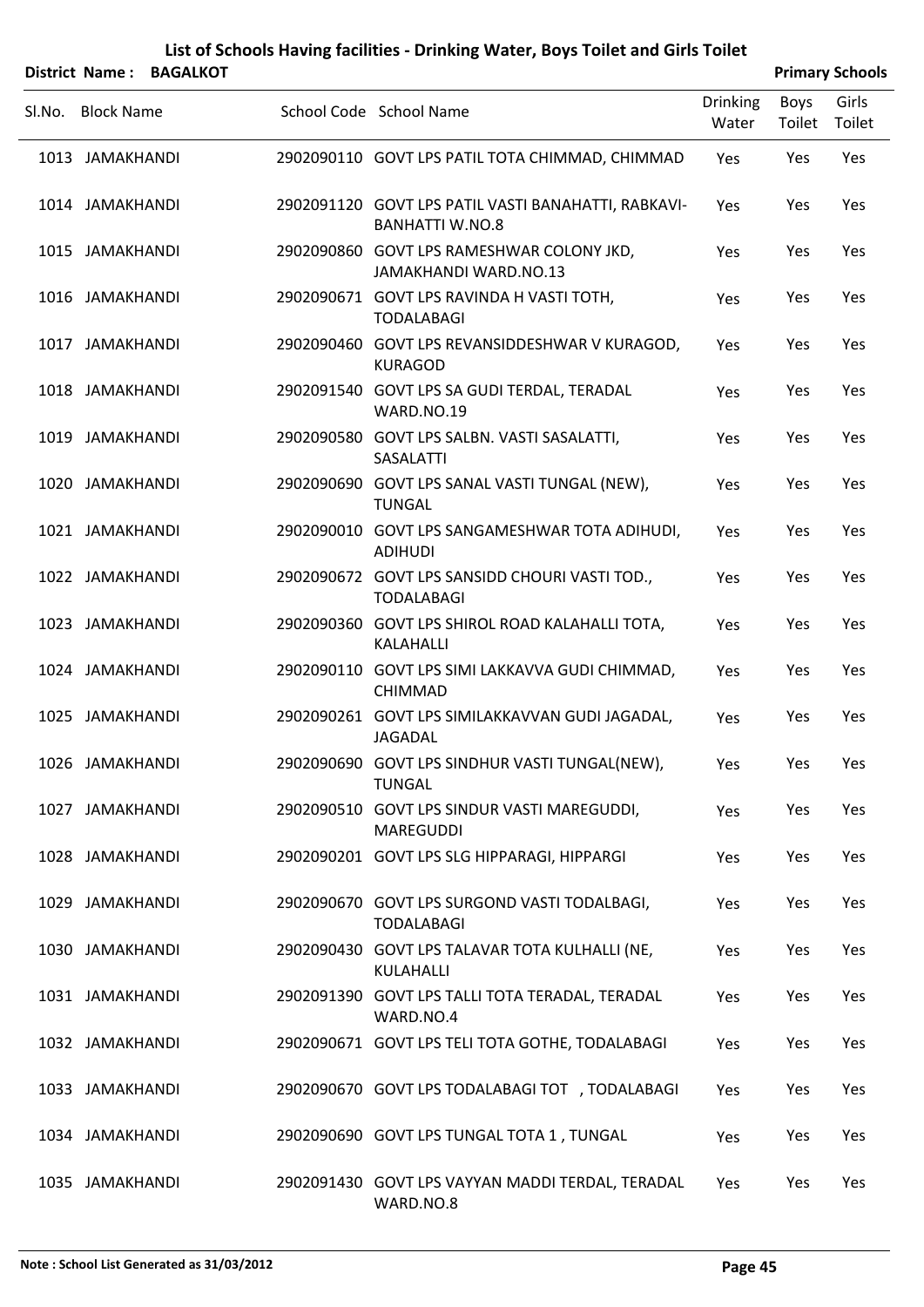|        |                   | District Name: BAGALKOT |                                                                            |                          |                | <b>Primary Schools</b> |
|--------|-------------------|-------------------------|----------------------------------------------------------------------------|--------------------------|----------------|------------------------|
| SI.No. | <b>Block Name</b> |                         | School Code School Name                                                    | <b>Drinking</b><br>Water | Boys<br>Toilet | Girls<br>Toilet        |
|        | 1036 JAMAKHANDI   |                         | 2902090210 GOVT LPS VEERABHADRESHWAR<br>HIREPADAS, HIREPADASALAGI          | Yes                      | Yes            | Yes                    |
|        | 1037 JAMAKHANDI   |                         | 2902090302 GOVT LPS VITTARAY MANDIR SIDDAPUR,<br>JAMAKHANDI (T.M.C)        | Yes                      | Yes            | Yes                    |
|        | 1038 JAMAKHANDI   |                         | 2902090710 GOVT LPS YARAGATTI TOTA, YARAGATTI                              | Yes                      | Yes            | Yes                    |
|        | 1039 JAMAKHANDI   |                         | 2902091440 GOVT MARATHI BS TERDAL, TERADAL<br>WARD.NO.9                    | Yes                      | Yes            | Yes                    |
|        | 1040 JAMAKHANDI   |                         | 2902090880 GOVT MARATHI MPS JAMAKHANDI,<br>JAMAKHANDI WARD.NO.15           | Yes                      | Yes            | Yes                    |
|        | 1041 JAMAKHANDI   |                         | 2902090790 GOVT MPS BANAHATTI, JAMAKHANDI<br>WARD.NO.6                     | Yes                      | Yes            | Yes                    |
|        | 1042 JAMAKHANDI   |                         | 2902090850 GOVT MPS GIRISH NAGAR JAMAKHAND,<br>JAMAKHANDI WARD.NO.12       | Yes                      | Yes            | Yes                    |
|        | 1043 JAMAKHANDI   |                         | 2902090160 GOVT MPS GOTHE, GOTHE                                           | Yes                      | Yes            | Yes                    |
|        | 1044 JAMAKHANDI   |                         | 2902090241 GOVT MPS HUNNUR, HUNNUR                                         | Yes                      | Yes            | Yes                    |
|        | 1045 JAMAKHANDI   |                         | 2902090950 GOVT MPS NO. 1 JAMAKHANDI,<br><b>JAMAKHANDI WARD.NO.22</b>      | Yes                      | Yes            | Yes                    |
|        | 1046 JAMAKHANDI   |                         | 2902090590 GOVT MPS SAVALAGI, SAVALAGI                                     | Yes                      | Yes            | Yes                    |
|        | 1047 JAMAKHANDI   |                         | 2902090770 GOVT NUTANA VIDYALAYA BANAHATT,<br><b>JAMAKHANDI WARD.NO.4</b>  | Yes                      | Yes            | Yes                    |
|        | 1048 JAMAKHANDI   |                         | 2902090880 GOVT PB PU JR.COLL. JAMAKHANDI,<br><b>JAMAKHANDI WARD.NO.15</b> | Yes                      | Yes            | Yes                    |
|        | 1049 JAMAKHANDI   |                         | 2902091000 GOVT SHAKUNTALA MGS JAMAKHAN,<br><b>JAMAKHANDI WARD.NO.27</b>   | Yes                      | Yes            | Yes                    |
|        | 1050 JAMAKHANDI   |                         | 2902090240 GOVT UB HPS HUNNUR, HUNNUR                                      | Yes                      | Yes            | Yes                    |
|        | 1051 JAMAKHANDI   |                         | 2902090160 GOVT UB LPS GOTHE, GOTHE                                        | Yes                      | Yes            | Yes                    |
|        | 1052 JAMAKHANDI   |                         | 2902091040 GOVT UBHPS NO.6TIPPU NAGAR,<br>JAMAKHANDI WARD.NO.31            | Yes                      | Yes            | Yes                    |
|        | 1053 JAMAKHANDI   |                         | 2902090670 GOVT UBLPS TODALABAGI, TODALABAGI                               | Yes                      | Yes            | Yes                    |
|        | 1054 JAMAKHANDI   |                         | 2902091380 GOVT UBMPS TERADAL, TERADAL<br>WARD.NO.3                        | Yes                      | Yes            | Yes                    |
|        | 1055 JAMAKHANDI   |                         | 2902091420 GOVT UGS TERADAL, TERADAL WARD.NO.7                             | Yes                      | Yes            | Yes                    |
|        | 1056 JAMAKHANDI   |                         | 2902090060 GOVT UHPS 1 BANAHATTI, BANAHATTI                                | Yes                      | Yes            | Yes                    |
|        | 1057 JAMAKHANDI   |                         | 2902090060 GOVT UHPS 2 BANAHATTI, BANAHATTI                                | Yes                      | Yes            | Yes                    |
|        | 1058 JAMAKHANDI   |                         | 2902090740 GOVT UHPS 3 JAMAKHANDI, JAMAKHANDI<br>WARD.NO.1                 | Yes                      | Yes            | Yes                    |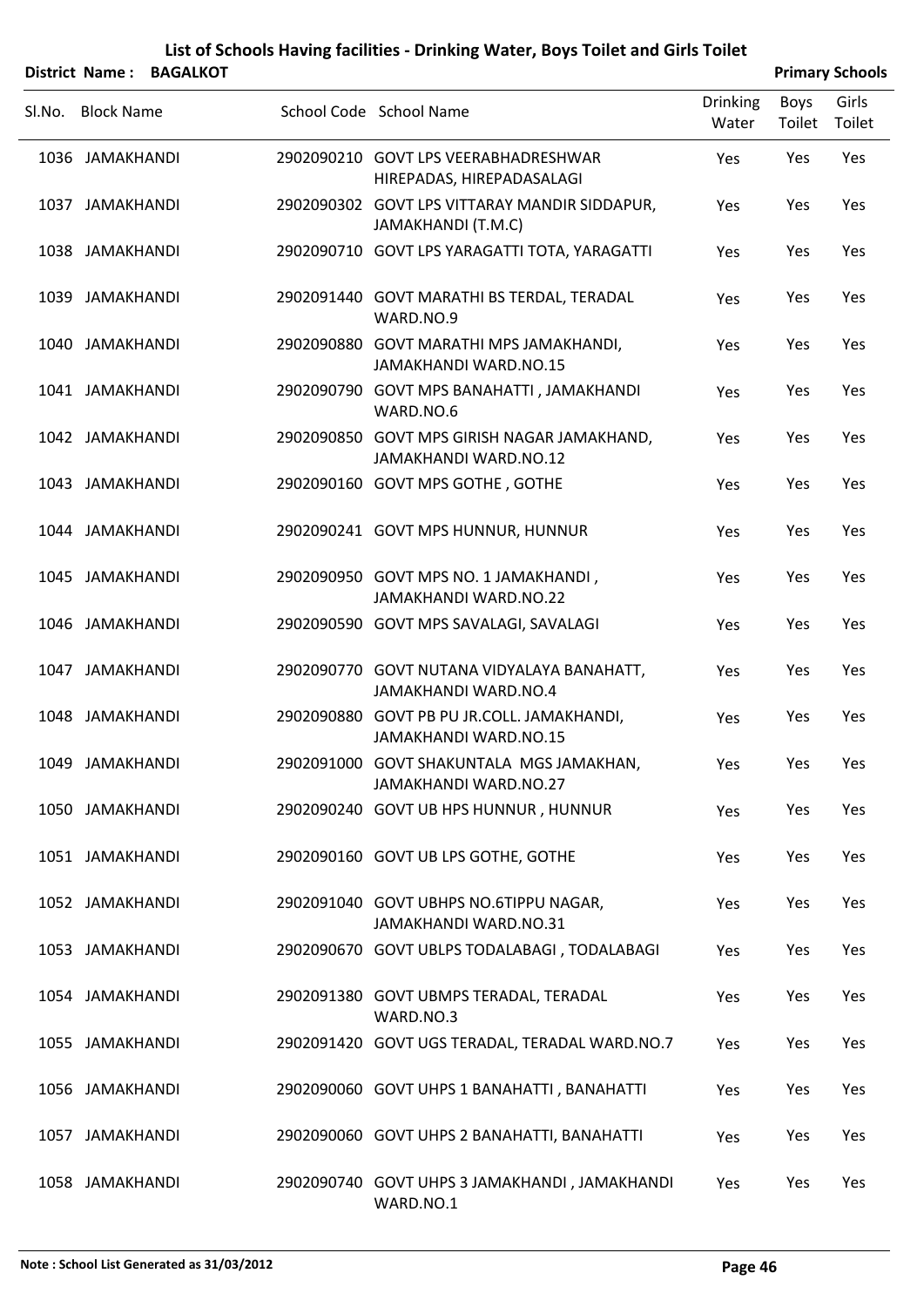|        |                   | District Name: BAGALKOT |                                                                            |                          |                | <b>Primary Schools</b> |
|--------|-------------------|-------------------------|----------------------------------------------------------------------------|--------------------------|----------------|------------------------|
| Sl.No. | <b>Block Name</b> |                         | School Code School Name                                                    | <b>Drinking</b><br>Water | Boys<br>Toilet | Girls<br>Toilet        |
|        | 1059 JAMAKHANDI   |                         | 2902090010 GOVT UHPS ADIHUDI, ADIHUDI                                      | Yes                      | Yes            | Yes                    |
|        | 1060 JAMAKHANDI   |                         | 2902090200 GOVT UHPS HIPPARGI, HIPPARGI                                    | Yes                      | Yes            | Yes                    |
|        | 1061 JAMAKHANDI   |                         | 2902091250 GOVT UHPS HOSUR, RABKAVI-BANHATTI<br>W.NO.21                    | Yes                      | Yes            | Yes                    |
|        | 1062 JAMAKHANDI   |                         | 2902090063 GOVT UHPS NO 4 KHDC BANAHATTI,<br><b>BANAHATTI</b>              | Yes                      | Yes            | Yes                    |
|        | 1063 JAMAKHANDI   |                         | 2902090950 GOVT UHPS NO. 1 JAMAKHANDI,<br><b>JAMAKHANDI WARD.NO.22</b>     | Yes                      | Yes            | Yes                    |
|        | 1064 JAMAKHANDI   |                         | 2902090920 GOVT UHPS NO.5 JAMAKHANDI,<br>JAMAKHANDI WARD.NO.19             | Yes                      | Yes            | Yes                    |
|        | 1065 JAMAKHANDI   |                         | 2902091340 GOVT UHPS RABAKAVI, RABKAVI-BANHATTI<br>W.NO.30                 | Yes                      | Yes            | Yes                    |
|        | 1066 JAMAKHANDI   |                         | 2902091210 GOVT UHPS RAMAPUR, RABKAVI-BANHATTI<br>W.NO.17                  | Yes                      | Yes            | Yes                    |
|        | 1067 JAMAKHANDI   |                         | 2902090070 GOVT ULBS BIDARI, BIDARI                                        | Yes                      | Yes            | Yes                    |
|        | 1068 JAMAKHANDI   |                         | 2902090110 GOVT ULPS CHIMMAD, CHIMMAD                                      | Yes                      | Yes            | Yes                    |
|        | 1069 JAMAKHANDI   |                         | 2902090170 GOVT ULPS HALINGALI, HALINGALI                                  | Yes                      | Yes            | Yes                    |
|        | 1070 JAMAKHANDI   |                         | 2902090220 GOVT ULPS HULYAL, HULYAL                                        | Yes                      | Yes            | Yes                    |
|        | 1071 JAMAKHANDI   |                         | 2902090280 GOVT ULPS JAMBAGI BK, JAMBAGI (BK)                              | Yes                      | Yes            | Yes                    |
|        | 1072 JAMAKHANDI   |                         | 2902090670 GOVT ULPS KALABILAGI, TODALABAGI                                | Yes                      | Yes            | Yes                    |
|        | 1073 JAMAKHANDI   |                         | 2902091110 GOVT ULPS LAXMI NAGAR BANAHATTI,<br>RABKAVI-BANHATTI W.NO.7     | Yes                      | Yes            | Yes                    |
|        | 1074 JAMAKHANDI   |                         | 2902091030 GOVT ULPS M. COLONY JAMAKHANDI,<br><b>JAMAKHANDI WARD.NO.30</b> | Yes                      | Yes            | Yes                    |
|        | 1075 JAMAKHANDI   |                         | 2902091040 GOVT ULPS RAHIMAT NAGAR JAMKHANDI,<br>JAMAKHANDI WARD.NO.31     | Yes                      | Yes            | Yes                    |
|        | 1076 JAMAKHANDI   |                         | 2902090191 GOVT ULPS SARADAR GUDD HANAGANDI,<br>HANAGANDI                  | Yes                      | Yes            | Yes                    |
|        | 1077 JAMAKHANDI   |                         | 2902090590 GOVT ULPS SAVALAGI, SAVALAGI                                    | Yes                      | Yes            | Yes                    |
|        | 1078 JAMAKHANDI   |                         | 2902090800 GOVT UMPS 2 JAMAKHANDI, JAMAKHANDI<br>WARD.NO.7                 | Yes                      | Yes            | Yes                    |
|        | 1079 JAMAKHANDI   |                         | 2902090190 GOVT URDU HPS HANGANADI, HANAGANDI                              | Yes                      | Yes            | Yes                    |
|        | 1080 JAMAKHANDI   |                         | 2902090040 GOVT URDU LPS ASANGI, ASANGI                                    | Yes                      | Yes            | Yes                    |
|        | 1081 JAMAKHANDI   |                         | 2902090820 KGBV SCHOOL JAMAKHANDI, JAMAKHANDI<br>WARD.NO.9                 | Yes                      | Yes            | Yes                    |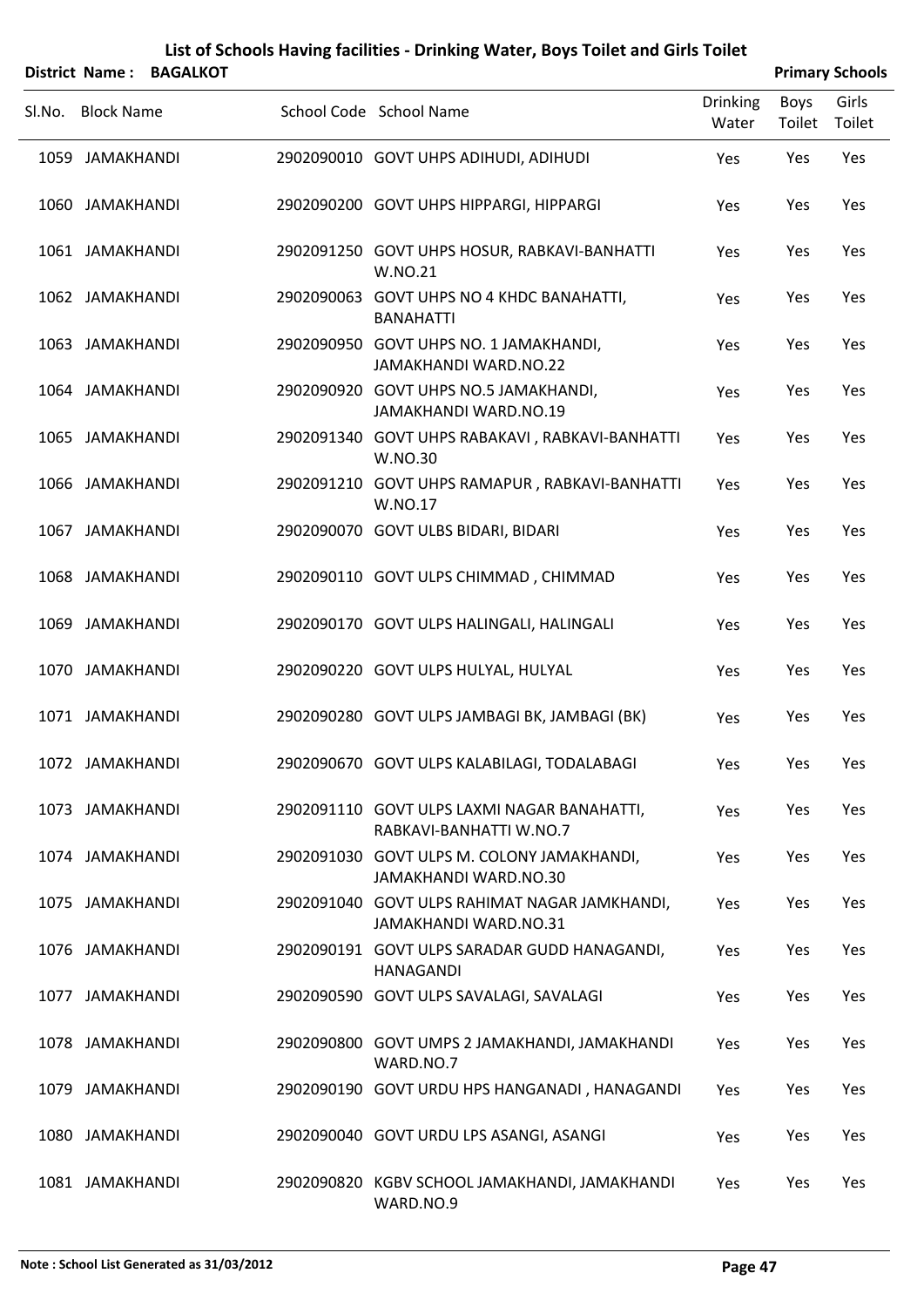| District Name:    | <b>BAGALKOT</b> | List of Schools Having facilities - Drinking Water, Boys Toilet and Girls Toilet |                          |                       | <b>Primary Schools</b> |
|-------------------|-----------------|----------------------------------------------------------------------------------|--------------------------|-----------------------|------------------------|
| Sl.No. Block Name |                 | School Code School Name                                                          | <b>Drinking</b><br>Water | <b>Boys</b><br>Toilet | Girls<br>Toilet        |
| 1082 MUDHOL       |                 | 2902111100 ADARSH VIDYLAY RMSA SCH, GIRIGAON                                     | Yes                      | Yes                   | Yes                    |
| 1083 MUDHOL       |                 | 2902110520 GHPS PUJAR MADDI MARAPUR, MARAPUR                                     | Yes                      | Yes                   | Yes                    |
| 1084 MUDHOL       |                 | 2902110390 GOVT BISALSIDDESHWAR LPS KESARGOPPA,<br><b>KESARGOPPA</b>             | Yes                      | Yes                   | Yes                    |
| 1085 MUDHOL       |                 | 2902110430 GOVT GHPS LOKAPUR, LOKAPUR                                            | Yes                      | Yes                   | Yes                    |
| 1086 MUDHOL       |                 | 2902110010 GOVT HPS AKKIMARADI, AKKIMARDI                                        | Yes                      | Yes                   | Yes                    |
| 1087 MUDHOL       |                 | 2902110020 GOVT HPS ALAGUNDI (BK), ALGUNDI (BK)                                  | Yes                      | Yes                   | Yes                    |
| 1088 MUDHOL       |                 | 2902110030 GOVT HPS ANTAPUR, ANTAPUR                                             | Yes                      | Yes                   | Yes                    |
| 1089 MUDHOL       |                 | 2902110040 GOVT HPS BADNUR, BADNUR                                               | Yes                      | Yes                   | Yes                    |
| 1090 MUDHOL       |                 | 2902110070 GOVT HPS BANTANUR, BANTANUR                                           | Yes                      | Yes                   | Yes                    |
| 1091 MUDHOL       |                 | 2902110050 GOVT HPS BARAGI, BARAGI                                               | Yes                      | Yes                   | Yes                    |
| 1092 MUDHOL       |                 | 2902110410 GOVT HPS BASAVAGAR KULALI, KULALI                                     | Yes                      | Yes                   | Yes                    |
| 1093 MUDHOL       |                 | 2902110060 GOVT HPS BELAGALI J PLOT, BELAGALI                                    | Yes                      | Yes                   | Yes                    |
| 1094 MUDHOL       |                 | 2902110060 GOVT HPS BELAGALI SIDDAPUR TOTA 2,<br><b>BELAGALI</b>                 | Yes                      | Yes                   | Yes                    |
| 1095 MUDHOL       |                 | 2902110080 GOVT HPS BIDARI, BIDARI                                               | Yes                      | Yes                   | Yes                    |
| 1096 MUDHOL       |                 | 2902110090 GOVT HPS BISANAL, BISANAL                                             | Yes                      | Yes                   | Yes                    |
| 1097 MUDHOL       |                 | 2902110140 GOVT HPS BUDNI (PM), BUDNI (PM)                                       | Yes                      | Yes                   | Yes                    |
| 1098 MUDHOL       |                 | 2902110110 GOVT HPS BUDNI KD, BUDNI KHURD                                        | Yes                      | Yes                   | Yes                    |
| 1099 MUDHOL       |                 | 2902110140 GOVT HPS BUDNI PM TOTA, BUDNI (PM)                                    | Yes                      | Yes                   | Yes                    |
| 1100 MUDHOL       |                 | 2902111320 GOVT HPS BUNDI PD, MAHALINGPUR<br>WARD.NO.22                          | Yes                      | Yes                   | Yes                    |
| 1101 MUDHOL       |                 | 2902110160 GOVT HPS CHANAL, CHANAL                                               | Yes                      | Yes                   | Yes                    |
| 1102 MUDHOL       |                 | 2902110180 GOVT HPS CHIKKUR, CHIKKUR                                             | Yes                      | Yes                   | Yes                    |
| 1103 MUDHOL       |                 | 2902110190 GOVT HPS CHINCHAKANDI (BK),<br>CHINCHAKANDI (BK)                      | Yes                      | Yes                   | Yes                    |
| 1104 MUDHOL       |                 | 2902110200 GOVT HPS CHINCHAKANDI(KD),<br>CHINCHAKANDI(KD)                        | Yes                      | Yes                   | Yes                    |

#### **Note : School List Generated as 31/03/2012 Page 48**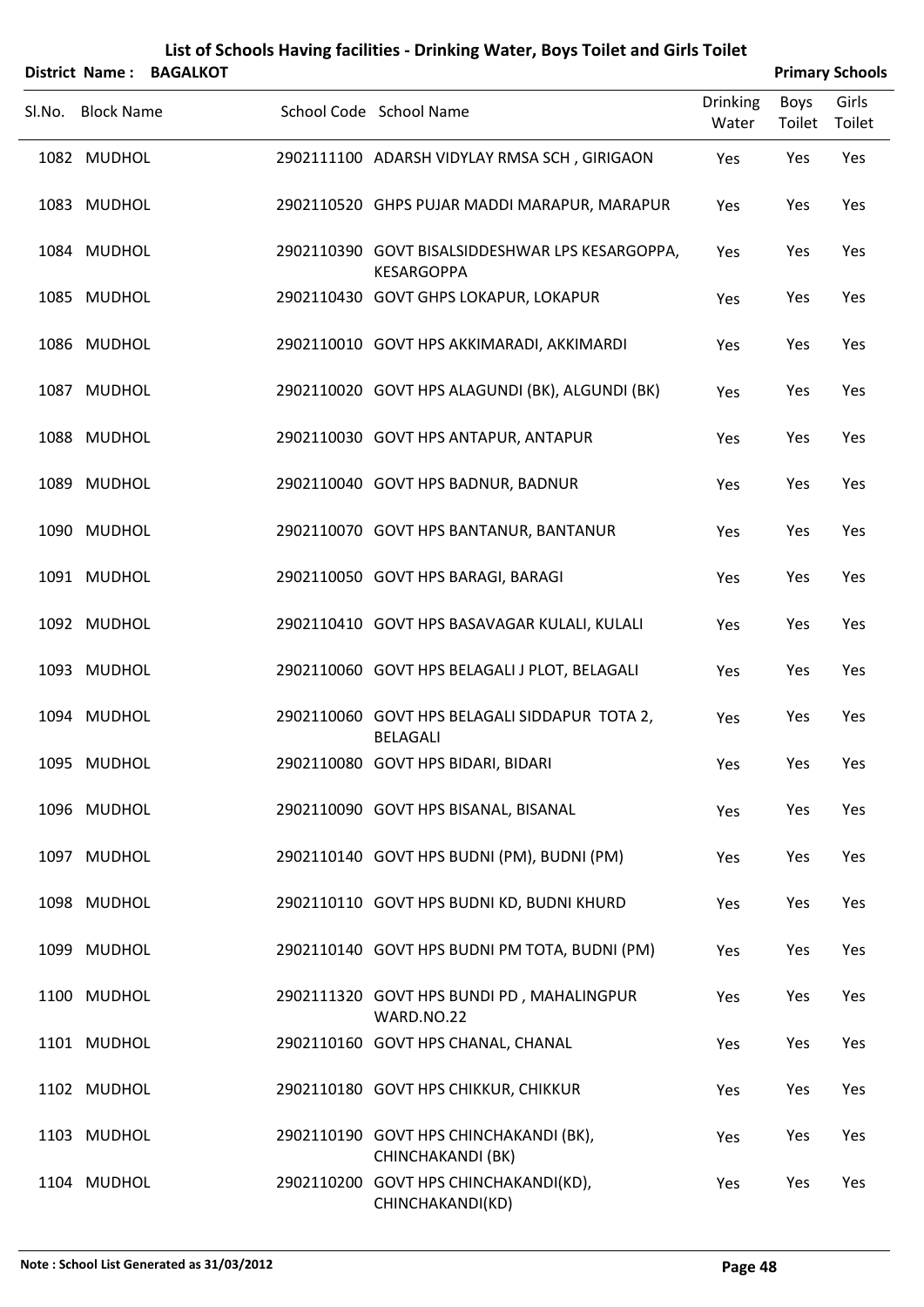|        | District Name:    | <b>BAGALKOT</b> |                                                                           |                          |                | <b>Primary Schools</b> |
|--------|-------------------|-----------------|---------------------------------------------------------------------------|--------------------------|----------------|------------------------|
| SI.No. | <b>Block Name</b> |                 | School Code School Name                                                   | <b>Drinking</b><br>Water | Boys<br>Toilet | Girls<br>Toilet        |
|        | 1105 MUDHOL       |                 | 2902110210 GOVT HPS CHITRABHANUKOTI,<br><b>CHITRABHANUKOTI</b>            | Yes                      | Yes            | Yes                    |
|        | 1106 MUDHOL       |                 | 2902110170 GOVT HPS CHOUDAPUR, CHOUDAPUR                                  | Yes                      | Yes            | Yes                    |
|        | 1107 MUDHOL       |                 | 2902110690 GOVT HPS DADDEMMADEVI SANGANATTI,<br>SANGANATTI                | Yes                      | Yes            | Yes                    |
|        | 1108 MUDHOL       |                 | 2902110220 GOVT HPS DADNATTI, DADNATTI                                    | Yes                      | Yes            | Yes                    |
|        | 1109 MUDHOL       |                 | 2902110230 GOVT HPS DHAVALESHWAR,<br>DHAVALESHWAR                         | Yes                      | Yes            | Yes                    |
|        | 1110 MUDHOL       |                 | 2902110130 GOVT HPS GIUNDABAGI TOTA BUDNI, BUDNI<br>(PD)                  | Yes                      | Yes            | Yes                    |
|        | 1111 MUDHOL       |                 | 2902110240 GOVT HPS GULGALJAMBAGI, GULGALJAMBGI                           | Yes                      | Yes            | Yes                    |
|        | 1112 MUDHOL       |                 | 2902110260 GOVT HPS HALKI, HALKI                                          | Yes                      | Yes            | Yes                    |
|        | 1113 MUDHOL       |                 | 2902110270 GOVT HPS HEBBAL, HEBBAL                                        | Yes                      | Yes            | Yes                    |
|        | 1114 MUDHOL       |                 | 2902110280 GOVT HPS HOSAKOTI, HOSAKOTI                                    | Yes                      | Yes            | Yes                    |
|        | 1115 MUDHOL       |                 | 2902110290 GOVT HPS INGALAGI DPEP INGALAGI,<br><b>INGALGI</b>             | Yes                      | Yes            | Yes                    |
|        | 1116 MUDHOL       |                 | 2902110300 GOVT HPS JALIBER, JALIBER                                      | Yes                      | Yes            | Yes                    |
|        | 1117 MUDHOL       |                 | 2902110330 GOVT HPS JALIKATTI, JALIKATTI (KD)                             | Yes                      | Yes            | Yes                    |
|        | 1118 MUDHOL       |                 | 2902110310 GOVT HPS JAMBAGI K D, JAMBGI (KD)                              | Yes                      | Yes            | Yes                    |
|        | 1119 MUDHOL       |                 | 2902110340 GOVT HPS JEERGAL, JEERGAL                                      | Yes                      | Yes            | Yes                    |
|        | 1120 MUDHOL       |                 | 2902110320 GOVT HPS JUNNUR, JUNNUR                                        | Yes                      | Yes            | Yes                    |
|        | 1121 MUDHOL       |                 | 2902110370 GOVT HPS KANASAGERI, KANASAGERI                                | Yes                      | Yes            | Yes                    |
|        | 1122 MUDHOL       |                 | 2902110380 GOVT HPS KASABA JAMBAGI, KASABA<br>JAMBAGI (B.K)               | Yes                      | Yes            | Yes                    |
|        | 1123 MUDHOL       |                 | 2902110060 GOVT HPS KD TOTA BELAGALI, BELAGALI                            | Yes                      | Yes            | Yes                    |
|        | 1124 MUDHOL       |                 | 2902111300 GOVT HPS KENGERI MADDI MAHALINGAPUR,<br>MAHALINGPUR WARD.NO.20 | Yes                      | Yes            | Yes                    |
|        | 1125 MUDHOL       |                 | 2902110390 GOVT HPS KESARAGOPPA TOT NO.1,<br><b>KESARGOPPA</b>            | Yes                      | Yes            | Yes                    |
|        | 1126 MUDHOL       |                 | 2902110390 GOVT HPS KESARGOPPA, KESARGOPPA                                | Yes                      | Yes            | Yes                    |
|        |                   |                 |                                                                           |                          |                |                        |

1127 MUDHOL 2902110400 GOVT HPS KISHORI, KISHORI Yes Yes Yes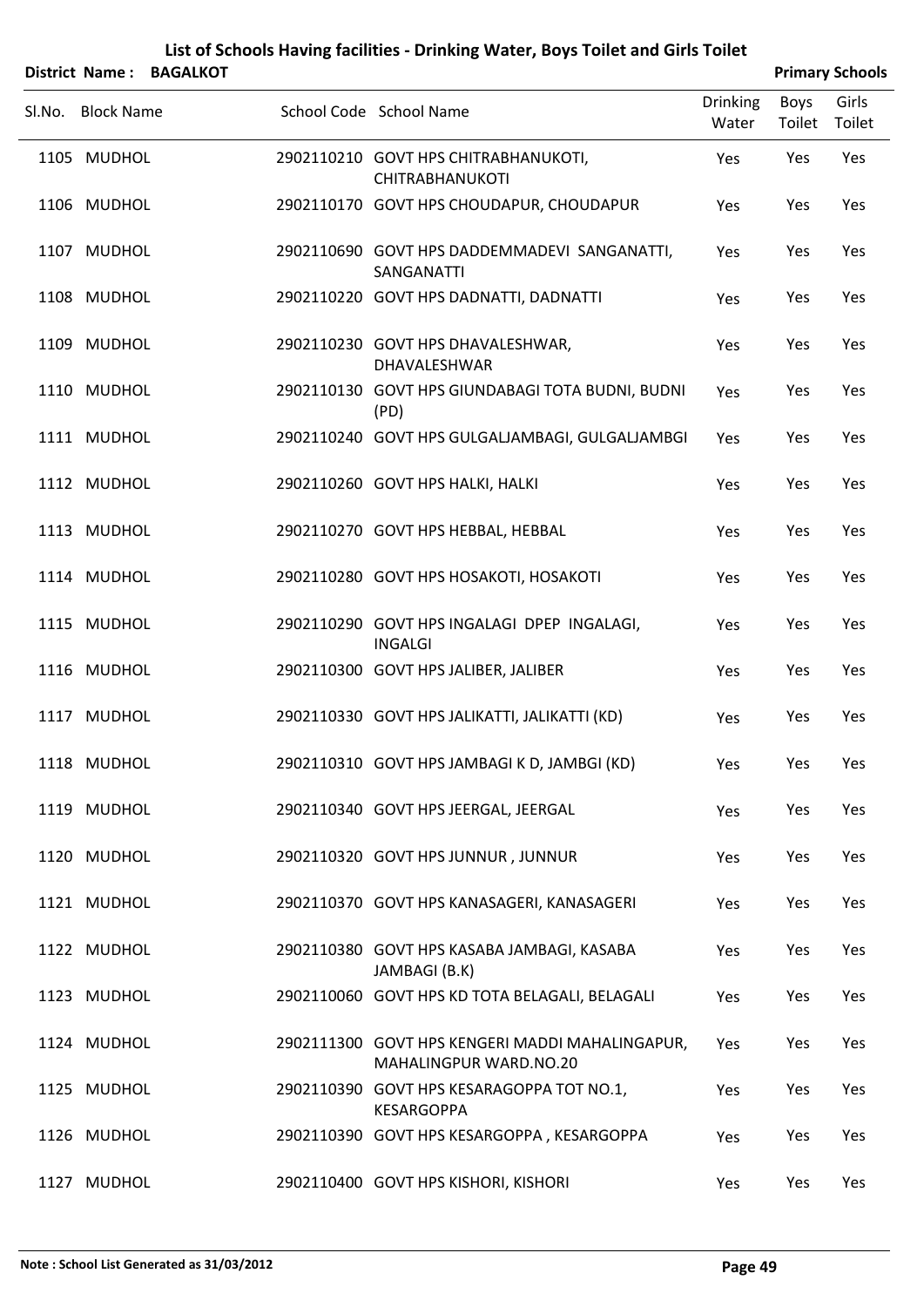|        |                   | District Name: BAGALKOT |                                                                      |                          |                | <b>Primary Schools</b> |
|--------|-------------------|-------------------------|----------------------------------------------------------------------|--------------------------|----------------|------------------------|
| Sl.No. | <b>Block Name</b> |                         | School Code School Name                                              | <b>Drinking</b><br>Water | Boys<br>Toilet | Girls<br>Toilet        |
|        | 1128 MUDHOL       |                         | 2902110410 GOVT HPS KULALI, KULALI                                   | Yes                      | Yes            | Yes                    |
|        | 1129 MUDHOL       |                         | 2902110420 GOVT HPS LAXANATTI, LAXANATTI                             | Yes                      | Yes            | Yes                    |
|        | 1130 MUDHOL       |                         | 2902110440 GOVT HPS MACHAKNUR, MACHAKNUR                             | Yes                      | Yes            | Yes                    |
|        | 1131 MUDHOL       |                         | 2902110450 GOVT HPS MADHABHAVI, MADHABHAVI                           | Yes                      | Yes            | Yes                    |
|        | 1132 MUDHOL       |                         | 2902110470 GOVT HPS MALALI, MALALI                                   | Yes                      | Yes            | Yes                    |
|        | 1133 MUDHOL       |                         | 2902110480 GOVT HPS MALAPUR, MALAPUR                                 | Yes                      | Yes            | Yes                    |
|        | 1134 MUDHOL       |                         | 2902111410 GOVT HPS MALLAMANAGAR, MUDHOL,<br><b>MUDHOL WARD NO.8</b> | Yes                      | Yes            | Yes                    |
|        | 1135 MUDHOL       |                         | 2902110500 GOVT HPS MALLAPUR SL, MALLAPUR (SL)                       | Yes                      | Yes            | Yes                    |
|        | 1136 MUDHOL       |                         | 2902110750 GOVT HPS MALLAPUR SM, VANTAGODI                           | Yes                      | Yes            | Yes                    |
|        | 1137 MUDHOL       |                         | 2902110061 GOVT HPS MANTUR TOTA BELAGALI,<br><b>BELAGALI</b>         | Yes                      | Yes            | Yes                    |
|        | 1138 MUDHOL       |                         | 2902111510 GOVT HPS MARAPUR, MUDHOL WARD NO.18                       | Yes                      | Yes            | Yes                    |
|        | 1139 MUDHOL       |                         | 2902110540 GOVT HPS MELLIGERI, MELLIGERI                             | Yes                      | Yes            | Yes                    |
|        | 1140 MUDHOL       |                         | 2902110550 GOVT HPS METAGUDD, METAGUD                                | Yes                      | Yes            | Yes                    |
|        | 1141 MUDHOL       |                         | 2902110560 GOVT HPS MIRJI, MIRJI                                     | Yes                      | Yes            | Yes                    |
|        | 1142 MUDHOL       |                         | 2902110230 GOVT HPS MORBAD TOTA, DHAVALESHWAR                        | Yes                      | Yes            | Yes                    |
|        | 1143 MUDHOL       |                         | 2902110570 GOVT HPS MUDDAPUR, MUDDAPUR                               | Yes                      | Yes            | Yes                    |
|        | 1144 MUDHOL       |                         | 2902110590 GOVT HPS MUGALKHOD TOTA 2,<br><b>MUGALKHOD</b>            | Yes                      | Yes            | Yes                    |
|        | 1145 MUDHOL       |                         | 2902110590 GOVT HPS MUGALKHOD, MUGALKHOD                             | Yes                      | Yes            | Yes                    |
|        | 1146 MUDHOL       |                         | 2902110600 GOVT HPS NAGANAPUR, NAGANAPUR                             | Yes                      | Yes            | Yes                    |
|        | 1147 MUDHOL       |                         | 2902110610 GOVT HPS NAGARAL, NAGARAL                                 | Yes                      | Yes            | Yes                    |
|        | 1148 MUDHOL       |                         | 2902110620 GOVT HPS NANDAGAON, NANDGAON                              | Yes                      | Yes            | Yes                    |
|        | 1149 MUDHOL       |                         | 2902110630 GOVT HPS NINGAPUR, NINGAPUR                               | Yes                      | Yes            | Yes                    |
|        | 1150 MUDHOL       |                         | 2902110410 GOVT HPS P NAGAR KULALI, KULALI                           | Yes                      | Yes            | Yes                    |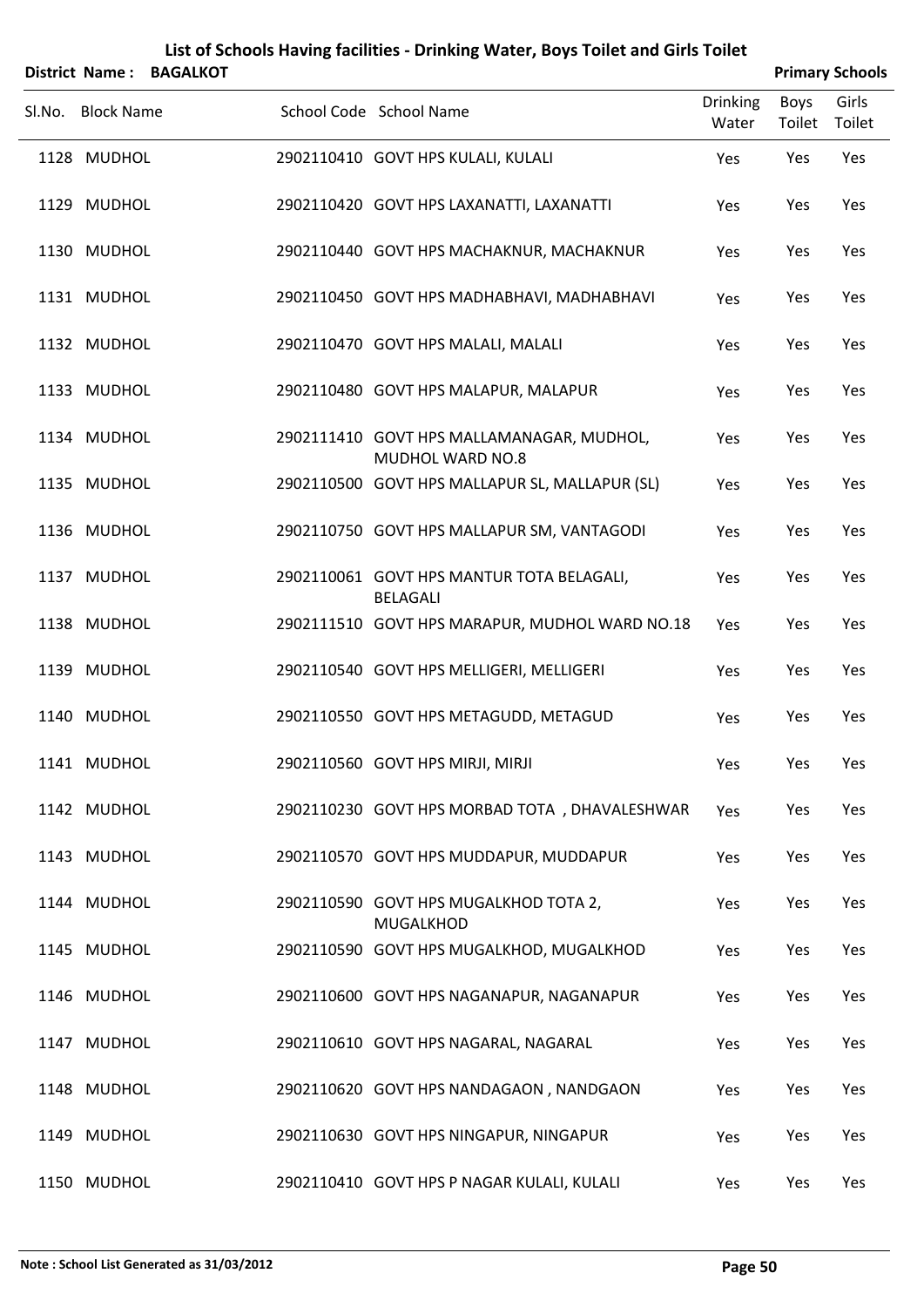|        | District Name:    | <b>BAGALKOT</b> |                                                                          |                          |                | <b>Primary Schools</b> |
|--------|-------------------|-----------------|--------------------------------------------------------------------------|--------------------------|----------------|------------------------|
| SI.No. | <b>Block Name</b> |                 | School Code School Name                                                  | <b>Drinking</b><br>Water | Boys<br>Toilet | Girls<br>Toilet        |
|        | 1151 MUDHOL       |                 | 2902110650 GOVT HPS PETLUR, PETLUR                                       | Yes                      | Yes            | Yes                    |
|        | 1152 MUDHOL       |                 | 2902110660 GOVT HPS RANJANAGI, RANJANAGI                                 | Yes                      | Yes            | Yes                    |
|        | 1153 MUDHOL       |                 | 2902110670 GOVT HPS RUGI, RUGI                                           | Yes                      | Yes            | Yes                    |
|        | 1154 MUDHOL       |                 | 2902110680 GOVT HPS SAIDAPUR NO 1, SAIDAPUR                              | Yes                      | Yes            | Yes                    |
|        | 1155 MUDHOL       |                 | 2902110680 GOVT HPS SAIDAPUR, SAIDAPUR                                   | Yes                      | Yes            | Yes                    |
|        | 1156 MUDHOL       |                 | 2902110690 GOVT HPS SANGANATTI, SANGANATTI                               | Yes                      | Yes            | Yes                    |
|        | 1157 MUDHOL       |                 | 2902110700 GOVT HPS SHIROL ADS TOTA, SHIROL                              | Yes                      | Yes            | Yes                    |
|        | 1158 MUDHOL       |                 | 2902110700 GOVT HPS SHIROL MD TOTA, SHIROL                               | Yes                      | Yes            | Yes                    |
|        | 1159 MUDHOL       |                 | 2902110700 GOVT HPS SHIROL TOTA NO 1, SHIROL                             | Yes                      | Yes            | Yes                    |
|        | 1160 MUDHOL       |                 | 2902110700 GOVT HPS SHIROL, SHIROL                                       | Yes                      | Yes            | Yes                    |
|        | 1161 MUDHOL       |                 | 2902110710 GOVT HPS SORAGAON, SORAGAON                                   | Yes                      | Yes            | Yes                    |
|        | 1162 MUDHOL       |                 | 2902111130 GOVT HPS UBS GADAGALLI MLP,<br><b>MAHALINGPUR WARD.NO.3</b>   | Yes                      | Yes            | Yes                    |
|        | 1163 MUDHOL       |                 | 2902110730 GOVT HPS UTTUR, UTTUR                                         | Yes                      | Yes            | Yes                    |
|        | 1164 MUDHOL       |                 | 2902110740 GOVT HPS VAJJARAMATTI, VAJJARMATTI                            | Yes                      | Yes            | Yes                    |
|        | 1165 MUDHOL       |                 | 2902110750 GOVT HPS VANTAGODI, VANTAGODI                                 | Yes                      | Yes            | Yes                    |
|        | 1166 MUDHOL       |                 | 2902110760 GOVT HPS VARCHAGAL, VARCHAGAL                                 | Yes                      | Yes            | Yes                    |
|        | 1167 MUDHOL       |                 | 2902110430 GOVT HPS VENKATAPUR LOKAPUR, LOKAPUR                          | Yes                      | Yes            | Yes                    |
|        | 1168 MUDHOL       |                 | 2902111510 GOVT JAIHIND HPS MUDHOL 1, MUDHOL<br>WARD NO.18               | Yes                      | Yes            | Yes                    |
|        | 1169 MUDHOL       |                 | 2902110585 GOVT JAIHIND HPS MUDHOL 2, MUDHOL<br><b>RURAL</b>             | Yes                      | Yes            | Yes                    |
|        | 1170 MUDHOL       |                 | 2902111220 GOVT KGHPS MAHALINGAPUR,<br>MAHALINGPUR WARD.NO.12            | Yes                      | Yes            | Yes                    |
|        | 1171 MUDHOL       |                 | 2902111340 GOVT L P S MYAGADI TOTA NANDAGAON,<br><b>MUDHOL WARD NO.1</b> | Yes                      | Yes            | Yes                    |
|        | 1172 MUDHOL       |                 | 2902110462 GOVT LPS NARAGATTI TO MARAPUR,<br>MAHALINGAPUR (T.M.C)        | Yes                      | Yes            | Yes                    |
|        | 1173 MUDHOL       |                 | 2902110061 GOVT LPS ANGADI TOTA BELAGALI, BELAGALI                       | Yes                      | Yes            | Yes                    |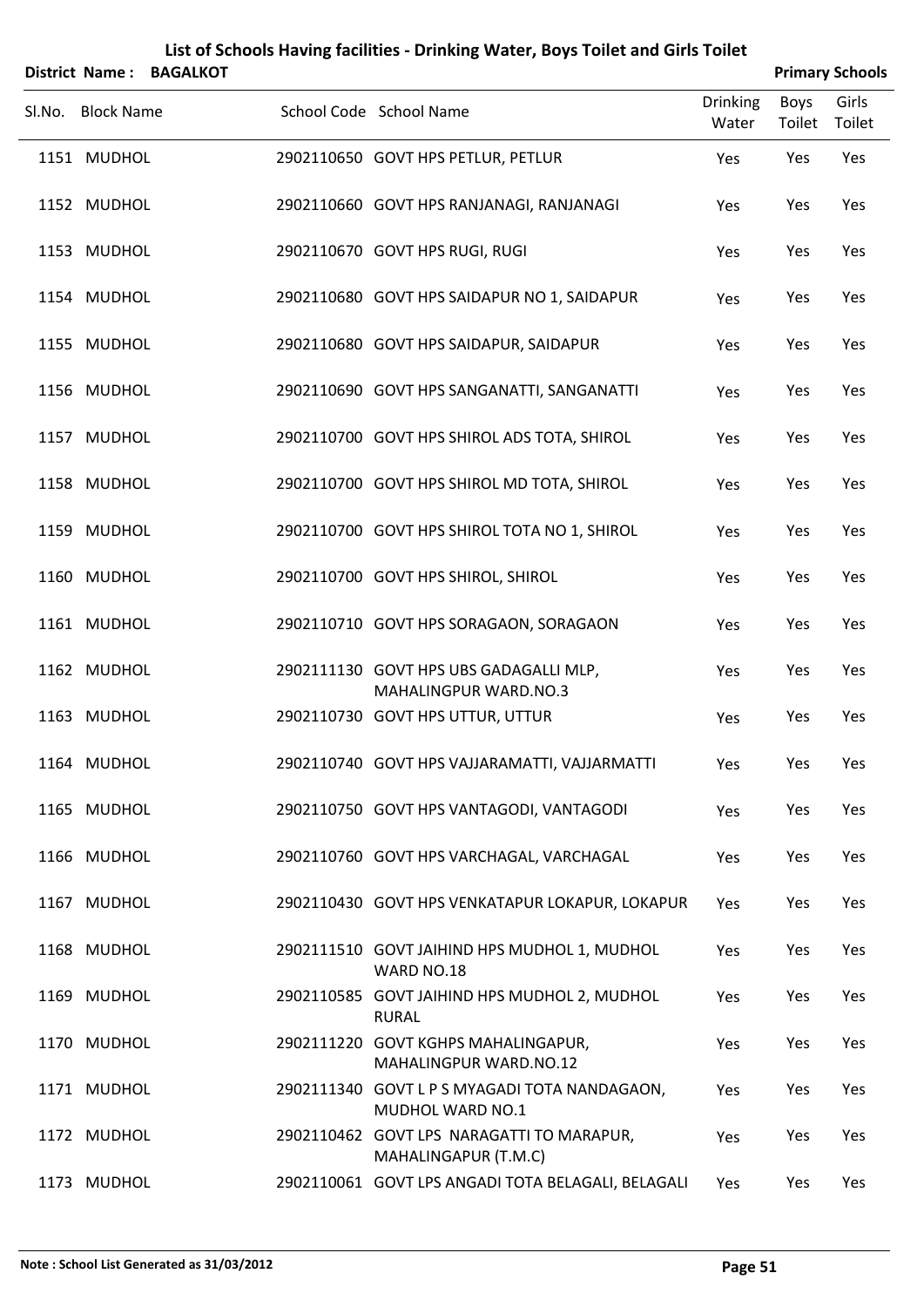|                   | District Name: BAGALKOT |                                                                    |                          |                | <b>Primary Schools</b> |
|-------------------|-------------------------|--------------------------------------------------------------------|--------------------------|----------------|------------------------|
| SI.No. Block Name |                         | School Code School Name                                            | <b>Drinking</b><br>Water | Boys<br>Toilet | Girls<br>Toilet        |
| 1174 MUDHOL       |                         | 2902110701 GOVT LPS B LAKKAMADEVI TOT SHIROL,<br><b>SHIROL</b>     | Yes                      | Yes            | Yes                    |
| 1175 MUDHOL       |                         | 2902110610 GOVT LPS BANADAVASTI NAGARAL,<br>NAGARAL                | Yes                      | Yes            | Yes                    |
| 1176 MUDHOL       |                         | 2902110070 GOVT LPS BANTANUR JANATA PLOT,<br><b>BANTANUR</b>       | Yes                      | Yes            | Yes                    |
| 1177 MUDHOL       |                         | 2902110590 GOVT LPS BASALATTI TOTA NO 4.,<br><b>MUGALKHOD</b>      | Yes                      | Yes            | Yes                    |
| 1178 MUDHOL       |                         | 2902110590 GOVT LPS BASAVANAGAR MUGALKHOD,<br><b>MUGALKHOD</b>     | Yes                      | Yes            | Yes                    |
| 1179 MUDHOL       |                         | 2902110420 GOVT LPS BASAVAPATTANA LAXANATTI,<br><b>LAXANATTI</b>   | Yes                      | Yes            | Yes                    |
| 1180 MUDHOL       |                         | 2902110050 GOVT LPS BASAVESHWAR BARAGI TOTA (,<br><b>BARAGI</b>    | Yes                      | Yes            | Yes                    |
| 1181 MUDHOL       |                         | 2902110701 GOVT LPS BEERASHIDDESWAR SHIROL,<br><b>SHIROL</b>       | Yes                      | Yes            | Yes                    |
| 1182 MUDHOL       |                         | 2902110060 GOVT LPS BELAGALI S TOTA 3, BELAGALI                    | Yes                      | Yes            | Yes                    |
| 1183 MUDHOL       |                         | 2902110060 GOVT LPS BELAGALI TOTA 1, BELAGALI                      | Yes                      | Yes            | Yes                    |
| 1184 MUDHOL       |                         | 2902110080 GOVT LPS BIDARI JANATA PLOT, BIDARI                     | Yes                      | Yes            | Yes                    |
| 1185 MUDHOL       |                         | 2902110100 GOVT LPS BOMMANABUDNI,<br><b>BOMMANABUDNI</b>           | Yes                      | Yes            | Yes                    |
| 1186 MUDHOL       |                         | 2902110120 GOVT LPS BUDNI BK, BUDNI (BK)                           | Yes                      | Yes            | Yes                    |
| 1187 MUDHOL       |                         | 2902110701 GOVT LPS CHACHILAYAR TOTA SHIROL,<br><b>SHIROL</b>      | Yes                      | Yes            | Yes                    |
| 1188 MUDHOL       |                         | 2902110180 GOVT LPS CHIKKUR LT, CHIKKUR                            | Yes                      | Yes            | Yes                    |
| 1189 MUDHOL       |                         | 2902110230 GOVT LPS DESHP.TOTA DHAVALESHWAR,<br>DHAVALESHWAR       | Yes                      | Yes            | Yes                    |
| 1190 MUDHOL       |                         | 2902110250 GOVT LPS DODAMANI TO HALAGALI (new),<br><b>HALAGALI</b> | Yes                      | Yes            | Yes                    |
| 1191 MUDHOL       |                         | 2902110550 GOVT LPS DONI TOTA MEAGUDDA,<br><b>METAGUD</b>          | Yes                      | Yes            | Yes                    |
| 1192 MUDHOL       |                         | 2902111100 GOVT LPS GIRAGAON R.C, GIRIGAON                         | Yes                      | Yes            | Yes                    |
| 1193 MUDHOL       |                         | 2902110480 GOVT LPS HANUMAN NAGAR SHIROL,<br><b>MALAPUR</b>        | Yes                      | Yes            | Yes                    |
| 1194 MUDHOL       |                         | 2902110270 GOVT LPS HEBBAL CROSS HEBBAL, HEBBAL                    | Yes                      | Yes            | Yes                    |
| 1195 MUDHOL       |                         | 2902110130 GOVT LPS HUDDARA TOTA BUDNI P D,<br><b>BUDNI (PD)</b>   | Yes                      | Yes            | Yes                    |
| 1196 MUDHOL       |                         | 2902110440 GOVT LPS HUGGI TOTA MACHAKANUR,<br><b>MACHAKNUR</b>     | Yes                      | Yes            | Yes                    |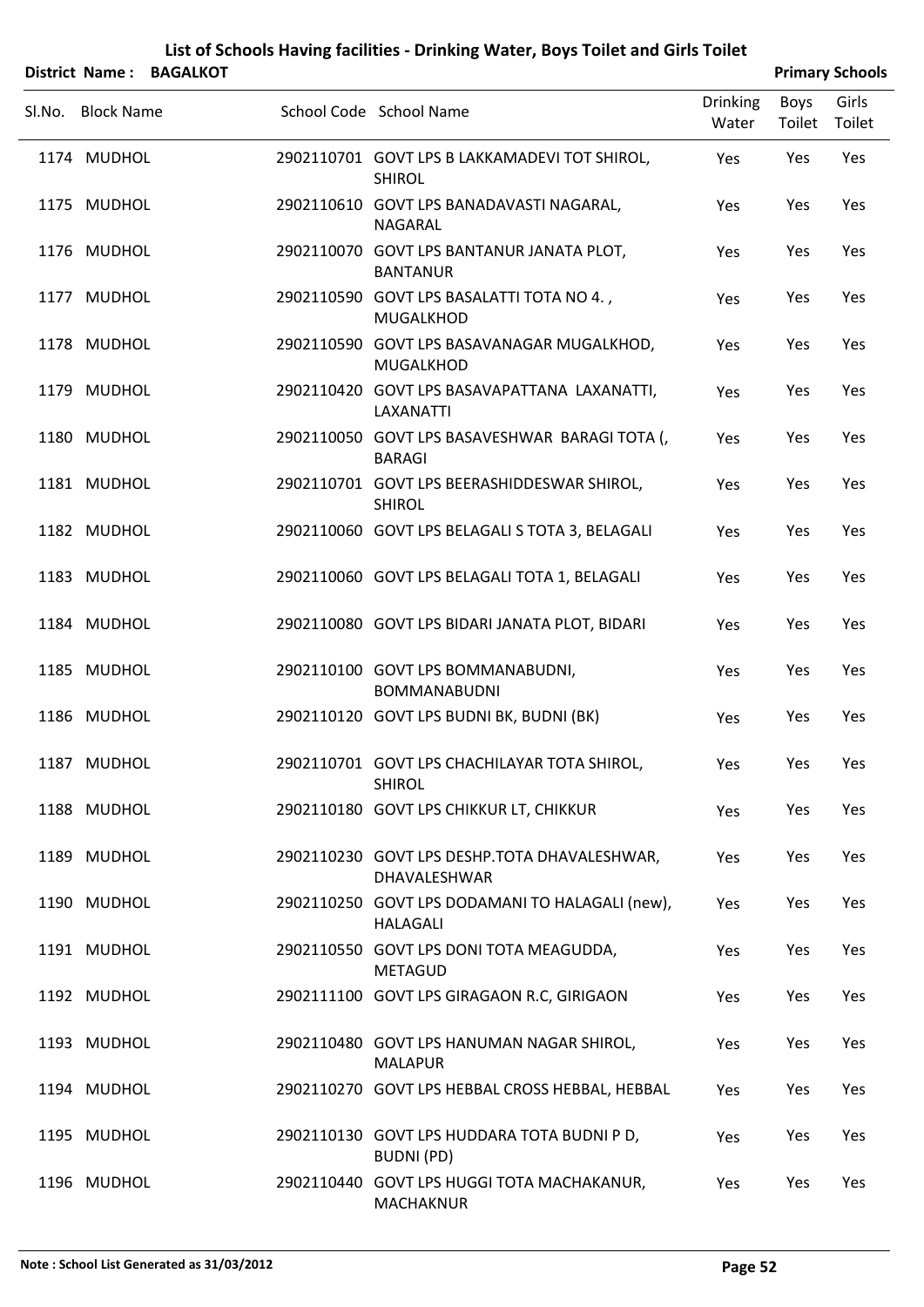|        |                   | District Name: BAGALKOT |                                                                     |                          |                | <b>Primary Schools</b> |
|--------|-------------------|-------------------------|---------------------------------------------------------------------|--------------------------|----------------|------------------------|
| Sl.No. | <b>Block Name</b> |                         | School Code School Name                                             | <b>Drinking</b><br>Water | Boys<br>Toilet | Girls<br>Toilet        |
|        | 1197 MUDHOL       |                         | 2902110590 GOVT LPS HUNDEKAR TOTA NO-5,<br><b>MUGALKHOD</b>         | Yes                      | Yes            | Yes                    |
|        | 1198 MUDHOL       |                         | 2902110410 GOVT LPS HUNSIGADDI TOTA KULALI, KULALI                  | Yes                      | Yes            | Yes                    |
|        | 1199 MUDHOL       |                         | 2902110061 GOVT LPS ITAPI TOTA BELAGALI, BELAGALI                   | Yes                      | Yes            | Yes                    |
|        | 1200 MUDHOL       |                         | 2902110061 GOVT LPS JADHAV TOTA BELAGALI, BELAGALI                  | Yes                      | Yes            | Yes                    |
|        | 1201 MUDHOL       |                         | 2902110431 GOVT LPS JANATA PLOT DADANATTI,<br><b>LOKAPUR</b>        | Yes                      | Yes            | Yes                    |
|        | 1202 MUDHOL       |                         | 2902110510 GOVT LPS JOD HANUMAN MANTUR,<br><b>MANTUR</b>            | Yes                      | Yes            | Yes                    |
|        | 1203 MUDHOL       |                         | 2902110760 GOVT LPS KEMPANDI TOTA, VARCHAGAL                        | Yes                      | Yes            | Yes                    |
|        | 1204 MUDHOL       |                         | 2902110750 GOVT LPS KOREMMADEVI TOTA,<br><b>VANTAGODI</b>           | Yes                      | Yes            | Yes                    |
|        | 1205 MUDHOL       |                         | 2902110062 GOVT LPS KORREMAN TO BELAGALI,<br><b>BELAGALI</b>        | Yes                      | Yes            | Yes                    |
|        | 1206 MUDHOL       |                         | 2902110020 GOVT LPS LAXANI TOTA ALAGUNDI BK,<br>ALGUNDI (BK)        | Yes                      | Yes            | Yes                    |
|        | 1207 MUDHOL       |                         | 2902110711 GOVT LPS LAXMINAGAR KAGI TOTA,<br>SORAGAON               | Yes                      | Yes            | Yes                    |
|        | 1208 MUDHOL       |                         | 2902110750 GOVT LPS LAXMINAGAR VANTAGODI (NEW),<br><b>VANTAGODI</b> | Yes                      | Yes            | Yes                    |
|        | 1209 MUDHOL       |                         | 2902110470 GOVT LPS MALALI VILLAGE MALAL, MALALI                    | Yes                      | Yes            | Yes                    |
|        | 1210 MUDHOL       |                         | 2902110062 GOVT LPS MALINGAYYA BELAGALI, BELAGALI                   | Yes                      | Yes            | Yes                    |
|        | 1211 MUDHOL       |                         | 2902110464 GOVT LPS MAMADAPUR TOTA,<br>MAHALINGAPUR (T.M.C)         | Yes                      | Yes            | Yes                    |
|        | 1212 MUDHOL       |                         | 2902110520 GOVT LPS MARAPUR TOTA MARAPUR,<br><b>MARAPUR</b>         | Yes                      | Yes            | Yes                    |
|        | 1213 MUDHOL       |                         | 2902110530 GOVT LPS MARIKATTI, MARIKATTI                            | Yes                      | Yes            | Yes                    |
|        | 1214 MUDHOL       |                         | 2902110740 GOVT LPS MAVINAMADDI TOTA BIDARI,<br>VAJJARMATTI         | Yes                      | Yes            | Yes                    |
|        | 1215 MUDHOL       |                         | 2902110550 GOVT LPS METAGUDDA, METAGUD                              | Yes                      | Yes            | Yes                    |
|        | 1216 MUDHOL       |                         | 2902110090 GOVT LPS MUDALAGI TOTA BISANAL,<br><b>BISANAL</b>        | Yes                      | Yes            | Yes                    |
|        | 1217 MUDHOL       |                         | 2902110590 GOVT LPS MUGALKHOD TOTA 1,<br><b>MUGALKHOD</b>           | Yes                      | Yes            | Yes                    |
|        | 1218 MUDHOL       |                         | 2902110610 GOVT LPS NAGARAL TOTA, NAGARAL                           | Yes                      | Yes            | Yes                    |
|        | 1219 MUDHOL       |                         | 2902110620 GOVT LPS NANDAGAON VASTI NANDAGAON,<br><b>NANDGAON</b>   | Yes                      | Yes            | Yes                    |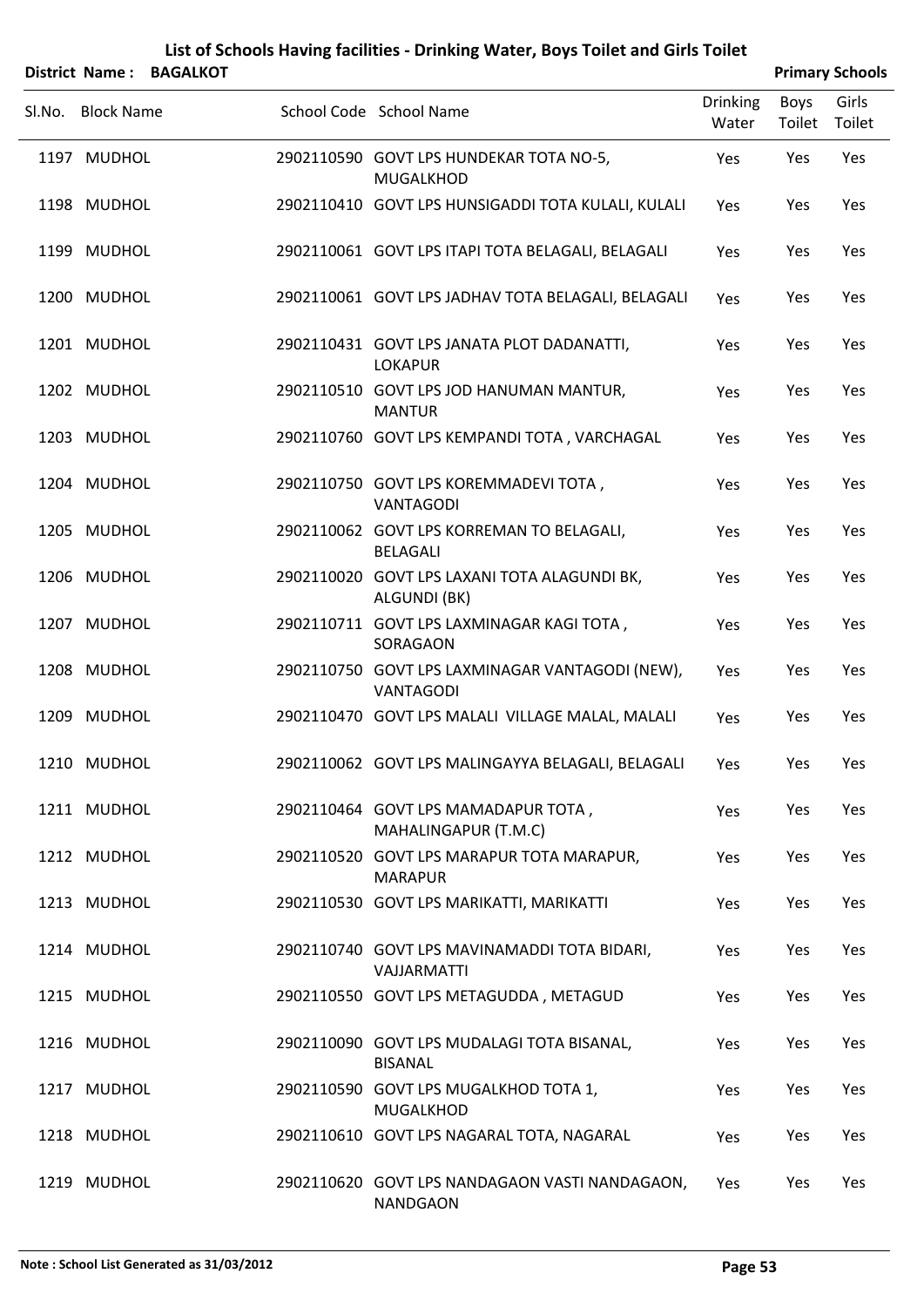| District Name: BAGALKOT |                                                                       |                          |                | <b>Primary Schools</b> |
|-------------------------|-----------------------------------------------------------------------|--------------------------|----------------|------------------------|
| Sl.No. Block Name       | School Code School Name                                               | <b>Drinking</b><br>Water | Boys<br>Toilet | Girls<br>Toilet        |
| 1220 MUDHOL             | 2902110410 GOVT LPS NARAGATTI TOTA KULALI, KULALI                     | Yes                      | Yes            | Yes                    |
| 1221 MUDHOL             | 2902110180 GOVT LPS NAYAKAR TOTA CHIKKUR, CHIKKUR                     | Yes                      | Yes            | Yes                    |
| 1222 MUDHOL             | 2902110540 GOVT LPS NAYAKARA TOTA MELLIGERI,<br><b>MELLIGERI</b>      | Yes                      | Yes            | Yes                    |
| 1223 MUDHOL             | 2902111060 GOVT LPS PALKIMA NYA ARALIKATTI,<br>PALKIMANYA             | Yes                      | Yes            | Yes                    |
| 1224 MUDHOL             | 2902110470 GOVT LPS PANCHAGAVI (NAVIK MATA) MA,<br><b>MALALI</b>      | Yes                      | Yes            | Yes                    |
| 1225 MUDHOL             | 2902110250 GOVT LPS PATIL TOTA HALAGALI, HALAGALI                     | Yes                      | Yes            | Yes                    |
| 1226 MUDHOL             | 2902110061 GOVT LPS SADASHIVA NAGAR BELAGALI,<br><b>BELAGALI</b>      | Yes                      | Yes            | Yes                    |
| 1227 MUDHOL             | 2902110140 GOVT LPS SIDDARUDH PRIMARY SCHOOL B,<br><b>BUDNI (PM)</b>  | Yes                      | Yes            | Yes                    |
| 1228 MUDHOL             | 2902110750 GOVT LPS SIMESALAD MADDI MIRJI,<br><b>VANTAGODI</b>        | Yes                      | Yes            | Yes                    |
| 1229 MUDHOL             | 2902110720 GOVT LPS TIMMAPUR, TIMMAPUR                                | Yes                      | Yes            | Yes                    |
| 1230 MUDHOL             | 2902110480 GOVT LPS TOMARE TOTA MALAPUR,<br><b>MALAPUR</b>            | Yes                      | Yes            | Yes                    |
| 1231 MUDHOL             | 2902110730 GOVT LPS UTTUR (BASAVESHWAR NAGAR),<br><b>UTTUR</b>        | Yes                      | Yes            | Yes                    |
| 1232 MUDHOL             | 2902110770 GOVT LPS VAJJARAMATTI VILLAGE,<br>YADAHALLI INGALAGI       | Yes                      | Yes            | Yes                    |
| 1233 MUDHOL             | 2902110431 GOVT LPS VENKATESHWAR NAGAR<br>LOKAPUR, LOKAPUR            | Yes                      | Yes            | Yes                    |
| 1234 MUDHOL             | 2902110090 GOVT LPS WALI TOTA BISNAL, BISANAL                         | Yes                      | Yes            | Yes                    |
| 1235 MUDHOL             | 2902111380 GOVT MARATHI GIRLS SCHOOL MUDH,<br><b>MUDHOL WARD NO.5</b> | Yes                      | Yes            | Yes                    |
| 1236 MUDHOL             | 2902111600 GOVT MKBS MUDHOL, MUDHOL WARD<br><b>NO.27</b>              | Yes                      | Yes            | Yes                    |
| 1237 MUDHOL             | 2902111380 GOVT MKGS MUDHOL, MUDHOL WARD NO.5                         | Yes                      | Yes            | Yes                    |
| 1238 MUDHOL             | 2902110060 GOVT MPS BELAGALI, BELAGALI                                | Yes                      | Yes            | Yes                    |
| 1239 MUDHOL             | 2902110250 GOVT MPS HALAGALI, HALAGALI                                | Yes                      | Yes            | Yes                    |
| 1240 MUDHOL             | 2902110430 GOVT MPS LOKAPUR, LOKAPUR                                  | Yes                      | Yes            | Yes                    |
| 1241 MUDHOL             | 2902111450 GOVT MPS MAHALINGAPUR, MUDHOL<br>WARD NO.12                | Yes                      | Yes            | Yes                    |
| 1242 MUDHOL             | 2902110770 GOVT MPS YADAHALLI-INGALAGI,<br>YADAHALLI INGALAGI         | Yes                      | Yes            | Yes                    |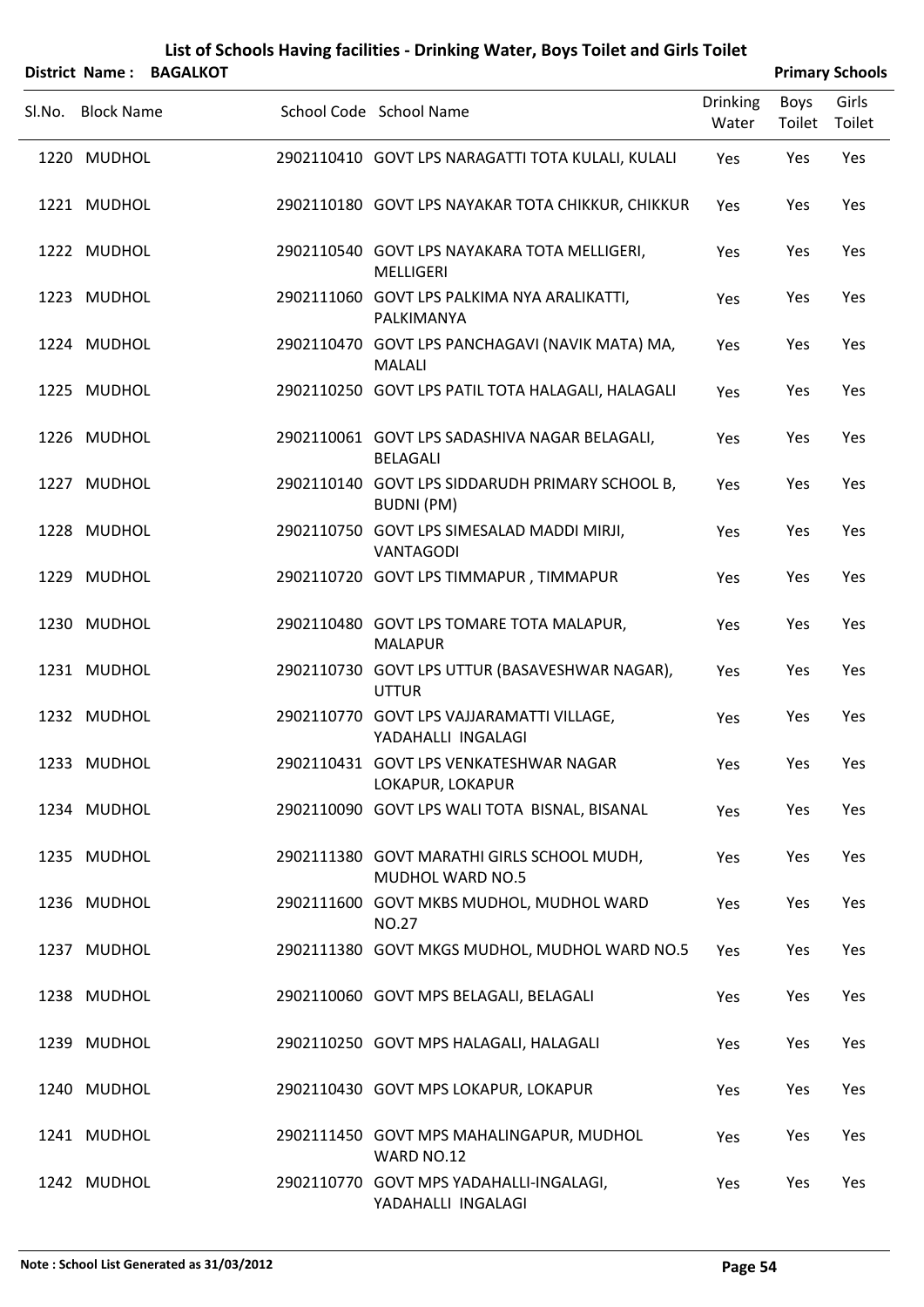| <b>District Name:</b> | <b>BAGALKOT</b> | List of Schools Having facilities - Drinking Water, Boys Toilet and Girls Toilet |                          |                | <b>Primary Schools</b> |
|-----------------------|-----------------|----------------------------------------------------------------------------------|--------------------------|----------------|------------------------|
| Sl.No. Block Name     |                 | School Code School Name                                                          | <b>Drinking</b><br>Water | Boys<br>Toilet | Girls<br>Toilet        |
| 1243 MUDHOL           |                 | 2902111400 GOVT POLICE COLNY LPS MUDHOL, MUDHOL<br>WARD NO.7                     | Yes                      | Yes            | Yes                    |
| 1244 MUDHOL           |                 | 2902110701 GOVT SCHOOL HUGAR TOTA SHIROL, SHIROL                                 | Yes                      | Yes            | Yes                    |
| 1245 MUDHOL           |                 | 2902111130 GOVT SCP MPS MAHALINGAPUR,<br>MAHALINGPUR WARD.NO.3                   | Yes                      | Yes            | Yes                    |
| 1246 MUDHOL           |                 | 2902110510 GOVT TMPS MANTUR, MANTUR                                              | Yes                      | Yes            | Yes                    |
| 1247 MUDHOL           |                 | 2902110590 GOVT UB HPS MUGALKHOD, MUGALKHOD                                      | Yes                      | Yes            | Yes                    |
| 1248 MUDHOL           |                 | 2902110570 GOVT UB LPS MUDDAPUR, MUDDAPUR                                        | Yes                      | Yes            | Yes                    |
| 1249 MUDHOL           |                 | 2902110585 GOVT UBHPS KUMBAR GALLI MUDHOL,<br><b>MUDHOL RURAL</b>                | Yes                      | Yes            | Yes                    |
| 1250 MUDHOL           |                 | 2902110701 GOVT UBHPS MANTUR, SHIROL                                             | Yes                      | Yes            | Yes                    |
| 1251 MUDHOL           |                 | 2902110450 GOVT UBLPS MADABHAVI, MADHABHAVI                                      | Yes                      | Yes            | Yes                    |
| 1252 MUDHOL           |                 | 2902110520 GOVT UBLPS MARAPUR (new), MARAPUR                                     | Yes                      | Yes            | Yes                    |
| 1253 MUDHOL           |                 | 2902110610 GOVT UBLPS NAGARAL, NAGARAL                                           | Yes                      | Yes            | Yes                    |
| 1254 MUDHOL           |                 | 2902111250 GOVT UBLPS SADHUNAGUDI<br>MAHALINGAPUR, MAHALINGPUR                   | Yes                      | Yes            | Yes                    |
| 1255 MUDHOL           |                 | 2902110700 GOVT UBLPS SHIROL, SHIROL                                             | Yes                      | Yes            | Yes                    |
| 1256 MUDHOL           |                 | 2902110580 GOVT UBMPS MUDHOL, MUDHOL RURAL                                       | Yes                      | Yes            | Yes                    |
| 1257 MUDHOL           |                 | 2902110230 GOVT UBS DHAVALESHWAR,<br>DHAVALESHWAR                                | Yes                      | Yes            | Yes                    |
| 1258 MUDHOL           |                 | 2902110380 GOVT UBS KASABA JAMBAGI, KASABA<br>JAMBAGI (B.K)                      | Yes                      | Yes            | Yes                    |
| 1259 MUDHOL           |                 | 2902111220 GOVT UBS MAHALINGAPUR, MAHALINGPUR<br>WARD.NO.12                      | Yes                      | Yes            | Yes                    |
| 1260 MUDHOL           |                 | 2902110430 GOVT UHPS LOKAPUR, LOKAPUR                                            | Yes                      | Yes            | Yes                    |
| 1261 MUDHOL           |                 | 2902111450 GOVT UHPS MALLAMMA NAGAR MUDHOL,<br>MUDHOL WARD NO.12                 | Yes                      | Yes            | Yes                    |
| 1262 MUDHOL           |                 | 2902110585 GOVT ULPS BEPARI GALLI MUDHOL,<br><b>MUDHOL RURAL</b>                 | Yes                      | Yes            | Yes                    |
| 1263 MUDHOL           |                 | 2902111410 GOVT ULPS FAIZA NAGAR MUDHOL (NEW),<br><b>MUDHOL WARD NO.8</b>        | Yes                      | Yes            | Yes                    |
| 1264 MUDHOL           |                 | 2902110640 GOVT ULPS SAMEERWADI, SAMEERAWADI                                     | Yes                      | Yes            | Yes                    |
| 1265 MUDHOL           |                 | 2902110030 GOVT URDU PRIMARY SCHOOL ANTAPUR,<br><b>ANTAPUR</b>                   | Yes                      | Yes            | Yes                    |

#### **Note : School List Generated as 31/03/2012 Page 55**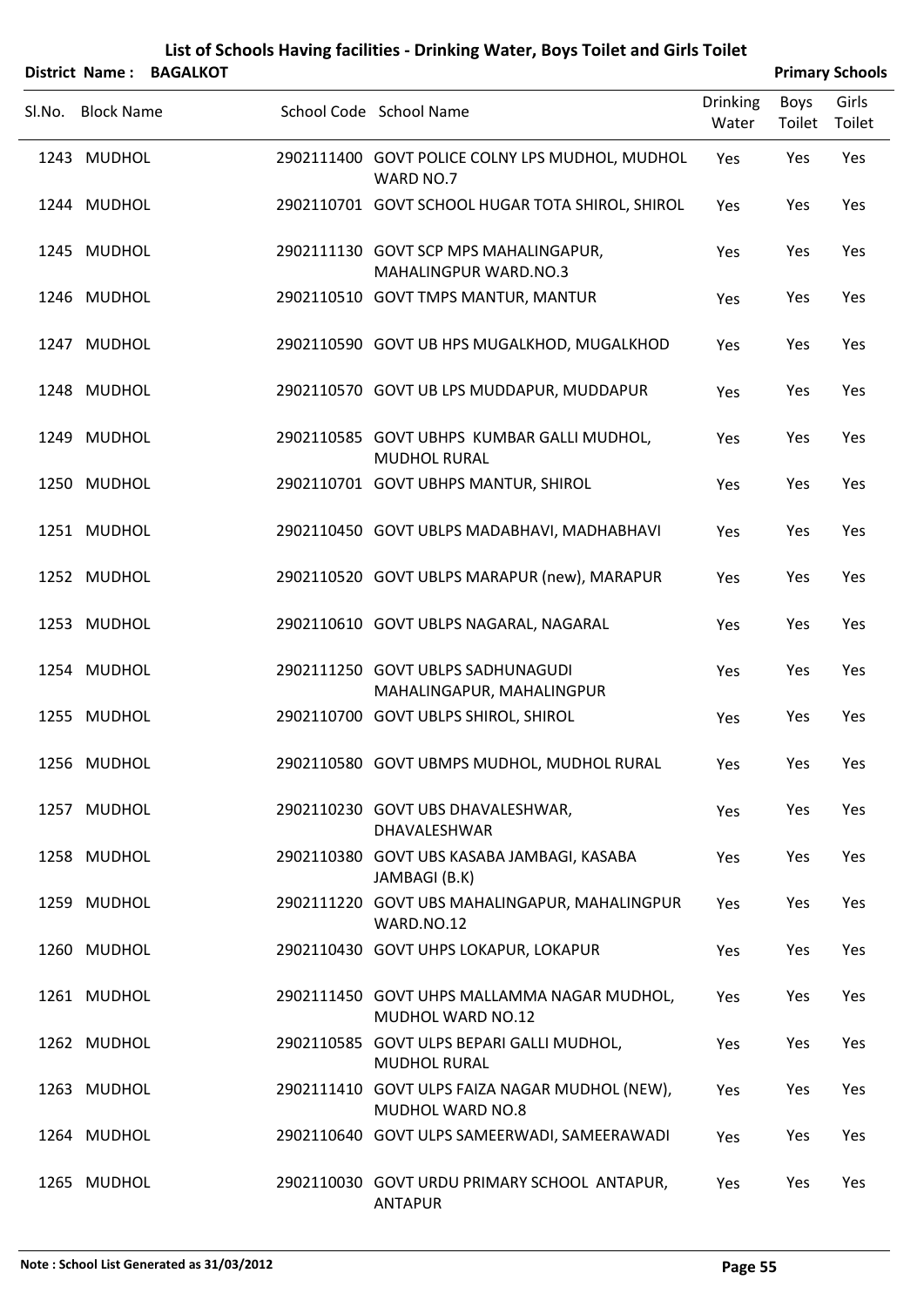|                   | District Name: BAGALKOT |                                                                             |                          |                | <b>Primary Schools</b> |
|-------------------|-------------------------|-----------------------------------------------------------------------------|--------------------------|----------------|------------------------|
| Sl.No. Block Name |                         | School Code School Name                                                     | <b>Drinking</b><br>Water | Boys<br>Toilet | Girls<br>Toilet        |
| 1266 MUDHOL       |                         | 2902110440 GOVT.LPS NAVAGRAM MACHAKANUR,<br><b>MACHAKNUR</b>                | Yes                      | Yes            | Yes                    |
| 1267 MUDHOL       |                         | 2902110061 GOVTLPS KERAL LAXMI NAG BELAGA,<br><b>BELAGALI</b>               | Yes                      | Yes            | Yes                    |
| 1268 MUDHOL       |                         | 2902110510 GOVTLPS MANTUR TOTA, MANTUR                                      | Yes                      | Yes            | Yes                    |
| 1269 MUDHOL       |                         | 2902110740 GUND BASAVESHVAR TOTA LPS VAJJARMAT,<br><b>VAJJARMATTI</b>       | Yes                      | Yes            | Yes                    |
| 1270 MUDHOL       |                         | 2902110432 HPS ARALIKATTI, LOKAPUR                                          | Yes                      | Yes            | Yes                    |
| 1271 MUDHOL       |                         | 2902110270 HPS BALLUR PUNAR VASATI KENDRA, HEBBAL                           | Yes                      | Yes            | Yes                    |
| 1272 MUDHOL       |                         | 2902111290 HPS BASAVA NAGAR, MAHALINGAPUR,<br><b>MAHALINGPUR WARD.NO.19</b> | Yes                      | Yes            | Yes                    |
| 1273 MUDHOL       |                         | 2902110710 HPS BASAVESHWAR NAGAR, SHIROL,<br>SORAGAON                       | Yes                      | Yes            | Yes                    |
| 1274 MUDHOL       |                         | 2902111430 HPS H MALLAMMA NGR, MUDHOL, MUDHOL<br>WARD NO.10                 | Yes                      | Yes            | Yes                    |
| 1275 MUDHOL       |                         | 2902110432 HPS JANATA PLOT, LOKAPUR, LOKAPUR                                | Yes                      | Yes            | Yes                    |
| 1276 MUDHOL       |                         | 2902111190 HPS KEB COLONY MAHALINGAPUR,<br><b>MAHALINGPUR WARD.NO.9</b>     | Yes                      | Yes            | Yes                    |
| 1277 MUDHOL       |                         | 2902110710 HPS SHIROL JANATA COLONY, SORAGAON                               | Yes                      | Yes            | Yes                    |
| 1278 MUDHOL       |                         | 2902111400 HPS SIDRAMESHWAR NAGAR, MDL,<br>MUDHOL WARD NO.7                 | Yes                      | Yes            | Yes                    |
| 1279 MUDHOL       |                         | 2902110431 HPS THANIKERI, LOKAPUR                                           | Yes                      | Yes            | Yes                    |
| 1280 MUDHOL       |                         | 2902110711 HSP KUMBAR TOTA, MUGALKHOD,<br>SORAGAON                          | Yes                      | Yes            | Yes                    |
| 1281 MUDHOL       |                         | 2902110582 KBLPS UTTUR VILLAGE, MUDHOL RURAL                                | Yes                      | Yes            | Yes                    |
| 1282 MUDHOL       |                         | 2902111090 KGBV BALLUR, BALLUR                                              | Yes                      | Yes            | Yes                    |
| 1283 MUDHOL       |                         | 2902110461 KGS BELAGALI, MAHALINGAPUR (T.M.C)                               | Yes                      | Yes            | Yes                    |
| 1284 MUDHOL       |                         | 2902110450 LHP BEERDEV GUDI MADABHANVI (NEW),<br><b>MADHABHAVI</b>          | Yes                      | Yes            | Yes                    |
| 1285 MUDHOL       |                         | 2902110770 LPS HALAGALI (DPEP), YADAHALLI INGALAGI                          | Yes                      | Yes            | Yes                    |
| 1286 MUDHOL       |                         | 2902110470 LPS BANGARABANCH MALALI, MALALI                                  | Yes                      | Yes            | Yes                    |
| 1287 MUDHOL       |                         | 2902111500 LPS BASAVALINGA NAGAR MUDHOL,<br><b>MUDHOL WARD NO.17</b>        | Yes                      | Yes            | Yes                    |
| 1288 MUDHOL       |                         | 2902110690 LPS BASAVESHWAR NAGAR SANGANATTI,<br>SANGANATTI                  | Yes                      | Yes            | Yes                    |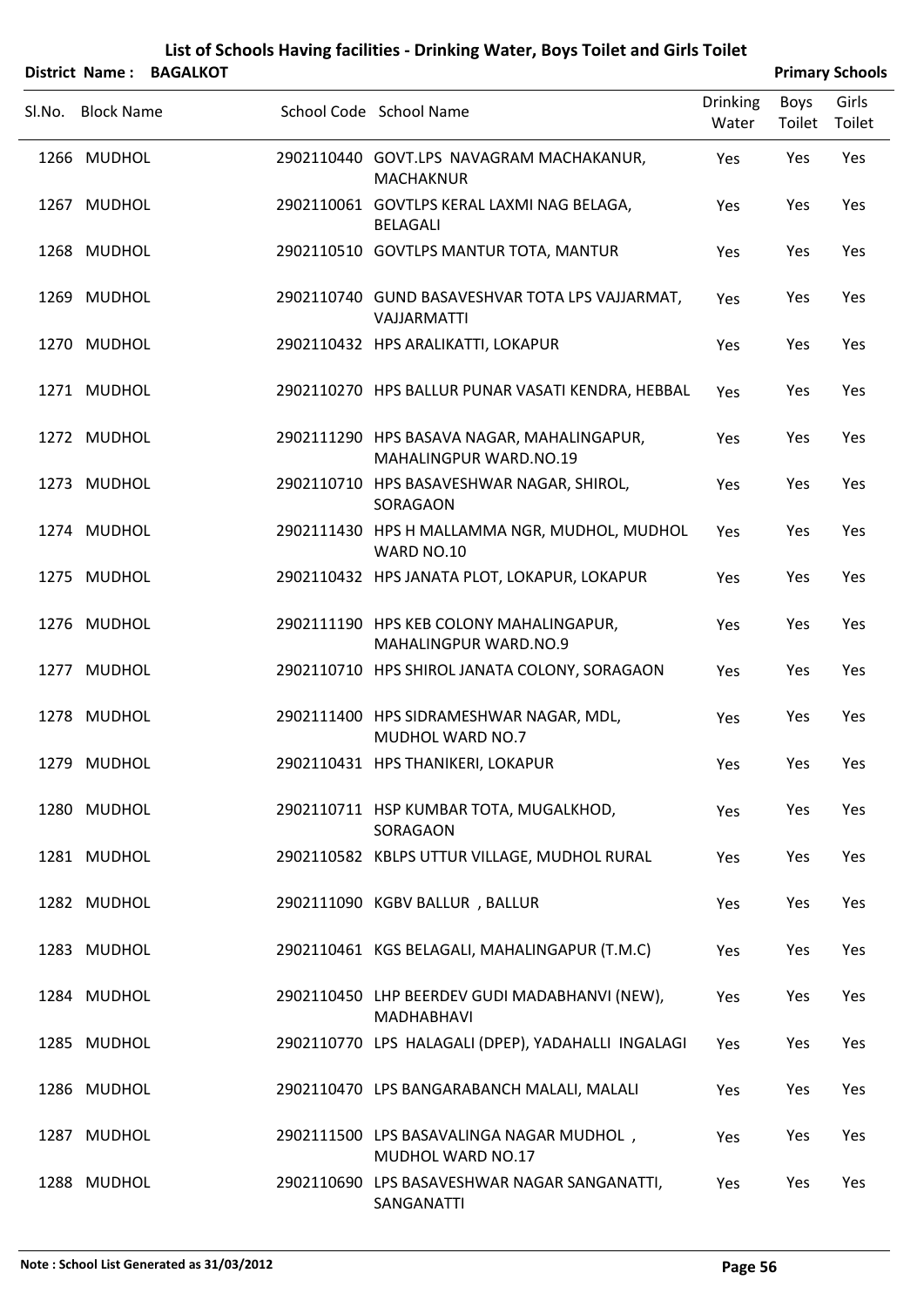|        | District Name:    | <b>BAGALKOT</b> |                                                                    |                          |                       | <b>Primary Schools</b> |
|--------|-------------------|-----------------|--------------------------------------------------------------------|--------------------------|-----------------------|------------------------|
| Sl.No. | <b>Block Name</b> |                 | School Code School Name                                            | <b>Drinking</b><br>Water | <b>Boys</b><br>Toilet | Girls<br>Toilet        |
|        | 1289 MUDHOL       |                 | 2902110700 LPS BETAGERI TOTA SHIROL, SHIROL                        | Yes                      | Yes                   | Yes                    |
|        | 1290 MUDHOL       |                 | 2902110700 LPS CHAWADAM NAGAR SHIROL, SHIROL                       | Yes                      | Yes                   | Yes                    |
|        | 1291 MUDHOL       |                 | 2902110550 LPS CHENNAGIRESHWAR TOTA, METAGUD                       | Yes                      | Yes                   | Yes                    |
|        | 1292 MUDHOL       |                 | 2902110431 LPS CHIKKUR LT 2, LOKAPUR                               | Yes                      | Yes                   | Yes                    |
|        | 1293 MUDHOL       |                 | 2902110710 LPS HELAGAR TOTA, SOREGAV, SORAGAON                     | Yes                      | Yes                   | Yes                    |
|        | 1294 MUDHOL       |                 | 2902111530 LPS JANATA PLOT MUDHOL, MUDHOL WARD<br><b>NO.20</b>     | Yes                      | Yes                   | Yes                    |
|        | 1295 MUDHOL       |                 | 2902110670 LPS JANATA PLOT RUGI, RUGI                              | Yes                      | Yes                   | Yes                    |
|        | 1296 MUDHOL       |                 | 2902110530 LPS KADASIDDESHWAR TOTA MARIKATTI,<br><b>MARIKATTI</b>  | Yes                      | Yes                   | Yes                    |
|        | 1297 MUDHOL       |                 | 2902111370 LPS KAMBLE GALLI, MUDHOL WARD NO.4                      | Yes                      | Yes                   | Yes                    |
|        | 1298 MUDHOL       |                 | 2902110230 LPS KHAJINAL ULLAGDDI TO DHAVLESHWA,<br>DHAVALESHWAR    | Yes                      | Yes                   | Yes                    |
|        | 1299 MUDHOL       |                 | 2902110462 LPS LABOUR COLONY SAMIRWADY,<br>MAHALINGAPUR (T.M.C)    | Yes                      | Yes                   | Yes                    |
|        | 1300 MUDHOL       |                 | 2902110431 LPS LAKSHANATTI VILLAGE, LOKAPUR                        | Yes                      | Yes                   | Yes                    |
|        | 1301 MUDHOL       |                 | 2902110410 LPS LAMANI TOTA KULALI, KULALI                          | Yes                      | Yes                   | Yes                    |
|        | 1302 MUDHOL       |                 | 2902110620 LPS LAXAMI NAGAR NANDAGAV (new),<br><b>NANDGAON</b>     | Yes                      | Yes                   | Yes                    |
|        | 1303 MUDHOL       |                 | 2902110710 LPS MALAPUR(LAKSHMI TEMPLE),<br>SORAGAON                | Yes                      | Yes                   | Yes                    |
|        | 1304 MUDHOL       |                 | 2902110450 LPS MALATGMP TOTA MADABHAVI,<br>MADHABHAVI              | Yes                      | Yes                   | Yes                    |
|        | 1305 MUDHOL       |                 | 2902110710 LPS MARAGUR TOTA, KULALI, SORAGAON                      | Yes                      | Yes                   | Yes                    |
|        | 1306 MUDHOL       |                 | 2902110380 LPS NEW EXTEN. KASABA JAMBAGI, KASABA<br>JAMBAGI (B.K)  | Yes                      | Yes                   | Yes                    |
|        | 1307 MUDHOL       |                 | 2902110461 LPS PARAMANAND NAGAR, BELAGALI,<br>MAHALINGAPUR (T.M.C) | Yes                      | Yes                   | Yes                    |
|        | 1308 MUDHOL       |                 | 2902110431 LPS SC COLONY, CHOUDAPUR, LOKAPUR                       | Yes                      | Yes                   | Yes                    |
|        | 1309 MUDHOL       |                 | 2902111470 LPS SIDDALINGESHWAR NAGAR, MUDHOL<br>WARD NO.14         | Yes                      | Yes                   | Yes                    |
|        | 1310 MUDHOL       |                 | 2902110461 LPS SIMEHALLA TOTA, BELAGALI,<br>MAHALINGAPUR (T.M.C)   | Yes                      | Yes                   | Yes                    |
|        | 1311 MUDHOL       |                 | 2902111180 U B HPS JANATA PLOTA MUDHOL,                            | Yes                      | Yes                   | Yes                    |

MAHALINGPUR WARD.NO.8